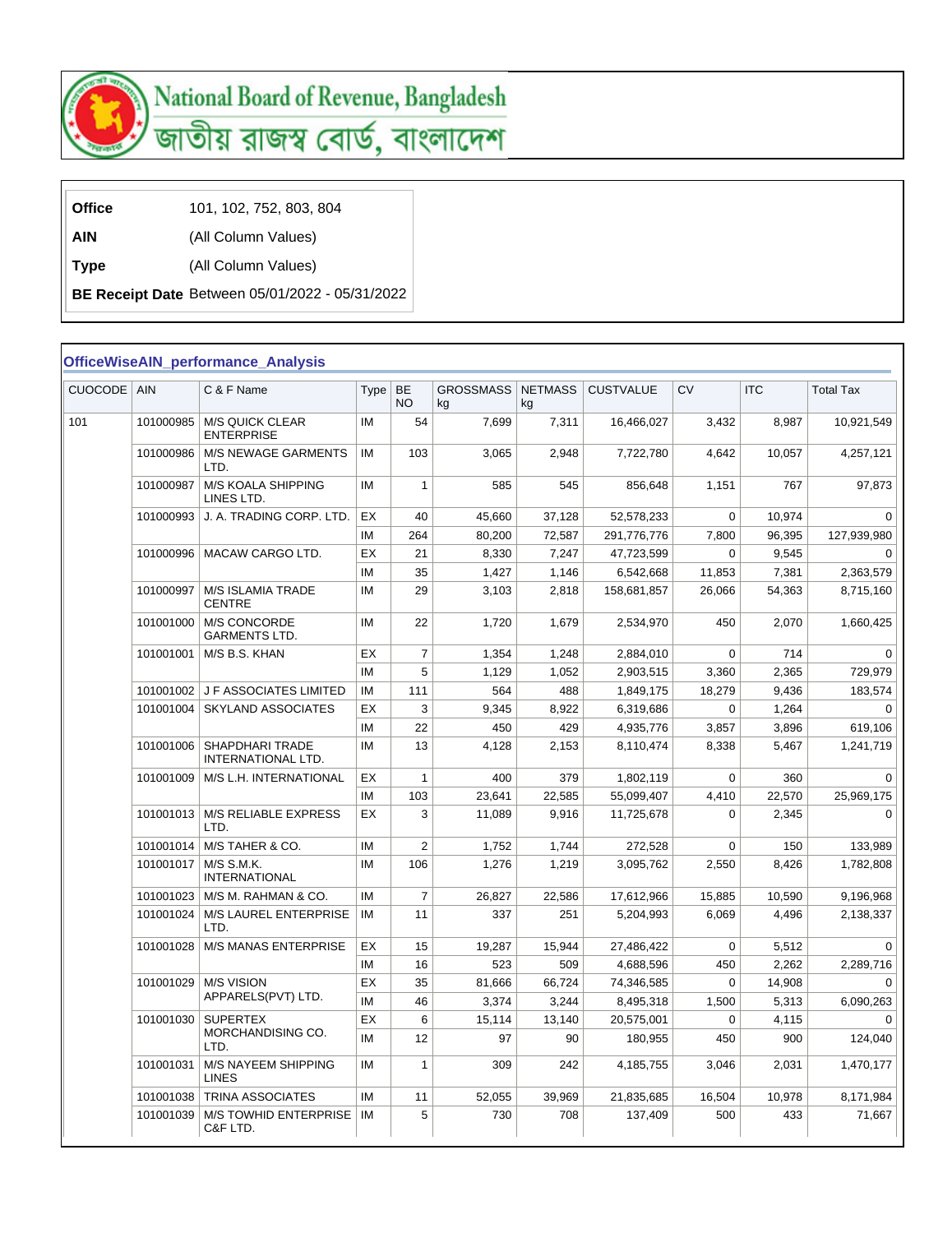| CUOCODE | AIN                    | C & F Name                                        | Type      | <b>BE</b><br>NO              | <b>GROSSMASS</b><br>kg | <b>NETMASS</b><br>kg | <b>CUSTVALUE</b> | <b>CV</b>         | <b>ITC</b> | <b>Total Tax</b>    |
|---------|------------------------|---------------------------------------------------|-----------|------------------------------|------------------------|----------------------|------------------|-------------------|------------|---------------------|
| 101     | 101001042              | M/S SEA-SHORE<br><b>ENTERPRISE</b>                | IM        | 11                           | 121                    | 117                  | 52,787           | 150               | 825        | 39,984              |
|         | 101011045              | <b>Medlar Apparels Ltd</b>                        | EX        | 33                           | 27,791                 | 24,513               | 42,634,648       | $\Omega$          | 8,861      | $\Omega$            |
|         |                        |                                                   | IM        | 76                           | 2,996                  | 2,882                | 6,067,056        | 2,550             | 6,650      | 3,596,496           |
|         | 101011048              | MOMOTA TRADING CO.                                | ЕX        | $\mathbf{1}$                 | 470                    | 346                  | 179,381          | $\Omega$          | 75         | 0                   |
|         |                        | LTD.                                              | IM        | 258                          | 320,031                | 218,491              | 5,069,521,718    | 2,506,842         | 1,674,327  | 463,938,105         |
|         | 101011051              | <b>M/S AMITY</b><br><b>INTERNATIONAL</b>          | IМ        | 250                          | 3,425                  | 3,320                | 12,916,519       | 5,116             | 21,096     | 5,928,237           |
|         | 101011053              | <b>M/S CRISTAL CARGO</b><br><b>COMPLEX</b>        | IM        | $\mathbf{1}$                 | 3                      | 3                    | 2,641            | $\mathbf 0$       | 75         | 2,156               |
|         | 101011055              | <b>M/S HOPOL</b><br><b>INTERNATIONAL</b>          | <b>IM</b> | 4                            | 66                     | 59                   | 3,408,376        | 4,507             | 3,005      | 204,503             |
|         | 101011056              | PEARL SHIPPING LINES                              | ЕX        | 14                           | 13,891                 | 12,183               | 18,404,083       | 0                 | 3,958      | $\Omega$            |
|         |                        |                                                   | IM        | 106                          | 4,415                  | 4,260                | 14,904,411       | 150               | 10,096     | 7,719,268           |
|         | 101011057              | <b>M/S ASIF INTERNATIONAL</b>                     | IM        | 192                          | 54,053                 | 50,748               | 107,635,289      | 4,009             | 40,129     | 50,265,111          |
|         | 101011059              | <b>M/S HAZI TRADERS</b>                           | EX        | $\overline{4}$               | 895                    | 802                  | 12,185,448       | $\Omega$          | 2,489      | $\Omega$            |
|         |                        |                                                   | ΙM        | 46                           | 6,340                  | 5,939                | 6,951,648        | 7,132             | 7,417      | 1,664,504           |
|         | 101011063              | U. K. & DOREEN TRADE<br>(PVT.) LTD.               | <b>EX</b> | $\mathbf{1}$                 | 164                    | 146                  | 75,710           | $\mathbf 0$       | 75         | $\Omega$            |
|         |                        |                                                   | IM        | 24                           | 364                    | 334                  | 2,683,894        | 3,958             | 3,688      | 292,556             |
|         | 101011064              | <b>M/S ELAN CORPORATION</b><br>LTD.               | IM        | $\mathbf{1}$                 | 14                     | 13                   | 26,286           | 150               | 75         | 8,979               |
|         | 101011066              | M/S ELMI CARGO<br><b>SERVICES</b>                 | EX        | 8                            | 26,572                 | 22,734               | 21,343,421       | 0                 | 4,443      | $\mathbf 0$         |
|         | 101011067              | M/S ISLAM & SONS                                  | IM        | 57                           | 7,109                  | 6,345                | 18,786,765       | 25,829            | 16,631     | 1,954,160           |
|         | 101011069              | <b>CONVEYOR LOGISTICS</b><br>LTD.                 | IM        | $\overline{7}$               | 2,264                  | 1,585                | 4,733,961        | 5,055             | 3,245      | 892,189             |
|         | 101021070              | <b>M/S SYED ENTERPRISE</b>                        | IM        | 90                           | 15,966                 | 15,279               | 30,797,310       | 5,224             | 13,903     | 15,163,459          |
|         | 101021073              | <b>FAHIM ENTERPRISE</b>                           | IM        | 12                           | 13,615                 | 11,187               | 9,006,447        | 11,732            | 7,821      | 1,921,377           |
|         | 101021074              | MITHILA ENTERPRISE                                | IM        | $\mathbf{1}$                 | 276                    | 246                  | 176,259          | 264               | 176        | 173,658             |
|         | 101021076              | <b>BIPASA INTERNATIONAL</b>                       | EX        | 15                           | 11,840                 | 9,422                | 38,336,465       | $\Omega$          | 7,716      | $\Omega$            |
|         |                        |                                                   | <b>IM</b> | 175                          | 2,468                  | 2,266                | 3,058,074        | 25,350            | 13,722     | 1,617,846           |
|         | 101021080              | <b>M/S UTOPIA</b><br><b>INTERNATIONAL</b>         | IM        | 3                            | 36                     | 31                   | 92.403           | 450               | 241        | 29,470              |
|         | 101021083              | SHIPLA INTERNATIONAL<br>LTD.                      | IM        | 10                           | 2,218                  | 1,997                | 35,116,867       | 22,519            | 15,013     | 3,952,211           |
|         | 101021084              | JHATIKA TRADERS LTD.                              | IM        | 189                          | 2,507                  | 2,484                | 12,020,022       | $\mathbf 0$       | 15,390     | 6,659,600           |
|         | 101021086              | <b>NUPUR TRADING</b>                              | ΙM        | 198                          | 91,784                 | 87,096               | 161,242,706      | 10,237            | 58,678     | 68,167,471          |
|         | 101021088              | KINKEL INTERNATIONAL<br><b>CARGO SERVICES</b>     | ΙM        | 62                           | 2,710                  | 2,538                | 3,389,308        | 1,650             | 4,815      | 1,913,712           |
|         | 101021091              | B,H,I,S APPEARELS LTD.                            | ЕX        | 32                           | 43,598                 | 36,229               | 54,371,768       | 0                 | 11,160     | 0                   |
|         |                        |                                                   | ΙM        | 22                           | 1,504                  | 1,460                | 3,275,362        | 0                 | 2,141      | 1,920,341           |
|         | 101021092              | ROYEL TRADE<br><b>INTERNATIONAL</b>               | ЕX        | 31                           | 13,717                 | 11,266               | 20,618,377       | 0                 | 4,946      | 0                   |
|         |                        |                                                   | ΙM        | 56                           | 3,053                  | 2,982                | 8,890,616        | 1,800             | 5,590      | 4,462,320           |
|         | 101021094<br>101021095 | M/S N.U.H (BD) LTD                                | ΙM        | 22                           | 38,530                 | 32,855               | 7,032,736        | 9,787             | 6,450      | 4,681,132           |
|         |                        | <b>SELIM ENTERPRISE</b>                           | ΙM        | $\mathbf{1}$<br>$\mathbf{1}$ | 277                    | 250                  | 1,250,842        | 1,501<br>$\Omega$ | 1,000      | 250,168<br>$\Omega$ |
|         | 101021097              | <b>CO-OPERATIVE</b><br><b>ENTERPRISE</b>          | ЕX        |                              | 2,450                  | 2,100                | 2,598,633        |                   | 520        |                     |
|         | 101021099              | <b>BIPLOB TRADE</b><br>OVERSEAS                   | ΙM        | 134                          | 15,566                 | 14,476               | 47,873,377       | 7,184             | 22,436     | 16,635,231          |
|         | 101021103              | <b>DOLA ENTERPRISE</b>                            | ΙM        | 2                            | 1,781                  | 1,356                | 3,430,686        | 3,214             | 2,143      | 1,024,265           |
|         | 101021109              | J. K. FABRICS LTD.                                | EX        | 5                            | 8,370                  | 6,950                | 10,745,337       | 0                 | 2,149      | 0                   |
|         |                        |                                                   | ΙM        | 26                           | 2,151                  | 2,107                | 3,303,317        | 2,244             | 2,729      | 2,481,655           |
|         | 101021110              | <b>Biddut Enterprise</b>                          | ΙM        | 7                            | 1,004                  | 843                  | 11,629,060       | 10,000            | 6,666      | 2,521,400           |
|         | 101021111              | <b>SHAFIQ &amp; BROTHERS</b>                      | ΙM        | 391                          | 1,857                  | 1,583                | 1,949,429        | 56,176            | 29,401     | 1,225,858           |
|         | 101021112              | M/S. ARAG TRADING CO.<br>LTD.                     | ЕX        | 21                           | 27,741                 | 24,837               | 30,490,361       | $\Omega$          | 6,288      | 0                   |
|         | 101031113              | <b>KHALEQUE KNITT &amp;</b><br>GARM IND. PVT LTD. | ΙM        | 5                            | 240                    | 220                  | 1,680,920        | 2,118             | 1,467      | 643,700             |
|         | 101031114              | <b>CHOWDHURY BROTHERS</b>                         | EX        | 4                            | 18,093                 | 17,286               | 16,524,497       | 0                 | 3,305      | 0                   |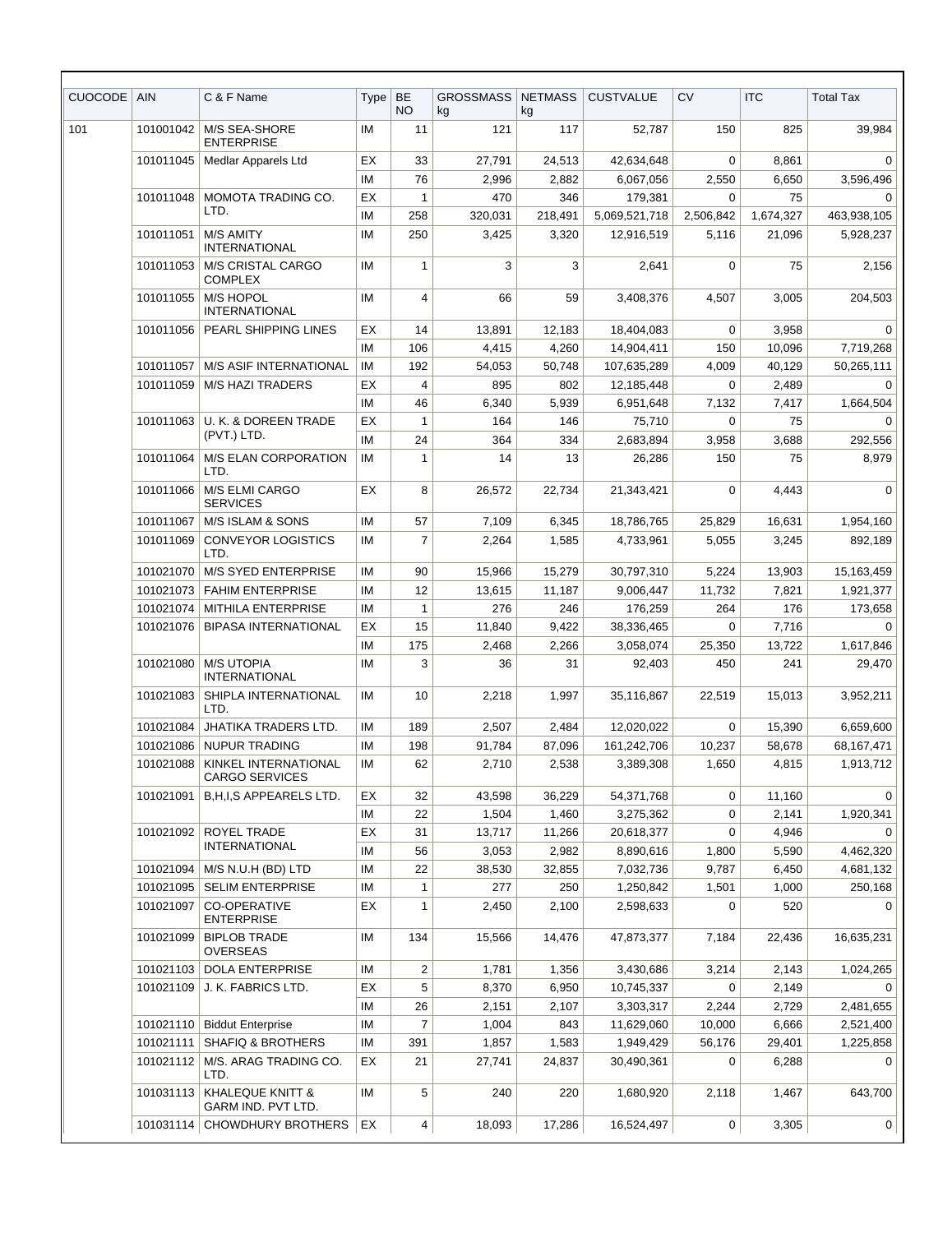| CUOCODE | <b>AIN</b> | C & F Name                                         | Type     | <b>BE</b><br>NO. | <b>GROSSMASS</b><br>kg | <b>NETMASS</b><br>kg | <b>CUSTVALUE</b>          | CV             | <b>ITC</b>       | <b>Total Tax</b>       |
|---------|------------|----------------------------------------------------|----------|------------------|------------------------|----------------------|---------------------------|----------------|------------------|------------------------|
| 101     | 101031114  | <b>CHOWDHURY BROTHERS</b>                          | IM       | 204              | 19,914                 | 19,317               | 41,294,672                | 4,128          | 26,473           | 25,565,369             |
|         | 101031116  | <b>MARIKO CF</b><br>INTERNATIONAL LTD.             | ΙM       | 25               | 2,441                  | 1,932                | 36,841,731                | 23,960         | 15,585           | 3,837,545              |
|         | 101031122  | <b>INTERNATIONAL</b><br><b>BUSINESS ASSOCIATES</b> | EХ       | 137              | 315,114                | 267,158              | 139,957,246               | 0              | 28,787           | 0                      |
|         | 101031123  | PROMINENT ENTERPRISE                               | IM       | 8                | 187                    | 33                   | 191,168                   | 1,326          | 709              | 50,190                 |
|         | 101031125  | M/S R. ISLAM<br><b>ENTERPRISE</b>                  | ΙM       | $\overline{2}$   | 13                     | 11                   | 10,564                    | 300            | 150              | 1,296                  |
|         | 101031127  | <b>SWIFT LOGISTIC</b><br>SERVICES LTD.             | EХ<br>IM | 90<br>115        | 53,003<br>19,399       | 40.186<br>17,523     | 148,123,676<br>90,896,961 | 0<br>7,620     | 30,407<br>33,110 | $\Omega$<br>43,270,839 |
|         | 101031128  | PROGOTI CARGO<br><b>SERVICES</b>                   | ΙM       | 12               | 2,142                  | 1,124                | 33,593,883                | 27,459         | 18,306           | 10,897,511             |
|         | 101031130  | SHUVO INTERNATIONAL<br>AGENCY                      | ΙM       | 510              | 37,657                 | 35,915               | 66,238,518                | 19,166         | 52,234           | 41,497,761             |
|         | 101031131  | <b>NS TRADE</b><br><b>INTERNATIONAL</b>            | ΙM       | 221              | 90,346                 | 86,344               | 190,178,460               | 39,621         | 73.859           | 99,675,417             |
|         | 101031132  | THREE-R-ENTERPRISE                                 | IM       | 3                | 8,398                  | 6,791                | 5,262,959                 | 5,167          | 3,444            | 5,860,790              |
|         | 101031133  | <b>SONIKA PACKERS &amp;</b><br><b>SHIPPERS</b>     | ΙM       | 5                | 7,707                  | 5,496                | 31,522,030                | 18,600         | 12,488           | 2,507,482              |
|         | 101031136  | MITHILA INTERNATIONAL<br>AGENCY                    | ΙM       | 11               | 4,924                  | 4,040                | 19,687,659                | 15,207         | 10,113           | 6,935,903              |
|         | 101031137  | ANZ MIM INTERNATIONAL                              | EХ       | 148              | 234,377                | 202,313              | 280,184,829               | 0              | 56,949           | $\Omega$               |
|         |            | LTD                                                | ΙM       | 233              | 42.549                 | 34,637               | 266.335.600               | 131.144        | 104,260          | 35,322,546             |
|         | 101031138  | M. N. TRADE KING                                   | IМ       | 5                | 23                     | 20                   | 805,017                   | 1,646          | 1,022            | 269,210                |
|         | 101031139  | <b>SIKDER TRADING</b><br><b>AGENCY</b>             | ΙM       | $\mathbf{1}$     | 893                    | 827                  | 1,339,452                 | 1,567          | 1,045            | 421,927                |
|         | 101031140  | <b>MIDWAY TRADE</b><br><b>SYNDICATE</b>            | ΙM       | 5                | 18                     | 16                   | 1,648,898                 | 2,590          | 1,702            | 577,828                |
|         | 101031141  | H. K. INTERNATIONAL CO.                            | IM       | $\overline{7}$   | 815                    | 735                  | 7,312,189                 | 8,003          | 5,310            | 829,503                |
|         | 101031142  | <b>SBL TRADING HOUSE</b>                           | EХ       | $\mathbf{1}$     | 362                    | 308                  | 1,234,424                 | 0              | 247              | 0                      |
|         |            |                                                    | IM       | $\mathbf{1}$     | 4                      | 4                    | 1,760                     | 150            | 75               | 954                    |
|         | 101031143  | AL RAKIB & CO                                      | ΙM       | 3                | 448                    | 357                  | 4,502,317                 | 3,444          | 2,271            | 202,618                |
|         | 101031144  | <b>IMPRESS-NEWTEX</b>                              | ЕX       | 12               | 12,959                 | 11,011               | 17,772,559                | 0              | 3,579            | $\mathbf 0$            |
|         |            | <b>COMPO. TEXTILES LTD</b>                         | IM       | 52               | 799                    | 753                  | 1,737,853                 | 4,252          | 4,163            | 1,120,261              |
|         |            | 101031145   S. F. TRADING HOUSE                    | IM       | 116              | 895                    | 809                  | 1,002,708                 | 16,714         | 9,067            | 410,786                |
|         |            | 101031148   KHOO-KU MONI SHIPPING<br><b>LINES</b>  | EX       | 6                | 9,244                  | 8,379                | 11,296,518                | 0              | 2,261            | 0                      |
|         |            |                                                    | ΙM       | 2                | 9,880                  | 8,238                | 30,588,630                | 16,090         | 10,727           | 14,134,121             |
|         | 101031150  | <b>SUN TRADING</b>                                 | EX       | 56               | 27,812                 | 24,851               | 34,522,770                | 0              | 8,359            |                        |
|         |            | 101031151   R. T. CORPORATION                      | ΙM<br>ΙM | 2<br>16          | 339                    | 325<br>14,264        | 2,111,338                 | 1,620          | 1,290<br>11,990  | 714,260<br>25,845,526  |
|         |            | 101031152   SELECT LINES                           | ΙM       | 2                | 15,417<br>3,531        | 3,129                | 36,318,548<br>12,154,594  | 1,723<br>7,795 | 5,196            | 3,165,877              |
|         | 101031154  | SHAHRASTI SYNDICATE                                | ΙM       | 3                | 651                    | 263                  | 1,202,944                 | 1,802          | 1,202            | 357,710                |
|         |            | 101031156   FTI CARGO SERVICES                     | IM       | $\overline{c}$   | 205                    | 175                  | 1,373,737                 | 1,713          | 1,117            | 105,967                |
|         | 101031157  | <b>FREIGHTSKILL LTD.</b>                           | IM       | 14               | 458                    | 427                  | 721,249                   | 989            | 1,139            | 290,545                |
|         | 101031159  | E. P. INTERNATIONAL                                | ΙM       | $\overline{7}$   | 333                    | 287                  | 4,485,610                 | 6,034          | 3,992            | 347,620                |
|         | 101031160  | KUM TRADERS LTD                                    | ΙM       | 8                | 2,833                  | 1,798                | 10,944,539                | 11,516         | 7,627            | 1,056,860              |
|         | 101031161  | JAMUNA LOGISTIC LTD                                | EX       | $\mathbf{1}$     | 122                    | 113                  | 57,325                    | 0              | 75               | $\Omega$               |
|         |            |                                                    | ΙM       | 5                | 109                    | 103                  | 89,256                    | 600            | 375              | 64,471                 |
|         | 101031162  | M/S M.K. ENTERPRISE                                | IM       | 102              | 2,014                  | 1,863                | 10,372,086                | 16,275         | 11,248           | 1,598,175              |
|         | 101031163  | <b>IFRAT ENTERPRISE</b>                            | ΙM       | 1                | 3,342                  | 2,674                | 1,226,614                 | 1,482          | 988              | 950,193                |
|         | 101041165  | NAHID ENTERPRISE                                   | EX       | 4                | 11,291                 | 10,330               | 7,928,205                 | 0              | 1,586            | $\Omega$               |
|         |            |                                                    | IM       | 35               | 835                    | 787                  | 11,396,871                | 1,607          | 5,381            | 5,968,863              |
|         |            | 101041166   S. A. CORPORATION                      | EX       | 12               | 29,906                 | 26,313               | 40,840,850                | 0              | 8,202            | $\Omega$               |
|         |            |                                                    | ΙM       | 107              | 21,750                 | 17,164               | 100,114,512               | 59,688         | 48,466           | 53,283,342             |
|         | 101041168  | KAZI RAZZAQUE<br><b>INTERNATIONAL</b>              | IM       | 180              | 23,282                 | 22,808               | 29,229,468                | 5,550          | 19,863           | 18,831,780             |
|         | 101041173  | <b>SHAIFU ENTERPRISE</b>                           | ΙM       | 67               | 82                     | 75                   | 641,620                   | 10,448         | 5,365            | 183,507                |
|         |            | 101041174   ISLAM ASSOCIATES                       | EX       | 49               | 42,024                 | 36,560               | 51,839,687                | $\mathbf 0$    | 11,969           | $\mathbf 0$            |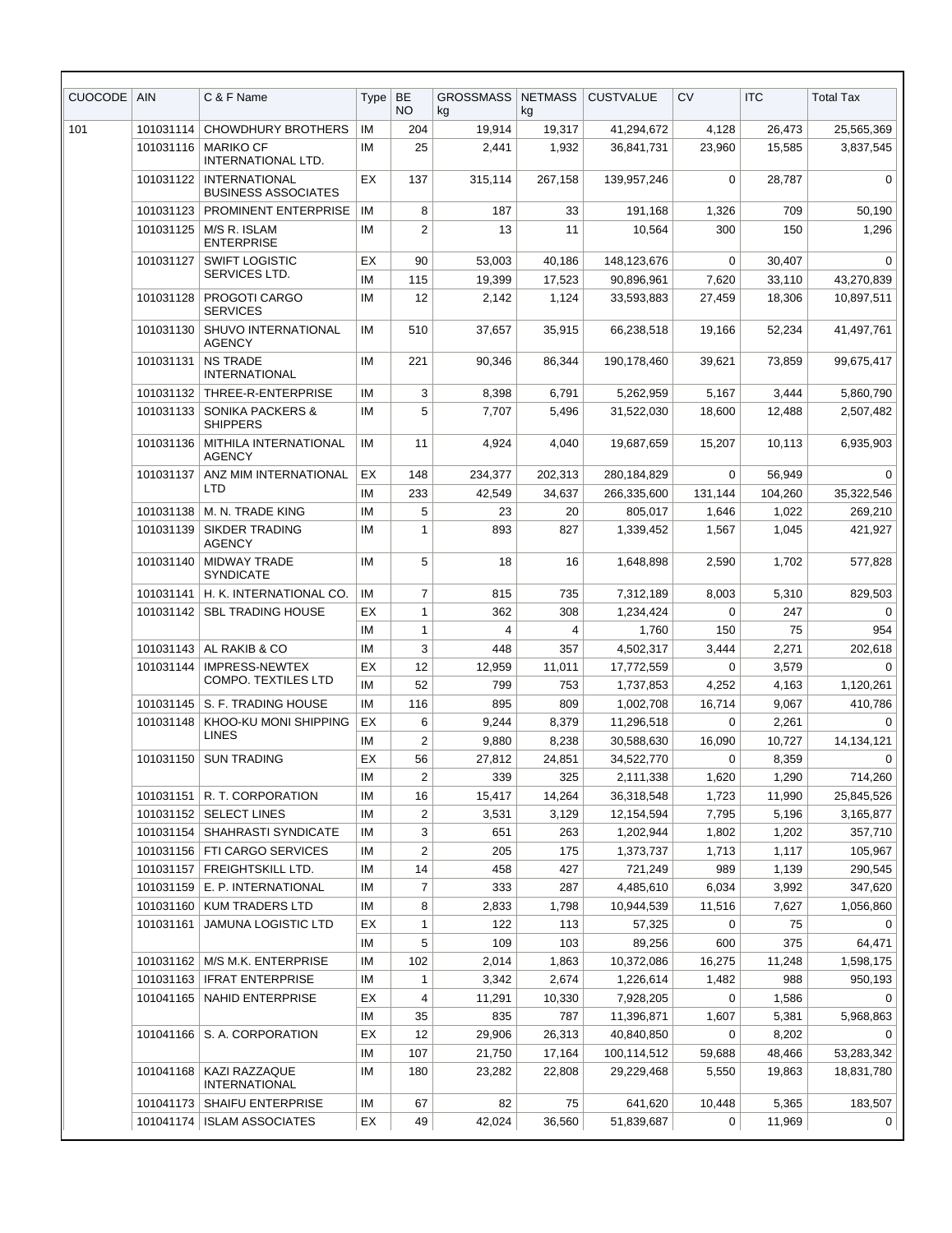| <b>ISLAM ASSOCIATES</b><br>2,034<br>101<br>101041174<br>IM<br>31<br>1,990<br>1,980,275<br>600<br>2,597<br>1,531,942<br><b>TANGAIL TRADERS (PVT)</b><br>145<br>101041176<br>IM<br>32,193<br>28,561<br>994,716,184<br>512,122<br>347,426<br>78,166,504<br>LTD.<br>FOUR STAR TRADING<br>101041177<br>IM<br>16<br>18,971<br>18,571<br>45,651,698<br>19,289<br>13,177<br>19,882,587<br><b>COMPANY</b><br>101041178   S. S. P. ENTERPRISE<br>118<br>6,255<br>IM<br>3,983<br>3,748<br>8,639,326<br>11,809<br>3,172,014<br>101041179   F. R. INTERNATIONAL<br>$\overline{2}$<br>IM<br>576<br>398<br>1,057,379<br>1,448<br>940<br>48,936<br>EX<br>$\mathbf 0$<br>101041180<br><b>CHITRA IMPEX</b><br>75<br>84,300<br>69,192<br>86,922,405<br>18,363<br>$\Omega$<br>402<br>72,807,225<br>IM<br>72,276<br>65,641<br>126,552,070<br>25,229<br>64,285<br>101041181<br>J. J. ASSOCIATES3<br>IM<br>113<br>2,301<br>2,192<br>4,439,673<br>12,000<br>9,156<br>2,132,215<br><b>SUGONDA</b><br>60<br>101041187<br>IM<br>3,290<br>3,199<br>12,641<br>7,052<br>454,724<br>3,250,561<br><b>INTERNATIONAL</b><br>EX<br>76<br>101041189<br>K. ALAM & CO.<br>1<br>518<br>451<br>378,100<br>0<br>$\Omega$<br>32<br>550,349<br>IM<br>767<br>716<br>4,367,322<br>5,386<br>4,841<br>50<br>476<br>101041190   EVA ENTERPRISE<br>IM<br>383<br>10,001<br>1,533,524<br>4,215,512<br>6,867<br>101041191<br><b>CONCEPT &amp; IDEAS</b><br>414<br>405<br>IM<br>3,399,125<br>2,692<br>1,795<br>2,775,046<br>1<br>AKH Knitting & Dyeing Ltd<br>EX<br>5<br>25,641<br>24,202<br>31,311,065<br>6,280<br>101041192<br>0<br>0<br>219<br>IM<br>18,292<br>17,685<br>51,676,700<br>20,001<br>32,395<br>20,856,679<br>I. S. J. INTERNATIONAL<br>IM<br>101041194<br>60<br>12,867<br>11,107<br>19,269,677<br>17,729<br>14,016<br>4,959,413<br>LTD.<br>101051202<br><b>KABIR ENTERPRISE</b><br>IM<br>7<br>2,207<br>1,940<br>12,400,324<br>12,117<br>8,078<br>2,340,436<br><b>NEW ECONOSHIP</b><br>IM<br>48<br>468<br>426<br>5,944,854<br>101051203<br>13,403,232<br>5,124<br>7,403<br>101051206<br><b>NASIM ENTERPRISE</b><br>5<br>203<br>184<br>375<br>IM<br>80,941<br>0<br>66,080<br>SHORIF LOGISTICS LTD<br>30<br>101051207<br>EX<br>48,545<br>43,131<br>53,414,890<br>0<br>10,910<br>$\Omega$<br>243<br>IM<br>26,266<br>25,072<br>46,714,663<br>16,176<br>29,578<br>25,967,393<br>R S F CARGO SERVICES<br>EX<br>$\overline{2}$<br>619<br>520<br>263<br>101051210<br>972,752<br>0<br>0<br>LTD.<br>28<br>1,930<br>1,814<br>IM<br>5,314,157<br>0<br>3,065<br>2,267,178<br>IMPEXCCO BANGLADESH<br>10<br>163<br>151<br>750<br>101051211<br>IM<br>178,920<br>0<br>134,834<br>(PVT) LTD.<br>101051213<br><b>TIME TRADING</b><br>IM<br>3<br>189<br>181<br>$\mathbf 0$<br>231<br>285,012<br>192,802<br>SAF CO.<br>101051214<br>IM<br>18<br>2,722<br>2,040<br>28,950,258<br>24,315<br>16,185<br>7,524,412<br><b>NIPPON FREIGHT</b><br>IM<br>6<br>101051215<br>2,504<br>1,477<br>4,839,949<br>5,709<br>3,781<br>813,721<br>SYSTEM C&FAGENTS LTD<br>101051216   H. R. INTERNATIONAL<br>IM<br>69<br>9,558<br>9,010<br>7,909,355<br>1,500<br>6,903<br>3,460,624<br>EX<br>2,430<br>2,083<br>372<br>101051217   K. B. ENTERPRISE<br>1,859,643<br>0<br>1<br>0<br>2<br>58<br>524,372<br>787<br>524<br>203,311<br>IM<br>42<br>101051218<br>GOORYONG FASHIONS<br>9<br>175<br>166<br>IM<br>278,888<br>675<br>195,291<br>0<br>LTD.<br>101051220<br>MORAL ENTERPRISE<br>IM<br>54<br>17,919<br>15,025<br>160,392,230<br>106,939<br>71,226<br>26,595,344<br>101051223<br><b>RUSSEL GARMENTS</b><br>EX<br>32<br>19,372<br>16,255<br>23,180,389<br>0<br>5,145<br>62<br>3,195,338<br>IM<br>2,327<br>2,226<br>3,270,892<br>2,550<br>5,134<br>101051224   SHAMA ENTERPRISE LTD<br>IM<br>53<br>3,649<br>3,895<br>5,521,014<br>1,819<br>4,604<br>2,040,920<br>43<br>101051227<br>Kashful Shipping Limited<br>IM<br>6,729<br>5,673<br>6,925,630<br>7,113<br>6,821<br>2,529,759<br>78<br>101051229<br><b>BABYLON GARMENTS</b><br>EX<br>104,312<br>92,662<br>123,042,547<br>25,087<br>0<br>0<br>LTD.<br>IM<br>154<br>9,946<br>9,600<br>25,253,422<br>10,476<br>17,769<br>11,768,411<br><b>SYED TRADE</b><br>IM<br>101051230<br>3<br>998<br>594<br>333<br>764<br>10,889,425<br>2,020,919<br><b>KHAN ENTERPRISE</b><br>2<br>136<br>85<br>$\mathbf 0$<br>150<br>101051231<br>EX<br>158,951<br>$\Omega$<br>72<br>IM<br>24,188<br>22,877<br>9,884<br>13,362<br>12,973,683<br>25,498,909<br>M. HASAN LOGISTIC<br>101051234<br>IM<br>24<br>23,613<br>4,542,089<br>6,760<br>4,844<br>3,040,392<br>27,761<br>21<br>101051236<br><b>ROLEX TRADING AGENCY</b><br>IM<br>6,898<br>5,598<br>41,231<br>27,437<br>61,376,843<br>5,931,636<br>101051242<br>AKI B & AYON<br>591<br>318<br>496,289<br>IM<br>2,454,059<br>3,304<br>2,194<br>4<br><b>INTERNATIONAL</b><br>EX<br>101051244<br><b>TOP TRADE</b><br>6<br>7,438<br>6,510<br>7,734,124<br>0<br>1,611<br>$\mathbf 0$<br>43<br>631<br>607<br>288,622<br>IM<br>476,675<br>1,650<br>3,225<br>101051246<br>  BIRDS ASSOCIATES LTD.<br>EX<br>4<br>4,975<br>4,404<br>8,176,733<br>0<br>1,691<br>$\Omega$<br>29<br>750<br>978,384<br>IM<br>1,321<br>1,282<br>2,248<br>1,395,307<br>EX<br>825<br>101051247   NISHO INTERNATIONAL<br>11<br>8,931<br>8,410<br>1,817,274<br>$\overline{0}$<br>0 | <b>CUOCODE</b> | <b>AIN</b> | C & F Name | Type | <b>BE</b><br><b>NO</b> | <b>GROSSMASS</b><br>kg | <b>NETMASS</b><br>kg | <b>CUSTVALUE</b> | <b>CV</b> | <b>ITC</b> | <b>Total Tax</b> |
|------------------------------------------------------------------------------------------------------------------------------------------------------------------------------------------------------------------------------------------------------------------------------------------------------------------------------------------------------------------------------------------------------------------------------------------------------------------------------------------------------------------------------------------------------------------------------------------------------------------------------------------------------------------------------------------------------------------------------------------------------------------------------------------------------------------------------------------------------------------------------------------------------------------------------------------------------------------------------------------------------------------------------------------------------------------------------------------------------------------------------------------------------------------------------------------------------------------------------------------------------------------------------------------------------------------------------------------------------------------------------------------------------------------------------------------------------------------------------------------------------------------------------------------------------------------------------------------------------------------------------------------------------------------------------------------------------------------------------------------------------------------------------------------------------------------------------------------------------------------------------------------------------------------------------------------------------------------------------------------------------------------------------------------------------------------------------------------------------------------------------------------------------------------------------------------------------------------------------------------------------------------------------------------------------------------------------------------------------------------------------------------------------------------------------------------------------------------------------------------------------------------------------------------------------------------------------------------------------------------------------------------------------------------------------------------------------------------------------------------------------------------------------------------------------------------------------------------------------------------------------------------------------------------------------------------------------------------------------------------------------------------------------------------------------------------------------------------------------------------------------------------------------------------------------------------------------------------------------------------------------------------------------------------------------------------------------------------------------------------------------------------------------------------------------------------------------------------------------------------------------------------------------------------------------------------------------------------------------------------------------------------------------------------------------------------------------------------------------------------------------------------------------------------------------------------------------------------------------------------------------------------------------------------------------------------------------------------------------------------------------------------------------------------------------------------------------------------------------------------------------------------------------------------------------------------------------------------------------------------------------------------------------------------------------------------------------------------------------------------------------------------------------------------------------------------------------------------------------------------------------------------------------------------------------------------------------------------------------------------------------------------------------------------------------------------------------------------------------------------------------------------------------------------------------------------------------------------------------------------------------------------------------------------------------------------------------------------------------------------------------------------------------------------------------------------------------------------------------------------------------------------------------------------------------------------------------------------------------------------|----------------|------------|------------|------|------------------------|------------------------|----------------------|------------------|-----------|------------|------------------|
|                                                                                                                                                                                                                                                                                                                                                                                                                                                                                                                                                                                                                                                                                                                                                                                                                                                                                                                                                                                                                                                                                                                                                                                                                                                                                                                                                                                                                                                                                                                                                                                                                                                                                                                                                                                                                                                                                                                                                                                                                                                                                                                                                                                                                                                                                                                                                                                                                                                                                                                                                                                                                                                                                                                                                                                                                                                                                                                                                                                                                                                                                                                                                                                                                                                                                                                                                                                                                                                                                                                                                                                                                                                                                                                                                                                                                                                                                                                                                                                                                                                                                                                                                                                                                                                                                                                                                                                                                                                                                                                                                                                                                                                                                                                                                                                                                                                                                                                                                                                                                                                                                                                                                                                                                                          |                |            |            |      |                        |                        |                      |                  |           |            |                  |
|                                                                                                                                                                                                                                                                                                                                                                                                                                                                                                                                                                                                                                                                                                                                                                                                                                                                                                                                                                                                                                                                                                                                                                                                                                                                                                                                                                                                                                                                                                                                                                                                                                                                                                                                                                                                                                                                                                                                                                                                                                                                                                                                                                                                                                                                                                                                                                                                                                                                                                                                                                                                                                                                                                                                                                                                                                                                                                                                                                                                                                                                                                                                                                                                                                                                                                                                                                                                                                                                                                                                                                                                                                                                                                                                                                                                                                                                                                                                                                                                                                                                                                                                                                                                                                                                                                                                                                                                                                                                                                                                                                                                                                                                                                                                                                                                                                                                                                                                                                                                                                                                                                                                                                                                                                          |                |            |            |      |                        |                        |                      |                  |           |            |                  |
|                                                                                                                                                                                                                                                                                                                                                                                                                                                                                                                                                                                                                                                                                                                                                                                                                                                                                                                                                                                                                                                                                                                                                                                                                                                                                                                                                                                                                                                                                                                                                                                                                                                                                                                                                                                                                                                                                                                                                                                                                                                                                                                                                                                                                                                                                                                                                                                                                                                                                                                                                                                                                                                                                                                                                                                                                                                                                                                                                                                                                                                                                                                                                                                                                                                                                                                                                                                                                                                                                                                                                                                                                                                                                                                                                                                                                                                                                                                                                                                                                                                                                                                                                                                                                                                                                                                                                                                                                                                                                                                                                                                                                                                                                                                                                                                                                                                                                                                                                                                                                                                                                                                                                                                                                                          |                |            |            |      |                        |                        |                      |                  |           |            |                  |
|                                                                                                                                                                                                                                                                                                                                                                                                                                                                                                                                                                                                                                                                                                                                                                                                                                                                                                                                                                                                                                                                                                                                                                                                                                                                                                                                                                                                                                                                                                                                                                                                                                                                                                                                                                                                                                                                                                                                                                                                                                                                                                                                                                                                                                                                                                                                                                                                                                                                                                                                                                                                                                                                                                                                                                                                                                                                                                                                                                                                                                                                                                                                                                                                                                                                                                                                                                                                                                                                                                                                                                                                                                                                                                                                                                                                                                                                                                                                                                                                                                                                                                                                                                                                                                                                                                                                                                                                                                                                                                                                                                                                                                                                                                                                                                                                                                                                                                                                                                                                                                                                                                                                                                                                                                          |                |            |            |      |                        |                        |                      |                  |           |            |                  |
|                                                                                                                                                                                                                                                                                                                                                                                                                                                                                                                                                                                                                                                                                                                                                                                                                                                                                                                                                                                                                                                                                                                                                                                                                                                                                                                                                                                                                                                                                                                                                                                                                                                                                                                                                                                                                                                                                                                                                                                                                                                                                                                                                                                                                                                                                                                                                                                                                                                                                                                                                                                                                                                                                                                                                                                                                                                                                                                                                                                                                                                                                                                                                                                                                                                                                                                                                                                                                                                                                                                                                                                                                                                                                                                                                                                                                                                                                                                                                                                                                                                                                                                                                                                                                                                                                                                                                                                                                                                                                                                                                                                                                                                                                                                                                                                                                                                                                                                                                                                                                                                                                                                                                                                                                                          |                |            |            |      |                        |                        |                      |                  |           |            |                  |
|                                                                                                                                                                                                                                                                                                                                                                                                                                                                                                                                                                                                                                                                                                                                                                                                                                                                                                                                                                                                                                                                                                                                                                                                                                                                                                                                                                                                                                                                                                                                                                                                                                                                                                                                                                                                                                                                                                                                                                                                                                                                                                                                                                                                                                                                                                                                                                                                                                                                                                                                                                                                                                                                                                                                                                                                                                                                                                                                                                                                                                                                                                                                                                                                                                                                                                                                                                                                                                                                                                                                                                                                                                                                                                                                                                                                                                                                                                                                                                                                                                                                                                                                                                                                                                                                                                                                                                                                                                                                                                                                                                                                                                                                                                                                                                                                                                                                                                                                                                                                                                                                                                                                                                                                                                          |                |            |            |      |                        |                        |                      |                  |           |            |                  |
|                                                                                                                                                                                                                                                                                                                                                                                                                                                                                                                                                                                                                                                                                                                                                                                                                                                                                                                                                                                                                                                                                                                                                                                                                                                                                                                                                                                                                                                                                                                                                                                                                                                                                                                                                                                                                                                                                                                                                                                                                                                                                                                                                                                                                                                                                                                                                                                                                                                                                                                                                                                                                                                                                                                                                                                                                                                                                                                                                                                                                                                                                                                                                                                                                                                                                                                                                                                                                                                                                                                                                                                                                                                                                                                                                                                                                                                                                                                                                                                                                                                                                                                                                                                                                                                                                                                                                                                                                                                                                                                                                                                                                                                                                                                                                                                                                                                                                                                                                                                                                                                                                                                                                                                                                                          |                |            |            |      |                        |                        |                      |                  |           |            |                  |
|                                                                                                                                                                                                                                                                                                                                                                                                                                                                                                                                                                                                                                                                                                                                                                                                                                                                                                                                                                                                                                                                                                                                                                                                                                                                                                                                                                                                                                                                                                                                                                                                                                                                                                                                                                                                                                                                                                                                                                                                                                                                                                                                                                                                                                                                                                                                                                                                                                                                                                                                                                                                                                                                                                                                                                                                                                                                                                                                                                                                                                                                                                                                                                                                                                                                                                                                                                                                                                                                                                                                                                                                                                                                                                                                                                                                                                                                                                                                                                                                                                                                                                                                                                                                                                                                                                                                                                                                                                                                                                                                                                                                                                                                                                                                                                                                                                                                                                                                                                                                                                                                                                                                                                                                                                          |                |            |            |      |                        |                        |                      |                  |           |            |                  |
|                                                                                                                                                                                                                                                                                                                                                                                                                                                                                                                                                                                                                                                                                                                                                                                                                                                                                                                                                                                                                                                                                                                                                                                                                                                                                                                                                                                                                                                                                                                                                                                                                                                                                                                                                                                                                                                                                                                                                                                                                                                                                                                                                                                                                                                                                                                                                                                                                                                                                                                                                                                                                                                                                                                                                                                                                                                                                                                                                                                                                                                                                                                                                                                                                                                                                                                                                                                                                                                                                                                                                                                                                                                                                                                                                                                                                                                                                                                                                                                                                                                                                                                                                                                                                                                                                                                                                                                                                                                                                                                                                                                                                                                                                                                                                                                                                                                                                                                                                                                                                                                                                                                                                                                                                                          |                |            |            |      |                        |                        |                      |                  |           |            |                  |
|                                                                                                                                                                                                                                                                                                                                                                                                                                                                                                                                                                                                                                                                                                                                                                                                                                                                                                                                                                                                                                                                                                                                                                                                                                                                                                                                                                                                                                                                                                                                                                                                                                                                                                                                                                                                                                                                                                                                                                                                                                                                                                                                                                                                                                                                                                                                                                                                                                                                                                                                                                                                                                                                                                                                                                                                                                                                                                                                                                                                                                                                                                                                                                                                                                                                                                                                                                                                                                                                                                                                                                                                                                                                                                                                                                                                                                                                                                                                                                                                                                                                                                                                                                                                                                                                                                                                                                                                                                                                                                                                                                                                                                                                                                                                                                                                                                                                                                                                                                                                                                                                                                                                                                                                                                          |                |            |            |      |                        |                        |                      |                  |           |            |                  |
|                                                                                                                                                                                                                                                                                                                                                                                                                                                                                                                                                                                                                                                                                                                                                                                                                                                                                                                                                                                                                                                                                                                                                                                                                                                                                                                                                                                                                                                                                                                                                                                                                                                                                                                                                                                                                                                                                                                                                                                                                                                                                                                                                                                                                                                                                                                                                                                                                                                                                                                                                                                                                                                                                                                                                                                                                                                                                                                                                                                                                                                                                                                                                                                                                                                                                                                                                                                                                                                                                                                                                                                                                                                                                                                                                                                                                                                                                                                                                                                                                                                                                                                                                                                                                                                                                                                                                                                                                                                                                                                                                                                                                                                                                                                                                                                                                                                                                                                                                                                                                                                                                                                                                                                                                                          |                |            |            |      |                        |                        |                      |                  |           |            |                  |
|                                                                                                                                                                                                                                                                                                                                                                                                                                                                                                                                                                                                                                                                                                                                                                                                                                                                                                                                                                                                                                                                                                                                                                                                                                                                                                                                                                                                                                                                                                                                                                                                                                                                                                                                                                                                                                                                                                                                                                                                                                                                                                                                                                                                                                                                                                                                                                                                                                                                                                                                                                                                                                                                                                                                                                                                                                                                                                                                                                                                                                                                                                                                                                                                                                                                                                                                                                                                                                                                                                                                                                                                                                                                                                                                                                                                                                                                                                                                                                                                                                                                                                                                                                                                                                                                                                                                                                                                                                                                                                                                                                                                                                                                                                                                                                                                                                                                                                                                                                                                                                                                                                                                                                                                                                          |                |            |            |      |                        |                        |                      |                  |           |            |                  |
|                                                                                                                                                                                                                                                                                                                                                                                                                                                                                                                                                                                                                                                                                                                                                                                                                                                                                                                                                                                                                                                                                                                                                                                                                                                                                                                                                                                                                                                                                                                                                                                                                                                                                                                                                                                                                                                                                                                                                                                                                                                                                                                                                                                                                                                                                                                                                                                                                                                                                                                                                                                                                                                                                                                                                                                                                                                                                                                                                                                                                                                                                                                                                                                                                                                                                                                                                                                                                                                                                                                                                                                                                                                                                                                                                                                                                                                                                                                                                                                                                                                                                                                                                                                                                                                                                                                                                                                                                                                                                                                                                                                                                                                                                                                                                                                                                                                                                                                                                                                                                                                                                                                                                                                                                                          |                |            |            |      |                        |                        |                      |                  |           |            |                  |
|                                                                                                                                                                                                                                                                                                                                                                                                                                                                                                                                                                                                                                                                                                                                                                                                                                                                                                                                                                                                                                                                                                                                                                                                                                                                                                                                                                                                                                                                                                                                                                                                                                                                                                                                                                                                                                                                                                                                                                                                                                                                                                                                                                                                                                                                                                                                                                                                                                                                                                                                                                                                                                                                                                                                                                                                                                                                                                                                                                                                                                                                                                                                                                                                                                                                                                                                                                                                                                                                                                                                                                                                                                                                                                                                                                                                                                                                                                                                                                                                                                                                                                                                                                                                                                                                                                                                                                                                                                                                                                                                                                                                                                                                                                                                                                                                                                                                                                                                                                                                                                                                                                                                                                                                                                          |                |            |            |      |                        |                        |                      |                  |           |            |                  |
|                                                                                                                                                                                                                                                                                                                                                                                                                                                                                                                                                                                                                                                                                                                                                                                                                                                                                                                                                                                                                                                                                                                                                                                                                                                                                                                                                                                                                                                                                                                                                                                                                                                                                                                                                                                                                                                                                                                                                                                                                                                                                                                                                                                                                                                                                                                                                                                                                                                                                                                                                                                                                                                                                                                                                                                                                                                                                                                                                                                                                                                                                                                                                                                                                                                                                                                                                                                                                                                                                                                                                                                                                                                                                                                                                                                                                                                                                                                                                                                                                                                                                                                                                                                                                                                                                                                                                                                                                                                                                                                                                                                                                                                                                                                                                                                                                                                                                                                                                                                                                                                                                                                                                                                                                                          |                |            |            |      |                        |                        |                      |                  |           |            |                  |
|                                                                                                                                                                                                                                                                                                                                                                                                                                                                                                                                                                                                                                                                                                                                                                                                                                                                                                                                                                                                                                                                                                                                                                                                                                                                                                                                                                                                                                                                                                                                                                                                                                                                                                                                                                                                                                                                                                                                                                                                                                                                                                                                                                                                                                                                                                                                                                                                                                                                                                                                                                                                                                                                                                                                                                                                                                                                                                                                                                                                                                                                                                                                                                                                                                                                                                                                                                                                                                                                                                                                                                                                                                                                                                                                                                                                                                                                                                                                                                                                                                                                                                                                                                                                                                                                                                                                                                                                                                                                                                                                                                                                                                                                                                                                                                                                                                                                                                                                                                                                                                                                                                                                                                                                                                          |                |            |            |      |                        |                        |                      |                  |           |            |                  |
|                                                                                                                                                                                                                                                                                                                                                                                                                                                                                                                                                                                                                                                                                                                                                                                                                                                                                                                                                                                                                                                                                                                                                                                                                                                                                                                                                                                                                                                                                                                                                                                                                                                                                                                                                                                                                                                                                                                                                                                                                                                                                                                                                                                                                                                                                                                                                                                                                                                                                                                                                                                                                                                                                                                                                                                                                                                                                                                                                                                                                                                                                                                                                                                                                                                                                                                                                                                                                                                                                                                                                                                                                                                                                                                                                                                                                                                                                                                                                                                                                                                                                                                                                                                                                                                                                                                                                                                                                                                                                                                                                                                                                                                                                                                                                                                                                                                                                                                                                                                                                                                                                                                                                                                                                                          |                |            |            |      |                        |                        |                      |                  |           |            |                  |
|                                                                                                                                                                                                                                                                                                                                                                                                                                                                                                                                                                                                                                                                                                                                                                                                                                                                                                                                                                                                                                                                                                                                                                                                                                                                                                                                                                                                                                                                                                                                                                                                                                                                                                                                                                                                                                                                                                                                                                                                                                                                                                                                                                                                                                                                                                                                                                                                                                                                                                                                                                                                                                                                                                                                                                                                                                                                                                                                                                                                                                                                                                                                                                                                                                                                                                                                                                                                                                                                                                                                                                                                                                                                                                                                                                                                                                                                                                                                                                                                                                                                                                                                                                                                                                                                                                                                                                                                                                                                                                                                                                                                                                                                                                                                                                                                                                                                                                                                                                                                                                                                                                                                                                                                                                          |                |            |            |      |                        |                        |                      |                  |           |            |                  |
|                                                                                                                                                                                                                                                                                                                                                                                                                                                                                                                                                                                                                                                                                                                                                                                                                                                                                                                                                                                                                                                                                                                                                                                                                                                                                                                                                                                                                                                                                                                                                                                                                                                                                                                                                                                                                                                                                                                                                                                                                                                                                                                                                                                                                                                                                                                                                                                                                                                                                                                                                                                                                                                                                                                                                                                                                                                                                                                                                                                                                                                                                                                                                                                                                                                                                                                                                                                                                                                                                                                                                                                                                                                                                                                                                                                                                                                                                                                                                                                                                                                                                                                                                                                                                                                                                                                                                                                                                                                                                                                                                                                                                                                                                                                                                                                                                                                                                                                                                                                                                                                                                                                                                                                                                                          |                |            |            |      |                        |                        |                      |                  |           |            |                  |
|                                                                                                                                                                                                                                                                                                                                                                                                                                                                                                                                                                                                                                                                                                                                                                                                                                                                                                                                                                                                                                                                                                                                                                                                                                                                                                                                                                                                                                                                                                                                                                                                                                                                                                                                                                                                                                                                                                                                                                                                                                                                                                                                                                                                                                                                                                                                                                                                                                                                                                                                                                                                                                                                                                                                                                                                                                                                                                                                                                                                                                                                                                                                                                                                                                                                                                                                                                                                                                                                                                                                                                                                                                                                                                                                                                                                                                                                                                                                                                                                                                                                                                                                                                                                                                                                                                                                                                                                                                                                                                                                                                                                                                                                                                                                                                                                                                                                                                                                                                                                                                                                                                                                                                                                                                          |                |            |            |      |                        |                        |                      |                  |           |            |                  |
|                                                                                                                                                                                                                                                                                                                                                                                                                                                                                                                                                                                                                                                                                                                                                                                                                                                                                                                                                                                                                                                                                                                                                                                                                                                                                                                                                                                                                                                                                                                                                                                                                                                                                                                                                                                                                                                                                                                                                                                                                                                                                                                                                                                                                                                                                                                                                                                                                                                                                                                                                                                                                                                                                                                                                                                                                                                                                                                                                                                                                                                                                                                                                                                                                                                                                                                                                                                                                                                                                                                                                                                                                                                                                                                                                                                                                                                                                                                                                                                                                                                                                                                                                                                                                                                                                                                                                                                                                                                                                                                                                                                                                                                                                                                                                                                                                                                                                                                                                                                                                                                                                                                                                                                                                                          |                |            |            |      |                        |                        |                      |                  |           |            |                  |
|                                                                                                                                                                                                                                                                                                                                                                                                                                                                                                                                                                                                                                                                                                                                                                                                                                                                                                                                                                                                                                                                                                                                                                                                                                                                                                                                                                                                                                                                                                                                                                                                                                                                                                                                                                                                                                                                                                                                                                                                                                                                                                                                                                                                                                                                                                                                                                                                                                                                                                                                                                                                                                                                                                                                                                                                                                                                                                                                                                                                                                                                                                                                                                                                                                                                                                                                                                                                                                                                                                                                                                                                                                                                                                                                                                                                                                                                                                                                                                                                                                                                                                                                                                                                                                                                                                                                                                                                                                                                                                                                                                                                                                                                                                                                                                                                                                                                                                                                                                                                                                                                                                                                                                                                                                          |                |            |            |      |                        |                        |                      |                  |           |            |                  |
|                                                                                                                                                                                                                                                                                                                                                                                                                                                                                                                                                                                                                                                                                                                                                                                                                                                                                                                                                                                                                                                                                                                                                                                                                                                                                                                                                                                                                                                                                                                                                                                                                                                                                                                                                                                                                                                                                                                                                                                                                                                                                                                                                                                                                                                                                                                                                                                                                                                                                                                                                                                                                                                                                                                                                                                                                                                                                                                                                                                                                                                                                                                                                                                                                                                                                                                                                                                                                                                                                                                                                                                                                                                                                                                                                                                                                                                                                                                                                                                                                                                                                                                                                                                                                                                                                                                                                                                                                                                                                                                                                                                                                                                                                                                                                                                                                                                                                                                                                                                                                                                                                                                                                                                                                                          |                |            |            |      |                        |                        |                      |                  |           |            |                  |
|                                                                                                                                                                                                                                                                                                                                                                                                                                                                                                                                                                                                                                                                                                                                                                                                                                                                                                                                                                                                                                                                                                                                                                                                                                                                                                                                                                                                                                                                                                                                                                                                                                                                                                                                                                                                                                                                                                                                                                                                                                                                                                                                                                                                                                                                                                                                                                                                                                                                                                                                                                                                                                                                                                                                                                                                                                                                                                                                                                                                                                                                                                                                                                                                                                                                                                                                                                                                                                                                                                                                                                                                                                                                                                                                                                                                                                                                                                                                                                                                                                                                                                                                                                                                                                                                                                                                                                                                                                                                                                                                                                                                                                                                                                                                                                                                                                                                                                                                                                                                                                                                                                                                                                                                                                          |                |            |            |      |                        |                        |                      |                  |           |            |                  |
|                                                                                                                                                                                                                                                                                                                                                                                                                                                                                                                                                                                                                                                                                                                                                                                                                                                                                                                                                                                                                                                                                                                                                                                                                                                                                                                                                                                                                                                                                                                                                                                                                                                                                                                                                                                                                                                                                                                                                                                                                                                                                                                                                                                                                                                                                                                                                                                                                                                                                                                                                                                                                                                                                                                                                                                                                                                                                                                                                                                                                                                                                                                                                                                                                                                                                                                                                                                                                                                                                                                                                                                                                                                                                                                                                                                                                                                                                                                                                                                                                                                                                                                                                                                                                                                                                                                                                                                                                                                                                                                                                                                                                                                                                                                                                                                                                                                                                                                                                                                                                                                                                                                                                                                                                                          |                |            |            |      |                        |                        |                      |                  |           |            |                  |
|                                                                                                                                                                                                                                                                                                                                                                                                                                                                                                                                                                                                                                                                                                                                                                                                                                                                                                                                                                                                                                                                                                                                                                                                                                                                                                                                                                                                                                                                                                                                                                                                                                                                                                                                                                                                                                                                                                                                                                                                                                                                                                                                                                                                                                                                                                                                                                                                                                                                                                                                                                                                                                                                                                                                                                                                                                                                                                                                                                                                                                                                                                                                                                                                                                                                                                                                                                                                                                                                                                                                                                                                                                                                                                                                                                                                                                                                                                                                                                                                                                                                                                                                                                                                                                                                                                                                                                                                                                                                                                                                                                                                                                                                                                                                                                                                                                                                                                                                                                                                                                                                                                                                                                                                                                          |                |            |            |      |                        |                        |                      |                  |           |            |                  |
|                                                                                                                                                                                                                                                                                                                                                                                                                                                                                                                                                                                                                                                                                                                                                                                                                                                                                                                                                                                                                                                                                                                                                                                                                                                                                                                                                                                                                                                                                                                                                                                                                                                                                                                                                                                                                                                                                                                                                                                                                                                                                                                                                                                                                                                                                                                                                                                                                                                                                                                                                                                                                                                                                                                                                                                                                                                                                                                                                                                                                                                                                                                                                                                                                                                                                                                                                                                                                                                                                                                                                                                                                                                                                                                                                                                                                                                                                                                                                                                                                                                                                                                                                                                                                                                                                                                                                                                                                                                                                                                                                                                                                                                                                                                                                                                                                                                                                                                                                                                                                                                                                                                                                                                                                                          |                |            |            |      |                        |                        |                      |                  |           |            |                  |
|                                                                                                                                                                                                                                                                                                                                                                                                                                                                                                                                                                                                                                                                                                                                                                                                                                                                                                                                                                                                                                                                                                                                                                                                                                                                                                                                                                                                                                                                                                                                                                                                                                                                                                                                                                                                                                                                                                                                                                                                                                                                                                                                                                                                                                                                                                                                                                                                                                                                                                                                                                                                                                                                                                                                                                                                                                                                                                                                                                                                                                                                                                                                                                                                                                                                                                                                                                                                                                                                                                                                                                                                                                                                                                                                                                                                                                                                                                                                                                                                                                                                                                                                                                                                                                                                                                                                                                                                                                                                                                                                                                                                                                                                                                                                                                                                                                                                                                                                                                                                                                                                                                                                                                                                                                          |                |            |            |      |                        |                        |                      |                  |           |            |                  |
|                                                                                                                                                                                                                                                                                                                                                                                                                                                                                                                                                                                                                                                                                                                                                                                                                                                                                                                                                                                                                                                                                                                                                                                                                                                                                                                                                                                                                                                                                                                                                                                                                                                                                                                                                                                                                                                                                                                                                                                                                                                                                                                                                                                                                                                                                                                                                                                                                                                                                                                                                                                                                                                                                                                                                                                                                                                                                                                                                                                                                                                                                                                                                                                                                                                                                                                                                                                                                                                                                                                                                                                                                                                                                                                                                                                                                                                                                                                                                                                                                                                                                                                                                                                                                                                                                                                                                                                                                                                                                                                                                                                                                                                                                                                                                                                                                                                                                                                                                                                                                                                                                                                                                                                                                                          |                |            |            |      |                        |                        |                      |                  |           |            |                  |
|                                                                                                                                                                                                                                                                                                                                                                                                                                                                                                                                                                                                                                                                                                                                                                                                                                                                                                                                                                                                                                                                                                                                                                                                                                                                                                                                                                                                                                                                                                                                                                                                                                                                                                                                                                                                                                                                                                                                                                                                                                                                                                                                                                                                                                                                                                                                                                                                                                                                                                                                                                                                                                                                                                                                                                                                                                                                                                                                                                                                                                                                                                                                                                                                                                                                                                                                                                                                                                                                                                                                                                                                                                                                                                                                                                                                                                                                                                                                                                                                                                                                                                                                                                                                                                                                                                                                                                                                                                                                                                                                                                                                                                                                                                                                                                                                                                                                                                                                                                                                                                                                                                                                                                                                                                          |                |            |            |      |                        |                        |                      |                  |           |            |                  |
|                                                                                                                                                                                                                                                                                                                                                                                                                                                                                                                                                                                                                                                                                                                                                                                                                                                                                                                                                                                                                                                                                                                                                                                                                                                                                                                                                                                                                                                                                                                                                                                                                                                                                                                                                                                                                                                                                                                                                                                                                                                                                                                                                                                                                                                                                                                                                                                                                                                                                                                                                                                                                                                                                                                                                                                                                                                                                                                                                                                                                                                                                                                                                                                                                                                                                                                                                                                                                                                                                                                                                                                                                                                                                                                                                                                                                                                                                                                                                                                                                                                                                                                                                                                                                                                                                                                                                                                                                                                                                                                                                                                                                                                                                                                                                                                                                                                                                                                                                                                                                                                                                                                                                                                                                                          |                |            |            |      |                        |                        |                      |                  |           |            |                  |
|                                                                                                                                                                                                                                                                                                                                                                                                                                                                                                                                                                                                                                                                                                                                                                                                                                                                                                                                                                                                                                                                                                                                                                                                                                                                                                                                                                                                                                                                                                                                                                                                                                                                                                                                                                                                                                                                                                                                                                                                                                                                                                                                                                                                                                                                                                                                                                                                                                                                                                                                                                                                                                                                                                                                                                                                                                                                                                                                                                                                                                                                                                                                                                                                                                                                                                                                                                                                                                                                                                                                                                                                                                                                                                                                                                                                                                                                                                                                                                                                                                                                                                                                                                                                                                                                                                                                                                                                                                                                                                                                                                                                                                                                                                                                                                                                                                                                                                                                                                                                                                                                                                                                                                                                                                          |                |            |            |      |                        |                        |                      |                  |           |            |                  |
|                                                                                                                                                                                                                                                                                                                                                                                                                                                                                                                                                                                                                                                                                                                                                                                                                                                                                                                                                                                                                                                                                                                                                                                                                                                                                                                                                                                                                                                                                                                                                                                                                                                                                                                                                                                                                                                                                                                                                                                                                                                                                                                                                                                                                                                                                                                                                                                                                                                                                                                                                                                                                                                                                                                                                                                                                                                                                                                                                                                                                                                                                                                                                                                                                                                                                                                                                                                                                                                                                                                                                                                                                                                                                                                                                                                                                                                                                                                                                                                                                                                                                                                                                                                                                                                                                                                                                                                                                                                                                                                                                                                                                                                                                                                                                                                                                                                                                                                                                                                                                                                                                                                                                                                                                                          |                |            |            |      |                        |                        |                      |                  |           |            |                  |
|                                                                                                                                                                                                                                                                                                                                                                                                                                                                                                                                                                                                                                                                                                                                                                                                                                                                                                                                                                                                                                                                                                                                                                                                                                                                                                                                                                                                                                                                                                                                                                                                                                                                                                                                                                                                                                                                                                                                                                                                                                                                                                                                                                                                                                                                                                                                                                                                                                                                                                                                                                                                                                                                                                                                                                                                                                                                                                                                                                                                                                                                                                                                                                                                                                                                                                                                                                                                                                                                                                                                                                                                                                                                                                                                                                                                                                                                                                                                                                                                                                                                                                                                                                                                                                                                                                                                                                                                                                                                                                                                                                                                                                                                                                                                                                                                                                                                                                                                                                                                                                                                                                                                                                                                                                          |                |            |            |      |                        |                        |                      |                  |           |            |                  |
|                                                                                                                                                                                                                                                                                                                                                                                                                                                                                                                                                                                                                                                                                                                                                                                                                                                                                                                                                                                                                                                                                                                                                                                                                                                                                                                                                                                                                                                                                                                                                                                                                                                                                                                                                                                                                                                                                                                                                                                                                                                                                                                                                                                                                                                                                                                                                                                                                                                                                                                                                                                                                                                                                                                                                                                                                                                                                                                                                                                                                                                                                                                                                                                                                                                                                                                                                                                                                                                                                                                                                                                                                                                                                                                                                                                                                                                                                                                                                                                                                                                                                                                                                                                                                                                                                                                                                                                                                                                                                                                                                                                                                                                                                                                                                                                                                                                                                                                                                                                                                                                                                                                                                                                                                                          |                |            |            |      |                        |                        |                      |                  |           |            |                  |
|                                                                                                                                                                                                                                                                                                                                                                                                                                                                                                                                                                                                                                                                                                                                                                                                                                                                                                                                                                                                                                                                                                                                                                                                                                                                                                                                                                                                                                                                                                                                                                                                                                                                                                                                                                                                                                                                                                                                                                                                                                                                                                                                                                                                                                                                                                                                                                                                                                                                                                                                                                                                                                                                                                                                                                                                                                                                                                                                                                                                                                                                                                                                                                                                                                                                                                                                                                                                                                                                                                                                                                                                                                                                                                                                                                                                                                                                                                                                                                                                                                                                                                                                                                                                                                                                                                                                                                                                                                                                                                                                                                                                                                                                                                                                                                                                                                                                                                                                                                                                                                                                                                                                                                                                                                          |                |            |            |      |                        |                        |                      |                  |           |            |                  |
|                                                                                                                                                                                                                                                                                                                                                                                                                                                                                                                                                                                                                                                                                                                                                                                                                                                                                                                                                                                                                                                                                                                                                                                                                                                                                                                                                                                                                                                                                                                                                                                                                                                                                                                                                                                                                                                                                                                                                                                                                                                                                                                                                                                                                                                                                                                                                                                                                                                                                                                                                                                                                                                                                                                                                                                                                                                                                                                                                                                                                                                                                                                                                                                                                                                                                                                                                                                                                                                                                                                                                                                                                                                                                                                                                                                                                                                                                                                                                                                                                                                                                                                                                                                                                                                                                                                                                                                                                                                                                                                                                                                                                                                                                                                                                                                                                                                                                                                                                                                                                                                                                                                                                                                                                                          |                |            |            |      |                        |                        |                      |                  |           |            |                  |
|                                                                                                                                                                                                                                                                                                                                                                                                                                                                                                                                                                                                                                                                                                                                                                                                                                                                                                                                                                                                                                                                                                                                                                                                                                                                                                                                                                                                                                                                                                                                                                                                                                                                                                                                                                                                                                                                                                                                                                                                                                                                                                                                                                                                                                                                                                                                                                                                                                                                                                                                                                                                                                                                                                                                                                                                                                                                                                                                                                                                                                                                                                                                                                                                                                                                                                                                                                                                                                                                                                                                                                                                                                                                                                                                                                                                                                                                                                                                                                                                                                                                                                                                                                                                                                                                                                                                                                                                                                                                                                                                                                                                                                                                                                                                                                                                                                                                                                                                                                                                                                                                                                                                                                                                                                          |                |            |            |      |                        |                        |                      |                  |           |            |                  |
|                                                                                                                                                                                                                                                                                                                                                                                                                                                                                                                                                                                                                                                                                                                                                                                                                                                                                                                                                                                                                                                                                                                                                                                                                                                                                                                                                                                                                                                                                                                                                                                                                                                                                                                                                                                                                                                                                                                                                                                                                                                                                                                                                                                                                                                                                                                                                                                                                                                                                                                                                                                                                                                                                                                                                                                                                                                                                                                                                                                                                                                                                                                                                                                                                                                                                                                                                                                                                                                                                                                                                                                                                                                                                                                                                                                                                                                                                                                                                                                                                                                                                                                                                                                                                                                                                                                                                                                                                                                                                                                                                                                                                                                                                                                                                                                                                                                                                                                                                                                                                                                                                                                                                                                                                                          |                |            |            |      |                        |                        |                      |                  |           |            |                  |
|                                                                                                                                                                                                                                                                                                                                                                                                                                                                                                                                                                                                                                                                                                                                                                                                                                                                                                                                                                                                                                                                                                                                                                                                                                                                                                                                                                                                                                                                                                                                                                                                                                                                                                                                                                                                                                                                                                                                                                                                                                                                                                                                                                                                                                                                                                                                                                                                                                                                                                                                                                                                                                                                                                                                                                                                                                                                                                                                                                                                                                                                                                                                                                                                                                                                                                                                                                                                                                                                                                                                                                                                                                                                                                                                                                                                                                                                                                                                                                                                                                                                                                                                                                                                                                                                                                                                                                                                                                                                                                                                                                                                                                                                                                                                                                                                                                                                                                                                                                                                                                                                                                                                                                                                                                          |                |            |            |      |                        |                        |                      |                  |           |            |                  |
|                                                                                                                                                                                                                                                                                                                                                                                                                                                                                                                                                                                                                                                                                                                                                                                                                                                                                                                                                                                                                                                                                                                                                                                                                                                                                                                                                                                                                                                                                                                                                                                                                                                                                                                                                                                                                                                                                                                                                                                                                                                                                                                                                                                                                                                                                                                                                                                                                                                                                                                                                                                                                                                                                                                                                                                                                                                                                                                                                                                                                                                                                                                                                                                                                                                                                                                                                                                                                                                                                                                                                                                                                                                                                                                                                                                                                                                                                                                                                                                                                                                                                                                                                                                                                                                                                                                                                                                                                                                                                                                                                                                                                                                                                                                                                                                                                                                                                                                                                                                                                                                                                                                                                                                                                                          |                |            |            |      |                        |                        |                      |                  |           |            |                  |
|                                                                                                                                                                                                                                                                                                                                                                                                                                                                                                                                                                                                                                                                                                                                                                                                                                                                                                                                                                                                                                                                                                                                                                                                                                                                                                                                                                                                                                                                                                                                                                                                                                                                                                                                                                                                                                                                                                                                                                                                                                                                                                                                                                                                                                                                                                                                                                                                                                                                                                                                                                                                                                                                                                                                                                                                                                                                                                                                                                                                                                                                                                                                                                                                                                                                                                                                                                                                                                                                                                                                                                                                                                                                                                                                                                                                                                                                                                                                                                                                                                                                                                                                                                                                                                                                                                                                                                                                                                                                                                                                                                                                                                                                                                                                                                                                                                                                                                                                                                                                                                                                                                                                                                                                                                          |                |            |            |      |                        |                        |                      |                  |           |            |                  |
|                                                                                                                                                                                                                                                                                                                                                                                                                                                                                                                                                                                                                                                                                                                                                                                                                                                                                                                                                                                                                                                                                                                                                                                                                                                                                                                                                                                                                                                                                                                                                                                                                                                                                                                                                                                                                                                                                                                                                                                                                                                                                                                                                                                                                                                                                                                                                                                                                                                                                                                                                                                                                                                                                                                                                                                                                                                                                                                                                                                                                                                                                                                                                                                                                                                                                                                                                                                                                                                                                                                                                                                                                                                                                                                                                                                                                                                                                                                                                                                                                                                                                                                                                                                                                                                                                                                                                                                                                                                                                                                                                                                                                                                                                                                                                                                                                                                                                                                                                                                                                                                                                                                                                                                                                                          |                |            |            |      |                        |                        |                      |                  |           |            |                  |
|                                                                                                                                                                                                                                                                                                                                                                                                                                                                                                                                                                                                                                                                                                                                                                                                                                                                                                                                                                                                                                                                                                                                                                                                                                                                                                                                                                                                                                                                                                                                                                                                                                                                                                                                                                                                                                                                                                                                                                                                                                                                                                                                                                                                                                                                                                                                                                                                                                                                                                                                                                                                                                                                                                                                                                                                                                                                                                                                                                                                                                                                                                                                                                                                                                                                                                                                                                                                                                                                                                                                                                                                                                                                                                                                                                                                                                                                                                                                                                                                                                                                                                                                                                                                                                                                                                                                                                                                                                                                                                                                                                                                                                                                                                                                                                                                                                                                                                                                                                                                                                                                                                                                                                                                                                          |                |            |            |      |                        |                        |                      |                  |           |            |                  |
|                                                                                                                                                                                                                                                                                                                                                                                                                                                                                                                                                                                                                                                                                                                                                                                                                                                                                                                                                                                                                                                                                                                                                                                                                                                                                                                                                                                                                                                                                                                                                                                                                                                                                                                                                                                                                                                                                                                                                                                                                                                                                                                                                                                                                                                                                                                                                                                                                                                                                                                                                                                                                                                                                                                                                                                                                                                                                                                                                                                                                                                                                                                                                                                                                                                                                                                                                                                                                                                                                                                                                                                                                                                                                                                                                                                                                                                                                                                                                                                                                                                                                                                                                                                                                                                                                                                                                                                                                                                                                                                                                                                                                                                                                                                                                                                                                                                                                                                                                                                                                                                                                                                                                                                                                                          |                |            |            |      |                        |                        |                      |                  |           |            |                  |
|                                                                                                                                                                                                                                                                                                                                                                                                                                                                                                                                                                                                                                                                                                                                                                                                                                                                                                                                                                                                                                                                                                                                                                                                                                                                                                                                                                                                                                                                                                                                                                                                                                                                                                                                                                                                                                                                                                                                                                                                                                                                                                                                                                                                                                                                                                                                                                                                                                                                                                                                                                                                                                                                                                                                                                                                                                                                                                                                                                                                                                                                                                                                                                                                                                                                                                                                                                                                                                                                                                                                                                                                                                                                                                                                                                                                                                                                                                                                                                                                                                                                                                                                                                                                                                                                                                                                                                                                                                                                                                                                                                                                                                                                                                                                                                                                                                                                                                                                                                                                                                                                                                                                                                                                                                          |                |            |            |      |                        |                        |                      |                  |           |            |                  |
|                                                                                                                                                                                                                                                                                                                                                                                                                                                                                                                                                                                                                                                                                                                                                                                                                                                                                                                                                                                                                                                                                                                                                                                                                                                                                                                                                                                                                                                                                                                                                                                                                                                                                                                                                                                                                                                                                                                                                                                                                                                                                                                                                                                                                                                                                                                                                                                                                                                                                                                                                                                                                                                                                                                                                                                                                                                                                                                                                                                                                                                                                                                                                                                                                                                                                                                                                                                                                                                                                                                                                                                                                                                                                                                                                                                                                                                                                                                                                                                                                                                                                                                                                                                                                                                                                                                                                                                                                                                                                                                                                                                                                                                                                                                                                                                                                                                                                                                                                                                                                                                                                                                                                                                                                                          |                |            |            |      |                        |                        |                      |                  |           |            |                  |
|                                                                                                                                                                                                                                                                                                                                                                                                                                                                                                                                                                                                                                                                                                                                                                                                                                                                                                                                                                                                                                                                                                                                                                                                                                                                                                                                                                                                                                                                                                                                                                                                                                                                                                                                                                                                                                                                                                                                                                                                                                                                                                                                                                                                                                                                                                                                                                                                                                                                                                                                                                                                                                                                                                                                                                                                                                                                                                                                                                                                                                                                                                                                                                                                                                                                                                                                                                                                                                                                                                                                                                                                                                                                                                                                                                                                                                                                                                                                                                                                                                                                                                                                                                                                                                                                                                                                                                                                                                                                                                                                                                                                                                                                                                                                                                                                                                                                                                                                                                                                                                                                                                                                                                                                                                          |                |            |            |      |                        |                        |                      |                  |           |            |                  |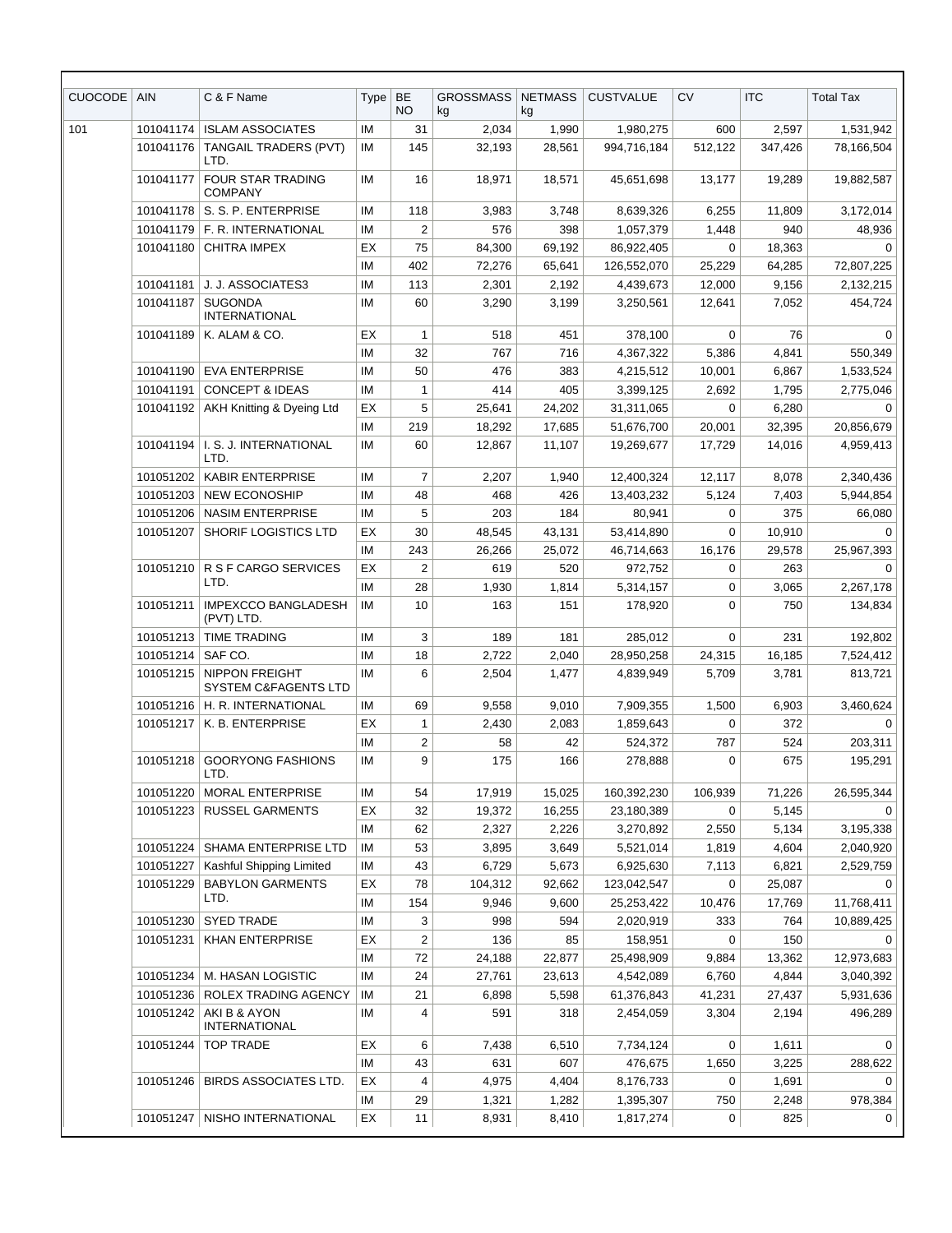| <b>CUOCODE</b> | <b>AIN</b>             | C & F Name                                           | Type     | <b>BE</b><br>NO.   | <b>GROSSMASS</b><br>kg | <b>NETMASS</b><br>kg | <b>CUSTVALUE</b>       | CV                 | <b>ITC</b>     | <b>Total Tax</b> |
|----------------|------------------------|------------------------------------------------------|----------|--------------------|------------------------|----------------------|------------------------|--------------------|----------------|------------------|
| 101            | 101051253              | K.U.S TRADING                                        | EX       | 13                 | 22.984                 | 19,721               | 24,024,350             | 0                  | 4,932          | 0                |
|                |                        | <b>CORPORATION</b>                                   | IM       | 42                 | 10,862                 | 10,365               | 32,652,032             | 1,200              | 11,215         | 17,460,405       |
|                | 101051254              | A. R. HOQUE TRADE                                    | EX       | $\overline{2}$     | 554                    | 519                  | 908,112                | 0                  | 210            | 0                |
|                |                        | CORPORATION LTD.                                     | IM       | 4                  | 335                    | 304                  | 779,730                | 364                | 511            | 431,398          |
|                | 101051256              | <b>ROZA TRADING</b>                                  | IM       | $\mathbf{1}$       | 12                     | 11                   | 9,662                  | 150                | 75             | 5,748            |
|                | 101051257              | <b>J.F. ENTERPRISE</b>                               | IM       | 99                 | 21,661                 | 18,773               | 94,708,853             | 60,375             | 45,985         | 26,682,909       |
|                | 101051258              | <b>SALVATION LOGISTICS</b><br>LTD.                   | IM       | 364                | 51,075                 | 41.711               | 303,763,121            | 155,052            | 133,042        | 135,353,258      |
|                | 101051261              | S. M. INTERNATIONAL                                  | IM       | 3                  | 300                    | 281                  | 902,332                | 150                | 400            | 284,685          |
|                | 101051263              | KAZI FARMS LTD.                                      | IM       | $\mathbf{1}$       | 32                     | 28                   | 2,176,143              | 2,142              | 1,428          | 622,041          |
|                | 101051266              | <b>TRADE SUPPORT</b><br><b>SERVICES</b>              | IM       | 20                 | 5,027                  | 4,000                | 75,280,797             | 51,511             | 34,341         | 18,150,711       |
|                | 101061269              | <b>BROTHERS OVERSEAS</b>                             | IM       | 3                  | 18                     | 16                   | 31,721                 | 450                | 225            | 11,333           |
|                | 101061271              | TOMASHAKI AND CO.                                    | EX       | $\mathbf{1}$       | 291                    | 262                  | 1,125,035              | $\Omega$           | 225            | $\Omega$         |
|                |                        |                                                      | IM       | $\mathbf{1}$       | 220                    | 181                  | 514,428                | 0                  | 154            | 108,802          |
|                | 101061274              | KHANDAKER LOGISTIC<br>LTD.                           | IM       | 76                 | 311                    | 294                  | 159,684                | 7,800              | 5,700          | 128,900          |
|                | 101061277              | <b>INTERFLAG TRADING</b><br><b>AGENCY LTD.</b>       | IM       | 36                 | 23,477                 | 18,956               | 224,676,524            | 136,729            | 91,153         | 52,210,858       |
|                | 101061280              | <b>SUPREME ASSOCIATES</b>                            | IM       | 74                 | 1,742                  | 1,613                | 5,720,573              | 9,683              | 9,130          | 1,970,432        |
|                | 101061282              | <b>NEW GENERATION</b>                                | EX       | $\overline{4}$     | 1,059                  | 914                  | 2.159.667              | $\mathbf 0$        | 524            | $\mathbf 0$      |
|                |                        | <b>FASHION LTD.</b>                                  | IM       | 23                 | 1,096                  | 1,070                | 1,444,106              | 300                | 1,840          | 739,198          |
|                | 101061286              | <b>SSAF GLOBAL TRADE</b>                             | EX       | 6                  | 7,247                  | 6,014                | 8,892,623              | 0                  | 1,798          | $\Omega$         |
|                |                        |                                                      | ΙM       | 95                 | 761                    | 741                  | 373,654                | 2,700              | 7,125          | 297,942          |
|                | 101061292              | ASIA C&F (PVT.) LTD.                                 | EX       | 37                 | 66,840                 | 60,253               | 20,209,143             | $\mathbf 0$        | 4,343          | $\mathbf 0$      |
|                | 101061293              | MONIJA INTERNATIONAL                                 | EX       | 27                 | 35,299                 | 33,920               | 6,662,852              | 0                  | 2,085          | 0                |
|                |                        |                                                      | IM       | 25                 | 362                    | 351                  | 5,962,382              | 450                | 3,193          | 3,243,370        |
|                | 101061294              | J. A. INTERNATIONAL                                  | IM       | $\overline{2}$     | 395                    | 389                  | 334,302                | 0                  | 173            | 109,716          |
|                | 101061296              | <b>MUTUAL TRADE</b><br><b>INTERNATIONAL</b>          | IM       | $\mathbf{1}$       | 73                     | 62                   | 1,228,785              | 1,484              | 989            | 377,904          |
|                | 101061297              | R. B. T. INTERNATIONAL                               | IM       | 234                | 16,763                 | 15,895               | 27,641,720             | 12.245             | 23,056         | 13,975,730       |
|                | 101071298              | ASMA-UL-HUSNA<br><b>INTERNATIONAL</b>                | IM       | 73                 | 397                    | 365                  | 3,234,688              | 11,602             | 6,647          | 999,213          |
|                | 101071302              | <b>SHAWON ENTERPRISE</b>                             | IM       | 35                 | 12,374                 | 11,987               | 12,495,901             | 150                | 4,849          | 6,621,531        |
|                | 101071304              | <b>SKY FREIGHT</b><br>INTERNATIONAL LTD.             | EX       | $\boldsymbol{2}$   | 2,781                  | 2,458                | 2,692,641              | 0                  | 592            | 0                |
|                |                        |                                                      | ΙM       | 12                 | 86                     | 82                   | 270,045                | 1,050              | 900            | 121,471          |
|                | 101071305              | <b>SHARMIN FREIGHT</b><br>SYSTEM LTD.                | EX       | 34                 | 53,043                 | 41,674               | 30,214,535             | 0                  | 6,436          | 0                |
|                |                        |                                                      | IM       | 18                 | 4,392                  | 4,158                | 11,604,864             | 2,391              | 4,903          | 5,701,401        |
|                | 101071306              | M.R INTERNATIONAL LTD<br><b>M/S MONIR ENTERPRISE</b> | ΙM       | 2                  | 1,232                  | 28                   | 2,055,415              | 2,532              | 1,688          | 199,629          |
|                | 101071307<br>101071309 | PATRIOT INTERNATIONAL                                | IM<br>EX | 13<br>$\mathbf{1}$ | 940<br>2,709           | 858<br>2,399         | 7,966,403<br>5,025,060 | 496<br>$\mathbf 0$ | 2,961<br>1,005 | 3,619,878<br>0   |
|                |                        |                                                      | ΙM       | 36                 | 490                    | 464                  | 623,861                | 150                | 2,700          | 408,952          |
|                | 101071310              | SHARIF ASSOCIATES                                    | IM       | 31                 | 838                    | 690                  | 3,172,012              | 6,450              | 4,300          | 270,809          |
|                |                        | 101071316   S. S. TRADING HOUSE                      | ΙM       | $\overline{2}$     | 126                    | 116                  | 1,391,551              | 1,697              | 1,131          | 626,897          |
|                | 101081319              | RISING APPARELS LTD.                                 | EX       | 12                 | 11,942                 | 10,232               | 20,633,012             | 0                  | 4,615          |                  |
|                |                        |                                                      | IM       | 26                 | 2,807                  | 2,713                | 14,894,008             | 2,257              | 6,578          | 10,481,742       |
|                | 101081320              | RANKS INTERIORS LTD.                                 | IM       | 1                  | 2,219                  | 2,000                | 7,037,931              | 4,330              | 2,886          | 1,812,267        |
|                | 101091322              | MULTIFABS LIMITED                                    | EX       | 3                  | 986                    | 897                  | 1,491,272              | 0                  | 357            | 0                |
|                |                        |                                                      | ΙM       | 55                 | 2,721                  | 2,573                | 6,666,651              | 2,100              | 5,106          | 3,501,610        |
|                | 101091325              | <b>DUAL TRADE</b>                                    | EX       | $\mathbf{1}$       | 745                    | 618                  | 354,794                | 0                  | 75             | $\Omega$         |
|                |                        | <b>INTERNATIONAL</b>                                 | ΙM       | 80                 | 4,862                  | 4,715                | 7,046,701              | 2,400              | 7,120          | 4,668,996        |
|                | 101091326              | M. B. TRADING &                                      | ЕX       | 3                  | 1,763                  | 1,620                | 2,597,821              | 0                  | 520            | 0                |
|                |                        | <b>CLEARING</b>                                      | ΙM       | 21                 | 31,506                 | 30,003               | 2,088,846,798          | 934,911            | 629,407        | 10,501,658       |
|                | 101091327              | K. S. ENTERPRISE                                     | EX       | 71                 | 27,399                 | 23,675               | 51,039,506             | 0                  | 12,962         | 0                |
|                |                        |                                                      | IM       | 155                | 6,710                  | 6,252                | 19,938,009             | 17,440             | 17,839         | 4,840,445        |
|                | 101091329              | <b>WELKIN INTERNATIONAL</b><br><b>AGENCY</b>         | IM       | 4                  | 10                     | 8                    | 3,962                  | 600                | 300            | 792              |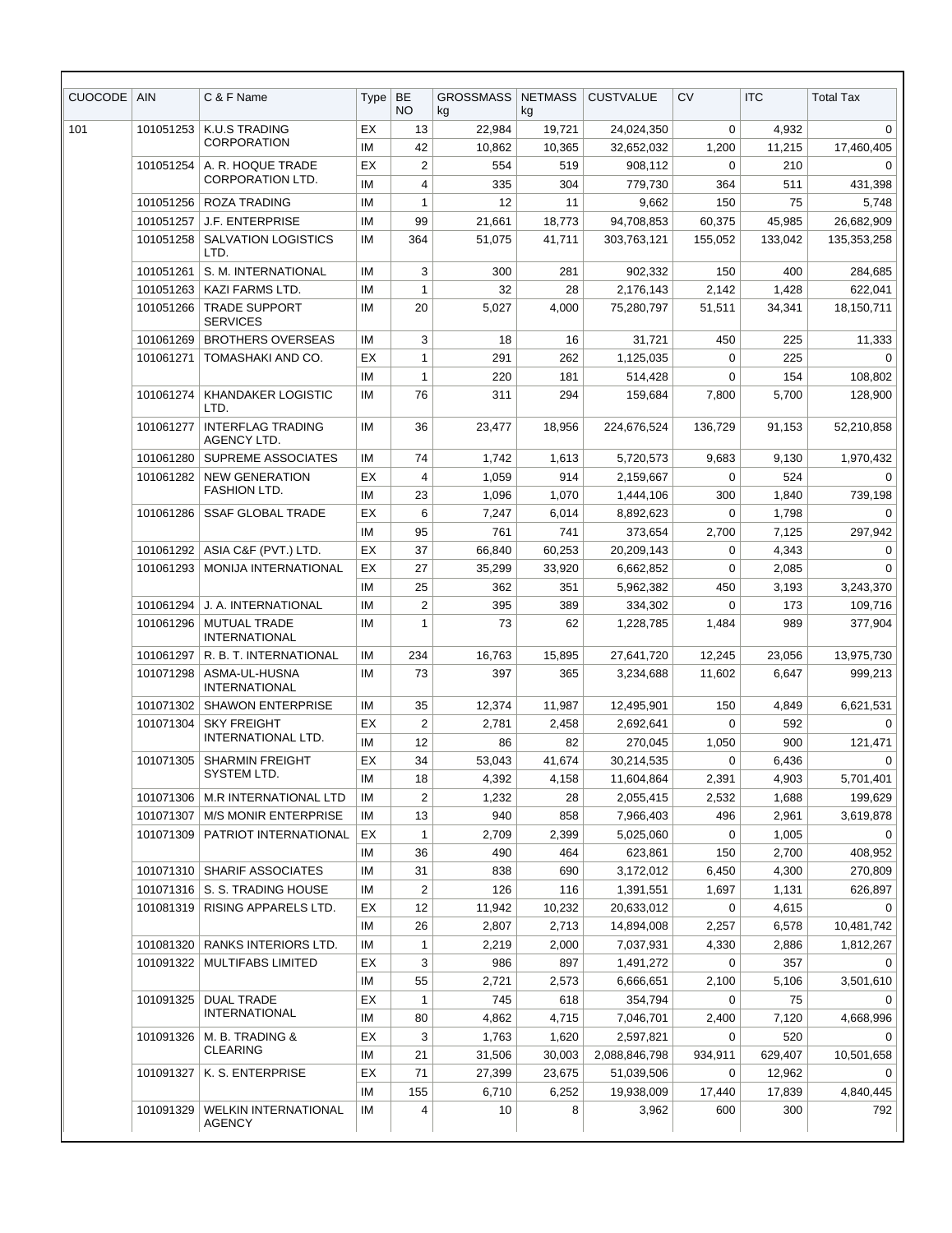| <b>CUOCODE</b> | <b>AIN</b> | C & F Name                                | Type     | <b>BE</b><br><b>NO</b> | <b>GROSSMASS</b><br>kg | <b>NETMASS</b><br>kg | <b>CUSTVALUE</b>    | <b>CV</b>   | <b>ITC</b>   | <b>Total Tax</b>  |
|----------------|------------|-------------------------------------------|----------|------------------------|------------------------|----------------------|---------------------|-------------|--------------|-------------------|
| 101            | 101091331  | <b>ICM FREIGHT</b>                        | IM       | 6                      | 111                    | 98                   | 446,499             | 991         | 736          | 64,330            |
|                | 101091333  | S. HAQUE & SONS                           | IM       | 1                      | 685                    | 600                  | 831,481             | 1,123       | 749          | 41,574            |
|                | 101091334  | <b>JEANS MANUFACTURING</b>                | EX       | 12                     | 11,819                 | 10,597               | 14,477,009          | 0           | 2,931        | $\mathbf 0$       |
|                |            | CO. LTD.                                  | ΙM       | 15                     | 671                    | 648                  | 1,438,525           | 300         | 1,312        | 966,244           |
|                | 101091336  | <b>TAXMART</b><br><b>INTERNATIONAL</b>    | IM       | 25                     | 3,626                  | 3,445                | 8,552,687           | 12,257      | 7,841        | 2,249,400         |
|                | 101091338  | PIONEER APPARELS LTD.                     | EX       | 60                     | 95,518                 | 82,077               | 105,601,989         | 0           | 22,552       | 0                 |
|                |            |                                           | IM       | 105                    | 2,985                  | 2,902                | 5,579,248           | 3,600       | 8,472        | 2,717,555         |
|                | 101091339  | RABEKA ENTERPRISE                         | EX       | 2                      | 1,075                  | 930                  | 3,195,163           | 0           | 639          | 0                 |
|                |            |                                           | IM       | 110                    | 2,315                  | 2,115                | 2,960,226           | 4,650       | 8,422        | 1,936,022         |
|                | 101091341  | AJI APPARELS INDUSTRY<br>LTD.             | EX       | 14                     | 66,960                 | 65,610               | 53,561,245          | 0           | 10,757       | $\mathbf 0$       |
|                |            |                                           | IM       | 30                     | 2,022                  | 1,967                | 6,154,178           | 300         | 3,544        | 3,560,368         |
|                | 101091343  | <b>RANK &amp; FILE</b>                    | EX       | 50                     | 72,943                 | 61,910               | 75,838,044          | 0           | 16,332       | $\Omega$          |
|                |            |                                           | IM       | 292                    | 8,720                  | 8,223                | 12,481,059          | 16.784      | 25,407       | 6,179,903         |
|                | 101091344  | SHEHAB ENTERPRISE                         | IM       | 1                      | 627                    | 615                  | 922,016             | 1,225       | 817          | 9,220             |
|                | 101091345  | N. A. MENAN AND CO.                       | EX       | $\overline{7}$         | 14,158                 | 12,844               | 9,726,162           | $\mathbf 0$ | 1,945        | $\Omega$          |
|                |            |                                           | ΙM       | 45                     | 2,986                  | 2,822                | 8,359,989           | 7,952       | 7,222        | 3,471,633         |
|                | 101091346  | LOGIESTIC BUSINESS<br>INT'L               | EX<br>IM | 2<br>$\overline{2}$    | 1,438<br>10            | 1,277<br>9           | 1,261,336<br>3,847  | 0<br>300    | 303<br>150   | $\Omega$<br>3,302 |
|                | 101091350  | <b>MOMIN ENTERPRISE</b>                   | IM       | 1                      | 22                     | 20                   | 417,878             | 627         | 418          | 9,179             |
|                | 101091354  | DULAL BROTHERS LTD.                       | ΙM       | 336                    | 16,843                 | 15,493               | 62,106,178          | 29,312      | 40.147       | 24,500,169        |
|                | 101091357  | <b>JOY &amp; JOTI ENTERPRISE</b>          | IM       | 1                      | 19                     | 19                   | 8,358               | 0           | 75           | 4,363             |
|                | 101091358  | AL- NAHIYAN<br><b>ENTERPRISE</b>          | IM       | 29                     | 2,390                  | 2,266                | 8,452,801           | 150         | 3,834        | 5,583,980         |
|                | 101091359  | <b>CLEFO TRADE</b>                        | EX       | 1                      | 101                    | 83                   | 153,586             | $\mathbf 0$ | 75           | $\Omega$          |
|                |            | ASSOCIATES (PVT.) LTD.                    | IM       | 5                      | 746                    | 717                  | 2,779,419           | 176         | 938          | 1,291,127         |
|                | 101091361  | TANIA ENTERPRISE (PVT.)<br>LTD.           | IM       | 8                      | 3,286                  | 2,870                | 10,376,758          | 9,464       | 6,285        | 2,322,610         |
|                | 101091362  | <b>SPEED LINE EXPRESS</b><br>LIMITED      | IM       | 294                    | 1,407                  | 1,151                | 608,616             | 43,800      | 22,050       | 369,228           |
|                | 101091365  | A.H. INTERNATIONAL                        | EX       | 9                      | 10,549                 | 9,438                | 17,959,086          | 0           | 3,650        | $\Omega$          |
|                |            |                                           | IM       | 27                     | 270                    | 250                  | 5,298,198           | 7,264       | 4,672        | 341,386           |
|                | 101091366  | <b>JOY CARGO SERVICES</b>                 | IM       | 8                      | 652                    | 642                  | 781,563             | 0           | 619          | 397,705           |
|                | 101091369  | <b>AHONA TRADE</b>                        | EX       | 5                      | 2,272                  | 2,055                | 4,216,107           | $\mathbf 0$ | 903          | 0                 |
|                |            | <b>INTERNATIONAL</b>                      | IM       | 733                    | 19,508                 | 16,430               | 15,537,039          | 75,367      | 58,980       | 10,457,285        |
|                | 101101371  | <b>EPYLLION LIMITED</b>                   | EX       | 20                     | 42,866                 | 36,538               | 53,137,635          | 0           | 10,750       | 0                 |
|                |            |                                           | IM       | 195                    | 10,852                 | 10,457               | 35,160,083          | 15,803      | 23,249       | 15,564,072        |
|                | 101101373  | <b>HEALTHCARE</b><br>PHARMACEUTICALS LTD. | EX       | $\overline{2}$         | 543                    | 417                  | 2,808,728           | $\mathbf 0$ | 562          | $\Omega$          |
|                |            |                                           | IM       | 101                    | 41,612                 | 34,007               | 383,406,573         | 252,504     | 168,073      | 64,789,629        |
|                | 101101375  | MAMUN & CO.                               | IM       | 15                     | 3,157                  | 2,897                | 2,708,530           | 0           | 1,608        | 1,868,076         |
|                | 101101378  | PROJUKTI ANNASHA<br>LIMITED               | IM       | $\overline{7}$         | 2,708                  | 2,457                | 12,567,224          | 11,427      | 7,618        | 7,037,676         |
|                | 101101379  | HABIGANJ AGRO LIMITED                     | IM       | 327                    | 18,748                 | 17,010               | 57,522,108          | 80,238      | 52,772       | 19,429,124        |
|                | 101101380  | <b>KAOSAR &amp; BROTHERS</b>              | ΙM       | 1                      | 206                    | 200                  | 187,385             | 281         | 187          | 155,981           |
|                | 101101382  | MOHAMMADI GROUP LTD.                      | EX       | 45                     | 33,907                 | 30,671               | 54,887,322          | 0           | 12,634       | $\Omega$          |
|                |            |                                           | IM       | 81                     | 8,228                  | 8,189                | 18,555,388          | 2,250       | 10,741       | 10,279,618        |
|                | 101101383  | A.K. INTERNATIONAL                        | EX       | $\overline{7}$         | 33,680                 | 29,764               | 43,778,232          | 0           | 8,756        | $\Omega$          |
|                | 101101384  | S. R. SHIPPING AGENCY                     | IM<br>EX | 22<br>2                | 3,385<br>1,540         | 3,251<br>1,460       | 4,609,557<br>65,879 | 600<br>0    | 2,337<br>150 | 2,030,656<br>0    |
|                |            |                                           | IM       | 87                     | 286                    | 240                  | 529,571             | 12,729      | 6,836        | 179,352           |
|                | 101101387  | RUMA TRADE                                | EX       | 6                      | 923                    | 902                  | 963,949             | 0           | 450          | $\mathbf 0$       |
|                |            | <b>INTERNATIONAL</b>                      | IM       | 195                    | 7,738                  | 7,568                | 9,887,888           | 10,248      | 16,334       | 6,984,025         |
|                | 101101388  | SALIM & BROTHERS LTD.                     | EX       | 1                      | 727                    | 700                  | 613,587             | 0           | 123          | 0                 |
|                |            |                                           | IM       | 39                     | 29,490                 | 29,148               | 41,126,374          | 1,200       | 13,910       | 32,402,428        |
|                | 101101390  | <b>MORIOM ENTERPRISE</b>                  | EX       | 68                     | 68,255                 | 56,864               | 159,515,008         | $\mathbf 0$ | 32,054       | $\Omega$          |
|                |            |                                           | IM       | 5781                   | 18,354                 | 16,587               | 51,672,387          | 853,920     | 448,100      | 27,557,621        |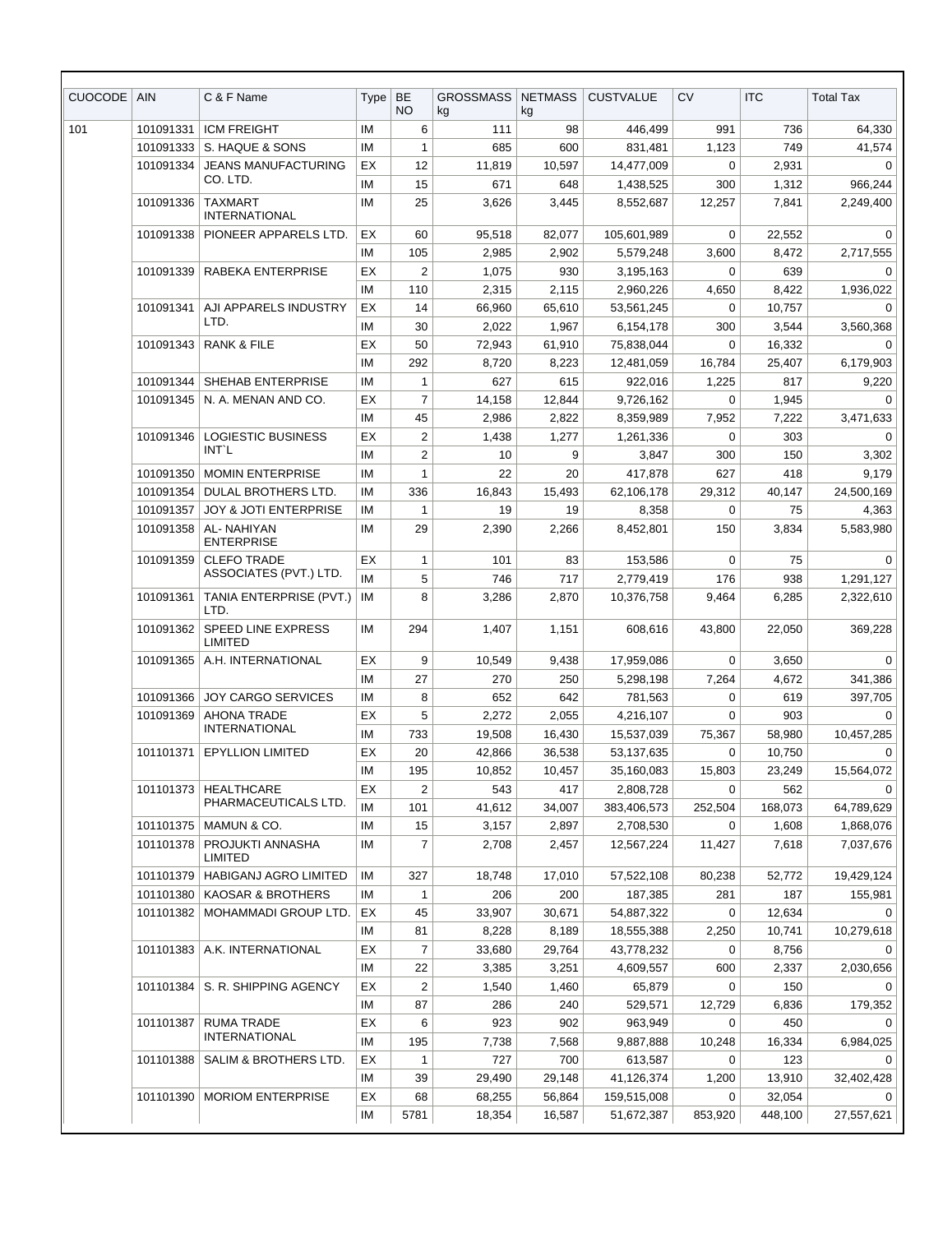| <b>CUOCODE</b> | <b>AIN</b>             | C & F Name                                             | Type     | <b>BE</b><br>NO. | <b>GROSSMASS</b><br>kg | <b>NETMASS</b><br>kg | <b>CUSTVALUE</b>         | CV               | <b>ITC</b>       | <b>Total Tax</b>        |
|----------------|------------------------|--------------------------------------------------------|----------|------------------|------------------------|----------------------|--------------------------|------------------|------------------|-------------------------|
| 101            | 101101391              | <b>DUAL TRADE</b>                                      | IM       | 353              | 4,092                  | 4,085                | 6,688,160                | 12,600           | 26,512           | 4,819,825               |
|                | 101101392              | PRAGGAPAN<br><b>INTERNATIONAL</b>                      | ΙM       | $\overline{7}$   | 590                    | 550                  | 234,883                  | 0                | 525              | 191,758                 |
|                | 101101394              | <b>TRS SYNDICATE</b>                                   | EX<br>ΙM | 34<br>100        | 31,382<br>7,492        | 27,614<br>7,241      | 54,953,031<br>14,836,791 | 0<br>3,819       | 11,416<br>10,526 | $\Omega$<br>8,510,866   |
|                | 101101396              | <b>M/S NEHAD ENTERPRISE</b>                            | EХ       | 137              | 228,167                | 210,445              | 248,740,807              | 0                | 51,051           | 0                       |
|                |                        |                                                        | ΙM       | 92               | 8,634                  | 8,096                | 18,752,311               | 4,350            | 11,072           | 11,245,146              |
|                | 101101397              | <b>QUALITY CARGO</b><br><b>SERVICE &amp; LOGISTICS</b> | ΙM       | 3                | 79                     | 66                   | 553,951                  | 1,108            | 689              | 57,525                  |
|                | 101101400              | J. F. POPULAR EXPRESS                                  | ΙM       | 75               | 22,194                 | 19,899               | 286,218,551              | 62,438           | 101,618          | 69,255,440              |
|                | 101101403              | RUHUL INTERNATIONAL                                    | EХ       | 18               | 13,730                 | 11,706               | 16,624,516               | 0                | 3,502            | 0                       |
|                |                        |                                                        | ΙM       | 36               | 7,869                  | 7,002                | 94,278,827               | 52,102           | 36,085           | 7,293,842               |
|                | 101101405              | <b>CHARU ENTERPRISE</b>                                | ΙM       | 53               | 9,421                  | 9,151                | 16,794,182               | 1,120            | 8,475            | 9,742,102               |
|                | 101101408              | H. S. ENTERPRISE                                       | IM       | 26               | 3,812                  | 3,302                | 28,491,444               | 29,725           | 19,766           | 8,282,753               |
|                | 101101409              | <b>CHANNEL FREIGHT &amp;</b><br>LOGISTICS LTD.         | EХ       | 24               | 56,898                 | 50,911               | 54,918,267               | 0                | 11,117           | $\mathbf 0$             |
|                | 101101410              | M. R. L. INTERNATIONAL                                 | EХ       | 13               | 14,659                 | 11,746               | 19,070,482               | 0                | 3,876            | 0                       |
|                |                        |                                                        | IM       | 97               | 15,551                 | 14,984               | 24,292,609               | 3,150            | 12,242           | 16,387,366              |
|                | 101101411              | <b>MEGA INTERNATIONAL</b>                              | EX       | 5                | 1,134                  | 844                  | 481,190                  | 0                | 375              | $\Omega$                |
|                |                        |                                                        | ΙM       | 3                | 1,060                  | 936                  | 10,717,934               | 7,750            | 5,167            | 273,395                 |
|                | 101101413              | AL-QAMAR ENTERPRISE                                    | EХ       | 25               | 55,409                 | 47,404               | 76,633,553               | $\Omega$         | 15,406           | $\Omega$                |
|                |                        | <b>LTD</b>                                             | ΙM       | 153              | 9,342                  | 8,846                | 27,987,773               | 9,750            | 17,734           | 16,740,578              |
|                | 101111416              | AL-MEGHNA TRADING<br>(PVT.) LTD                        | IM       | 72               | 9,498                  | 9,280                | 17,596,550               | 3,150            | 9,113            | 11,012,387              |
|                | 101111417              | <b>IDS GROUP</b>                                       | EХ       | 39               | 116,993                | 102,651              | 122,891,951              | $\mathbf 0$      | 24,579           | $\Omega$                |
|                |                        |                                                        | IМ       | 88               | 2,291                  | 2,169                | 2,849,488                | 2,250            | 6,837            | 1,705,520               |
|                | 101111419              | A. R. EXPRESS                                          | IM       | 332              | 45,253                 | 43,094               | 79,995,976               | 0                | 41,139           | 34,006,741              |
|                | 101111421              | S.R. JAMALPUR AGENCY                                   | IM       | 32               | 985                    | 799                  | 5,568,441                | 5,611            | 4,791            | 259,734                 |
|                | 101111422              | <b>TISSU ENTERPRISE</b>                                | ΙM       | 15               | 7,378                  | 5,828                | 80,731,457               | 48,579           | 32,338           | 3,113,208               |
|                | 101111424              | RUPASHI KNIT WEARS<br>LTD                              | ΙM       | 7                | 375                    | 363                  | 290,120                  | 150              | 525              | 238,525                 |
|                | 101111427              | <b>TAHURA INTERNATIONAL</b>                            | ЕX       | 4                | 6,633                  | 6,290                | 1,724,724                | 0                | 363              | 0                       |
|                | 101111428              | <b>TRUST INTERNATIONAL</b><br>ONE TRADE LTD.           | ΙM       | 21               | 5,014                  | 2,223                | 3,691,504                | 6,860            | 4,273            | 2,152,740               |
|                |                        | 101111429   BANGLADESH ARMY                            | IM       | 25               | 2,588                  | 2,588                | 35,151,549               | 28,689           | 18,926           | $\Omega$                |
|                |                        | 101111432 J. R. TRADING COMPANY                        | ΙM       | 1                | 30                     | 27                   | 822,349                  | 1,113            | 742              | 0                       |
|                | 101111434              | LABIB DYEING MILS LTD.                                 | EХ       | 9                | 12,065                 | 10,629               | 22,909,571               | 0                | 4,603            | $\Omega$                |
|                |                        |                                                        | ΙM       | 195              | 4,806                  | 4,598                | 5,856,721                | 8,100            | 15,229           | 2,309,800               |
|                | 101111435              | RITZY APPARELS LTD.                                    | ΙM       | 57               | 2,728                  | 2,543                | 3,991,865                | 3,000            | 4,781            | 3,003,594               |
|                | 101111436<br>101111437 | K. M. ENTERPRISE-1<br>R. B. GROUP OF                   | ΙM<br>IM | 3<br>372         | 1,311<br>30,095        | 1,024<br>25,313      | 3,797,567<br>88,330,497  | 3,604<br>139,040 | 2,403<br>87,958  | 1,282,813<br>15,751,439 |
|                | 101111439              | <b>COMPANIES LTD.</b><br><b>WORLD LOGISTICS</b>        | EХ       | 4                | 17                     | $\overline{c}$       | 1,723                    | 0                | 300              | 0                       |
|                |                        | SOLUTION LTD.                                          | ΙM       | 4                | 1,838                  | 1,575                | 1,476,324                | 2,214            | 1,476            | 937,050                 |
|                | 101111441              | <b>JAMUNA TRADERS</b>                                  | ΙM       | 19               | 46,264                 | 31,177               | 13,397,436               | 17,021           | 11,347           | 11,413,142              |
|                | 101111442              | <b>EXIM CARGO WORLD</b>                                | EX       | 1                | 95                     | 85                   | 1,639,253                | 0                | 328              | 0                       |
|                |                        |                                                        | ΙM       | 47               | 1,109                  | 927                  | 13,417,921               | 14,991           | 9,519            | 998,737                 |
|                | 101111443              | Bangladesh Express &                                   | EX       | 136              | 152,656                | 136,877              | 198,641,024              | 0                | 40,807           | $\Omega$                |
|                |                        | Logistics Ltd.                                         | ΙM       | 94               | 4,805                  | 4,623                | 11,707,574               | 5,496            | 9,939            | 4,669,180               |
|                | 101111444              | <b>BISMILLAH ENTERPRISE</b>                            | IM       | 15               | 2,771                  | 2,476                | 17,643,292               | 17,481           | 11,654           | 5,071,648               |
|                | 101111445              | G. R. SHIPPING AGENCY                                  | EХ       | $\overline{2}$   | 1,087                  | 960                  | 728,344                  | 0                | 190              | 0                       |
|                |                        |                                                        | ΙM       | 26               | 2,847                  | 2,725                | 4,080,296                | 2,550            | 2,684            | 2,736,863               |
|                | 101111447              | OCEAN SIX CARGO PVT.                                   | EХ       | 8                | 14,030                 | 11,969               | 18,366,498               | 0                | 3,706            | 0                       |
|                |                        | LTD.                                                   | IM       | 54               | 937                    | 829                  | 3,162,332                | 9,776            | 5,841            | 433,775                 |
|                | 101111448              | <b>SHAH ALAM KABIR</b>                                 | ΙM       | 16               | 817                    | 608                  | 7,393,419                | 8,909            | 5,790            | 1,906,087               |
|                | 101111450              | PAIK CORPORATION                                       | IM       | 5                | 139                    | 131                  | 184,524                  | 300              | 375              | 116,639                 |
|                | 101111451              | <b>DIBA TRADING LTD</b>                                | IM       | $\overline{7}$   | 2,839                  | 2,491                | 881,969                  | 1,500            | 950              | 468,908                 |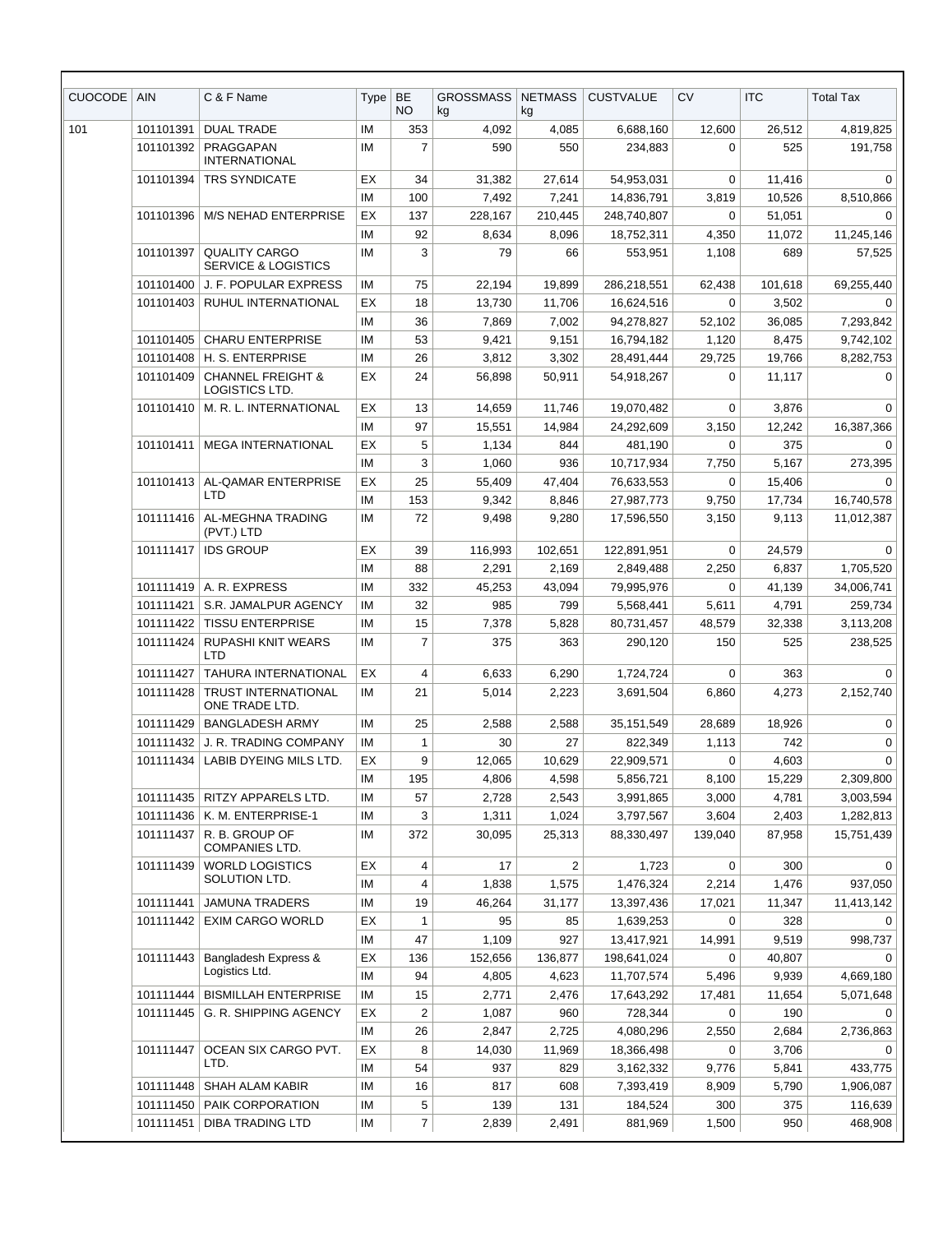| CUOCODE | <b>AIN</b> | C & F Name                                | Type | BE<br>NO.      | <b>GROSSMASS</b><br>kg | <b>NETMASS</b><br>kg | <b>CUSTVALUE</b> | <b>CV</b>   | <b>ITC</b> | <b>Total Tax</b> |
|---------|------------|-------------------------------------------|------|----------------|------------------------|----------------------|------------------|-------------|------------|------------------|
| 101     | 101111455  | <b>J &amp; J TRADE SYNDICATE</b>          | IM   | $\overline{2}$ | 46                     | 21                   | 50,018           | 300         | 150        | 20,667           |
|         | 101111457  | <b>ANANYO TRADING</b>                     | ЕX   | 14             | 7,200                  | 6,473                | 16,817,342       | $\Omega$    | 3,414      | $\mathbf 0$      |
|         |            |                                           | IM   | 60             | 8,695                  | 7,859                | 15,431,145       | 3,600       | 8,017      | 11,286,178       |
|         | 101111458  | <b>GOLDER TRADERS</b>                     | IM   | 8              | 14,078                 | 10,681               | 88,196,179       | 41,438      | 28,171     | 6,286,560        |
|         | 101111460  | <b>M-EXIM ENTERPRISE</b>                  | IM   | 43             | 3,891                  | 3,674                | 7,678,874        | 2,250       | 5,109      | 4,752,599        |
|         | 101121467  | M. S. INTERNATIONAL                       | ЕX   | 48             | 45,973                 | 37,562               | 50.135.762       | $\mathbf 0$ | 10,213     | $\mathbf 0$      |
|         |            |                                           | ΙM   | 151            | 6,029                  | 5,691                | 5,850,754        | 8,372       | 12,750     | 3,973,013        |
|         | 101121468  | <b>HASINA ENTERPRISE</b>                  | IM   | 64             | 3,283                  | 3,041                | 23,744,056       | 22,718      | 16,220     | 3,004,015        |
|         | 101121470  | <b>SAIYMA ENTERPRISE</b>                  | ΙM   | 16             | 9,282                  | 8,691                | 6,722,324        | 5,111       | 4,288      | 3,555,571        |
|         | 101121471  | SKYLINE GARMENTS LTD.                     | EX   | 17             | 19,160                 | 17,217               | 33,808,691       | 0           | 6,808      | 0                |
|         |            |                                           | ΙM   | 44             | 3,527                  | 3,355                | 5,266,592        | 900         | 4,192      | 2,659,680        |
|         | 101121473  | <b>PACIFIC FREIGHT</b><br>SYSTEMS LTD.    | ЕX   | $\mathbf{1}$   | 1,494                  | 1,344                | 3,831,138        | 0           | 766        | 0                |
|         |            |                                           | IM   | 48             | 744                    | 710                  | 826,960          | 3,300       | 3,601      | 679,215          |
|         | 101121476  | <b>HASAN TRADERS</b>                      | ЕX   | $\mathbf{1}$   | 223                    | 187                  | 254,639          | $\Omega$    | 75         | $\Omega$         |
|         |            |                                           | ΙM   | 130            | 1,803                  | 1,698                | 4,719,826        | 13,200      | 10,773     | 2,516,806        |
|         | 101121479  | T.N. CORPORATION LTD.                     | ЕX   | 32             | 22,427                 | 19,842               | 27,667,249       | 0           | 5,932      | 0                |
|         |            |                                           | IM   | 130            | 11,072                 | 10,823               | 35,706,375       | 6,993       | 19,057     | 18,322,337       |
|         | 101121480  | ACI LTD.                                  | ЕX   | $\mathbf{1}$   | 80                     | 38                   | 12,936           | 0           | 75         | 0                |
|         |            |                                           | ΙM   | 139            | 50,920                 | 42,996               | 461,370,624      | 302,077     | 201,025    | 110,883,253      |
|         | 101121482  | <b>MOTHERLAND</b><br><b>INTERNATIONAL</b> | ЕX   | 5              | 12,428                 | 10,771               | 6,904,394        | 0           | 1,417      | $\Omega$         |
|         |            |                                           | IM   | 45             | 3,259                  | 2,806                | 8,602,972        | 10,669      | 7,767      | 2,117,536        |
|         | 101121484  | <b>IRIS FASHIONS LTD.</b>                 | ΙM   | 52             | 1,368                  | 1,276                | 1,135,766        | 300         | 3,957      | 405,055          |
|         | 101121486  | TOTAL FREIGHT LTD.                        | EХ   | 27             | 25,725                 | 21,302               | 30,429,178       | 0           | 6,224      | 0                |
|         |            |                                           | IM   | 49             | 4,653                  | 4,478                | 16,407,743       | 2,119       | 7,946      | 10,393,000       |
|         | 101121488  | ORPITA CARGO<br>SERVICES LTD.             | EХ   | 313            | 114,482                | 103,802              | 104,264,993      | 0           | 41,635     | 0                |
|         |            |                                           | ΙM   | 785            | 10,962                 | 10,564               | 31,475,696       | 98,617      | 66,491     | 17,494,378       |
|         | 101121493  | ORION INFUSTION LTD.                      | EХ   | $\mathbf{1}$   | 309                    | 280                  | 623,039          | 0           | 125        | 0                |
|         |            |                                           | IM   | 24             | 2,781                  | 2,246                | 27,467,331       | 27,218      | 18,095     | 8,540,750        |
|         | 101121494  | <b>R.F.TRADE LIMITED</b>                  | EX   | 70             | 118,664                | 106,078              | 142,182,670      | 0           | 29,233     | $\Omega$         |
|         |            | SOHEL ENTERPRISE                          | ΙM   | 38             | 2,738                  | 2,642                | 10,136,438       | 1,950<br>0  | 4,656      | 4,828,650<br>0   |
|         | 101121495  |                                           | EХ   | 6              | 3,657                  | 3,272                | 3,499,970        |             | 916        |                  |
|         | 101131497  | <b>SHAMS FREIGHT</b><br>SYSTEMS LTD.      | ΙM   | 33             | 8,263                  | 7,940                | 9,140,234        | 300         | 4,771      | 1,532,190        |
|         | 101131498  | <b>SAYED ENTERPRISE</b>                   | ΙM   | 37             | 36                     | 32                   | 33,581           | 5,550       | 2,775      | 40,584           |
|         | 101131499  | <b>CANDATEX BD</b>                        | ΙM   | 26             | 11,701                 | 9,835                | 31,956,623       | 22,745      | 16,094     | 6,503,690        |
|         | 101131500  | <b>ACTIVE LOGISTICS LTD.</b>              | EХ   | 285            | 130,423                | 99,754               | 225,219,723      | 0           | 57,330     | 0                |
|         |            |                                           | IM   | 157            | 46,309                 | 43,098               | 82,097,779       | 1,244       | 31,234     | 49,483,467       |
|         | 101131504  | <b>KAWSAR BROTHERS</b><br>LIMITED         | EХ   | $\overline{7}$ | 20,319                 | 18,719               | 9,703,869        | 0           | 1,972      | 0                |
|         |            |                                           | ΙM   | 22             | 2,672                  | 2,258                | 9,518,579        | 7,188       | 6,226      | 3,690,541        |
|         | 101131505  | ARAF INTERNATIONAL                        | EX   | 28             | 33,403                 | 28,911               | 39,060,439       | 0           | 7,913      | $\Omega$         |
|         | 101131507  | ZOOM LOGISTICS LTD.                       | IM   | 29             | 5,549                  | 4,482                | 56,080,921       | 39,965      | 26,678     | 11,837,857       |
|         | 101131508  | SHIPSA, MERCANS                           | EХ   | $\overline{7}$ | 7,883                  | 6,695                | 3,965,952        | 0           | 1,084      | $\Omega$         |
|         | 101131509  | <b>TANSHIA OVERSEAS</b>                   | ΙM   | $\mathbf{1}$   | 90                     | 50                   | 448,668          | 673         | 449        | 115,532          |
|         | 101131512  | AMEX KNITT.&DYEING<br>INDUS.LTD.          | EХ   | 4              | 2,708                  | 2,462                | 3,183,336        | 0           | 698        | 0                |
|         |            |                                           | ΙM   | $\mathbf{1}$   | 66                     | 60                   | 195,898          | 0           | 75         | 61,708           |
|         | 101131513  | AMAN KNITTINGS LTD.                       | EХ   | 81             | 51,919                 | 45,236               | 89,294,048       | 0           | 18,647     | 0                |
|         |            |                                           | ΙM   | 109            | 4,063                  | 3,868                | 6,748,620        | 2,685       | 9,392      | 2,659,958        |
|         | 101131515  | <b>RED ROCK CLEARING &amp;</b>            | ΙM   | 25             | 7,845                  | 6,855                | 29,901,002       | 27,790      | 18,464     | 6,681,757        |
|         | 101131518  | A. S. L. CARGO<br><b>INTERNATIONAL</b>    | EХ   | $\mathbf{1}$   | 640                    | 630                  | 357,395          | 0           | 75         | 0                |
|         |            |                                           | ΙM   | 4              | 1,456                  | 1,375                | 8,437,673        | 5,568       | 3,662      | 160,494          |
|         | 101131519  | <b>EXIMCO GLOBAL</b><br>FORWARING         | EХ   | 33             | 14,082                 | 12,138               | 61,956,766       | $\mathbf 0$ | 12,959     | $\Omega$         |
|         |            | <b>BANGLADESH</b>                         | ΙM   | 145            | 45,994                 | 39,418               | 123,035,580      | 109,397     | 71,301     | 52,506,737       |
|         | 101131521  | NAHID AND BROTHER'S                       | ΙM   | 10             | 272                    | 227                  | 6,169,573        | 1,999       | 3,033      | 354,222          |
|         | 101131522  | BITHE INTERNATIONAL<br>AGENCY             | EХ   | 19             | 24,539                 | 21,019               | 34,808,752       | 0           | 7,010      | 0                |
|         |            |                                           | IM   | 44             | 2,175                  | 2,056                | 3,455,557        | 600         | 3,853      | 1,833,833        |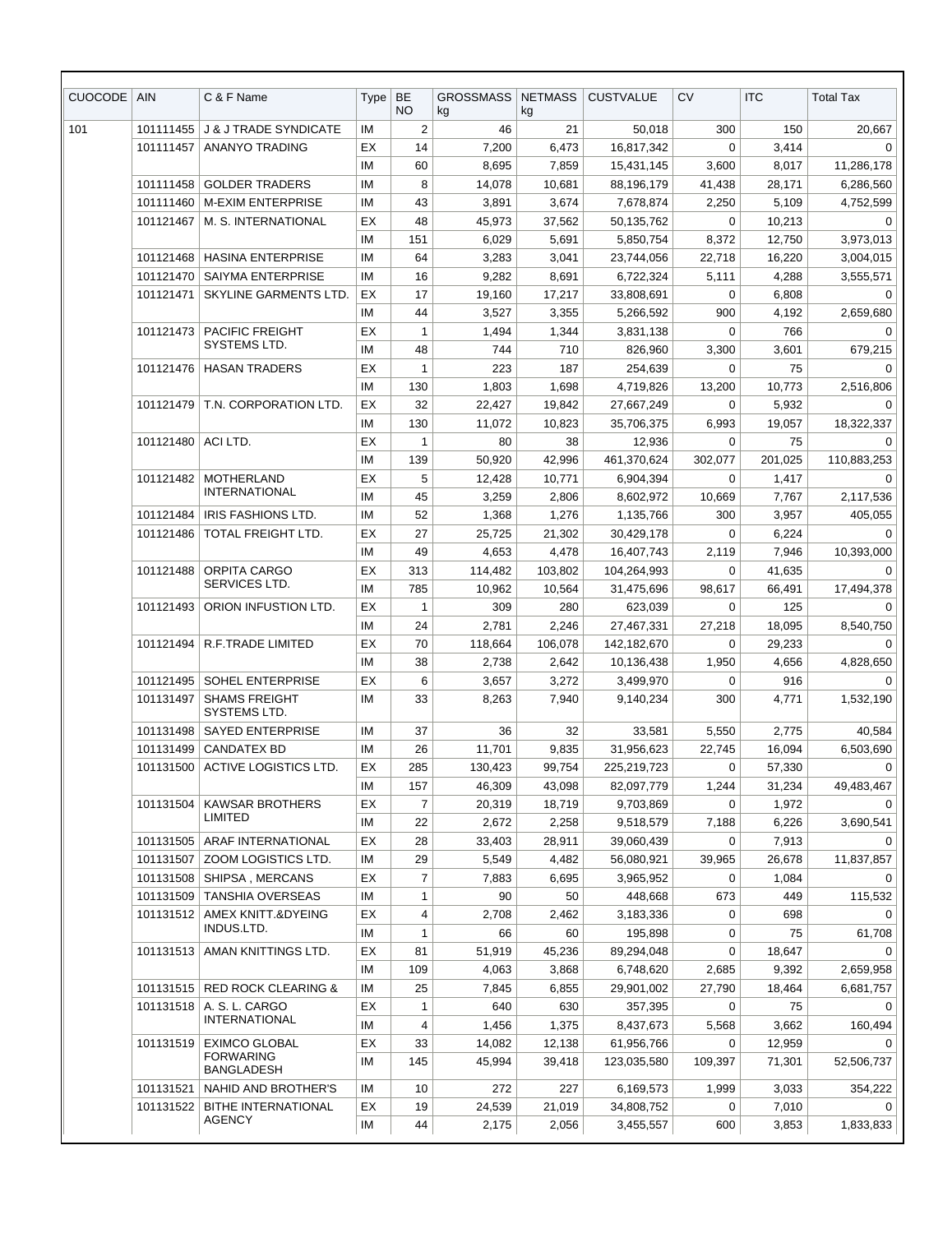| <b>CUOCODE</b> | <b>AIN</b> | C & F Name                                     | <b>Type</b> | BE<br>NO.      | GROSSMASS<br>kg | <b>NETMASS</b><br>kg | <b>CUSTVALUE</b> | <b>CV</b>   | <b>ITC</b> | <b>Total Tax</b> |
|----------------|------------|------------------------------------------------|-------------|----------------|-----------------|----------------------|------------------|-------------|------------|------------------|
| 101            | 101131523  | <b>B. T. CORPORATION</b>                       | IM          | 10             | 306             | 278                  | 4,001,453        | 5,459       | 3,540      | 1,587,164        |
|                | 101131524  | M.M. ENTERPRISE                                | IM          | 35             | 4,389           | 4,208                | 61,471,346       | 2,250       | 20,381     | 33,338,565       |
|                | 101131525  | <b>NIR AGENCY</b>                              | IM          | 1              | 4               | 4                    | 25,864           | 150         | 75         | 14,281           |
|                | 101131526  | <b>TRANSPOLAR LOGISTICS</b>                    | EX          | 3              | 310             | 278                  | 578,059          | 0           | 225        | 0                |
|                |            |                                                | IМ          | 7              | 96              | 91                   | 59,470           | 300         | 525        | 48,008           |
|                | 101131529  | <b>J.S.L CARGO SERVICES</b>                    | EX          | $\mathbf{1}$   | 1,067           | 959                  | 1,306,669        | $\mathbf 0$ | 261        | $\Omega$         |
|                |            |                                                | IM          | 14             | 4,358           | 3,899                | 30,236,963       | 4,823       | 11,188     | 14,301,426       |
|                | 101131530  | T. K. INTERNATIONAL                            | EX          | 1              | 80              | 70                   | 148,506          | 0           | 75         | $\Omega$         |
|                |            |                                                | IM          | 52             | 4,909           | 4,500                | 11,172,685       | 10,627      | 8,323      | 3,937,591        |
|                | 101131531  | <b>SAKIB TRADE</b><br><b>INTERNATIONAL</b>     | IM          | 1              | 61              | 55                   | 879,741          | 1,177       | 785        | 57,271           |
|                | 101131533  | A.B TARAFDER<br><b>INTERNATIONAL</b>           | IM          | 30             | 613             | 589                  | 2,262,902        | 3,895       | 2,972      | 1,056,792        |
|                | 101131534  | AEROLOGIC CARGO                                | EX          | 8              | 6,224           | 5,244                | 10,518,336       | 0           | 2,104      | $\Omega$         |
|                |            | <b>INTERNATIONAL</b>                           | IM          | 390            | 6,961           | 6,398                | 4,056,569        | 43,200      | 29,865     | 3,123,482        |
|                | 101131535  | <b>MART INTERNATIONAL</b>                      | IM          | 30             | 8,821           | 7,148                | 4,126,335        | 7,138       | 5,359      | 1,747,210        |
|                | 101131536  | <b>MAARUF INTERNATIONAL</b>                    | EX          | 1              | 238             | 232                  | 976,273          | 0           | 195        | 0                |
|                |            |                                                | IM          | 66             | 450             | 416                  | 643,863          | 7,200       | 4,950      | 516,964          |
|                | 101131537  | MOMO EXPORT IMPORT<br><b>LTD</b>               | IM          | 72             | 5,925           | 5,776                | 3,404,836        | 9,750       | 6,135      | 2,746,363        |
|                | 101131538  | <b>NOOR CARGO LINE</b>                         | EX          | 2              | 3,102           | 2,942                | 10,000,003       | 0           | 2,053      | $\Omega$         |
|                |            |                                                | IM          | 42             | 29,920          | 28,781               | 70,477,382       | 23,550      | 27,723     | 18,480,679       |
|                | 101131539  | SAFIYA TRADE<br><b>INTERNATIONAL</b>           | IM          | 4              | 137             | 131                  | 265,233          | 450         | 300        | 110,618          |
|                | 101131540  | FAHIM 5 STAR LTD.                              | IM          | $\overline{2}$ | 1,256           | 869                  | 386,679          | 580         | 387        | 292,435          |
|                | 101131541  | <b>LABIBA ENTERPRISE</b>                       | IМ          | 22             | 98,581          | 78,805               | 40,822,326       | 38,208      | 25,397     | 25,469,683       |
|                | 101131542  | H.Y. BUSINESS LINE                             | EX          | 15             | 8,326           | 7,480                | 16,609,212       | 0           | 3,534      | 0                |
|                |            | <b>SYSTEMS</b>                                 | IM          | 306            | 46,016          | 43,185               | 128,640,187      | 24,075      | 57,311     | 65,831,531       |
|                | 101131543  | P. M. INTERNATIONAL                            | IM          | 3              | 8,703           | 8,490                | 3,789,702        | 4,166       | 2,777      | 1,475,133        |
|                | 101131544  | <b>SUCHOK SHIPPING</b><br><b>INTERNATIONAL</b> | IМ          | 147            | 9,264           | 9,068                | 15,342,612       | 19,015      | 15,967     | 10,447,265       |
|                | 101131545  | <b>TANVEER</b>                                 | EX          | $\mathbf{1}$   | 290             | 280                  | 429,390          | 0           | 86         | $\Omega$         |
|                |            | <b>INTERNATIONAL</b>                           | IM          | 40             | 2,962           | 2,384                | 20,286,797       | 23,270      | 15,615     | 3,349,716        |
|                | 101131547  | NATIONAL FREIGHT                               | EX          | 28             | 14,442          | 13,220               | 16,989,880       | 0           | 3,785      | 0                |
|                |            | CARGO                                          | IМ          | 6              | 304             | 247                  | 1,444,860        | 2,184       | 1,431      | 438,846          |
|                | 101131548  | SHAMOLIMA LOGISTIC &<br>TRADING LTD.           | ΙM          | 18             | 2,687           | 2,568                | 59,857,527       | 39,082      | 25,980     | 3,326,826        |
|                | 101131549  | <b>SHAIKAT ENTERPRISE</b>                      | ΙM          | 144            | 10,857          | 9,986                | 29,620,272       | 15,002      | 18,861     | 11,883,547       |
|                | 101131550  | TC LOGISTICS                                   | EX          | 5              | 1,886           | 1,738                | 4,458,542        | 0           | 892        | $\Omega$         |
|                |            |                                                | ΙM          | 48             | 7,632           | 7,360                | 13,084,982       | 2,100       | 6,298      | 7,103,709        |
|                | 101131553  | Khawaja Clearing &                             | EX          | 12             | 11,929          | 10,614               | 15,939,747       | 0           | 3,188      | $\Omega$         |
|                |            | Forwarding Ltd                                 | IМ          | 3              | 67              | 66                   | 29,914           | 300         | 225        | 24,325           |
|                | 101131555  | RMS ENTERPRISE                                 | IМ          | 62             | 7,297           | 6,725                | 8,801,041        | 12,754      | 10,978     | 3,333,531        |
|                | 101131556  | <b>JOY ENTERPRISE</b>                          | IМ          | 5              | 70              | 65                   | 192,707          | 150         | 375        | 148,710          |
|                | 101141560  | <b>MEGHLA ENTERPRISE</b>                       | ΙM          | 33             | 33,150          | 26,353               | 354,624,068      | 191,381     | 127,587    | 32,995,982       |
|                | 101141561  | MASCOM COMPOSITE                               | EX          | 1              | 330             | 295                  | 307,594          | 0           | 75         | $\Omega$         |
|                |            | LTD.                                           | IМ          | 11             | 822             | 776                  | 1,089,185        | 750         | 974        | 342,946          |
|                | 101141565  | BEST SHIRTS LTD.                               | IМ          | 72             | 5,415           | 5,269                | 13,066,862       | 1,350       | 8,158      | 8,141,155        |
|                | 101141566  | M. M. ENTERPRISE                               | ΙM          | 3              | 583             | 397                  | 1,369,130        | 1,980       | 1,320      | 376,322          |
|                | 101141567  | R. N. N. ENTERPRISE                            | EX          | 83             | 267,408         | 242,613              | 314,249,705      | 0           | 63,088     | $\Omega$         |
|                |            |                                                | ΙM          | 184            | 43,342          | 41,947               | 56,764,548       | 10,729      | 28,680     | 26,436,397       |
|                | 101141568  | <b>GEOTRANS</b>                                | EX          | 33             | 14,094          | 11,810               | 15,950,773       | 0           | 4,165      | $\Omega$         |
|                |            |                                                | ΙM          | 13             | 2,281           | 2,137                | 10,332,365       | 8,378       | 6,064      | 3,085,055        |
|                | 101141570  | S. L. INTERNATIONAL                            | EX          | 4              | 7,922           | 7,022                | 8,368,523        | 0           | 1,674      | 0                |
|                |            |                                                | IM          | 3              | 2,022           | 1,862                | 4,672,413        | 4,494       | 2,971      | 1,483,260        |
|                | 101141571  | <b>ALAM TRADE</b><br><b>INTERNATIONAL</b>      | IМ          | 1              | 27              | 25                   | 173,100          | 260         | 173        | 54,526           |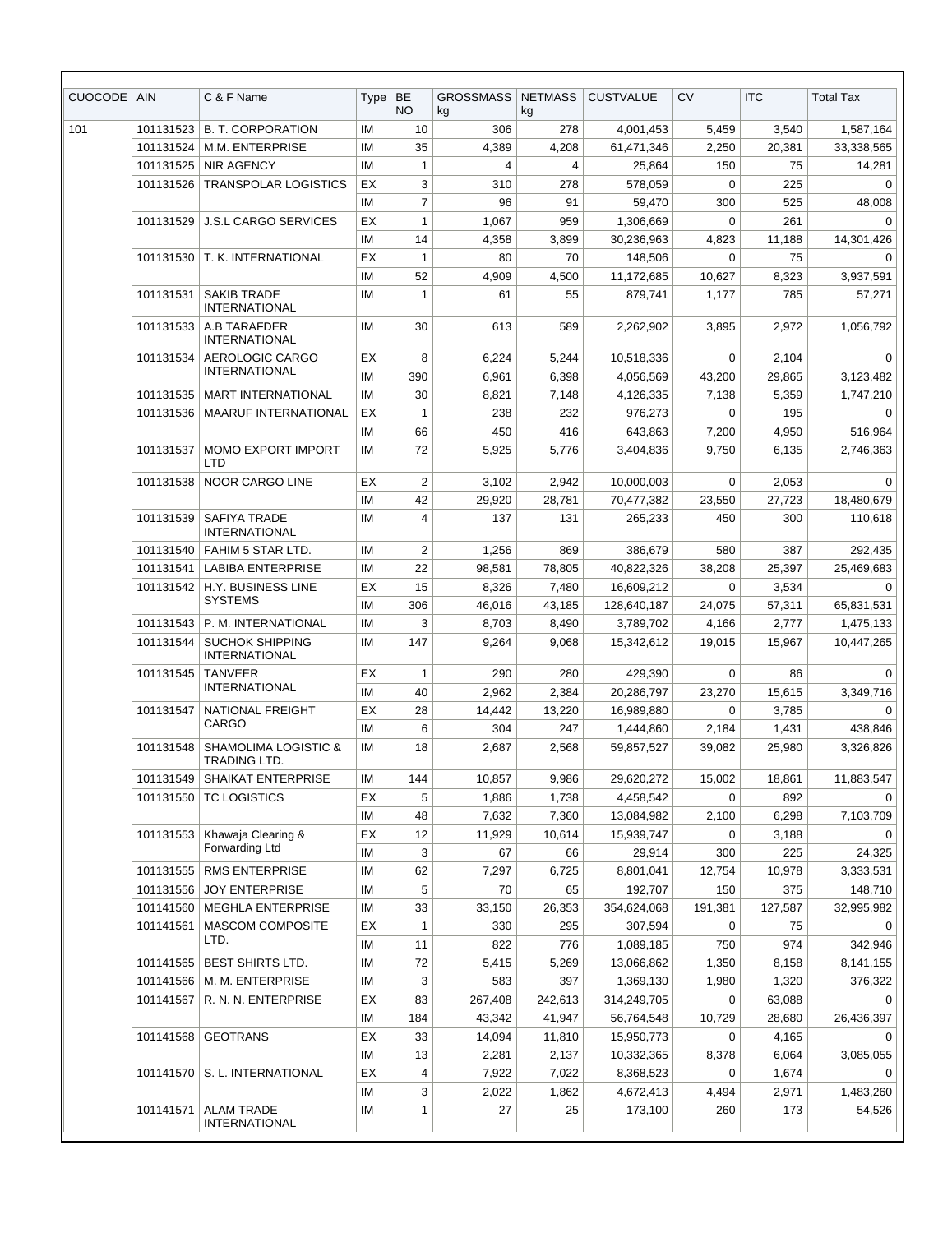| <b>CUOCODE</b> | <b>AIN</b> | C & F Name                                       | Type     | <b>BE</b><br>NO | <b>GROSSMASS</b><br>kg | <b>NETMASS</b><br>kg | <b>CUSTVALUE</b> | <b>CV</b> | <b>ITC</b> | <b>Total Tax</b> |
|----------------|------------|--------------------------------------------------|----------|-----------------|------------------------|----------------------|------------------|-----------|------------|------------------|
| 101            | 101141573  | S. R. S CORPORATION                              | EX       | 191             | 391,453                | 345,230              | 464,579,498      | 0         | 94,198     | 0                |
|                |            |                                                  | IM       | 341             | 22,305                 | 21,546               | 39,924,412       | 16,128    | 33,068     | 21,824,623       |
|                | 101141574  | <b>SHOHAGI ENTERPRISE</b>                        | IM       | 4               | 5,152                  | 4,504                | 2,318,722        | 2,650     | 1,692      | 3,085,047        |
|                | 101141575  | <b>G. SHIPPING LINES</b><br><b>LIMITED</b>       | IМ       | 39              | 14,627                 | 13,452               | 67,891,677       | 46,750    | 30,700     | 8,351,208        |
|                | 101141576  | <b>SHAHA ENTERPRISE</b>                          | IM       | $\overline{7}$  | 28,188                 | 22,601               | 9,033,359        | 9,528     | 6,352      | 6,239,961        |
|                | 101141577  | <b>GLOBAL GLOSS</b><br>LOGISTICS                 | EX       | $\mathbf{1}$    | 65                     | 60                   | 710,355          | 0         | 142        | $\mathbf 0$      |
|                | 101141578  | <b>B. R. ENTERPRISE</b>                          | EX       | 20              | 15,590                 | 14,254               | 20,747,740       | 0         | 4,672      | 0                |
|                |            |                                                  | IM       | 282             | 5,113                  | 4,902                | 11,245,595       | 12,600    | 23.090     | 7,087,396        |
|                | 101141580  | <b>TRADE BOUND</b>                               | EX       | 3               | 1,435                  | 930                  | 7,230,237        | 0         | 1,446      | $\mathbf 0$      |
|                |            |                                                  | IM       | 199             | 65,689                 | 59,598               | 1,344,664,382    | 46,888    | 413,745    | 610,145,030      |
|                | 101141583  | C D Z GLOBAL LOGISTICS                           | EX       | 1               | 194                    | 163                  | 154,668          | 0         | 75         | $\Omega$         |
|                |            |                                                  | IM       | 9               | 683                    | 558                  | 2,954,507        | 4,351     | 2,876      | 575,659          |
|                | 101141585  | IWA &CO.                                         | IM       | 3               | 18                     | 13                   | 1,473,012        | 2,129     | 1,419      | 737,142          |
|                | 101141586  | <b>NESARABAD TRADING</b><br><b>INTERNATIONAL</b> | EX       | 8               | 2,938                  | 2,681                | 4,278,159        | $\Omega$  | 1,009      | $\Omega$         |
|                |            |                                                  | IM       | 87              | 6,054                  | 5,663                | 11,900,809       | 6,750     | 9,440      | 5,494,513        |
|                | 101141587  | M. M. CARGO COMPANY                              | EX       | 4               | 684                    | 592                  | 2,362,464        | 0         | 485        | 0                |
|                |            |                                                  | IM       | 22              | 3,699                  | 2,533                | 200,224,925      | 103,123   | 69,019     | 7,980,744        |
|                | 101141589  | <b>JAMSCO LIMITED</b>                            | IM       | 17              | 286                    | 270                  | 1,494,148        | 1,200     | 1,535      | 895,779          |
|                | 101141590  | H. K. INTERNATIONAL<br><b>AGENCY</b>             | IM       | 36              | 6,469                  | 6,238                | 6,097,517        | 1,619     | 4,306      | 4,363,642        |
|                | 101141591  | S.A. ENTERPRISE                                  | IM       | 38              | 5,784                  | 5,357                | 50,856,647       | 19,446    | 17,688     | 15,512,650       |
|                | 101141592  | <b>DHAKA LOGISTICS</b><br><b>NETWORK</b>         | IM       | 122             | 10,597                 | 9,924                | 24,108,445       | 7,587     | 14,766     | 5,981,483        |
|                | 101141594  | <b>FAST &amp; SAFE LOGISTIC</b><br>LTD.          | IM       | 238             | 47,957                 | 44,000               | 119,430,706      | 4,295     | 47,667     | 78,654,967       |
|                | 101141595  | CONCORD CARGO                                    | EX       | 12              | 73,296                 | 65,480               | 4,941,716        | 0         | 1,123      | 0                |
|                |            | SERVICES BD.                                     | IM       | $\overline{7}$  | 2,393                  | 2,135                | 2,894,389        | 150       | 1,221      | 979,606          |
|                | 101141596  | <b>B.BARIA CARGO LIMITED</b>                     | IM       | $\overline{2}$  | 368                    | 325                  | 1,003,604        | 0         | 301        | 409,055          |
|                | 101141598  | <b>TRANSMARINE</b><br>LOGISTICS LTD.             | IM       | 557             | 11,562                 | 10,435               | 82.400.123       | 93,957    | 68,174     | 40,193,450       |
|                | 101141599  | <b>ABEDA TRADING</b>                             | EX       | 46              | 43,345                 | 39,414               | 47,790,868       | 0         | 11,725     | $\Omega$         |
|                |            |                                                  | IM       | 23              | 16,428                 | 15,536               | 45,521,801       | 0         | 14,023     | 10,982,552       |
|                |            | 101141600 SHAHAJALAL<br><b>ENTERPRISE</b>        | EX       | 88              | 62,301                 | 58,165               | 62,196,900       | 0         | 16,166     | $\Omega$         |
|                | 101141601  | <b>IMPRESSIVE GARMENTS</b>                       | EX       | 6               | 14,836                 | 12,398               | 15,092,530       | 0         | 3,058      | 0                |
|                |            | (PVT.) LTD.                                      | ΙM       | 6               | 42                     | 38                   | 27,264           | 0         | 450        | 24,970           |
|                | 101141602  | AKIN INTERNATIONAL                               | IМ       | 20              | 6,871                  | 5,153                | 57,274,226       | 35,038    | 23,509     | 15,276,701       |
|                | 101141603  | K.N ENTERPRISE                                   | ΙM       | 17              | 308                    | 267                  | 5,902,657        | 8,837     | 5,841      | 424,942          |
|                | 101141604  | <b>EXPRESS AGENT</b>                             | ЕX       | 6               | 1,709                  | 1,540                | 2,533,377        | 0         | 513        | 0                |
|                |            |                                                  | ΙM       | 10              | 33                     | 29                   | 25,437           | 1,500     | 750        | 9,646            |
|                | 101141605  | <b>TARASIMA APPARELS</b><br>LTD.                 | EX       | 21              | 62,235                 | 55,126               | 57,580,138       | 0         | 11,574     | $\Omega$         |
|                |            |                                                  | ΙM       | 282             | 31,402                 | 30,554               | 50,171,731       | 17,850    | 33,225     | 24,628,980       |
|                | 101141606  | <b>TANVIR BROTHERS</b>                           | EX       | 29              | 77,239                 | 70,954               | 110,436,639      | 0         | 22,353     | $\Omega$         |
|                |            |                                                  | ΙM<br>IM | 6               | 736                    | 609                  | 1,215,056        | 2,111     | 1,432      | 577,745          |
|                | 101141607  | UNIQUE TRADE                                     |          | 3<br>9          | 267                    | 193                  | 1,203,046        | 1,172     | 886        | 120,233          |
|                | 101141608  | <b>SALMAN TRADE</b><br><b>SYNDICATE</b>          | ΙM       |                 | 122                    | 114                  | 254,833          | 900       | 675        | 198,967          |
|                | 101141609  | <b>NUR INTERNATION</b><br><b>AGENCY</b>          | ΙM       | $\mathbf{1}$    | 656                    | 520                  | 3,691,769        | 2,824     | 1,883      | 1,760,475        |
|                | 101141610  | H.M. INTERNATIONAL<br>AGENCY                     | ЕX       | 1               | 327                    | 289                  | 416,482          | 0         | 83         | 0                |
|                | 101141611  | <b>GHSM AGENCY LIMITED</b>                       | ΙM       | 149             | 7,191                  | 6,838                | 15,389,028       | 6,995     | 15,029     | 6,615,225        |
|                |            | 101141613 A. F. ENTERPRISE                       | ЕX       | 3               | 1,847                  | 1,622                | 2,187,123        | 0         | 461        | 0                |
|                |            |                                                  | ΙM       | 44              | 535                    | 514                  | 2,791,622        | 6,958     | 4,283      | 1,266,353        |
|                | 101141614  | KHANDAKER TRADE<br><b>INTERNATIONAL</b>          | IM       | 47              | 2,395                  | 2,289                | 3,895,759        | 450       | 4,307      | 1,891,152        |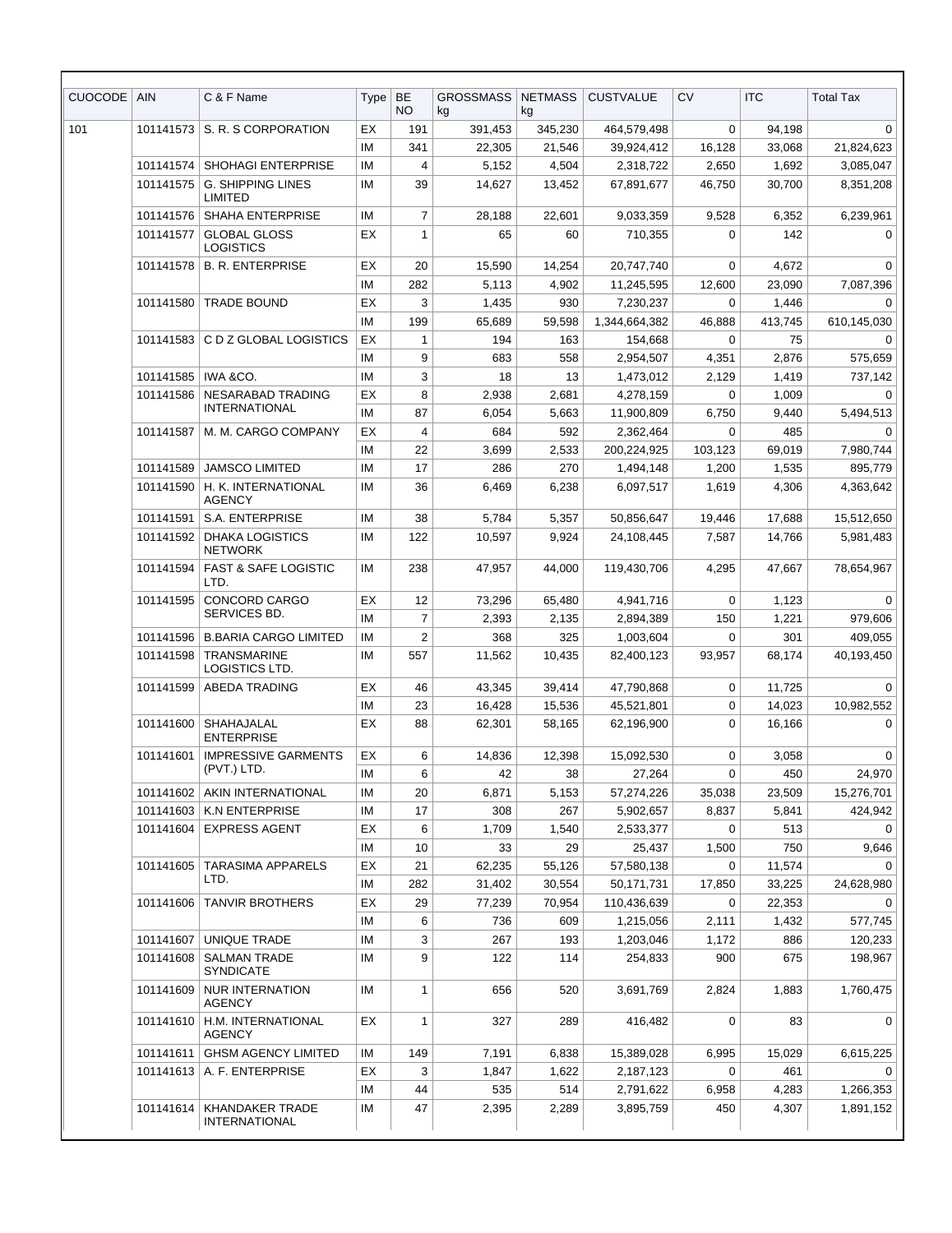| <b>CUOCODE</b> | <b>AIN</b> | C & F Name                                    | Type      | <b>BE</b><br>NO. | <b>GROSSMASS</b><br>kg | <b>NETMASS</b><br>kg | <b>CUSTVALUE</b>         | <b>CV</b>             | <b>ITC</b>      | <b>Total Tax</b> |
|----------------|------------|-----------------------------------------------|-----------|------------------|------------------------|----------------------|--------------------------|-----------------------|-----------------|------------------|
| 101            | 101141616  | <b>MOLLICK TRADE</b>                          | EX        | 122              | 19,296                 | 13,411               | 104,962,864              | 0                     | 23,930          | 0                |
|                |            | <b>INTERNATIONAL</b>                          | <b>IM</b> | 159              | 80,918                 | 76,961               | 180,583,539              | $\mathbf 0$           | 58,728          | 66,583,385       |
|                | 101141617  | CONTRANS (PVT.) LTD                           | ЕX        | 1                | 115                    | 95                   | 229,969                  | $\mathbf 0$           | 75              | 0                |
|                |            |                                               | IM        | $\overline{c}$   | 86                     | 81                   | 289,389                  | 0                     | 150             | 156,704          |
|                | 101141618  | <b>SPEEDWAY LOGISTICS</b>                     | ΙM        | 5                | 40                     | 39                   | 20,060                   | 150                   | 375             | 16,024           |
|                | 101141620  | <b>MK TRADE</b><br><b>INTERNATIONAL</b>       | EX        | 3                | 875                    | 779                  | 1,580,032                | $\mathbf 0$           | 337             | $\Omega$         |
|                |            |                                               | ΙM        | 220              | 7,934                  | 7,375                | 117,042,134              | 32,868                | 51,764          | 54,795,345       |
|                | 101141621  | J. R. INTERNATIONAL                           | IM        | 10               | 19,804                 | 17,529               | 88,981,751               | 50,333                | 33,545          | 28,963,042       |
|                | 101141622  | <b>CARGO POINT</b>                            | ΙM        | 114              | 5,137                  | 4,880                | 29,046,934               | 16,935                | 19,132          | 2,830,605        |
|                | 101151623  | <b>J.M. INTERNATIONAL</b>                     | ЕX        | 77               | 82,022                 | 73,887               | 121,368,917              | $\Omega$              | 24,620          | $\Omega$         |
|                |            |                                               | ΙM        | 64               | 15,804                 | 15,141               | 32,631,856               | 1,144                 | 12,288          | 20,450,760       |
|                | 101151624  | <b>CARGO CONNECTION</b><br><b>LIMITED</b>     | IM        | 19               | 4,412                  | 3,574                | 139,518,430              | 82,136                | 54,757          | 13,321,902       |
|                | 101151626  | <b>TANHA ENTERPRISE</b>                       | ΙM        | $\overline{7}$   | 3,326                  | 2,917                | 15,936,158               | 14,158                | 9,414           | 2,437,579        |
|                | 101151628  | M. H. M. IMPEX                                | ЕX        | 46               | 73,676                 | 62,989               | 110,798,693              | $\Omega$              | 22,484          | $\Omega$         |
|                |            |                                               | ΙM        | 463              | 11,913                 | 11,011               | 18,556,524               | 55,248                | 38,765          | 10,804,397       |
|                | 101151629  | S.R.EXPRESS                                   | EX        | $\mathbf{1}$     | 326                    | 275                  | 1,154,574                | $\Omega$              | 231             | $\Omega$         |
|                |            |                                               | ΙM        | 37               | 678                    | 646                  | 971,265                  | 3,469                 | 2,813           | 606,802          |
|                | 101151630  | <b>MARIA TRADERS</b>                          | <b>IM</b> | 25               | 466                    | 452                  | 262,131                  | 3,000                 | 1,875           | 68,156           |
|                | 101151631  | <b>COMMITTED DEAL</b>                         | ЕX        | 36               | 13,042                 | 11,304               | 19,558,302               | $\Omega$              | 5,106           | $\Omega$         |
|                |            | 101151635 B S R & CO.                         | IM        | 43               | 835                    | 772                  | 824,006                  | 2,550                 | 3,261           | 569,642          |
|                | 101151636  | <b>LABID ENTERPRISE</b>                       | ΙM<br>EX  | 136<br>24        | 6,764<br>45,863        | 5,627<br>39,434      | 48,794,691<br>45,096,017 | 29,994<br>$\mathbf 0$ | 29,817<br>9,133 | 15,427,370<br>0  |
|                |            |                                               | ΙM        | 167              | 20,908                 | 19,878               | 39,078,593               | 14,101                | 23,911          | 22,714,240       |
|                | 101151639  | <b>CRYSTALLINE</b><br>ASSOCIATES LTD.         | ΙM        | 2                | 39                     | 31                   | 64,208                   | 300                   | 150             | 16,429           |
|                | 101151640  | <b>MONOWARA TRADE</b><br><b>INTERNATIONAL</b> | IM        | 11               | 674                    | 536                  | 5,786,047                | 7,910                 | 5,323           | 754,873          |
|                | 101151643  | MOHAMMEDAN<br><b>SYNDICATE</b>                | ЕX        | 5                | 31                     | 26                   | 72,871                   | 0                     | 375             | $\mathbf 0$      |
|                | 101151644  | ANBE LOGISTICS LIMITED                        | ЕX        | 1327             | 258,083                | 257,970              | 24,980,550               | 0                     | 102,325         | $\Omega$         |
|                |            |                                               | ΙM        | 844              | 127,537                | 118,043              | 390,574,508              | 147,776               | 182,445         | 118,174,931      |
|                | 101151645  | <b>JAM LOGISTICS</b>                          | <b>IM</b> | 29               | 1,776                  | 1,731                | 3,666,631                | 300                   | 2,590           | 2,232,140        |
|                |            | 101151649 A SINTERNATIONAL                    | ΙM        | 10               | 1,470                  | 1,098                | 19,533,296               | 15,922                | 10,615          | 5,425,216        |
|                | 101151650  | A RAZZAQ TRADING                              | ΙM        | 11               | 6,436                  | 5,897                | 5,250,048                | 978                   | 2,070           | 2,297,048        |
|                | 101151651  | <b>JASPER LOGISTIC</b><br>PVT.LTD             | ΙM        | 124              | 3,997                  | 3,893                | 6,346,787                | 11,842                | 11,375          | 3,145,910        |
|                | 101151652  | PROTITE TRADE AGENCY                          | EX        | 40               | 86,506                 | 77,858               | 74,506,121               | $\mathbf 0$           | 15,327          | $\mathbf 0$      |
|                |            |                                               | IМ        | 113              | 4,211                  | 3,884                | 8,750,899                | 13,381                | 12,347          | 2,241,644        |
|                |            | 101151656   F.K. TRADE AGENCY                 | ΙM        | 29               | 1,975                  | 1,876                | 5,155,658                | 6,722                 | 5,252           | 1,061,068        |
|                | 101151659  | RAFA TRADING AGENCY                           | ΙM        | 1                | 508                    | 450                  | 1,808,917                | 0                     | 543             | 10,263,797       |
|                | 101151661  | AHMED & CO.                                   | EX        | $\overline{7}$   | 6,494                  | 5,329                | 4,345,274                | 0                     | 1,120           |                  |
|                |            |                                               | ΙM        | 35               | 3,269                  | 3,140                | 6,235,790                | 902                   | 3,771           | 3,473,921        |
|                | 101151662  | <b>RELIANCE GLOBAL</b><br>LOG:STICS LTD.      | ΙM        | 109              | 1,288                  | 1,257                | 3,843,574                | 5,850                 | 8,839           | 2,045,094        |
|                | 101151664  | <b>MAHI SHIPPING LINE</b>                     | ЕX        | 19               | 42,507                 | 38,751               | 43,125,534               | 0                     | 8,894           | 0                |
|                |            |                                               | IM        | 54               | 4,384                  | 4,132                | 10,452,669               | 5,467                 | 7,285           | 3,962,852        |
|                | 101151666  | <b>TRADE VISSION</b><br><b>INTERNATIONAL</b>  | ΙM        | 124              | 4,276                  | 2,662                | 7,612,059                | 17,142                | 12,532          | 3,304,843        |
|                | 101151667  | M & SONS<br><b>INTERNATIONAL</b>              | ΙM        | $\overline{c}$   | 120                    | 99                   | 2,509,378                | 2,830                 | 1,887           | 191,160          |
|                | 101151669  | <b>IREEN TRADE</b><br>INTERNATIONAL           | ΙM        | $\mathbf{1}$     | 3,019                  | 2,493                | 32,937,401               | 15,984                | 10,656          | 1,646,870        |
|                | 101151670  | NASIMA ENTERPRISE                             | ΙM        | 5                | 39                     | 32                   | 1,212,418                | 2,066                 | 1,277           | 6,797            |
|                | 101151672  | K. R TRADERS                                  | ЕX        | 15               | 31,058                 | 26,839               | 47,458,537               | $\Omega$              | 9,606           | $\Omega$         |
|                |            |                                               | ΙM        | 175              | 8,986                  | 8,415                | 25,949,952               | 14,900                | 20,714          | 8,503,910        |
|                | 101151673  | MONDAL TRADE                                  | EX        | $\overline{2}$   | 3,070                  | 2,950                | 1,417,196                | 0                     | 283             | $\Omega$         |
|                |            | <b>SYNDICATE</b>                              | IM        | 45               | 12,295                 | 9,287                | 4,545,271                | 7,290                 | 6,585           | 3,398,275        |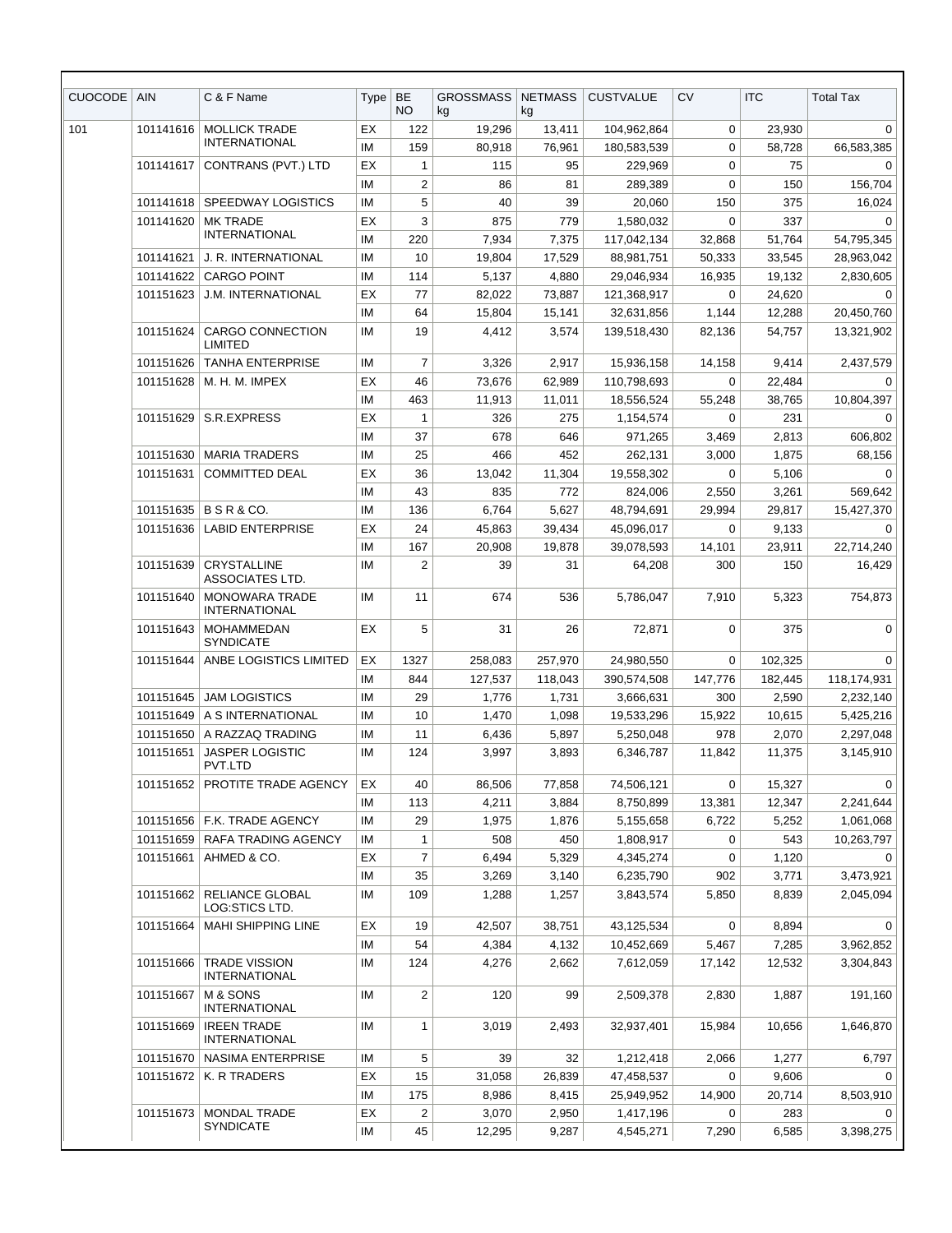| <b>CUOCODE</b> | <b>AIN</b> | C & F Name                                       | Type     | <b>BE</b><br><b>NO</b> | <b>GROSSMASS</b><br>kg | <b>NETMASS</b><br>kg | <b>CUSTVALUE</b>        | <b>CV</b>       | <b>ITC</b>      | <b>Total Tax</b>       |
|----------------|------------|--------------------------------------------------|----------|------------------------|------------------------|----------------------|-------------------------|-----------------|-----------------|------------------------|
| 101            | 101151674  | S. E. F TRADING AGENCY                           | IM       | 2                      | 199                    | 188                  | 884,140                 | 1,235           | 823             | 122,947                |
|                | 101151676  | <b>RAJU ENTERPRISE</b>                           | IM       | 420                    | 10,740                 | 9,909                | 75,429,955              | 55,511          | 52,461          | 19,888,532             |
|                | 101151678  | <b>NURJAHAN ENTERPRISE</b>                       | IM       | 12                     | 581                    | 485                  | 293,955                 | 2,037           | 1,083           | 93,621                 |
|                | 101151681  | <b>ALPHA LOGISTICS</b><br>LIMITED                | EX       | 2                      | 528                    | 500                  | 987,035                 | 0               | 197             | $\mathbf 0$            |
|                | 101151683  | <b>LONG LIFE</b><br><b>COMMUNICATION</b>         | IM       | 77                     | 1,070                  | 971                  | 1,097,719               | 8,932           | 5,855           | 698,076                |
|                | 101151684  | <b>AHANAF ENTERPRISE</b>                         | EX       | 35                     | 14,980                 | 12,940               | 22,072,952              | 0               | 5,541           | 0                      |
|                |            |                                                  | IM       | 31                     | 3,001                  | 2,934                | 4,872,363               | 1,194           | 2,971           | 3,264,161              |
|                | 101151686  | <b>SAMIA ENTERPRISE</b>                          | EX       | 4                      | 6,356                  | 5,035                | 8,360,666               | 0               | 1,672           | 0                      |
|                |            |                                                  | IM       | 25                     | 359                    | 348                  | 161,537                 | 1,200           | 1,875           | 129,465                |
|                | 101151687  | T.M. CARGO SERVICES &<br>LOGISTICS               | IM       | 1                      | 1,130                  | 913                  | 1,448,714               | 1,649           | 1,099           | 499,237                |
|                | 101151688  | AKANDA TRADERS                                   | IM       | 47                     | 4,335                  | 4,220                | 6,899,403               | 1,508           | 4,796           | 4,382,480              |
|                | 101151689  | PRANJAL INTERNATIONAL<br><b>AGENCY</b>           | IM       | 24                     | 612                    | 575                  | 2,055,268               | 2,230           | 2,805           | 815,387                |
|                | 101151691  | <b>TRADE LOGISTIC</b><br><b>BANGLADESH</b>       | EX       | 11                     | 7,218                  | 6,153                | 22,775,449              | 0               | 4,573           | $\Omega$               |
|                |            |                                                  | IM       | 9                      | 1,342                  | 989                  | 4,025,834               | 5,825           | 3,809           | 1,039,163              |
|                | 101151693  | <b>DAY LIGHT</b>                                 | IM       | 13                     | 6,167                  | 5,800                | 7,145,310               | 8,073           | 5,257           | 1,289,141              |
|                | 101151694  | TOMA TRADE C & F LTD.                            | IM       | 52                     | 3,147                  | 2,584                | 29,565,644              | 19,121          | 13,671          | 10,923,992             |
|                | 101151695  | <b>MOHAMMAD TRADING</b><br><b>CORPORATION</b>    | EX       | 21                     | 10,248                 | 9,535                | 9,078,915               | 0               | 2,357           | 0                      |
|                |            |                                                  | IM       | 520                    | 89,910                 | 87,392               | 280,613,576             | 2,582           | 108,344         | 171,236,633            |
|                | 101151698  | A.B. GLOBAL<br><b>FORWARDING</b>                 | EX       | 40                     | 23,707                 | 20,803               | 40,350,859              | 0               | 8,501           | 0                      |
|                |            |                                                  | IM       | 46                     | 2,666                  | 2,397                | 10,964,091              | 13,443          | 9,483           | 1,370,763              |
|                | 101151700  | <b>ARAFAT TRADE</b><br><b>INTERNATIONAL</b>      | EX       | 24                     | 11,918                 | 10,144               | 16,407,905              | $\Omega$        | 3,692           | $\Omega$               |
|                |            |                                                  | IM       | 237                    | 10,914                 | 10,353               | 52,644,270              | 22,991          | 32,670          | 16,688,086             |
|                | 101151703  | 101151702   AHANA TRADERS<br>AMBITION TRADE LTD. | IM<br>IM | 17<br>$\overline{7}$   | 17,970<br>2,150        | 14,272<br>1,328      | 28,578,978<br>6,394,050 | 23,071<br>6,986 | 15,381<br>4,582 | 5,532,109<br>1,664,825 |
|                | 101151704  | SHARNA INTERNATIONAL                             | EX       | 36                     | 73,247                 | 64,713               | 104,153,396             | 0               | 20,991          | $\Omega$               |
|                |            | <b>AGENCY</b>                                    | IM       | 35                     | 2,040                  | 1,844                | 4,014,394               | 1,350           | 3,305           | 2,028,259              |
|                | 101151705  | <b>MAHTAB ENTERPRISE</b>                         | EX       | 9                      | 12,460                 | 10.714               | 11,240,001              | 0               | 2,428           | $\Omega$               |
|                |            |                                                  | IM       | 24                     | 4,839                  | 4,710                | 9,695,760               | 7,575           | 6,317           | 3,822,823              |
|                | 101151706  | S.F. TRADING &                                   | EX       | 3                      | 424                    | 391                  | 468,943                 | 0               | 225             | 0                      |
|                |            | <b>CLEARING</b>                                  | IM       | 87                     | 10,392                 | 9,454                | 26,146,417              | 3,750           | 12,303          | 12,582,506             |
|                |            | 101151707   FIRUZA ENTERPRISE                    | IM       | 27                     | 3,106                  | 2,575                | 3,856,950               | 5,673           | 3,871           | 1,087,786              |
|                |            | 101151708 B.M. EXPO                              | EX       | 1                      | 592                    | 510                  | 413,165                 | 0               | 83              | $\Omega$               |
|                |            |                                                  | IM       | 17                     | 428                    | 401                  | 262,129                 | 0               | 1,275           | 188,598                |
|                | 101151710  | SONARBANGLA SHIPPING                             | EX       | 203                    | 40,442                 | 40,440               | 265,891                 | 0               | 15,225          | $\Omega$               |
|                |            | LINE LTD.                                        | IM       | 48                     | 15,215                 | 14,599               | 147,863,913             | 663             | 45,658          | 7,615,030              |
|                | 101151712  | <b>SAYED TRADE</b><br><b>INTERNATIONAL</b>       | IM       | 28                     | 6,560                  | 5,102                | 116,352,513             | 74,498          | 49,590          | 32,454,962             |
|                | 101151713  | <b>S.S. ENTERPRISE</b>                           | IM       | 20                     | 48,567                 | 37,285               | 32,964,578              | 29,305          | 19,516          | 13,593,004             |
|                |            | 101151714   FAHIM ENTERPRISE                     | IM       | 28                     | 2,444                  | 2,294                | 8,977,812               | 7,167           | 6,313           | 2,251,081              |
|                | 101151715  | KASFIA INTERNATIONAL                             | EX       | $\mathbf{1}$           | 33                     | 30                   | 180,705                 | 0               | 75              | $\Omega$               |
|                |            |                                                  | IM       | 34                     | 2,687                  | 1,884                | 19,410,415              | 24,498          | 16,132          | 4,256,060              |
|                |            | 101151716   MOTHER CARGO LINE                    | EX       | 3                      | 75                     | 69                   | 45,942                  | 0               | 225             | 0                      |
|                |            |                                                  | IM       | 30                     | 5,430                  | 4,955                | 19,263,228              | 1,121           | 7,152           | 7,371,556              |
|                | 101151717  | S.S. LORD SHIPPING                               | EX       | 10                     | 9,872                  | 8,159                | 11,828,065              | 0               | 2,444           | 0                      |
|                |            |                                                  | IM       | 53                     | 2,479                  | 2,410                | 4,100,454               | 2,028           | 5,122           | 2,015,382              |
|                |            | 101151718   SHEFA ENTERPRISE                     | IM       | 16                     | 2,304                  | 2,013                | 17,983,277              | 18,244          | 12,137          | 4,077,467              |
|                | 101151719  | $M.K.S$ ENTERPRISE                               | IM       | 32                     | 2,055                  | 1,617                | 70,349,740              | 51,959          | 34,578          | 12,162,547             |
|                | 101151720  | SADIA SUMAIYA TRADE<br><b>INTERNATIONAL</b>      | ΙM       | 1                      | 211                    | 128                  | 7,078,582               | 4,348           | 2,899           | 1,822,735              |
|                | 101151722  | RUDDRO ENTERPRISE<br><b>LIMITED</b>              | IM       | 27                     | 10                     | 9                    | 15,010                  | 4,050           | 2,025           | 3,002                  |
|                | 101151724  | <b>RUMMAN TRADE</b><br><b>INTERNATIONAL</b>      | IM       | 11                     | 1,834                  | 1,614                | 9,639,197               | 10,125          | 6,687           | 1,412,850              |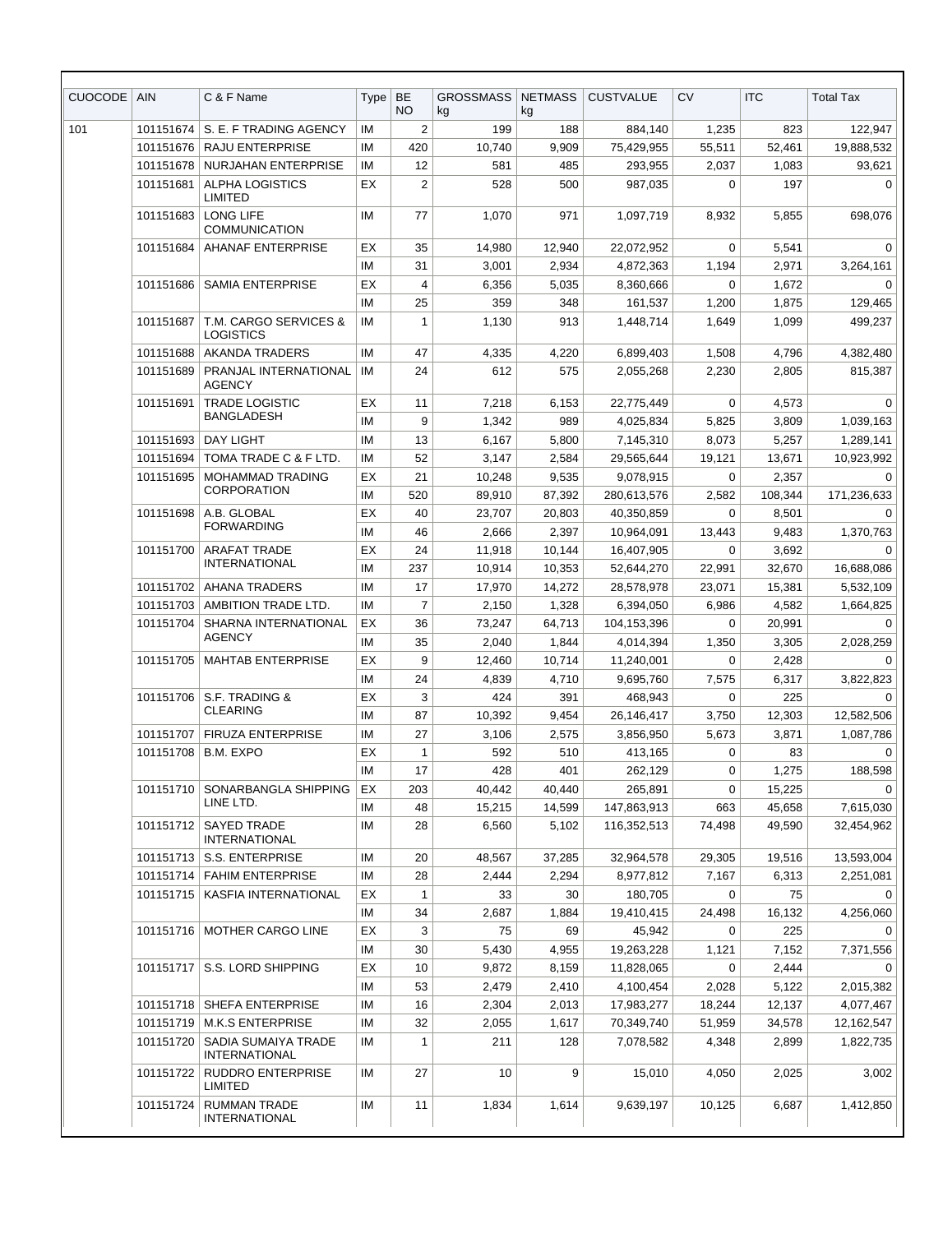| EX<br>9<br>101<br>101151725<br>R. N. ENTERPRISE<br>13,153<br>17,432,748<br>0<br>3,594<br>10,650<br>50<br>IM<br>2,591<br>2,407<br>4,608,711<br>4,160<br>4,958<br>S.H. ENTERPRISE<br>IM<br>44<br>101151727<br>7,895<br>7,225<br>7,990,367<br>1,383<br>4,862<br>101151731<br><b>ANANTA DENIM</b><br>EX<br>16<br>32,891<br>29,127<br>61,281,033<br>0<br>12,256<br><b>TECHNOLOGY LTD</b><br>459<br>IM<br>22,718<br>22,079<br>53,405,044<br>8,395<br>44,786<br>IM<br>24<br>101151732<br><b>ARMINTA ZAHIR</b><br>1,169<br>1,151<br>1,091,974<br>1,691<br>1,991<br>EX<br>23<br>$\mathbf 0$<br>101151735<br>M. R. LOGISTICS<br>5,564<br>52,632,959<br>10,763<br>3,418<br>IM<br>512<br>40,492<br>37,137<br>12,189<br>65,830<br>107,454,298<br>KHAN LOGISTICS LTD.<br>EX<br>645<br>138<br>101151736<br>1<br>610<br>687,970<br>0<br>5<br>101151738<br>H. S. ENTERPRISE<br>IM<br>1,919<br>1,753<br>1,117,475<br>1,889<br>1,185<br>101151739<br><b>STANDARD FREIGHT</b><br>IM<br>329<br>19,541<br>616<br>36,111<br>18,347<br>52,595,942<br><b>INCORPORATION</b><br>101151741<br><b>ALEYA ENTERPRISE</b><br>IM<br>181<br>39,829<br>36,423<br>69,526,766<br>19,430<br>35,181<br>35<br>101151744<br><b>MIHAN ENTERPRISE</b><br>IM<br>58,386<br>45,934<br>21,335,269<br>20,929<br>14,648<br>13<br>440<br>416<br>450<br>101151745<br>MILI FREIGHT SYSTEM<br>IM<br>963.713<br>1,103<br><b>OMI ENTERPRISE</b><br>13<br>14,321<br>12,739<br>101151749<br>IM<br>21,382,348<br>16,327<br>10,835<br>IM<br>101151750<br><b>SAAD ENTERPRISE</b><br>11<br>335<br>276<br>2,585,354<br>4,525<br>2,842<br>UNITED COMMERCIAL<br>EX<br>101151751<br>28<br>66,018<br>63,279<br>77,592,090<br>$\Omega$<br>15,640<br><b>AGENCY</b><br>IM<br>29<br>1,370<br>1,309<br>3,321,747<br>1,837<br>3,199<br><b>FAHIM TRADE</b><br>EX<br>$\overline{7}$<br>101151752<br>25,647<br>22,934<br>13,604,842<br>$\Omega$<br>2,721<br><b>INTERNATIONAL</b><br>IM<br>28<br>3,812<br>3,692<br>450<br>4,087<br>7,998,535<br>IM<br>113<br>101151753<br>SARATHI INTERNATIONAL<br>1,797<br>1,719<br>2,385,965<br>6,905<br>9,213<br>$\overline{7}$<br>275<br>101151754<br>S.K. SOWAD<br>IM<br>250<br>215,619<br>0<br>525<br><b>INTERNATIONAL</b><br>IM<br>101151755<br>Y. ALI INTERNATIONAL<br>11<br>1,187<br>941<br>16,371,753<br>7,619<br>10,263<br>IM<br>101151756<br><b>TUTUN AGENCY</b><br>26<br>5,078<br>4,362<br>17,666,816<br>21,987<br>14,384<br>101151757<br>A.K.M CARGO SERVICES<br>IM<br>1<br>133,786<br>201<br>134<br>1<br>-1<br>LTD<br><b>DEEPTI &amp; SHUPTI</b><br>IM<br>101151758<br>106<br>1,626<br>1,530<br>2,281,179<br>3,450<br>7,992<br><b>ENTERPRISE</b><br>101151759<br>S.M. SHAKIB ENTERPRISE<br>IM<br>1<br>0<br>0<br>440<br>150<br>75<br>M/S. FATEMA<br>3<br>3<br>75<br>101151760<br>IM<br>$\mathbf{1}$<br>49,714<br>150<br><b>ENTERPRISE</b><br><b>CARRY-4 LOGISTICS</b><br>$\mathbf 0$<br>101151762<br>EX<br>1<br>2,991<br>2,900<br>3.435.984<br>687<br>LIMITED<br>IМ<br>87<br>5,137<br>4,041<br>57,774,049<br>43,622<br>34,770<br>101151763<br>GOON GOON'S BD LTD<br>IМ<br>71<br>7,558<br>7,150<br>10,472,009<br>13,122<br>10,202<br>J.J.J. SHIPPING LINE<br>24<br>101151765<br>EX<br>28,254<br>27,062<br>25,545,692<br>0<br>5,179<br>IM<br>669<br>9,222<br>8,637<br>6,685,935<br>28,650<br>50,216<br>101151768<br>ROYAL CLEARING HOUSE<br>EX<br>508<br>1<br>1,994<br>1,678<br>2,540,136<br>0<br>IM<br>43<br>3,963<br>3,730<br>1,650<br>3,957<br>5,699,012<br>183<br>101151770<br>AMBROSIA TRADE INT`L<br>IМ<br>1,679<br>1,342<br>14,585<br>2,122,455<br>28,589<br>5<br>115<br>101151771<br>R A B CORPORATION<br>IM<br>143<br>2,477,394<br>3,261<br>2,149<br>101151777<br><b>BIDDUTH INTERNATIONAL</b><br>IМ<br>199<br>5,408<br>5,009<br>6,457,667<br>11,400<br>15,581<br>101151779<br>PARADISE ENTERPRISE<br>IМ<br>20<br>9,887<br>7,332<br>26,317,590<br>25,827<br>17,168<br><b>NIPPON EXPRESS</b><br>101151781<br>EX<br>22<br>28,644<br>24,741<br>51,865,261<br>0<br>10,487<br><b>BANGLADESH LIMITED</b><br>IM<br>60<br>36,836<br>35,009<br>74,017,794<br>24,339<br>3,472<br>101151782<br><b>BARI ENTERPRISE</b><br>IМ<br>98<br>311<br>277<br>220,429<br>14,250<br>7,350<br>5<br>101151783<br>PORT MASTER EXPRESS<br>IМ<br>147<br>126<br>574,019<br>0<br>432<br>101151787<br><b>TANVIR CARGO</b><br>IМ<br>15<br>1,995<br>7,740,278<br>1,759<br>9,096<br>6,189<br>INTERNATIONAL LTD.<br><b>GLOBAL LOGISTICS</b><br>IM<br>$\overline{2}$<br>101151788<br>187<br>163<br>1,706,346<br>1,949<br>1,299<br>MANAGEMENT CO.<br><b>DGFI HQ</b><br>101151789<br>ΙM<br>60<br>2,386,792<br>2,237<br>1<br>60<br>1,491<br>14<br>101151790<br>Columbia International<br>ΙM<br>10,037<br>9,087<br>124,040,723<br>44,170<br>66,255<br>Limited | <b>CUOCODE</b> | <b>AIN</b> | C & F Name               | Type | <b>BE</b><br><b>NO</b> | <b>GROSSMASS</b><br>kg | <b>NETMASS</b><br>kg | <b>CUSTVALUE</b> | CV | <b>ITC</b> | <b>Total Tax</b> |
|------------------------------------------------------------------------------------------------------------------------------------------------------------------------------------------------------------------------------------------------------------------------------------------------------------------------------------------------------------------------------------------------------------------------------------------------------------------------------------------------------------------------------------------------------------------------------------------------------------------------------------------------------------------------------------------------------------------------------------------------------------------------------------------------------------------------------------------------------------------------------------------------------------------------------------------------------------------------------------------------------------------------------------------------------------------------------------------------------------------------------------------------------------------------------------------------------------------------------------------------------------------------------------------------------------------------------------------------------------------------------------------------------------------------------------------------------------------------------------------------------------------------------------------------------------------------------------------------------------------------------------------------------------------------------------------------------------------------------------------------------------------------------------------------------------------------------------------------------------------------------------------------------------------------------------------------------------------------------------------------------------------------------------------------------------------------------------------------------------------------------------------------------------------------------------------------------------------------------------------------------------------------------------------------------------------------------------------------------------------------------------------------------------------------------------------------------------------------------------------------------------------------------------------------------------------------------------------------------------------------------------------------------------------------------------------------------------------------------------------------------------------------------------------------------------------------------------------------------------------------------------------------------------------------------------------------------------------------------------------------------------------------------------------------------------------------------------------------------------------------------------------------------------------------------------------------------------------------------------------------------------------------------------------------------------------------------------------------------------------------------------------------------------------------------------------------------------------------------------------------------------------------------------------------------------------------------------------------------------------------------------------------------------------------------------------------------------------------------------------------------------------------------------------------------------------------------------------------------------------------------------------------------------------------------------------------------------------------------------------------------------------------------------------------------------------------------------------------------------------------------------------------------------------------------------------------------------------------------------------------------------------------------------------------------------------------------------------------------------------------------------------------------------------------------------------------------------------------------------------------------------------------------------------------------------------------------------------------------------------------------------------------------------------------------------------------|----------------|------------|--------------------------|------|------------------------|------------------------|----------------------|------------------|----|------------|------------------|
|                                                                                                                                                                                                                                                                                                                                                                                                                                                                                                                                                                                                                                                                                                                                                                                                                                                                                                                                                                                                                                                                                                                                                                                                                                                                                                                                                                                                                                                                                                                                                                                                                                                                                                                                                                                                                                                                                                                                                                                                                                                                                                                                                                                                                                                                                                                                                                                                                                                                                                                                                                                                                                                                                                                                                                                                                                                                                                                                                                                                                                                                                                                                                                                                                                                                                                                                                                                                                                                                                                                                                                                                                                                                                                                                                                                                                                                                                                                                                                                                                                                                                                                                                                                                                                                                                                                                                                                                                                                                                                                                                                                                                                                                                                |                |            |                          |      |                        |                        |                      |                  |    |            | 0                |
|                                                                                                                                                                                                                                                                                                                                                                                                                                                                                                                                                                                                                                                                                                                                                                                                                                                                                                                                                                                                                                                                                                                                                                                                                                                                                                                                                                                                                                                                                                                                                                                                                                                                                                                                                                                                                                                                                                                                                                                                                                                                                                                                                                                                                                                                                                                                                                                                                                                                                                                                                                                                                                                                                                                                                                                                                                                                                                                                                                                                                                                                                                                                                                                                                                                                                                                                                                                                                                                                                                                                                                                                                                                                                                                                                                                                                                                                                                                                                                                                                                                                                                                                                                                                                                                                                                                                                                                                                                                                                                                                                                                                                                                                                                |                |            |                          |      |                        |                        |                      |                  |    |            | 2,104,248        |
|                                                                                                                                                                                                                                                                                                                                                                                                                                                                                                                                                                                                                                                                                                                                                                                                                                                                                                                                                                                                                                                                                                                                                                                                                                                                                                                                                                                                                                                                                                                                                                                                                                                                                                                                                                                                                                                                                                                                                                                                                                                                                                                                                                                                                                                                                                                                                                                                                                                                                                                                                                                                                                                                                                                                                                                                                                                                                                                                                                                                                                                                                                                                                                                                                                                                                                                                                                                                                                                                                                                                                                                                                                                                                                                                                                                                                                                                                                                                                                                                                                                                                                                                                                                                                                                                                                                                                                                                                                                                                                                                                                                                                                                                                                |                |            |                          |      |                        |                        |                      |                  |    |            | 3,083,740        |
|                                                                                                                                                                                                                                                                                                                                                                                                                                                                                                                                                                                                                                                                                                                                                                                                                                                                                                                                                                                                                                                                                                                                                                                                                                                                                                                                                                                                                                                                                                                                                                                                                                                                                                                                                                                                                                                                                                                                                                                                                                                                                                                                                                                                                                                                                                                                                                                                                                                                                                                                                                                                                                                                                                                                                                                                                                                                                                                                                                                                                                                                                                                                                                                                                                                                                                                                                                                                                                                                                                                                                                                                                                                                                                                                                                                                                                                                                                                                                                                                                                                                                                                                                                                                                                                                                                                                                                                                                                                                                                                                                                                                                                                                                                |                |            |                          |      |                        |                        |                      |                  |    |            | 0                |
|                                                                                                                                                                                                                                                                                                                                                                                                                                                                                                                                                                                                                                                                                                                                                                                                                                                                                                                                                                                                                                                                                                                                                                                                                                                                                                                                                                                                                                                                                                                                                                                                                                                                                                                                                                                                                                                                                                                                                                                                                                                                                                                                                                                                                                                                                                                                                                                                                                                                                                                                                                                                                                                                                                                                                                                                                                                                                                                                                                                                                                                                                                                                                                                                                                                                                                                                                                                                                                                                                                                                                                                                                                                                                                                                                                                                                                                                                                                                                                                                                                                                                                                                                                                                                                                                                                                                                                                                                                                                                                                                                                                                                                                                                                |                |            |                          |      |                        |                        |                      |                  |    |            | 25,683,902       |
|                                                                                                                                                                                                                                                                                                                                                                                                                                                                                                                                                                                                                                                                                                                                                                                                                                                                                                                                                                                                                                                                                                                                                                                                                                                                                                                                                                                                                                                                                                                                                                                                                                                                                                                                                                                                                                                                                                                                                                                                                                                                                                                                                                                                                                                                                                                                                                                                                                                                                                                                                                                                                                                                                                                                                                                                                                                                                                                                                                                                                                                                                                                                                                                                                                                                                                                                                                                                                                                                                                                                                                                                                                                                                                                                                                                                                                                                                                                                                                                                                                                                                                                                                                                                                                                                                                                                                                                                                                                                                                                                                                                                                                                                                                |                |            |                          |      |                        |                        |                      |                  |    |            | 550,960          |
|                                                                                                                                                                                                                                                                                                                                                                                                                                                                                                                                                                                                                                                                                                                                                                                                                                                                                                                                                                                                                                                                                                                                                                                                                                                                                                                                                                                                                                                                                                                                                                                                                                                                                                                                                                                                                                                                                                                                                                                                                                                                                                                                                                                                                                                                                                                                                                                                                                                                                                                                                                                                                                                                                                                                                                                                                                                                                                                                                                                                                                                                                                                                                                                                                                                                                                                                                                                                                                                                                                                                                                                                                                                                                                                                                                                                                                                                                                                                                                                                                                                                                                                                                                                                                                                                                                                                                                                                                                                                                                                                                                                                                                                                                                |                |            |                          |      |                        |                        |                      |                  |    |            | $\Omega$         |
|                                                                                                                                                                                                                                                                                                                                                                                                                                                                                                                                                                                                                                                                                                                                                                                                                                                                                                                                                                                                                                                                                                                                                                                                                                                                                                                                                                                                                                                                                                                                                                                                                                                                                                                                                                                                                                                                                                                                                                                                                                                                                                                                                                                                                                                                                                                                                                                                                                                                                                                                                                                                                                                                                                                                                                                                                                                                                                                                                                                                                                                                                                                                                                                                                                                                                                                                                                                                                                                                                                                                                                                                                                                                                                                                                                                                                                                                                                                                                                                                                                                                                                                                                                                                                                                                                                                                                                                                                                                                                                                                                                                                                                                                                                |                |            |                          |      |                        |                        |                      |                  |    |            | 52,063,911       |
|                                                                                                                                                                                                                                                                                                                                                                                                                                                                                                                                                                                                                                                                                                                                                                                                                                                                                                                                                                                                                                                                                                                                                                                                                                                                                                                                                                                                                                                                                                                                                                                                                                                                                                                                                                                                                                                                                                                                                                                                                                                                                                                                                                                                                                                                                                                                                                                                                                                                                                                                                                                                                                                                                                                                                                                                                                                                                                                                                                                                                                                                                                                                                                                                                                                                                                                                                                                                                                                                                                                                                                                                                                                                                                                                                                                                                                                                                                                                                                                                                                                                                                                                                                                                                                                                                                                                                                                                                                                                                                                                                                                                                                                                                                |                |            |                          |      |                        |                        |                      |                  |    |            | 0                |
|                                                                                                                                                                                                                                                                                                                                                                                                                                                                                                                                                                                                                                                                                                                                                                                                                                                                                                                                                                                                                                                                                                                                                                                                                                                                                                                                                                                                                                                                                                                                                                                                                                                                                                                                                                                                                                                                                                                                                                                                                                                                                                                                                                                                                                                                                                                                                                                                                                                                                                                                                                                                                                                                                                                                                                                                                                                                                                                                                                                                                                                                                                                                                                                                                                                                                                                                                                                                                                                                                                                                                                                                                                                                                                                                                                                                                                                                                                                                                                                                                                                                                                                                                                                                                                                                                                                                                                                                                                                                                                                                                                                                                                                                                                |                |            |                          |      |                        |                        |                      |                  |    |            | 494,301          |
|                                                                                                                                                                                                                                                                                                                                                                                                                                                                                                                                                                                                                                                                                                                                                                                                                                                                                                                                                                                                                                                                                                                                                                                                                                                                                                                                                                                                                                                                                                                                                                                                                                                                                                                                                                                                                                                                                                                                                                                                                                                                                                                                                                                                                                                                                                                                                                                                                                                                                                                                                                                                                                                                                                                                                                                                                                                                                                                                                                                                                                                                                                                                                                                                                                                                                                                                                                                                                                                                                                                                                                                                                                                                                                                                                                                                                                                                                                                                                                                                                                                                                                                                                                                                                                                                                                                                                                                                                                                                                                                                                                                                                                                                                                |                |            |                          |      |                        |                        |                      |                  |    |            | 29,506,398       |
|                                                                                                                                                                                                                                                                                                                                                                                                                                                                                                                                                                                                                                                                                                                                                                                                                                                                                                                                                                                                                                                                                                                                                                                                                                                                                                                                                                                                                                                                                                                                                                                                                                                                                                                                                                                                                                                                                                                                                                                                                                                                                                                                                                                                                                                                                                                                                                                                                                                                                                                                                                                                                                                                                                                                                                                                                                                                                                                                                                                                                                                                                                                                                                                                                                                                                                                                                                                                                                                                                                                                                                                                                                                                                                                                                                                                                                                                                                                                                                                                                                                                                                                                                                                                                                                                                                                                                                                                                                                                                                                                                                                                                                                                                                |                |            |                          |      |                        |                        |                      |                  |    |            | 39,761,101       |
|                                                                                                                                                                                                                                                                                                                                                                                                                                                                                                                                                                                                                                                                                                                                                                                                                                                                                                                                                                                                                                                                                                                                                                                                                                                                                                                                                                                                                                                                                                                                                                                                                                                                                                                                                                                                                                                                                                                                                                                                                                                                                                                                                                                                                                                                                                                                                                                                                                                                                                                                                                                                                                                                                                                                                                                                                                                                                                                                                                                                                                                                                                                                                                                                                                                                                                                                                                                                                                                                                                                                                                                                                                                                                                                                                                                                                                                                                                                                                                                                                                                                                                                                                                                                                                                                                                                                                                                                                                                                                                                                                                                                                                                                                                |                |            |                          |      |                        |                        |                      |                  |    |            | 15,567,384       |
|                                                                                                                                                                                                                                                                                                                                                                                                                                                                                                                                                                                                                                                                                                                                                                                                                                                                                                                                                                                                                                                                                                                                                                                                                                                                                                                                                                                                                                                                                                                                                                                                                                                                                                                                                                                                                                                                                                                                                                                                                                                                                                                                                                                                                                                                                                                                                                                                                                                                                                                                                                                                                                                                                                                                                                                                                                                                                                                                                                                                                                                                                                                                                                                                                                                                                                                                                                                                                                                                                                                                                                                                                                                                                                                                                                                                                                                                                                                                                                                                                                                                                                                                                                                                                                                                                                                                                                                                                                                                                                                                                                                                                                                                                                |                |            |                          |      |                        |                        |                      |                  |    |            | 585,934          |
|                                                                                                                                                                                                                                                                                                                                                                                                                                                                                                                                                                                                                                                                                                                                                                                                                                                                                                                                                                                                                                                                                                                                                                                                                                                                                                                                                                                                                                                                                                                                                                                                                                                                                                                                                                                                                                                                                                                                                                                                                                                                                                                                                                                                                                                                                                                                                                                                                                                                                                                                                                                                                                                                                                                                                                                                                                                                                                                                                                                                                                                                                                                                                                                                                                                                                                                                                                                                                                                                                                                                                                                                                                                                                                                                                                                                                                                                                                                                                                                                                                                                                                                                                                                                                                                                                                                                                                                                                                                                                                                                                                                                                                                                                                |                |            |                          |      |                        |                        |                      |                  |    |            | 4,424,571        |
|                                                                                                                                                                                                                                                                                                                                                                                                                                                                                                                                                                                                                                                                                                                                                                                                                                                                                                                                                                                                                                                                                                                                                                                                                                                                                                                                                                                                                                                                                                                                                                                                                                                                                                                                                                                                                                                                                                                                                                                                                                                                                                                                                                                                                                                                                                                                                                                                                                                                                                                                                                                                                                                                                                                                                                                                                                                                                                                                                                                                                                                                                                                                                                                                                                                                                                                                                                                                                                                                                                                                                                                                                                                                                                                                                                                                                                                                                                                                                                                                                                                                                                                                                                                                                                                                                                                                                                                                                                                                                                                                                                                                                                                                                                |                |            |                          |      |                        |                        |                      |                  |    |            | 97,793           |
|                                                                                                                                                                                                                                                                                                                                                                                                                                                                                                                                                                                                                                                                                                                                                                                                                                                                                                                                                                                                                                                                                                                                                                                                                                                                                                                                                                                                                                                                                                                                                                                                                                                                                                                                                                                                                                                                                                                                                                                                                                                                                                                                                                                                                                                                                                                                                                                                                                                                                                                                                                                                                                                                                                                                                                                                                                                                                                                                                                                                                                                                                                                                                                                                                                                                                                                                                                                                                                                                                                                                                                                                                                                                                                                                                                                                                                                                                                                                                                                                                                                                                                                                                                                                                                                                                                                                                                                                                                                                                                                                                                                                                                                                                                |                |            |                          |      |                        |                        |                      |                  |    |            | $\Omega$         |
|                                                                                                                                                                                                                                                                                                                                                                                                                                                                                                                                                                                                                                                                                                                                                                                                                                                                                                                                                                                                                                                                                                                                                                                                                                                                                                                                                                                                                                                                                                                                                                                                                                                                                                                                                                                                                                                                                                                                                                                                                                                                                                                                                                                                                                                                                                                                                                                                                                                                                                                                                                                                                                                                                                                                                                                                                                                                                                                                                                                                                                                                                                                                                                                                                                                                                                                                                                                                                                                                                                                                                                                                                                                                                                                                                                                                                                                                                                                                                                                                                                                                                                                                                                                                                                                                                                                                                                                                                                                                                                                                                                                                                                                                                                |                |            |                          |      |                        |                        |                      |                  |    |            | 986.318          |
|                                                                                                                                                                                                                                                                                                                                                                                                                                                                                                                                                                                                                                                                                                                                                                                                                                                                                                                                                                                                                                                                                                                                                                                                                                                                                                                                                                                                                                                                                                                                                                                                                                                                                                                                                                                                                                                                                                                                                                                                                                                                                                                                                                                                                                                                                                                                                                                                                                                                                                                                                                                                                                                                                                                                                                                                                                                                                                                                                                                                                                                                                                                                                                                                                                                                                                                                                                                                                                                                                                                                                                                                                                                                                                                                                                                                                                                                                                                                                                                                                                                                                                                                                                                                                                                                                                                                                                                                                                                                                                                                                                                                                                                                                                |                |            |                          |      |                        |                        |                      |                  |    |            | $\Omega$         |
|                                                                                                                                                                                                                                                                                                                                                                                                                                                                                                                                                                                                                                                                                                                                                                                                                                                                                                                                                                                                                                                                                                                                                                                                                                                                                                                                                                                                                                                                                                                                                                                                                                                                                                                                                                                                                                                                                                                                                                                                                                                                                                                                                                                                                                                                                                                                                                                                                                                                                                                                                                                                                                                                                                                                                                                                                                                                                                                                                                                                                                                                                                                                                                                                                                                                                                                                                                                                                                                                                                                                                                                                                                                                                                                                                                                                                                                                                                                                                                                                                                                                                                                                                                                                                                                                                                                                                                                                                                                                                                                                                                                                                                                                                                |                |            |                          |      |                        |                        |                      |                  |    |            | 4,560,048        |
|                                                                                                                                                                                                                                                                                                                                                                                                                                                                                                                                                                                                                                                                                                                                                                                                                                                                                                                                                                                                                                                                                                                                                                                                                                                                                                                                                                                                                                                                                                                                                                                                                                                                                                                                                                                                                                                                                                                                                                                                                                                                                                                                                                                                                                                                                                                                                                                                                                                                                                                                                                                                                                                                                                                                                                                                                                                                                                                                                                                                                                                                                                                                                                                                                                                                                                                                                                                                                                                                                                                                                                                                                                                                                                                                                                                                                                                                                                                                                                                                                                                                                                                                                                                                                                                                                                                                                                                                                                                                                                                                                                                                                                                                                                |                |            |                          |      |                        |                        |                      |                  |    |            | 1,096,366        |
|                                                                                                                                                                                                                                                                                                                                                                                                                                                                                                                                                                                                                                                                                                                                                                                                                                                                                                                                                                                                                                                                                                                                                                                                                                                                                                                                                                                                                                                                                                                                                                                                                                                                                                                                                                                                                                                                                                                                                                                                                                                                                                                                                                                                                                                                                                                                                                                                                                                                                                                                                                                                                                                                                                                                                                                                                                                                                                                                                                                                                                                                                                                                                                                                                                                                                                                                                                                                                                                                                                                                                                                                                                                                                                                                                                                                                                                                                                                                                                                                                                                                                                                                                                                                                                                                                                                                                                                                                                                                                                                                                                                                                                                                                                |                |            |                          |      |                        |                        |                      |                  |    |            | 176,031          |
|                                                                                                                                                                                                                                                                                                                                                                                                                                                                                                                                                                                                                                                                                                                                                                                                                                                                                                                                                                                                                                                                                                                                                                                                                                                                                                                                                                                                                                                                                                                                                                                                                                                                                                                                                                                                                                                                                                                                                                                                                                                                                                                                                                                                                                                                                                                                                                                                                                                                                                                                                                                                                                                                                                                                                                                                                                                                                                                                                                                                                                                                                                                                                                                                                                                                                                                                                                                                                                                                                                                                                                                                                                                                                                                                                                                                                                                                                                                                                                                                                                                                                                                                                                                                                                                                                                                                                                                                                                                                                                                                                                                                                                                                                                |                |            |                          |      |                        |                        |                      |                  |    |            | 671,668          |
|                                                                                                                                                                                                                                                                                                                                                                                                                                                                                                                                                                                                                                                                                                                                                                                                                                                                                                                                                                                                                                                                                                                                                                                                                                                                                                                                                                                                                                                                                                                                                                                                                                                                                                                                                                                                                                                                                                                                                                                                                                                                                                                                                                                                                                                                                                                                                                                                                                                                                                                                                                                                                                                                                                                                                                                                                                                                                                                                                                                                                                                                                                                                                                                                                                                                                                                                                                                                                                                                                                                                                                                                                                                                                                                                                                                                                                                                                                                                                                                                                                                                                                                                                                                                                                                                                                                                                                                                                                                                                                                                                                                                                                                                                                |                |            |                          |      |                        |                        |                      |                  |    |            | 1,578,350        |
|                                                                                                                                                                                                                                                                                                                                                                                                                                                                                                                                                                                                                                                                                                                                                                                                                                                                                                                                                                                                                                                                                                                                                                                                                                                                                                                                                                                                                                                                                                                                                                                                                                                                                                                                                                                                                                                                                                                                                                                                                                                                                                                                                                                                                                                                                                                                                                                                                                                                                                                                                                                                                                                                                                                                                                                                                                                                                                                                                                                                                                                                                                                                                                                                                                                                                                                                                                                                                                                                                                                                                                                                                                                                                                                                                                                                                                                                                                                                                                                                                                                                                                                                                                                                                                                                                                                                                                                                                                                                                                                                                                                                                                                                                                |                |            |                          |      |                        |                        |                      |                  |    |            | 113,523          |
|                                                                                                                                                                                                                                                                                                                                                                                                                                                                                                                                                                                                                                                                                                                                                                                                                                                                                                                                                                                                                                                                                                                                                                                                                                                                                                                                                                                                                                                                                                                                                                                                                                                                                                                                                                                                                                                                                                                                                                                                                                                                                                                                                                                                                                                                                                                                                                                                                                                                                                                                                                                                                                                                                                                                                                                                                                                                                                                                                                                                                                                                                                                                                                                                                                                                                                                                                                                                                                                                                                                                                                                                                                                                                                                                                                                                                                                                                                                                                                                                                                                                                                                                                                                                                                                                                                                                                                                                                                                                                                                                                                                                                                                                                                |                |            |                          |      |                        |                        |                      |                  |    |            | 1,243,888        |
|                                                                                                                                                                                                                                                                                                                                                                                                                                                                                                                                                                                                                                                                                                                                                                                                                                                                                                                                                                                                                                                                                                                                                                                                                                                                                                                                                                                                                                                                                                                                                                                                                                                                                                                                                                                                                                                                                                                                                                                                                                                                                                                                                                                                                                                                                                                                                                                                                                                                                                                                                                                                                                                                                                                                                                                                                                                                                                                                                                                                                                                                                                                                                                                                                                                                                                                                                                                                                                                                                                                                                                                                                                                                                                                                                                                                                                                                                                                                                                                                                                                                                                                                                                                                                                                                                                                                                                                                                                                                                                                                                                                                                                                                                                |                |            |                          |      |                        |                        |                      |                  |    |            | 521              |
|                                                                                                                                                                                                                                                                                                                                                                                                                                                                                                                                                                                                                                                                                                                                                                                                                                                                                                                                                                                                                                                                                                                                                                                                                                                                                                                                                                                                                                                                                                                                                                                                                                                                                                                                                                                                                                                                                                                                                                                                                                                                                                                                                                                                                                                                                                                                                                                                                                                                                                                                                                                                                                                                                                                                                                                                                                                                                                                                                                                                                                                                                                                                                                                                                                                                                                                                                                                                                                                                                                                                                                                                                                                                                                                                                                                                                                                                                                                                                                                                                                                                                                                                                                                                                                                                                                                                                                                                                                                                                                                                                                                                                                                                                                |                |            |                          |      |                        |                        |                      |                  |    |            | $\mathbf 0$      |
|                                                                                                                                                                                                                                                                                                                                                                                                                                                                                                                                                                                                                                                                                                                                                                                                                                                                                                                                                                                                                                                                                                                                                                                                                                                                                                                                                                                                                                                                                                                                                                                                                                                                                                                                                                                                                                                                                                                                                                                                                                                                                                                                                                                                                                                                                                                                                                                                                                                                                                                                                                                                                                                                                                                                                                                                                                                                                                                                                                                                                                                                                                                                                                                                                                                                                                                                                                                                                                                                                                                                                                                                                                                                                                                                                                                                                                                                                                                                                                                                                                                                                                                                                                                                                                                                                                                                                                                                                                                                                                                                                                                                                                                                                                |                |            |                          |      |                        |                        |                      |                  |    |            | $\mathbf 0$      |
|                                                                                                                                                                                                                                                                                                                                                                                                                                                                                                                                                                                                                                                                                                                                                                                                                                                                                                                                                                                                                                                                                                                                                                                                                                                                                                                                                                                                                                                                                                                                                                                                                                                                                                                                                                                                                                                                                                                                                                                                                                                                                                                                                                                                                                                                                                                                                                                                                                                                                                                                                                                                                                                                                                                                                                                                                                                                                                                                                                                                                                                                                                                                                                                                                                                                                                                                                                                                                                                                                                                                                                                                                                                                                                                                                                                                                                                                                                                                                                                                                                                                                                                                                                                                                                                                                                                                                                                                                                                                                                                                                                                                                                                                                                |                |            |                          |      |                        |                        |                      |                  |    |            | 9,512,119        |
|                                                                                                                                                                                                                                                                                                                                                                                                                                                                                                                                                                                                                                                                                                                                                                                                                                                                                                                                                                                                                                                                                                                                                                                                                                                                                                                                                                                                                                                                                                                                                                                                                                                                                                                                                                                                                                                                                                                                                                                                                                                                                                                                                                                                                                                                                                                                                                                                                                                                                                                                                                                                                                                                                                                                                                                                                                                                                                                                                                                                                                                                                                                                                                                                                                                                                                                                                                                                                                                                                                                                                                                                                                                                                                                                                                                                                                                                                                                                                                                                                                                                                                                                                                                                                                                                                                                                                                                                                                                                                                                                                                                                                                                                                                |                |            |                          |      |                        |                        |                      |                  |    |            | 1,511,084        |
|                                                                                                                                                                                                                                                                                                                                                                                                                                                                                                                                                                                                                                                                                                                                                                                                                                                                                                                                                                                                                                                                                                                                                                                                                                                                                                                                                                                                                                                                                                                                                                                                                                                                                                                                                                                                                                                                                                                                                                                                                                                                                                                                                                                                                                                                                                                                                                                                                                                                                                                                                                                                                                                                                                                                                                                                                                                                                                                                                                                                                                                                                                                                                                                                                                                                                                                                                                                                                                                                                                                                                                                                                                                                                                                                                                                                                                                                                                                                                                                                                                                                                                                                                                                                                                                                                                                                                                                                                                                                                                                                                                                                                                                                                                |                |            |                          |      |                        |                        |                      |                  |    |            | 0                |
|                                                                                                                                                                                                                                                                                                                                                                                                                                                                                                                                                                                                                                                                                                                                                                                                                                                                                                                                                                                                                                                                                                                                                                                                                                                                                                                                                                                                                                                                                                                                                                                                                                                                                                                                                                                                                                                                                                                                                                                                                                                                                                                                                                                                                                                                                                                                                                                                                                                                                                                                                                                                                                                                                                                                                                                                                                                                                                                                                                                                                                                                                                                                                                                                                                                                                                                                                                                                                                                                                                                                                                                                                                                                                                                                                                                                                                                                                                                                                                                                                                                                                                                                                                                                                                                                                                                                                                                                                                                                                                                                                                                                                                                                                                |                |            |                          |      |                        |                        |                      |                  |    |            | 3,242,296        |
|                                                                                                                                                                                                                                                                                                                                                                                                                                                                                                                                                                                                                                                                                                                                                                                                                                                                                                                                                                                                                                                                                                                                                                                                                                                                                                                                                                                                                                                                                                                                                                                                                                                                                                                                                                                                                                                                                                                                                                                                                                                                                                                                                                                                                                                                                                                                                                                                                                                                                                                                                                                                                                                                                                                                                                                                                                                                                                                                                                                                                                                                                                                                                                                                                                                                                                                                                                                                                                                                                                                                                                                                                                                                                                                                                                                                                                                                                                                                                                                                                                                                                                                                                                                                                                                                                                                                                                                                                                                                                                                                                                                                                                                                                                |                |            |                          |      |                        |                        |                      |                  |    |            | $\Omega$         |
|                                                                                                                                                                                                                                                                                                                                                                                                                                                                                                                                                                                                                                                                                                                                                                                                                                                                                                                                                                                                                                                                                                                                                                                                                                                                                                                                                                                                                                                                                                                                                                                                                                                                                                                                                                                                                                                                                                                                                                                                                                                                                                                                                                                                                                                                                                                                                                                                                                                                                                                                                                                                                                                                                                                                                                                                                                                                                                                                                                                                                                                                                                                                                                                                                                                                                                                                                                                                                                                                                                                                                                                                                                                                                                                                                                                                                                                                                                                                                                                                                                                                                                                                                                                                                                                                                                                                                                                                                                                                                                                                                                                                                                                                                                |                |            |                          |      |                        |                        |                      |                  |    |            | 2,649,187        |
|                                                                                                                                                                                                                                                                                                                                                                                                                                                                                                                                                                                                                                                                                                                                                                                                                                                                                                                                                                                                                                                                                                                                                                                                                                                                                                                                                                                                                                                                                                                                                                                                                                                                                                                                                                                                                                                                                                                                                                                                                                                                                                                                                                                                                                                                                                                                                                                                                                                                                                                                                                                                                                                                                                                                                                                                                                                                                                                                                                                                                                                                                                                                                                                                                                                                                                                                                                                                                                                                                                                                                                                                                                                                                                                                                                                                                                                                                                                                                                                                                                                                                                                                                                                                                                                                                                                                                                                                                                                                                                                                                                                                                                                                                                |                |            |                          |      |                        |                        |                      |                  |    |            | 694,342          |
|                                                                                                                                                                                                                                                                                                                                                                                                                                                                                                                                                                                                                                                                                                                                                                                                                                                                                                                                                                                                                                                                                                                                                                                                                                                                                                                                                                                                                                                                                                                                                                                                                                                                                                                                                                                                                                                                                                                                                                                                                                                                                                                                                                                                                                                                                                                                                                                                                                                                                                                                                                                                                                                                                                                                                                                                                                                                                                                                                                                                                                                                                                                                                                                                                                                                                                                                                                                                                                                                                                                                                                                                                                                                                                                                                                                                                                                                                                                                                                                                                                                                                                                                                                                                                                                                                                                                                                                                                                                                                                                                                                                                                                                                                                |                |            |                          |      |                        |                        |                      |                  |    |            | 1,089,568        |
|                                                                                                                                                                                                                                                                                                                                                                                                                                                                                                                                                                                                                                                                                                                                                                                                                                                                                                                                                                                                                                                                                                                                                                                                                                                                                                                                                                                                                                                                                                                                                                                                                                                                                                                                                                                                                                                                                                                                                                                                                                                                                                                                                                                                                                                                                                                                                                                                                                                                                                                                                                                                                                                                                                                                                                                                                                                                                                                                                                                                                                                                                                                                                                                                                                                                                                                                                                                                                                                                                                                                                                                                                                                                                                                                                                                                                                                                                                                                                                                                                                                                                                                                                                                                                                                                                                                                                                                                                                                                                                                                                                                                                                                                                                |                |            |                          |      |                        |                        |                      |                  |    |            | 3,940,153        |
|                                                                                                                                                                                                                                                                                                                                                                                                                                                                                                                                                                                                                                                                                                                                                                                                                                                                                                                                                                                                                                                                                                                                                                                                                                                                                                                                                                                                                                                                                                                                                                                                                                                                                                                                                                                                                                                                                                                                                                                                                                                                                                                                                                                                                                                                                                                                                                                                                                                                                                                                                                                                                                                                                                                                                                                                                                                                                                                                                                                                                                                                                                                                                                                                                                                                                                                                                                                                                                                                                                                                                                                                                                                                                                                                                                                                                                                                                                                                                                                                                                                                                                                                                                                                                                                                                                                                                                                                                                                                                                                                                                                                                                                                                                |                |            |                          |      |                        |                        |                      |                  |    |            | 3,690,955        |
|                                                                                                                                                                                                                                                                                                                                                                                                                                                                                                                                                                                                                                                                                                                                                                                                                                                                                                                                                                                                                                                                                                                                                                                                                                                                                                                                                                                                                                                                                                                                                                                                                                                                                                                                                                                                                                                                                                                                                                                                                                                                                                                                                                                                                                                                                                                                                                                                                                                                                                                                                                                                                                                                                                                                                                                                                                                                                                                                                                                                                                                                                                                                                                                                                                                                                                                                                                                                                                                                                                                                                                                                                                                                                                                                                                                                                                                                                                                                                                                                                                                                                                                                                                                                                                                                                                                                                                                                                                                                                                                                                                                                                                                                                                |                |            |                          |      |                        |                        |                      |                  |    |            | $\Omega$         |
|                                                                                                                                                                                                                                                                                                                                                                                                                                                                                                                                                                                                                                                                                                                                                                                                                                                                                                                                                                                                                                                                                                                                                                                                                                                                                                                                                                                                                                                                                                                                                                                                                                                                                                                                                                                                                                                                                                                                                                                                                                                                                                                                                                                                                                                                                                                                                                                                                                                                                                                                                                                                                                                                                                                                                                                                                                                                                                                                                                                                                                                                                                                                                                                                                                                                                                                                                                                                                                                                                                                                                                                                                                                                                                                                                                                                                                                                                                                                                                                                                                                                                                                                                                                                                                                                                                                                                                                                                                                                                                                                                                                                                                                                                                |                |            |                          |      |                        |                        |                      |                  |    |            | 22,844,320       |
|                                                                                                                                                                                                                                                                                                                                                                                                                                                                                                                                                                                                                                                                                                                                                                                                                                                                                                                                                                                                                                                                                                                                                                                                                                                                                                                                                                                                                                                                                                                                                                                                                                                                                                                                                                                                                                                                                                                                                                                                                                                                                                                                                                                                                                                                                                                                                                                                                                                                                                                                                                                                                                                                                                                                                                                                                                                                                                                                                                                                                                                                                                                                                                                                                                                                                                                                                                                                                                                                                                                                                                                                                                                                                                                                                                                                                                                                                                                                                                                                                                                                                                                                                                                                                                                                                                                                                                                                                                                                                                                                                                                                                                                                                                |                |            |                          |      |                        |                        |                      |                  |    |            | 91,905           |
|                                                                                                                                                                                                                                                                                                                                                                                                                                                                                                                                                                                                                                                                                                                                                                                                                                                                                                                                                                                                                                                                                                                                                                                                                                                                                                                                                                                                                                                                                                                                                                                                                                                                                                                                                                                                                                                                                                                                                                                                                                                                                                                                                                                                                                                                                                                                                                                                                                                                                                                                                                                                                                                                                                                                                                                                                                                                                                                                                                                                                                                                                                                                                                                                                                                                                                                                                                                                                                                                                                                                                                                                                                                                                                                                                                                                                                                                                                                                                                                                                                                                                                                                                                                                                                                                                                                                                                                                                                                                                                                                                                                                                                                                                                |                |            |                          |      |                        |                        |                      |                  |    |            | 185,893          |
|                                                                                                                                                                                                                                                                                                                                                                                                                                                                                                                                                                                                                                                                                                                                                                                                                                                                                                                                                                                                                                                                                                                                                                                                                                                                                                                                                                                                                                                                                                                                                                                                                                                                                                                                                                                                                                                                                                                                                                                                                                                                                                                                                                                                                                                                                                                                                                                                                                                                                                                                                                                                                                                                                                                                                                                                                                                                                                                                                                                                                                                                                                                                                                                                                                                                                                                                                                                                                                                                                                                                                                                                                                                                                                                                                                                                                                                                                                                                                                                                                                                                                                                                                                                                                                                                                                                                                                                                                                                                                                                                                                                                                                                                                                |                |            |                          |      |                        |                        |                      |                  |    |            | 1,563,792        |
|                                                                                                                                                                                                                                                                                                                                                                                                                                                                                                                                                                                                                                                                                                                                                                                                                                                                                                                                                                                                                                                                                                                                                                                                                                                                                                                                                                                                                                                                                                                                                                                                                                                                                                                                                                                                                                                                                                                                                                                                                                                                                                                                                                                                                                                                                                                                                                                                                                                                                                                                                                                                                                                                                                                                                                                                                                                                                                                                                                                                                                                                                                                                                                                                                                                                                                                                                                                                                                                                                                                                                                                                                                                                                                                                                                                                                                                                                                                                                                                                                                                                                                                                                                                                                                                                                                                                                                                                                                                                                                                                                                                                                                                                                                |                |            |                          |      |                        |                        |                      |                  |    |            | 346,579          |
|                                                                                                                                                                                                                                                                                                                                                                                                                                                                                                                                                                                                                                                                                                                                                                                                                                                                                                                                                                                                                                                                                                                                                                                                                                                                                                                                                                                                                                                                                                                                                                                                                                                                                                                                                                                                                                                                                                                                                                                                                                                                                                                                                                                                                                                                                                                                                                                                                                                                                                                                                                                                                                                                                                                                                                                                                                                                                                                                                                                                                                                                                                                                                                                                                                                                                                                                                                                                                                                                                                                                                                                                                                                                                                                                                                                                                                                                                                                                                                                                                                                                                                                                                                                                                                                                                                                                                                                                                                                                                                                                                                                                                                                                                                |                |            |                          |      |                        |                        |                      |                  |    |            | 0                |
|                                                                                                                                                                                                                                                                                                                                                                                                                                                                                                                                                                                                                                                                                                                                                                                                                                                                                                                                                                                                                                                                                                                                                                                                                                                                                                                                                                                                                                                                                                                                                                                                                                                                                                                                                                                                                                                                                                                                                                                                                                                                                                                                                                                                                                                                                                                                                                                                                                                                                                                                                                                                                                                                                                                                                                                                                                                                                                                                                                                                                                                                                                                                                                                                                                                                                                                                                                                                                                                                                                                                                                                                                                                                                                                                                                                                                                                                                                                                                                                                                                                                                                                                                                                                                                                                                                                                                                                                                                                                                                                                                                                                                                                                                                |                |            |                          |      |                        |                        |                      |                  |    |            | 15,002,551       |
| <b>SYSTEM</b><br>325<br>IM<br>1,143<br>1,082<br>334,608<br>450<br>4                                                                                                                                                                                                                                                                                                                                                                                                                                                                                                                                                                                                                                                                                                                                                                                                                                                                                                                                                                                                                                                                                                                                                                                                                                                                                                                                                                                                                                                                                                                                                                                                                                                                                                                                                                                                                                                                                                                                                                                                                                                                                                                                                                                                                                                                                                                                                                                                                                                                                                                                                                                                                                                                                                                                                                                                                                                                                                                                                                                                                                                                                                                                                                                                                                                                                                                                                                                                                                                                                                                                                                                                                                                                                                                                                                                                                                                                                                                                                                                                                                                                                                                                                                                                                                                                                                                                                                                                                                                                                                                                                                                                                            |                | 101151791  | <b>AUTHENTIC FREIGHT</b> | EX   | $\mathbf{1}$           | 100                    | 86                   | 229,495          | 0  | 75         | 0<br>173,992     |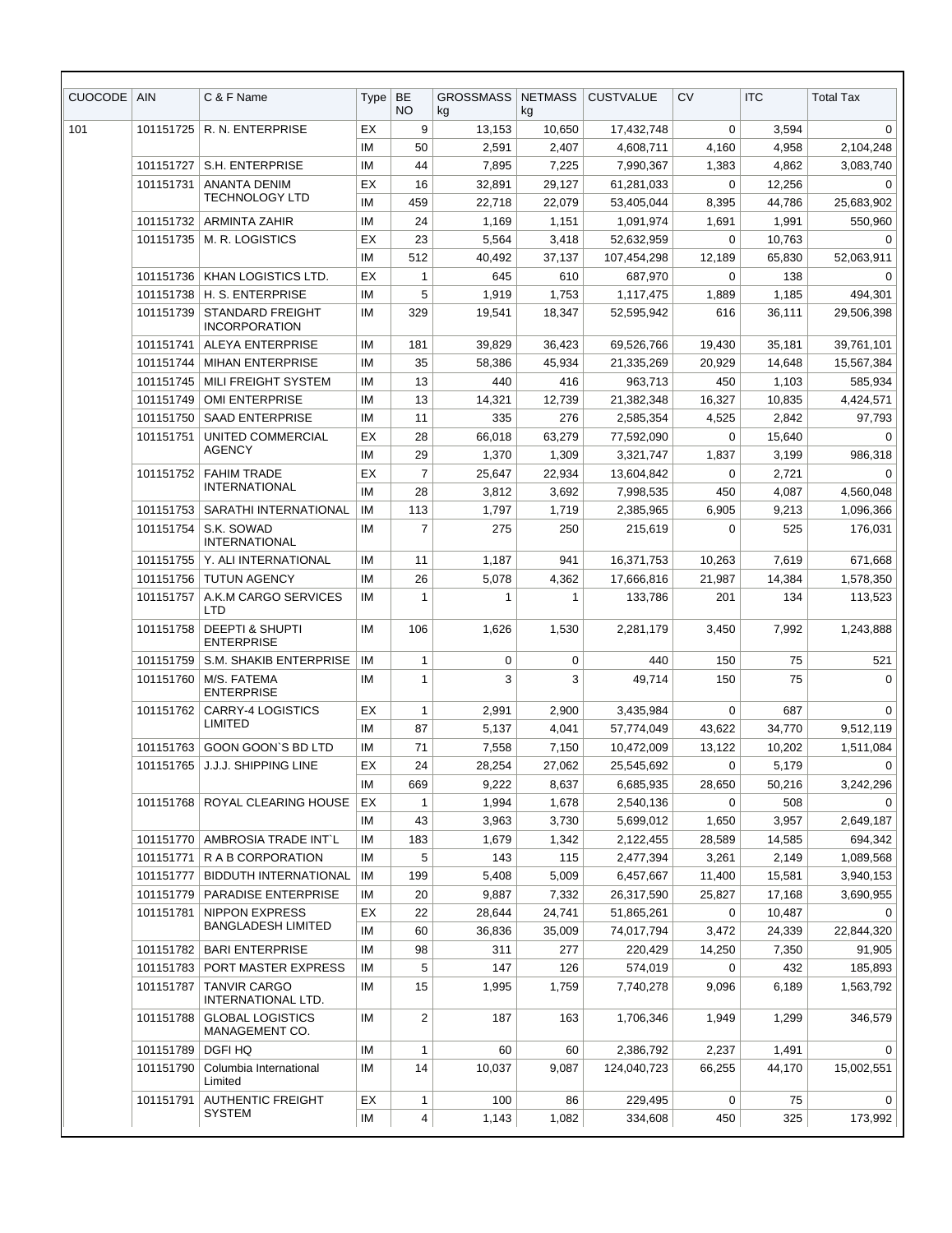| <b>CUOCODE</b> | <b>AIN</b>             | C & F Name                                       | Type     | <b>BE</b>      | <b>GROSSMASS</b> | <b>NETMASS</b>   | <b>CUSTVALUE</b>         | CV          | <b>ITC</b>       | <b>Total Tax</b>      |
|----------------|------------------------|--------------------------------------------------|----------|----------------|------------------|------------------|--------------------------|-------------|------------------|-----------------------|
|                |                        |                                                  |          | NO.            | kg               | kg               |                          |             |                  |                       |
| 101            | 101151796              | S.T. INTERNATIONAL                               | EX       | 32             | 52,454           | 48,281           | 40,420,606               | $\mathbf 0$ | 8,242            | 0                     |
|                |                        |                                                  | IM       | $\mathbf{1}$   | $\overline{2}$   | $\overline{2}$   | 36,010                   | 0           | 75               | 18,797                |
|                | 101151797              | SONER BANGLA TRADING<br><b>HOUSE</b>             | EX       | $\overline{2}$ | 403              | 370              | 542,201                  | 0           | 173              | $\Omega$              |
|                |                        |                                                  | IM       | 3              | 17               | 16               | 13,637                   | 0           | 225              | 11,133                |
|                | 101151798              | A. R LOGISTIC                                    | EX       | $\mathbf{1}$   | 30               | 17               | 5,461,194                | 0           | 1,092            | $\mathbf 0$           |
|                |                        |                                                  | IM       | 5              | 4,280            | 3,558            | 84,351,384               | 41,713      | 27,759           | 14,211,669            |
|                | 101161799              | FAIYAZ APPAREL LIMITED                           | EX       | 12             | 16,223           | 13,601           | 29,113,501               | 0           | 5,853            | $\Omega$              |
|                |                        |                                                  | IM       | 42             | 1,235            | 1,182            | 5,021,404                | 150         | 4,295            | 2,483,752             |
|                | 101161800              | M R SHIPPING & TRADING                           | IM       | 21             | 2,649            | 2,273            | 21,903,730               | 23.826      | 15,840           | 6,055,442             |
|                | 101161801              | SPEEDWAY<br>INTERNATIONAL PRIVATE<br>LTD.        | IM       | 24             | 2,699            | 2,283            | 26,823,882               | 25,851      | 17,134           | 9,716,619             |
|                | 101161804              | <b>MAHI MARIYA</b><br><b>ASSOCIATES</b>          | IM       | 1              | 58               | 48               | 439,832                  | 660         | 440              | 4,398                 |
|                | 101161805              | <b>MS RM ENTERPRISE</b>                          | IM       | 4              | 3                | 3                | 2,027                    | 600         | 300              | 2,017                 |
|                | 101161806              | <b>MINAR OVERSEAS</b><br><b>CORPORATION</b>      | IM       | 15             | 3,158            | 2,864            | 3,758,335                | 6,401       | 4,092            | 1,608,899             |
|                | 101161807              | SOUTHERN TRADERS                                 | IM       | 130            | 4,328            | 4,181            | 6,654,497                | 4,664       | 10,549           | 3,676,509             |
|                | 101161808              | <b>SHAPNIL ENTERPRISE</b>                        | IM       | 21             | 693              | 664              | 1,678,756                | 750         | 1,802            | 847,824               |
|                | 101161809              | <b>WELKIN</b>                                    | IM       | 6              | 1,148            | 1,085            | 400,445                  | 1,215       | 685              | 315,894               |
|                | 101161810              | <b>GLOBAL WAY</b>                                | EX       | 1              | 461              | 386              | 367,434                  | 0           | 75               | $\mathbf 0$           |
|                | 101161813              | <b>JOBS SOLUTION</b><br><b>COMPANY</b>           | IM       | 146            | 221,768          | 191,422          | 2,387,546,854            | 1,171,064   | 779,487          | 37,394,484            |
|                |                        | 101161816   NOMAN C & F PVT. LTD.                | IM       | 10             | 1,048            | 1,000            | 3,138,926                | 1,846       | 2,112            | 848,120               |
|                | 101161817              | G. S. L CARGO SERVESES<br>LTD                    | IM       | 1              | 1,202            | 902              | 409,107                  | 614         | 409              | 329,882               |
|                | 101161818              | R. A. TRADE<br><b>INTERNATIONAL</b>              | EX       | 1              | 1,035            | 973              | 2,757,180                | $\mathbf 0$ | 551              | $\mathbf 0$           |
|                | 101161819              | <b>SAWRAV ENTERPRISE</b>                         | IM       | 112            | 10,099           | 9,135            | 19,061,451               | 13,666      | 16,376           | 5,679,722             |
|                | 101161820              | ARPAN CORPORATION                                | IM       | 24             | 164              | 158              | 74,293                   | 2,250       | 1,800            | 58,842                |
|                | 101161821              | J. N. N. ENTERPRISE                              | EX       | 132            | 195,779          | 178,757          | 236,083,531              | $\Omega$    | 49,629           | $\Omega$              |
|                |                        |                                                  | IM       | 504            | 8,061            | 7,842            | 9,259,916                | 27,450      | 38,055           | 5,880,491             |
|                | 101161824              | <b>SHUPTO ENTERPRISE</b>                         | IM       | $\overline{7}$ | 67               | 48               | 42,068                   | 1,050       | 525              | 26,351                |
|                | 101161826              | <b>GARMENTS EXPORT</b><br><b>VILLAGE LTD.</b>    | IM       | 97             | 9,295            | 8,877            | 15,052,014               | 3,750       | 10,635           | 10,223,356            |
|                | 101161827              | <b>ESHA ENTERPRISE</b>                           | ΙM       | 3              | 6,661            | 5,572            | 13,265,188               | 8,944       | 5,963            | 3,604,074             |
|                | 101161828              | <b>MTN TRADE</b><br><b>INTERNATIONAL LIMITED</b> | EX       | 55             | 56,646           | 52,015           | 74,568,679               | 0           | 16,175           | $\Omega$              |
|                |                        |                                                  | IM       | 34             | 387              | 339              | 2,133,104                | 5,314       | 3,738            | 397,978               |
|                | 101161829              | POST ONE LIMITED                                 | EX       | 1              | 4,375            | 3,264            | 5,486,280                | 0           | 1,097            | $\Omega$              |
|                |                        |                                                  | IM       | 29             | 581              | 562              | 316,232                  | 0           | 2,175            | 258,172               |
|                | 101161831              | MOHANAGAR AGENCY                                 | IМ       | 35             | 3,684            | 3,520            | 11,126,458               | 822         | 4,880            | 6,445,099             |
|                | 101161832<br>101161835 | <b>TORY ENTERPRISE</b>                           | IМ       | 11             | 5,607            | 2,208            | 4,055,606                | 5,702       | 3,851            | 1,200,123<br>$\Omega$ |
|                |                        | <b>ESQUIRE KNIT</b><br><b>COMPOSITE LIMITED</b>  | EX<br>IM | 33<br>99       | 56,318<br>12,406 | 47,855           | 81,927,383<br>17,904,542 | 0<br>6,350  | 16,613<br>11,009 | 11,385,845            |
|                | 101161836              | M. A MAZUMDER &                                  | EX       | 1              | 18,450           | 11,342<br>16,091 | 99,973,126               | 0           | 19,995           |                       |
|                |                        | <b>COMPANY</b>                                   | IМ       | 25             | 843              | 729              | 4,455,681                | 7,493       | 4,521            | 1,521,596             |
|                | 101161841              | <b>RADIANT BUSINESS</b><br>CONSORTIUM LTD.       | ΙM       | 18             | 7,901            | 5,867            | 95,170,590               | 60,807      | 40,538           | 10,995,050            |
|                | 101161842              | S. A. REZVIA TRADERS                             | EX       | 3              | 1,308            | 1,137            | 2,056,556                | 0           | 411              | $\Omega$              |
|                |                        |                                                  | ΙM       | 22             | 367              | 358              | 619,644                  | 1,200       | 1,724            | 259,233               |
|                |                        | 101171843 R R TRADERS                            | IМ       | 39             | 355              | 330              | 2,318,023                | 1,350       | 3,434            | 1,230,589             |
|                | 101171844              | <b>GOLDEN TRADE CO.</b>                          | IМ       | $\overline{7}$ | 920              | 724              | 2,256,938                | 3,043       | 1,879            | 160,520               |
|                | 101171845              | <b>MARUF SYNDICATE</b>                           | IМ       | 4              | 1,709            | 1,516            | 4,928,915                | 5,088       | 3,392            | 1,962,405             |
|                | 101171847              | <b>ELEGANT FASHION</b>                           | IМ       | 36             | 417              | 403              | 175,330                  | 1,050       | 2,700            | 147,115               |
|                | 101171848              | <b>BISWAS TRADE</b>                              | EX       | 3              | 3,572            | 3,223            | 8,140,180                | 0           | 1,628            | 0                     |
|                |                        | <b>INTERNATIONAL</b>                             | IМ       | 69             | 512              | 496              | 358,226                  | 5,850       | 5,175            | 276,599               |
|                | 101171849              | <b>KABIR TRADE</b><br><b>INTERNATIONAL</b>       | IМ       | 2              | 615              | 550              | 4,080,480                | 4,065       | 2,710            | 816,096               |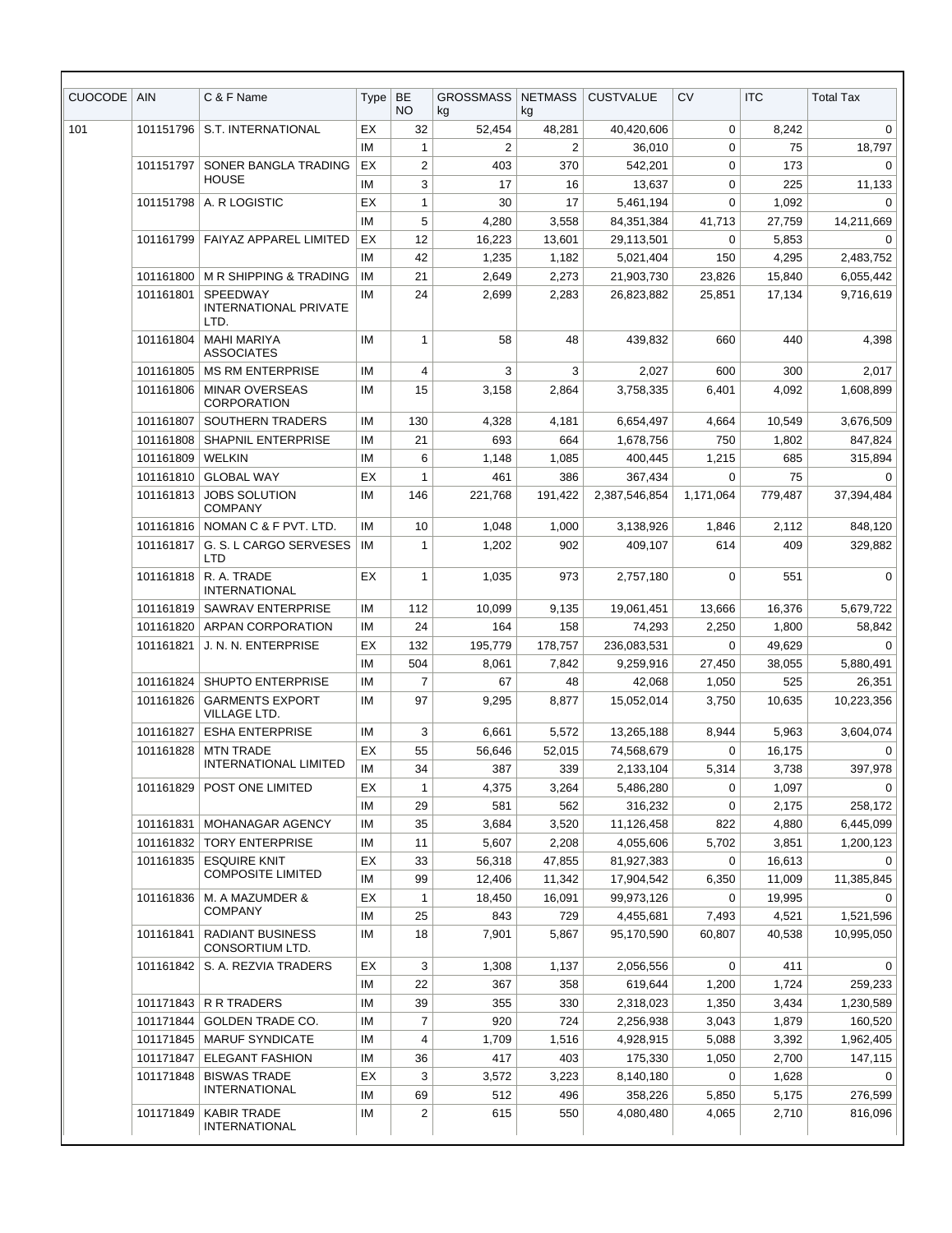| CUOCODE | <b>AIN</b>             | C & F Name                                          | Type     | <b>BE</b><br>NO | <b>GROSSMASS</b><br>kg | <b>NETMASS</b><br>kg | <b>CUSTVALUE</b>         | <b>CV</b>      | <b>ITC</b>     | <b>Total Tax</b>       |
|---------|------------------------|-----------------------------------------------------|----------|-----------------|------------------------|----------------------|--------------------------|----------------|----------------|------------------------|
| 101     | 101171850              | <b>NATIONAL LOGISTICS</b>                           | ΙM       | $\overline{7}$  | 1,023                  | 653                  | 5,034,262                | 6,378          | 4,252          | 2,706,019              |
|         | 101171852              | SUMI APPARELS (PVT)<br>LTD                          | ΙM       | 31              | 2,537                  | 2,519                | 2,629,136                | 150            | 2,849          | 1,037,546              |
|         | 101171855              | <b>BURHAN &amp; CO</b>                              | IM       | $\overline{2}$  | 253                    | 210                  | 772,702                  | 1,137          | 733            | 85,111                 |
|         | 101171857              | <b>SKS INTERNATIONAL</b>                            | ΙM       | 12              | 17,380                 | 14,505               | 2,811,664                | 4,266          | 2,796          | 1,732,927              |
|         | 101171859              | <b>CHATTALA</b>                                     | ЕX       | $\mathbf{1}$    | 1,078                  | 915                  | 513,013                  | 0              | 103            | 0                      |
|         |                        | <b>INTERNATIONAL</b>                                | ΙM       | 15              | 206                    | 177                  | 321,643                  | 0              | 1,125          | 134,200                |
|         | 101181862              | STERLING STYLES LTD                                 | ΙM       | 104             | 12,978                 | 12,707               | 42,858,191               | 4,050          | 18,685         | 22,019,172             |
|         | 101191865              | <b>FORMOSA LOGISTICS</b>                            | EХ       | 5               | 1,634                  | 1,364                | 2,635,650                | 0              | 629            | 0                      |
|         |                        | LTD                                                 | IM       | 124             | 28,512                 | 26,536               | 46,238,455               | 5,399          | 20,186         | 17,682,518             |
|         | 101191866              | M/S. M.J ENTERPRISE                                 | ΙM       | 64              | 1,076                  | 932                  | 6,115,133                | 13,218         | 7,937          | 1,368,296              |
|         | 101191867              | PABNA TRADING LTD.                                  | ΙM       | $\overline{2}$  | 85                     | 62                   | 646,800                  | 1,064          | 685            | 54,314                 |
|         | 101191868              | <b>JOYETA TRADE</b><br><b>CORPORATION</b>           | ΙM       | 11              | 29                     | 26                   | 27,053                   | 1,650          | 825            | 36,346                 |
|         | 101191871              | <b>HUDA &amp; COMPANY</b>                           | ЕX       | $\mathbf{1}$    | 334                    | 300                  | 292,598                  | $\mathbf 0$    | 75             | $\Omega$               |
|         |                        |                                                     | IM       | 3               | 656                    | 451                  | 4,264,417                | 3,381          | 2,204          | 259,856                |
|         | 101191872              | D.R.S Frieght & Forwarding<br>Ltd                   | ΙM       | 4               | 232                    | 170                  | 809,950                  | 1,294          | 838            | 92,354                 |
|         | 101191875              | <b>RELIANT INTERNATIONAL</b><br><b>BUSINESS WAY</b> | ΙM       | $\overline{2}$  | 3,922                  | 3,145                | 2,744,446                | 3,114          | 2,076          | 1,078,177              |
|         | 101191877              | <b>RADIANCE FASHION LTD</b>                         | ΙM       | 26              | 721                    | 665                  | 6,353,455                | 3,755          | 4,303          | 1,078,503              |
|         | 101191880              | AMI CORPORATION                                     | ΙM       | 155             | 17,442                 | 17,008               | 27,588,476               | 4,200          | 17,330         | 18,234,120             |
|         | 101191893              | J.M. Traders                                        | EХ       | 5               | 10,588                 | 9,272                | 14,426,786               | 0              | 2,885          | $\Omega$               |
|         |                        |                                                     | IM       | 16              | 235                    | 232                  | 203,180                  | 0              | 1,200          | 158,852                |
|         | 101201883              | <b>FATEMA AGENCY</b>                                | EX       | 12              | 11,542                 | 7,279                | 41,612,323               | $\mathbf 0$    | 8,322          | $\Omega$               |
|         |                        |                                                     | ΙM       | 16              | 11,138                 | 10,402               | 54,180,576               | 21,150         | 18,165         | 17,938,556             |
|         | 101201884              | <b>Khandker Trading</b>                             | IM       | $\overline{2}$  | 148                    | 128                  | 1,220,412                | 1,619          | 1,054          | 115,664                |
|         | 101201886              | <b>ZAMAN AND SONS</b>                               | ЕX       | 12              | 18,909                 | 15,647               | 15,303,561               | 0              | 3,065          | $\Omega$               |
|         |                        |                                                     | ΙM       | 26              | 1,315                  | 1,262                | 2,717,838                | 1,500          | 2,469          | 2,017,850              |
|         | 101201890              | <b>Emess Shipping Agencies</b>                      | ЕX       | 3               | 237                    | 201                  | 259,855                  | 0              | 225            | 0                      |
|         |                        |                                                     | IM       | 16<br>70        | 1,020                  | 958                  | 735,837                  | 300            | 1,252          | 535,643                |
|         | 101201891<br>101201892 | Bando Design Ltd<br>Crosslink Logistics Ltd         | IM<br>ΙM | 10              | 6,828                  | 6,665<br>2,148       | 10,275,878<br>10,109,594 | 2,850<br>9,685 | 7,331          | 5,867,214<br>1,551,225 |
|         |                        | 101201894   Robintex (Bangladesh) Ltd               | ЕX       | 45              | 2,610<br>17,645        | 15,683               | 24,347,319               | 0              | 6,407<br>5,515 | 0                      |
|         |                        |                                                     | IM       | $\overline{7}$  | 338                    | 333                  | 1,255,632                | 600            | 748            | 406,779                |
|         | 101211895              | Fariha Knit Tex Ltd                                 | ΙM       | 43              | 1,834                  | 1,697                | 6,755,023                | 1,200          | 4,620          | 3,597,761              |
|         | 101211897              | F. A. Labib International Ltd                       | ΙM       | $\overline{c}$  | 6                      | 6                    | 228,962                  | 355            | 229            | 49,562                 |
|         | 101211900              | Sumaiya International<br><b>Business Way</b>        | ΙM       | 8               | 26,657                 | 20,880               | 32,972,791               | 22,688         | 15,125         | 12,747,569             |
|         | 101211902              | <b>GLOBAL TRADING</b>                               | IM       | 3               | 3,455                  | 3,142                | 6,332,461                | 3,529          | 2,748          | 1,059,792              |
|         | 101211903              | K B INTERNATIONAL                                   | ΙM       | 11              | 32,888                 | 25,529               | 50,959,399               | 33,940         | 22,627         | 17,075,760             |
|         | 101211905              | Maya Mahid Business<br>Solution Ltd                 | ΙM       | 1               | 3                      | 2                    | 1,056                    | 150            | 75             | 211                    |
|         | 101211907              | Onus Design Ltd (Self CNF)                          | EX       | $\overline{7}$  | 14,150                 | 11,772               | 7,329,577                | 0              | 1,466          | 0                      |
|         |                        |                                                     | IM       | 8               | 873                    | 852                  | 847,656                  | 600            | 716            | 928,116                |
|         | 101211908              | <b>General Pharmaceuticals</b><br>Ltd               | ΙM       | 27              | 3,060                  | 2,581                | 46,034,594               | 36,343         | 24,066         | 9,458,590              |
|         | 101211909              | R. K. Traders                                       | EX       | $\mathbf{1}$    | 8                      | $\overline{7}$       | 17,690                   | 0              | 75             | 0                      |
|         |                        |                                                     | ΙM       | 6               | 30                     | 29                   | 15,012                   | 300            | 450            | 5,541                  |
|         | 101211911              | <b>AFM Trade International</b><br>Limited           | ΙM       | 10              | 299                    | 244                  | 1,919,178                | 3,448          | 2,174          | 600,163                |
|         | 101211912              | D.G. CENTRAL MEDICAL<br>STORES DEPT.                | IM       | 18              | 67,996                 | 35,829               | 1,375,118,961            | 639,729        | 426,486        | $\mathbf 0$            |
|         | 101211914              | Banijya Bikiron Ltd                                 | ΙM       | 65              | 22,332                 | 19,916               | 43,821,914               | 5,329          | 16,833         | 29,085,445             |
|         | 101211915              | <b>DHAKA FREIGHT</b><br><b>LOGISTICS LIMITED</b>    | IM       | 193             | 3,669                  | 2,789                | 5,861,802                | 32,154         | 17,963         | 2,478,993              |
|         | 101211916              | Monjur Enterprise Limited                           | ЕX       | 35              | 18,018                 | 15,945               | 20,818,824               | 0              | 4,877          | $\mathbf 0$            |
|         |                        |                                                     | IM       | 121             | 8,257                  | 7,826                | 24,002,986               | 6,186          | 14,575         | 10,397,657             |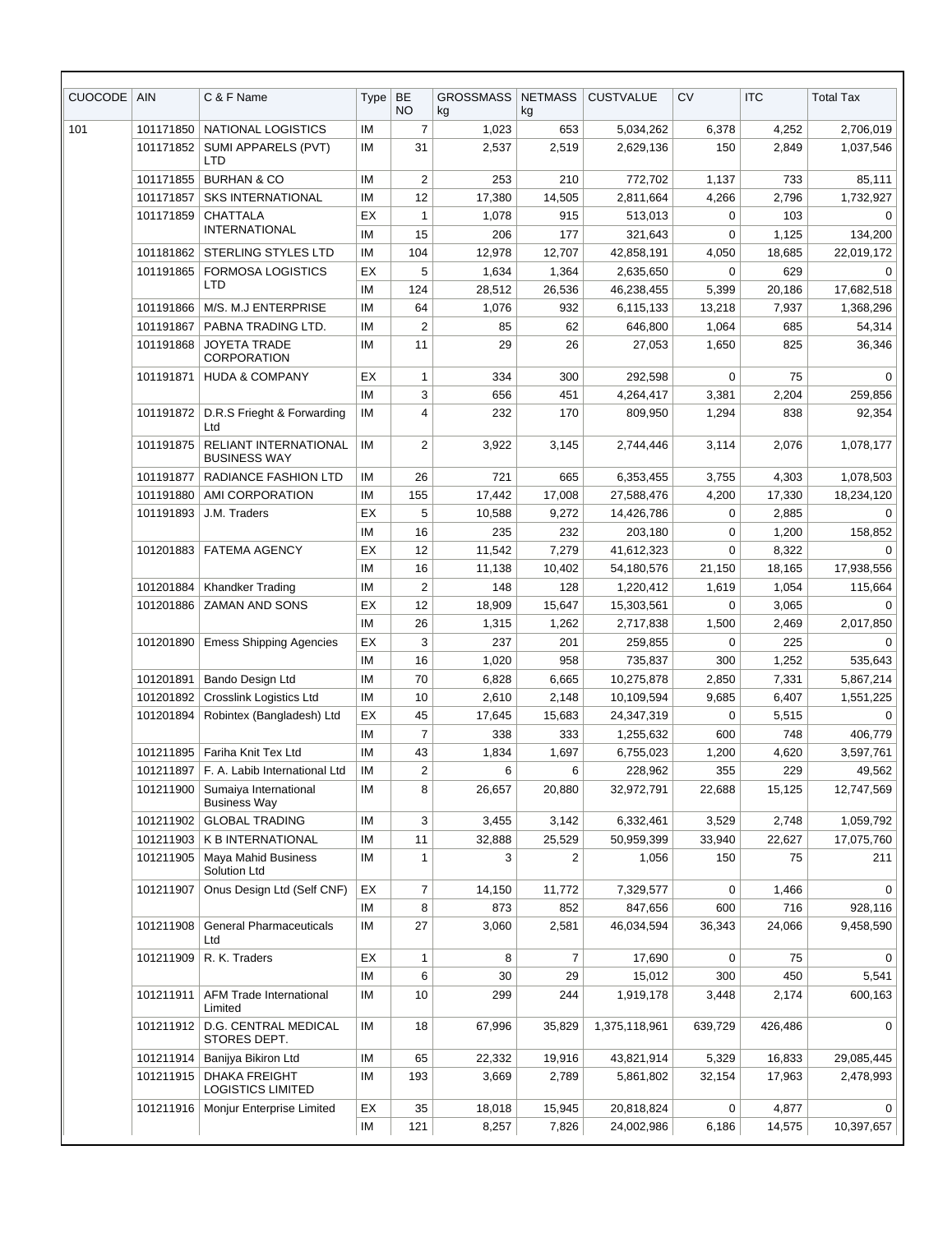| <b>CUOCODE</b> | <b>AIN</b> | C & F Name                                | Type      | BE<br><b>NO</b>  | <b>GROSSMASS</b><br>kg | <b>NETMASS</b><br>kg | <b>CUSTVALUE</b>        | <b>CV</b>    | <b>ITC</b>      | <b>Total Tax</b>      |
|----------------|------------|-------------------------------------------|-----------|------------------|------------------------|----------------------|-------------------------|--------------|-----------------|-----------------------|
| 101            | 101211918  | SB Chowdhury and Son's<br>Ltd             | ΙM        | $\boldsymbol{2}$ | 191                    | 170                  | 97,844                  | 300          | 169             | 98,471                |
|                | 101211922  | TBH Fashion Tex (Pvt.) Ltd                | IM        | 4                | 28                     | 26                   | 14,054                  | $\Omega$     | 300             | 11,473                |
|                | 101211923  | LEGEND FAITH (PVT) LTD                    | EX        | 27               | 5,023                  | 4,583                | 15,303,492              | $\Omega$     | 3,436           | $\Omega$              |
|                |            |                                           | IM        | 156              | 5,260                  | 5,001                | 8,360,895               | 8,876        | 13,335          | 4,870,802             |
|                | 101730014  | <b>SONALI TRADERS</b>                     | IM        | 400              | 851                    | 787                  | 618,769                 | 58,500       | 30,000          | 629,780               |
|                | 101730015  | <b>ZAMAN AGENCIES</b>                     | ΙM        | 21               | 4,594                  | 4,003                | 113,674,747             | 69,841       | 46,548          | 21,864,067            |
|                | 101750024  | E. S. F. INTERNATIONAL<br>LTD.            | IM        | 18               | 1,144                  | 987                  | 31,126,433              | 2,169        | 10,714          | 16,068,873            |
|                | 101750025  | <b>AGRADOOT TRADERS</b><br><b>LTD</b>     | ΙM        | 11               | 43,291                 | 36,447               | 4,405,696,345           | 1,994,416    | 1,329,611       | 473,024,095           |
|                | 101750032  | <b>MAHMUD &amp; ASRAF</b><br>AGENCY LTD.  | <b>IM</b> | 159              | 3,367                  | 2,836                | 1,745,132               | 19,617       | 12,553          | 1,039,070             |
|                | 101760033  | AGAH INTERNATIONAL                        | IM        | 5                | 104,689                | 53,627               | 4,351,859,269           | 1,964,137    | 1,309,425       | 5,000                 |
|                | 101760037  | <b>AZAD TRADERS</b>                       | IM        | 11               | 6,685                  | 5,790                | 41,512,250              | 29,420       | 19,613          | 10,446,034            |
|                | 101760040  | HOME BOUND PACKERS                        | EX        | 34               | 1,500                  | 1,373                | 14,373,612              | $\Omega$     | 4,328           | $\Omega$              |
|                |            | & SHIPPERS                                | IM        | 209              | 42,606                 | 36,238               | 372,359,913             | 265,677      | 175,583         | 70,561,179            |
|                | 101770046  | LUNA TRADERS (PVT)<br>LTD.                | ΙM        | $\overline{2}$   | 24                     | 24                   | 10,558                  | 150          | 150             | 8,781                 |
|                | 101770047  | <b>KHAN TRADING HOUSE</b>                 | ЕX        | 14               | 8,055                  | 5,513                | 38,449,196              | 0            | 7,816           | $\Omega$              |
|                |            |                                           | IM        | 212              | 58,730                 | 50,736               | 400.246.944             | 323,513      | 215,136         | 101,929,978           |
|                | 101770048  | KAZI IQBAL FAROOQ                         | ЕX        | 5                | 12,000                 | 10,000               | 3,597,750               | 0            | 720             | $\Omega$              |
|                |            |                                           | IM        | 28               | 242                    | 201                  | 96,745                  | 1,050        | 2,100           | 77,262                |
|                | 101770049  | PERSONS(BD)LTD                            | ΙM        | $\overline{7}$   | 1,264                  | 1,124                | 3,667,671               | 1,730        | 1,893           | 2,400,039             |
|                | 101770052  | POLY LOGISTICS LTD                        | EX        | 11               | 6,599                  | 5,978                | 11,801,754              | $\mathbf 0$  | 2,564           | $\mathbf 0$           |
|                | 101780063  | <b>B. N. TRADE LOGISTICS</b>              | ΙM<br>ΙM  | 96<br>15         | 52,312<br>927          | 50,119<br>644        | 95,101,631<br>5,867,005 | 150<br>8,475 | 31,837<br>5,499 | 32,106,937<br>818,869 |
|                |            | (PVT.) LTD                                |           |                  |                        |                      |                         |              |                 |                       |
|                | 101780071  | <b>EXPRESS AGENCY PVT.</b><br><b>LTD</b>  | IM        | 12               | 141                    | 104                  | 155,778                 | 1,500        | 900             | 89,503                |
|                | 101790081  | SATHI CARGO AND<br><b>COMPANY LTD</b>     | IM        | 34               | 3,421                  | 3,347                | 5,287,739               | 1,050        | 3,168           | 3,128,704             |
|                | 101790083  | <b>SOHRAB ENTERPRISE</b>                  | ΙM        | $\overline{c}$   | 37                     | 33                   | 410,811                 | 742          | 470             | 191,318               |
|                | 101790085  | CHOLONBIL CARGO LTD.                      | ΙM        | 234              | 5,021                  | 4,308                | 25, 151, 137            | 53,306       | 32,976          | 8,227,750             |
|                | 101790086  | N. AHMED & CO. LTD                        | ЕX        | 1                | 438                    | 385                  | 307,199                 | 0            | 75              | 0                     |
|                |            |                                           | ΙM        | 61               | 5,190                  | 3,893                | 3,219,448               | 3,672        | 5,798           | 2,943,708             |
|                | 101790087  | <b>KHAIR BROTHERS</b>                     | IM        | 3                | 478                    | 336                  | 1,063,840               | 1,654        | 1,053           | 282,065               |
|                | 101790088  | <b>KEYA ENTERPRISE</b>                    | ΙM        | 6                | 1,004                  | 970                  | 10,394,392              | 0            | 3,118           | 9,727,599             |
|                | 101790092  | KHAWJA TRADING<br><b>AGENCY</b>           | ΙM        | 4                | 71,970                 | 32,330               | 3,307,793,145           | 1,493,157    | 995,438         | $\Omega$              |
|                | 101790093  | <b>GOOD LUCK C&amp;F AGENT</b>            | ЕX        | 256              | 301,734                | 264,368              | 401,048,895             | 0            | 82,556          | 0                     |
|                |            | (PVT) LTD.                                | IM        | 102              | 6,786                  | 6,396                | 7,638,536               | 2,250        | 9,126           | 5,928,976             |
|                | 101810096  | <b>BADAL &amp; CO</b>                     | ЕX        | 13               | 3,154                  | 2,576                | 12,458,574              | 0            | 2,578           | 0                     |
|                |            |                                           | IM        | 152              | 75,186                 | 58,755               | 650,528,188             | 385,137      | 255,668         | 99,303,222            |
|                | 101810099  | S. I. CHOWDHURY & CO.<br>LTD.             | ΙM        | 9                | 22,621                 | 19,688               | 40,158,746              | 23,335       | 15,482          | 1,331,124             |
|                | 101810102  | SHAHID ENTERPRISE                         | IM        | 18               | 6,709                  | 5,731                | 91,630,668              | 55,292       | 36,861          | 15,341,255            |
|                | 101810103  | MAYA HAZERA & CO. LTD.                    | EX        | 92               | 55,140                 | 48,679               | 49,939,147              | 0            | 12,596          | $\Omega$              |
|                |            |                                           | ΙM        | 184              | 34,721                 | 33,463               | 52,035,621              | 8,479        | 26,655          | 38,420,525            |
|                | 101820108  | <b>SEA INTERNATIONAL</b><br>AGENCIES LTD. | ΙM        | 22               | 24,772                 | 14,356               | 3,056,712,719           | 1,385,987    | 924,831         | 5,102,450             |
|                | 101820110  | <b>HAROON TRADING</b><br><b>AGENCY</b>    | ЕX        | 5                | 5,826                  | 4,225                | 8,347,140               | 0            | 1,669           | 0                     |
|                |            |                                           | ΙM        | 52               | 44,761                 | 38,962               | 229,242,036             | 148,459      | 98,939          | 62,353,003            |
|                | 101820111  | <b>SMP CARGO SERVICES</b><br>LTD.         | EX        | 2                | 2,042                  | 1,734                | 3,698,037               | 0            | 740             | $\Omega$              |
|                |            |                                           | ΙM        | 4                | 62                     | 61                   | 27,288                  | 300          | 300             | 22,602                |
|                | 101820112  | PAERA TRADING<br><b>AGENCIES LTD</b>      | ЕX        | 27               | 43,802                 | 37,593               | 46,690,066              | $\Omega$     | 9,497           | $\Omega$              |
|                |            |                                           | ΙM        | 40               | 1,321                  | 1,252                | 2,506,633               | 1,930        | 3,977           | 785,292               |
|                | 101820113  | <b>ZIMAX CORPORATION</b>                  | IM        | 5                | 568                    | 414                  | 8,718,241               | 8,440        | 5,626           | 2,220,631             |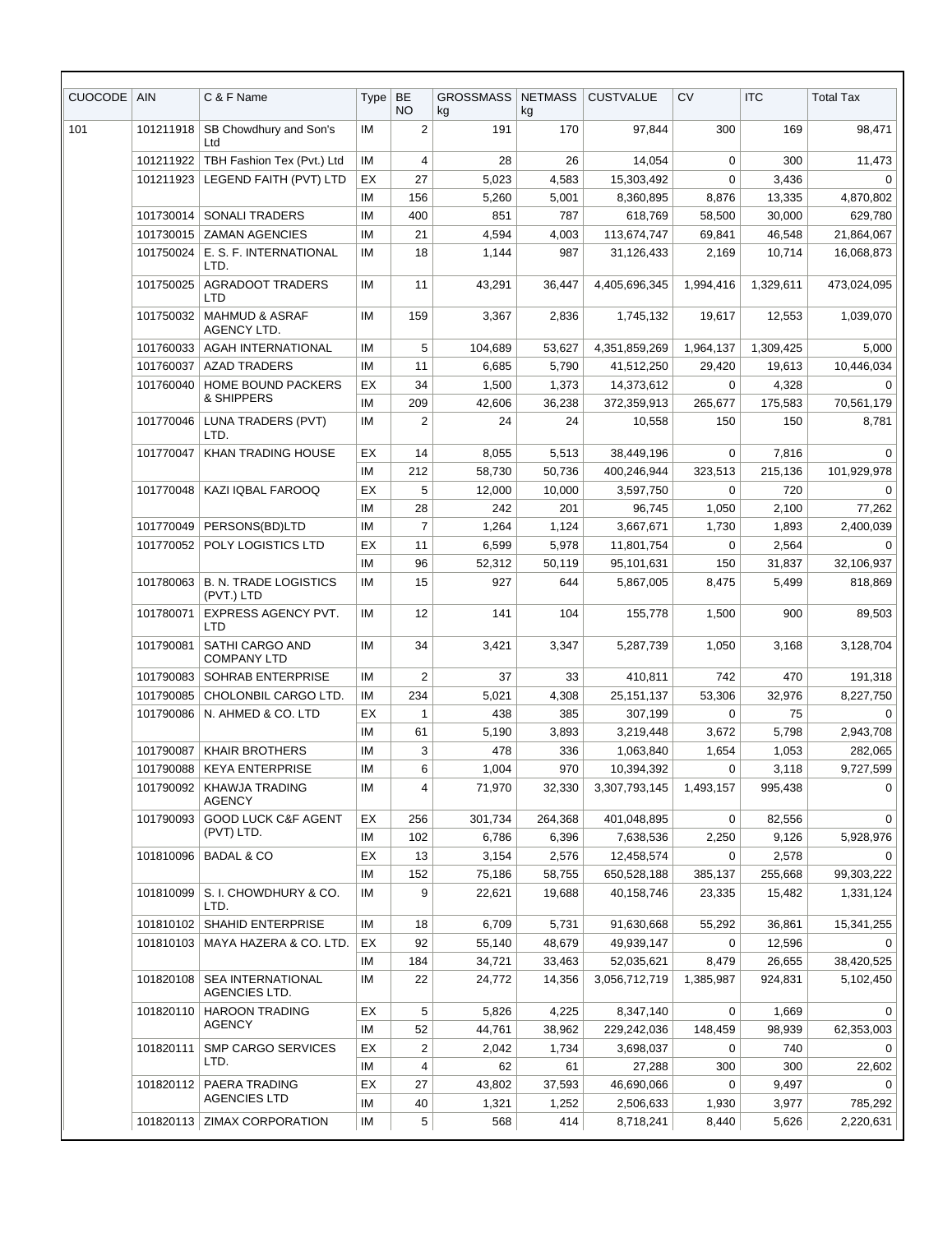| CUOCODE | <b>AIN</b> | C & F Name                                        | Type | BE<br>NO.      | <b>GROSSMASS</b><br>kg | <b>NETMASS</b><br>kg | <b>CUSTVALUE</b> | <b>CV</b> | <b>ITC</b> | <b>Total Tax</b> |
|---------|------------|---------------------------------------------------|------|----------------|------------------------|----------------------|------------------|-----------|------------|------------------|
| 101     | 101820115  | OMAR & SONS                                       | EX   | 15             | 43,449                 | 38,404               | 70,732,016       | 0         | 14,211     | 0                |
|         |            |                                                   | IM   | 305            | 17,561                 | 16,515               | 38,060,807       | 16,883    | 31,874     | 23,025,130       |
|         | 101820117  | <b>FARCO SYNDICATE</b>                            | EX   | 10             | 16,262                 | 14,147               | 19,630,425       | 0         | 4,028      | 0                |
|         |            |                                                   | IM   | 271            | 48,660                 | 42,369               | 369.447.944      | 306,397   | 205,600    | 77,562,870       |
|         | 101820119  | ALIF INTERNATIONAL                                | EX   | 13             | 2,843                  | 2,592                | 10,412,032       | 0         | 2,198      | $\Omega$         |
|         |            | <b>AGENCY</b>                                     | IM   | 11             | 227                    | 170                  | 1,255,480        | 2,827     | 1,697      | 126,522          |
|         | 101820121  | <b>RUMEL ENTERPRISE</b>                           | ЕX   | $\mathbf{1}$   | 33                     | 29                   | 6,884            | $\Omega$  | 75         | $\Omega$         |
|         |            |                                                   | IM   | 19             | 13,414                 | 12,166               | 22,614,131       | 21,768    | 14,362     | 6,310,540        |
|         | 101820125  | <b>ALAM ENTERPRISE</b>                            | IM   | 4              | 765                    | 621                  | 5,778,276        | 6,308     | 4,205      | 1,345,485        |
|         | 101820127  | RINA ENTERPRISE LTD.                              | IM   | 55             | 16,992                 | 15,762               | 333,481,739      | 5,824     | 103,819    | 156,323,256      |
|         | 101820129  | <b>TOUFIQ &amp; SONS</b>                          | IМ   | 11             | 2,274                  | 1,941                | 11,309,709       | 11,955    | 7,920      | 2,728,105        |
|         | 101820130  | <b>KR ABIR TRADE LTD</b>                          | IM   | 16             | 1,200                  | 1,022                | 7,073,048        | 6,607     | 4,058      | 820,729          |
|         | 101820131  | <b>JANE TRADING</b><br><b>CORPORATION LTD.</b>    | EX   | 19             | 72,605                 | 66,152               | 161,726,005      | 0         | 32,571     | $\Omega$         |
|         |            |                                                   | ΙM   | 404            | 138,884                | 129,988              | 417,516,071      | 150       | 136,357    | 271,170,267      |
|         | 101820136  | H.K. ROWSHAN SHIPPING<br><b>LINES LTD</b>         | IМ   | 103            | 2,863                  | 2,750                | 9,115,316        | 5,007     | 9,900      | 3,910,283        |
|         | 101820591  | <b>M/S TRADE</b><br><b>INTERNATIONAL AGENCY</b>   | ΙM   | 1229           | 9,175                  | 7,566                | 7,447,952        | 153,900   | 92,787     | 4,009,446        |
|         | 101830137  | ROY & CO.                                         | EX   | 10             | 8,264                  | 7,369                | 8,335,474        | 0         | 1,885      | 0                |
|         |            |                                                   | IM   | 1477           | 16,611                 | 13,212               | 22,916,750       | 210,745   | 118,255    | 10,414,607       |
|         | 101830138  | AL-AMIN C&F LTD.                                  | EX   | 149            | 240,436                | 201,916              | 299,853,840      | $\Omega$  | 60,845     | 0                |
|         |            |                                                   | IМ   | 205            | 36,414                 | 35,265               | 60,009,600       | 6,300     | 29,202     | 38,518,148       |
|         | 101830140  | A.HOSSAIN & COMPANY                               | ΙM   | 1              | 702                    | 492                  | 487,248          | 731       | 487        | 153,483          |
|         | 101830141  | <b>TAHMINA ENTERPRISE</b>                         | EX   | $\mathbf{1}$   | 50                     | 43                   | 301,334          | $\Omega$  | 75         | $\Omega$         |
|         |            | (PTE.) LTD.                                       | IM   | 1416           | 3,571                  | 3,301                | 5,434,740        | 206,748   | 106,309    | 4,815,515        |
|         | 101830143  | SANAULLAH TRADING<br><b>HOUSE</b>                 | IM   | 39             | 2,026                  | 1,733                | 23,050,770       | 9,166     | 10,892     | 3,019,896        |
|         | 101830145  | M.RAFIQUL ISLAM & CO<br>LTD                       | IM   | 4              | 439                    | 218                  | 2,984,057        | 3,315     | 2,198      | 284,629          |
|         | 101830146  | UNIVERSAL ENTERPRISE                              | ЕX   | $\mathbf{1}$   | 1,202                  | 925                  | 319,091          | $\Omega$  | 75         | $\Omega$         |
|         |            |                                                   | IМ   | 18             | 62,442                 | 47,149               | 15,158,197       | 18,416    | 12,178     | 11,275,165       |
|         | 101830148  | SHAFIQUR RAHMAN & CO.                             | IM   | 8              | 9,183                  | 8,450                | 8,621,222        | 8,961     | 5,899      | 3,255,171        |
|         | 101830153  | MANNAN & CO.                                      | EX   | 44             | 29,609                 | 27,241               | 50,715,931       | 0         | 10,410     | 0                |
|         |            | 101830156   J.B.C.TRADERS                         | ЕX   | 4              | 3,732                  | 3,008                | 43,178,249       | 0         | 8,636      | 0                |
|         |            | 101830158   HIMANI INTERNATIONAL<br><b>AGENCY</b> | IM   | 460            | 2,370                  | 2,202                | 28,176,197       | 57,834    | 42,272     | 10,963,691       |
|         | 101830164  | T. K. S. TRADING HOUSE                            | EX   | $\overline{2}$ | 4,548                  | 3,946                | 4,411,167        | 0         | 882        | 0                |
|         |            | LTD.                                              | ΙM   | 173            | 7,570                  | 7,218                | 17,956,787       | 6,450     | 16,055     | 10,398,574       |
|         | 101830167  | <b>SHAMMI AGENCIES LTD</b>                        | ΙM   | $\mathbf{1}$   | 14                     | 13                   | 5,104            | 150       | 75         | 1,978            |
|         | 101830169  | <b>PARVIN TRADERS</b>                             | ЕX   | 80             | 59,219                 | 51,921               | 73,463,485       | 0         | 15,400     | 0                |
|         |            |                                                   | ΙM   | 18             | 4,287                  | 3,926                | 7,609,676        | 3,978     | 3,968      | 1,542,678        |
|         | 101830170  | <b>EPSEETA</b><br>INTERNATIONAL LTD.              | ΙM   | 21             | 815                    | 783                  | 8,587,600        | 4,673     | 4,577      | 2,451,961        |
|         |            | 101830175   AD-DAWN LIMITED                       | ΙM   | 8              | 635                    | 580                  | 11,294,120       | 11,202    | 7,454      | 2,201,407        |
|         | 101830178  | G.A.TRADE<br><b>INTERNATIONAL</b>                 | ΙM   | 22             | 25,971                 | 16,248               | 500,014,072      | 248,138   | 165,425    | 28,147,003       |
|         | 101830179  | <b>GRAM BANGLA AGENCY</b>                         | ΙM   | 27             | 2,332                  | 2,137                | 35,710,784       | 14,662    | 14,448     | 3,447,316        |
|         | 101840182  | <b>CITY MEDICAL STORES</b>                        | ΙM   | $\mathbf{1}$   | 1,504                  | 1,358                | 11,402,441       | 6,294     | 4,196      | 570,122          |
|         | 101840184  | ROSE FLOWER<br>INTERNATIONAL LTD.                 | ΙM   | 11             | 3,179                  | 2,237                | 12,216,353       | 8,274     | 6,198      | 3,619,564        |
|         | 101840189  | <b>FENITRADERS</b>                                | ΙM   | $\overline{7}$ | 729                    | 627                  | 5,151,655        | 6,836     | 4,557      | 501,278          |
|         | 101840191  | MUHURI & CO.                                      | ΙM   | 2              | 36                     | 27                   | 148,804          | 326       | 192        | 56,249           |
|         | 101840193  | <b>TAJIA ENTERPRISE</b>                           | ΙM   | 25             | 84,734                 | 66,037               | 54,070,788       | 44,483    | 29,630     | 17,258,762       |
|         | 101840196  | SL JAMALPUR SHIPPING                              | ЕX   | 2              | 1,843                  | 1,566                | 3,814,636        | 0         | 763        | 0                |
|         |            | LTD.                                              | ΙM   | 69             | 3,154                  | 3,010                | 3,955,326        | 3,767     | 6,116      | 2,077,863        |
|         | 101840198  | <b>TAMIM INTERNATIONAL</b><br>TRADER'S LTD.       | ΙM   | 37             | 1,157                  | 1,116                | 1,882,262        | 1,200     | 2,875      | 1,060,452        |
|         |            | 101840207   SHOPAN ENTERPRISE                     | ΙM   | 3              | 8                      | 8                    | 7,217            | 450       | 225        | 6,789            |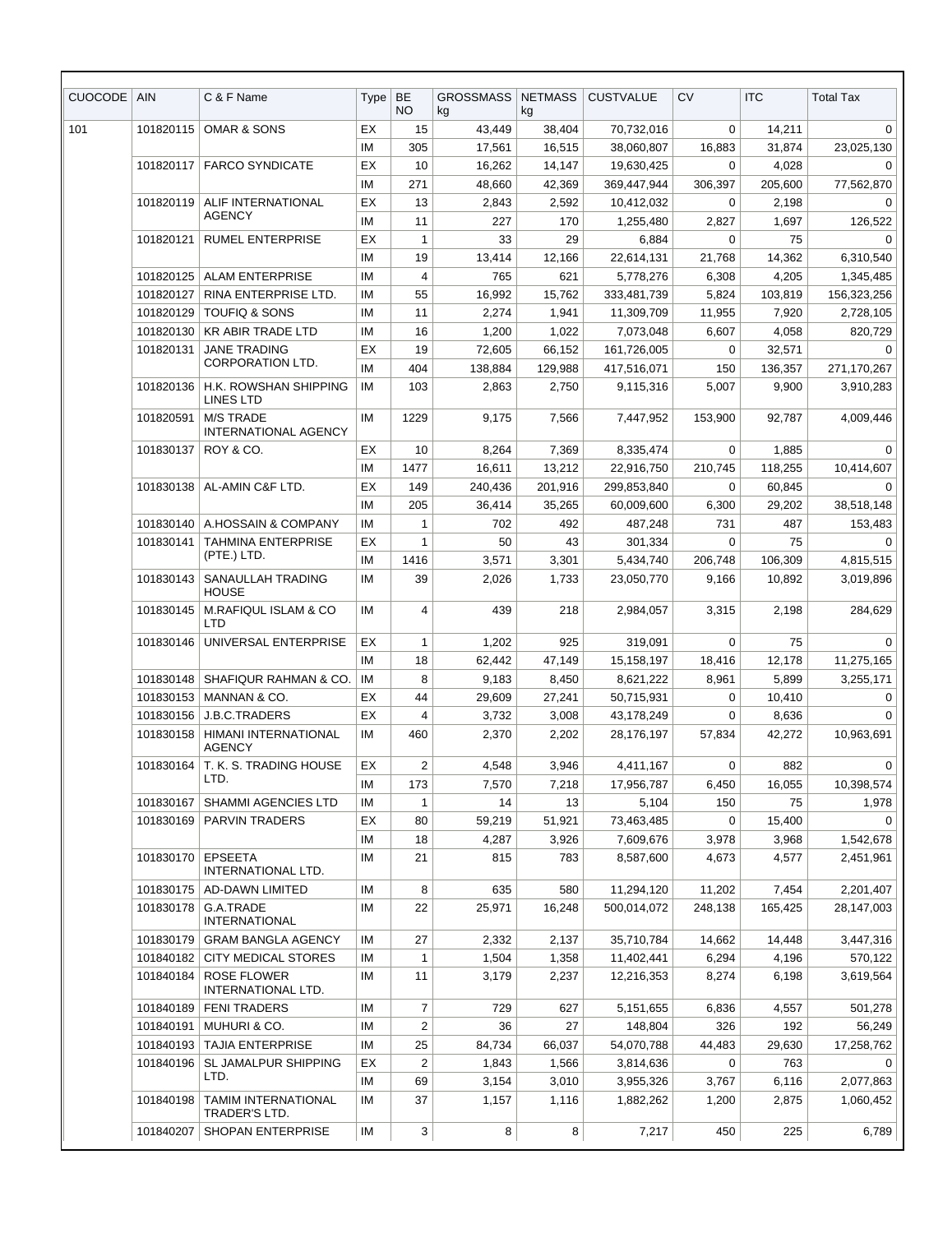| CUOCODE | <b>AIN</b> | C & F Name                                                     | <b>Type</b> | BE<br><b>NO</b> | <b>GROSSMASS</b><br>kg | <b>NETMASS</b><br>kg | <b>CUSTVALUE</b>   | <b>CV</b>      | <b>ITC</b>  | <b>Total Tax</b> |
|---------|------------|----------------------------------------------------------------|-------------|-----------------|------------------------|----------------------|--------------------|----------------|-------------|------------------|
| 101     |            | LTD.                                                           |             |                 |                        |                      |                    |                |             |                  |
|         | 101840213  | <b>BENGAL AIR LIFT LTD</b>                                     | EX          | 4               | 2,420                  | 1,361                | 42,704,528         | 0              | 8,566       | 0                |
|         |            |                                                                | ΙM          | 19              | 413                    | 398                  | 5,698,509          | 8,272          | 5,630       | 2,511,396        |
|         | 101840214  | TURNA TRADE LTD.                                               | EX          | 13              | 64,380                 | 58,579               | 80,941,624         | 0              | 16,228      | 0                |
|         |            |                                                                | ΙM          | 5               | 1,469                  | 1,351                | 6,026,544          | 4,637          | 3,041       | 3,153,511        |
|         | 101840216  | SOLAIMANIA ENTERPRISE<br>(PVT.) LTD.                           | IM          | 1               | 266                    | 172                  | 3,562,979          | 2,766          | 1,844       | $\Omega$         |
|         | 101840217  | <b>TITAS TRADE</b>                                             | EX          | 9               | 2,056                  | 1,848                | 6,744,710          | 0              | 1,485       | $\Omega$         |
|         |            | <b>INTERNATIONAL</b>                                           | ΙM          | 49              | 8,196                  | 7,750                | 17,594,787         | 4,623          | 8,915       | 10,238,354       |
|         | 101850220  | <b>HASSAN BROTHERS</b>                                         | ΙM          | 4               | 3,220                  | 3,040                | 2,401,753          | 0              | 866         | 1,643,439        |
|         | 101850221  | SUNDARBAN C&F<br>PRIVATE LIMITED                               | ΙM          | 83              | 818                    | 744                  | 1,120,337          | 4,200          | 6,225       | 702,784          |
|         | 101850222  | <b>MONZOOR ENTERPRISE</b>                                      | IM          | 22              | 8,255                  | 6,473                | 36,836,595         | 29,822         | 19,706      | 1,152,704        |
|         | 101850224  | A.AKBAR ENTERPRISE<br>(PTE) LIMITED                            | IM          | 16              | 2,118                  | 2,045                | 15,092,622         | 655            | 5,373       | 7,751,527        |
|         | 101850227  | THE CHISTIA AGENCIES                                           | ΙM          | 13              | 5,283                  | 3,965                | 50,546,703         | 34,868         | 23,245      | 7,046,762        |
|         | 101850228  | <b>JOTI AGENCY</b>                                             | ΙM          | 2               | 719                    | 554                  | 10,039,369         | 6,843          | 4,562       | 754,887          |
|         | 101860229  | JAHAN AND CO.                                                  | ΙM          | $\mathbf{1}$    | 82                     | 66                   | 1,008,152          | 1,319          | 879         | 374,506          |
|         | 101860230  | <b>BADAL ENTERPRISE</b>                                        | ΙM          | 6               | 1,350                  | 1,063                | 15,409,924         | 12,704         | 8,444       | 5,262,301        |
|         | 101860232  | AIRLIFT TRADE AND<br>LOGISTIC LTD.                             | ΙM          | 1               | 225                    | 138                  | 121,526            | 182            | 122         | 44,758           |
|         | 101860233  | <b>GLORY INTERNATIONAL</b>                                     | ΙM          | 4               | 321                    | 279                  | 20,923,221         | 12,847         | 8,565       | 756,157          |
|         | 101860234  | SHAHID & LATIF (PVT.)                                          | EX          | $\overline{2}$  | 1,012                  | 986                  | 1,225,009          | 0              | 271         | $\Omega$         |
|         |            | LTD.                                                           | ΙM          | 651             | 1,703                  | 1,469                | 3,833,787          | 99,157         | 49,939      | 2,061,735        |
|         | 101860238  | <b>KALLY BANGLADESH</b><br>LIMITED.                            | IM          | 530             | 8,061                  | 7,879                | 17,286,487         | 52,855         | 42,821      | 10,965,833       |
|         | 101860240  | <b>JEWEL ENTERPRISE</b>                                        | IM          | 7               | 424                    | 343                  | 2,302,889          | 3,547          | 2,315       | 845,811          |
|         | 101860243  | <b>MONALISA</b><br><b>INTERNATIONAL</b>                        | EX          | 10              | 10,316                 | 9,547                | 11,092,654         | 0              | 2,322       | 0                |
|         | 101860246  | <b>NEW ENTERPRISE</b>                                          | IM          | 1               | 183                    | 140                  | 2,918,982          | 2,476          | 1,651       | 291,898          |
|         | 101860247  | <b>FAIRDEAL ENTERPRISE</b>                                     | EX          | 19              | 301                    | 262                  | 529,147            | 0              | 1,425       | 0                |
|         |            |                                                                | IM          | 22              | 749                    | 719                  | 1,001,398          | 300            | 1,677       | 431,972          |
|         | 101860248  | M/S. HELEN TRADE INT'L<br>(PVT.) LTD.                          | EX          | 7               | 9,410                  | 7,909                | 10,803,772         | 0              | 2,223       | $\Omega$         |
|         |            |                                                                | IM          | 4               | 1,206                  | 1,092                | 3,880,352          | 2,507          | 2,068       | 2,024,648        |
|         |            | 101860627   KAZI CARGO (PVT) LTD.                              | EX          | 6               | 18,142                 | 15,345               | 27,753,146         | $\overline{0}$ | 5,617       | $\mathbf{0}$     |
|         |            |                                                                | IM.         | 7               | 481                    | 437                  | 1,706,982          | 1,870          | 1,597       | 290,402          |
|         | 101870261  | 101870257   A.G.ENTERPRISE LTD.<br><b>MITALI INTERNATIONAL</b> | ΙM<br>ΙM    | 1<br>1          | 150<br>1               | 134<br>1             | 1,363,965<br>1,761 | 1,585<br>150   | 1,057<br>75 | 0<br>853         |
|         | 101870262  | <b>MEMORIAL ENTERPRISE</b>                                     | EX          | 53              | 37,332                 | 33,338               | 34,714,193         | 0              | 7,877       | 0                |
|         |            |                                                                | ΙM          | 103             | 7,446                  | 6,938                | 17,443,464         | 4,015          | 11,795      | 7,359,768        |
|         | 101870263  | <b>FRIENDS AIR SERVICE</b>                                     | EX          | 3               | 10,104                 | 9,331                | 12,078,611         | 0              | 2,416       | 0                |
|         |            | LTD                                                            | IM          | 81              | 2,903                  | 2,656                | 6,471,753          | 4,950          | 7,183       | 3,062,311        |
|         | 101870265  | <b>FAR EAST</b><br><b>INTERNATIONAL</b>                        | ΙM          | 9               | 3,064                  | 2,480                | 32,903,250         | 20,037         | 13,677      | 2,655,972        |
|         | 101870266  | COSMOPOLITAN<br><b>ENTERPRISE</b>                              | ΙM          | 17              | 1,130                  | 1,003                | 1,919,766          | 4,565          | 2,743       | 620,131          |
|         | 101870268  | ELITE TRADING LTD                                              | ΙM          | 10              | 19,650                 | 16,481               | 55,633,195         | 30,970         | 20,572      | 1,948,160        |
|         | 101870269  | <b>HASAN SANJARI</b>                                           | IМ          | 1               | 104                    | 73                   | 351,897            | 528            | 352         | 187,690          |
|         | 101870271  | <b>TIVOLI ENTERPRISE LTD</b>                                   | ΙM          | 49              | 393                    | 353                  | 701,107            | 7,759          | 4,098       | 136,501          |
|         | 101870272  | <b>BARISAL AGENCY</b>                                          | ΙM          | 17              | 4,419                  | 3,827                | 47,048,590         | 32,568         | 21,662      | 12,204,927       |
|         | 101870275  | <b>POPULAR</b>                                                 | EX          | 42              | 31,200                 | 28,007               | 43,587,504         | 0              | 9,193       | 0                |
|         |            | <b>INTERNATIONAL</b><br>EXPRESS LTD.                           | ΙM          | 14              | 1,648                  | 1,355                | 8,265,482          | 5,268          | 4,796       | 3,979,897        |
|         | 101870276  | CONTINENTAL CARGO                                              | EX          | 93              | 183,826                | 168,344              | 203,138,783        | 0              | 41,331      | 0                |
|         |            | SERVICE LTD.                                                   | ΙM          | 294             | 11,662                 | 11,422               | 9,120,957          | 13,650         | 22,958      | 6,464,014        |
|         | 101880290  | T.Z.TRADING & CO.                                              | EX          | 18              | 25,293                 | 22,512               | 29,518,698         | 0              | 5,904       | 0                |
|         |            |                                                                | ΙM          | 63              | 3,995                  | 3,834                | 11,563,695         | 1,686          | 7,572       | 3,496,340        |
|         | 101880291  | <b>SAINT MARTIN</b>                                            | IМ          | 3               | 50,400                 | 26,531               | 3,001,730,143      | 1,354,266      | 902,844     | 0                |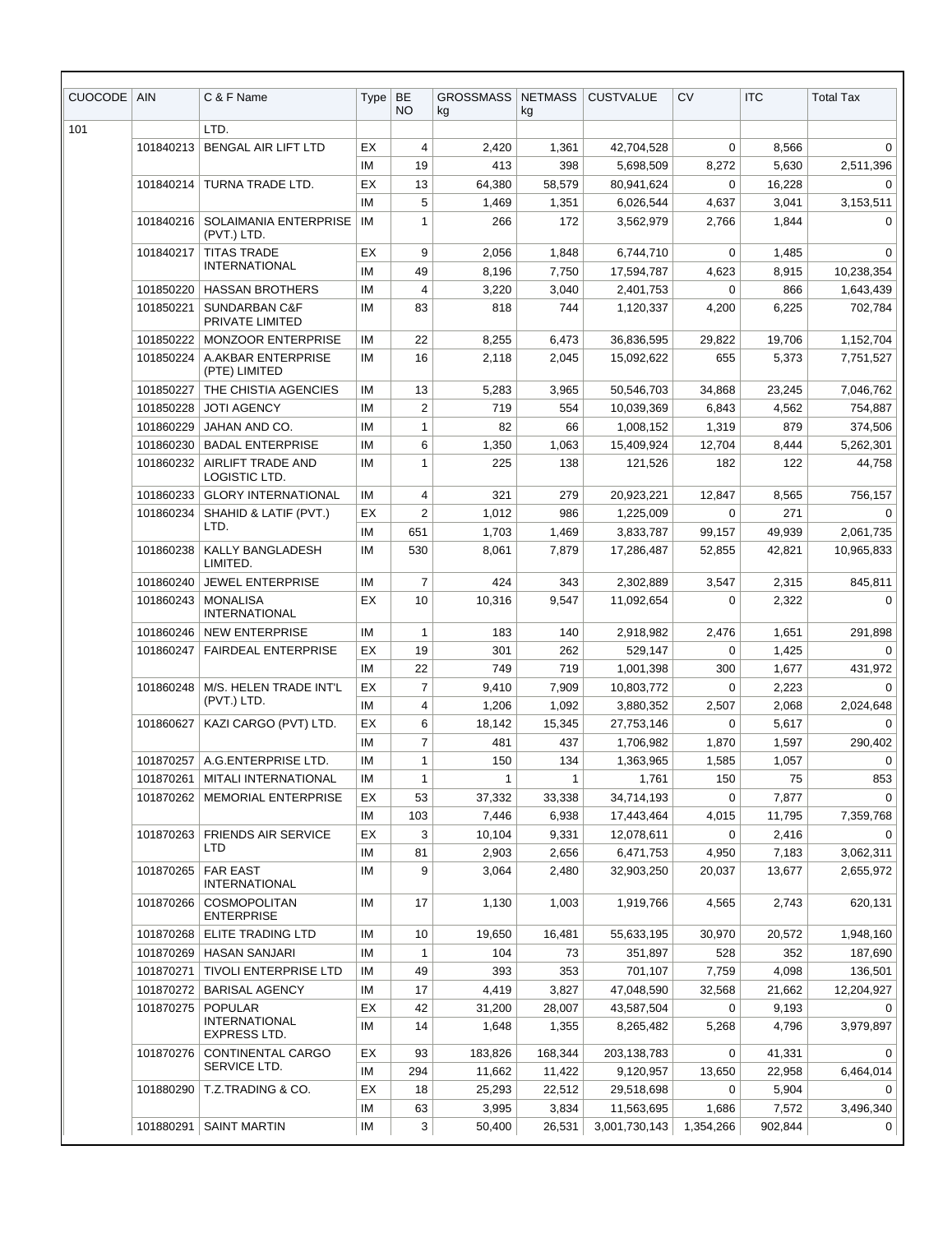| CUOCODE | <b>AIN</b> | C & F Name                                    | Type | <b>BE</b><br>NO. | <b>GROSSMASS</b><br>kg | <b>NETMASS</b><br>kg | <b>CUSTVALUE</b> | <b>CV</b>   | <b>ITC</b> | <b>Total Tax</b> |
|---------|------------|-----------------------------------------------|------|------------------|------------------------|----------------------|------------------|-------------|------------|------------------|
| 101     |            | <b>COMMODITIES LTD</b>                        |      |                  |                        |                      |                  |             |            |                  |
|         | 101880293  | <b>TONMOY ENTERPRISE</b>                      | IM   | $\mathbf{1}$     | 273                    | 223                  | 193,292          | 290         | 193        | 204,699          |
|         | 101880295  | RASHRA ENTERPRISE                             | IM   | 1                | 1                      | 0                    | 494              | 150         | 75         | 127              |
|         | 101880296  | <b>HOQUE BROTHERS</b>                         | EX   | 6                | 7,670                  | 6,678                | 10,020,348       | $\mathbf 0$ | 2,004      | 0                |
|         | 101880297  | CHOWDHURY & CO.                               | EX   | 15               | 18,692                 | 16,784               | 19,652,000       | $\mathbf 0$ | 3,964      | 0                |
|         | 101880298  | <b>DIMUN ENTERPRISE</b>                       | EX   | 3                | 732                    | 657                  | 1,634,172        | $\Omega$    | 403        | $\Omega$         |
|         |            |                                               | IM   | 3                | 88                     | 67                   | 674,351          | 1,106       | 687        | 226,592          |
|         | 101880299  | AHMED LOGISTICS LTD                           | IM   | 109              | 8,214                  | 7,752                | 13,147,491       | 6,000       | 11,227     | 6,209,004        |
|         | 101880305  | <b>ANZUMAN AGENCY</b>                         | EX   | 18               | 22,124                 | 21,383               | 38,443,691       | $\Omega$    | 7,770      | 0                |
|         | 101880311  | ABA INTERNATIONAL                             | IM   | $\overline{2}$   | 3,624                  | 2,876                | 9,593,593        | 6,642       | 4,428      | 877,906          |
|         | 101880312  | M.N.INTERNATIONAL                             | EX   | 15               | 20,389                 | 16,949               | 20,913,210       | $\Omega$    | 4,239      | 0                |
|         |            |                                               | IM   | 71               | 10,194                 | 9,698                | 23,088,553       | 10,834      | 11,516     | 4,850,588        |
|         | 101880313  | THE ASHA SHIPPING                             | EX   | $\mathbf{1}$     | 1,067                  | 880                  | 2,225,232        | $\Omega$    | 445        | 0                |
|         |            | <b>LINES</b>                                  | ΙM   | 17               | 85                     | 83                   | 38,889           | 900         | 1,275      | 32,754           |
|         | 101880314  | <b>HUSNAIN &amp; CO</b>                       | EX   | $\overline{2}$   | 444                    | 395                  | 587,653          | $\mathbf 0$ | 165        | 0                |
|         |            |                                               | IM   | 12               | 621                    | 596                  | 786,994          | 150         | 900        | 479,383          |
|         | 101880317  | M/S N & FAM LTD.                              | EX   | 5                | 8,547                  | 7,609                | 12,911,764       | 0           | 2,582      | $\mathbf 0$      |
|         |            |                                               | IM   | 323              | 28,646                 | 27,192               | 69,318,962       | 16,685      | 41,102     | 42,404,678       |
|         | 101880319  | A & W TRADING LIMITED                         | EX   | 35               | 3,340                  | 2,585                | 5,171,319        | 0           | 2,625      | 0                |
|         |            |                                               | IM   | 23               | 3,923                  | 3,443                | 17,009,583       | 11,959      | 8,586      | 4,973,484        |
|         | 101880325  | T. W. EXPRESS                                 | IM   | 13               | 3,382                  | 2,168                | 65,002,579       | 43,137      | 28,758     | 25,511,754       |
|         | 101880327  | S.F.TRADING<br><b>CORPORATION</b>             | IM   | 3                | 79                     | 49                   | 3,132,230        | 3,402       | 2,268      | 638,258          |
|         | 101880328  | AL-FATTAH AGENCY                              | IM   | 8                | 505                    | 502                  | 300,641          | 1,373       | 741        | 482,914          |
|         | 101880331  | PORTLAND SHIPPING<br><b>LINES</b>             | ЕX   | 402              | 746,941                | 669,981              | 196,285,887      | $\Omega$    | 43,738     | $\Omega$         |
|         | 101880334  | <b>MADERGONJ EXPRESS</b><br>LTD.              | IM   | 198              | 23,980                 | 23,022               | 56,429,195       | 3,917       | 27,040     | 34,712,168       |
|         | 101880336  | SARABOR TRADING CO.                           | EX   | 12               | 9,561                  | 8,332                | 20,574,747       | 0           | 4,115      | 0                |
|         |            | LTD.                                          | IM   | 13               | 3,094                  | 2,904                | 14,079,162       | 4,333       | 6,500      | 5,665,677        |
|         | 101880338  | N.ISLAM ENTERPRISE                            | EX   | 1                | 1,402                  | 1,273                | 1,549,941        | $\Omega$    | 310        | 0                |
|         |            | (PTE) LTD.                                    | IM   | 11               | 6,960                  | 6,037                | 36,769,101       | 24,051      | 16,009     | 8,662,555        |
|         | 101880346  | <b>SPARROW APPARELS</b>                       | ЕX   | 158              | 113,777                | 103,225              | 202,375,254      | 0           | 42,933     | 0                |
|         |            | LTD.                                          | IM   | 64               | 20,749                 | 19,807               | 47,722,206       | 4,099       | 16,414     | 26,919,541       |
|         | 101880613  | <b>PARAGON SHIPPING</b>                       | EX   | 15               | 29,237                 | 24,735               | 61,859,715       | $\mathbf 0$ | 12,384     | 0                |
|         |            | <b>AGENCIES</b>                               | IM   | 21               | 2,825                  | 2,757                | 357,277          | 750         | 1,575      | 264,861          |
|         | 101890347  | SATE ENTERPRISE LTD                           | EX   | 19               | 20,361                 | 17,446               | 26,364,276       | $\mathbf 0$ | 5,477      | 0                |
|         |            |                                               | IM   | 144              | 6,036                  | 5,430                | 18,657,452       | 20,974      | 18,790     | 9,216,242        |
|         | 101890349  | <b>MAITREY &amp; COMPANY</b>                  | ΙM   | 1                | $\overline{2}$         | $\overline{2}$       | 881              | 150         | 75         | 277              |
|         | 101890352  | ALI & SONS                                    | EX   | 10               | 18,462                 | 17,140               | 3,282,335        | 0           | 914        | 0                |
|         | 101890354  | POPULAR CARGO<br><b>MOVERS</b>                | IM   | 227              | 13,678                 | 12,764               | 22,653,397       | 3,150       | 21,786     | 11,360,756       |
|         | 101890355  | <b>SELECTED TRADERS</b>                       | IM   | 7                | 919                    | 723                  | 6,181,485        | 7,676       | 5,117      | 1,574,020        |
|         | 101890356  | <b>GOOD HILL AGENCY LTD.</b>                  | IM   | 18               | 1,789                  | 1,731                | 22,271,848       | 600         | 7,721      | 11,774,991       |
|         | 101890358  | CHOWDHURY SYNDICATE                           | ΙM   | 56               | 244                    | 240                  | 697,997          | $\mathbf 0$ | 4,200      | 411,297          |
|         | 101890361  | FEDERAL CARGO LIMITED                         | ΙM   | 2                | 60                     | 50                   | 4,173,116        | 3,975       | 2,650      | 895,276          |
|         | 101890362  | <b>EXPRESS C &amp; F AGENT</b>                | ΙM   | 28               | 1,014                  | 938                  | 2,447,362        | 532         | 2,337      | 1,327,972        |
|         | 101890363  | <b>SAKIL &amp; SUZON</b><br><b>ENTERPRISE</b> | ΙM   | 8                | 670                    | 594                  | 1,446,699        | 1,915       | 1,327      | 692,205          |
|         | 101900365  | <b>SPEED KING</b>                             | EX   | 19               | 25,763                 | 22,848               | 18,290,884       | 0           | 3,887      | 0                |
|         |            |                                               | ΙM   | 13               | 1,630                  | 1,552                | 10,920,899       | 6,284       | 5,283      | 2,208,378        |
|         | 101900368  | <b>SHAHABUDDIN</b><br><b>ENTERPRISE</b>       | ΙM   | 6                | 519                    | 426                  | 4,260,040        | 5,285       | 3,524      | 1,722,986        |
|         | 101900369  | <b>KALKINI COMMERCIAL</b><br>AGENCY LTD.      | ΙM   | 13               | 1,796                  | 1,690                | 4,485,000        | 3,154       | 2,886      | 1,184,459        |
|         | 101900371  | WAC LOGISTICS LIMITED                         | EX   | 7                | 97                     | 81                   | 87,947           | 0           | 525        | 0                |
|         |            |                                               | IM   | 131              | 19,464                 | 17,238               | 74,161,850       | 20,813      | 30,504     | 35,643,847       |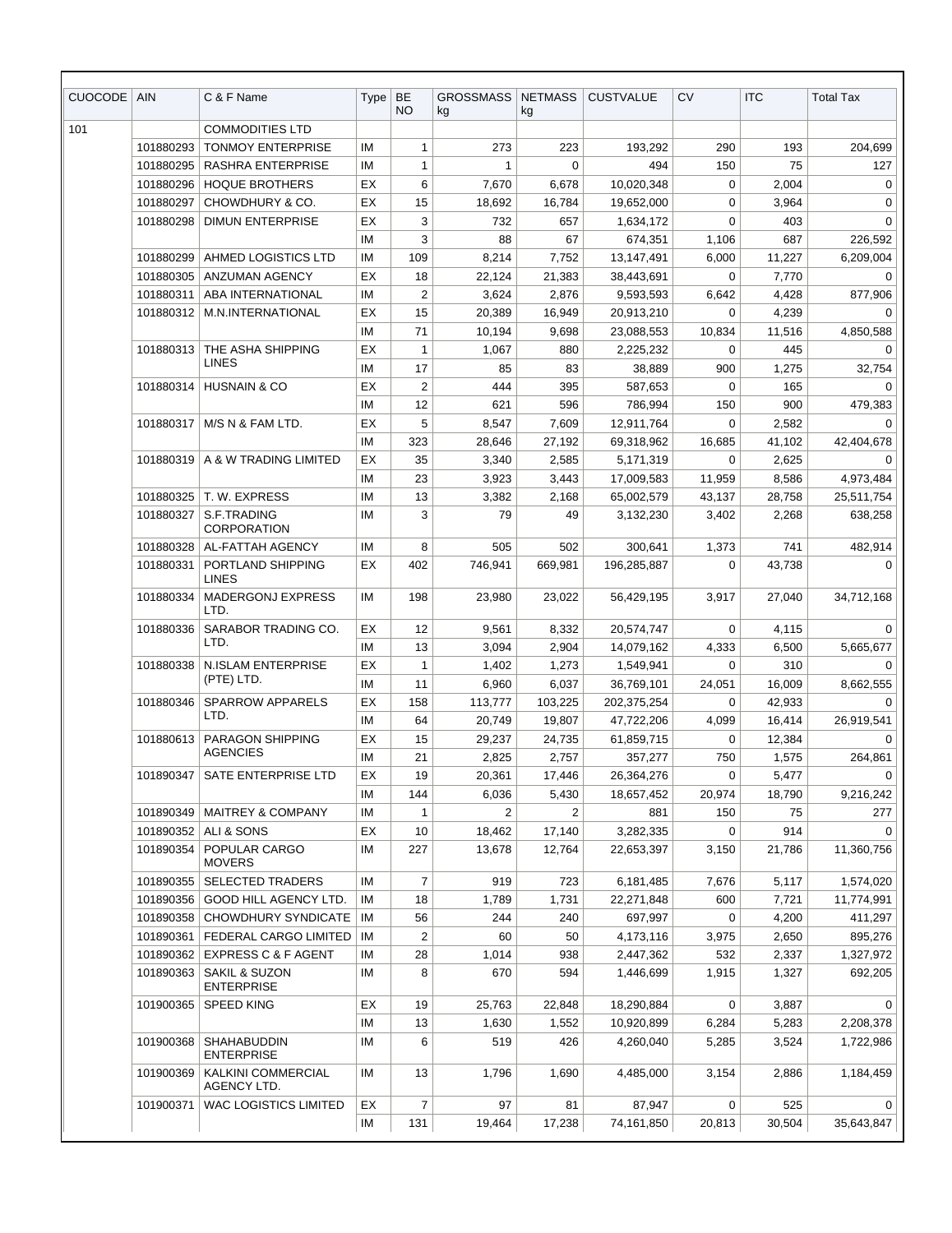| <b>CUOCODE</b> | <b>AIN</b> | C & F Name                                      | <b>Type</b> | BE<br>NO.        | <b>GROSSMASS</b><br>kg | <b>NETMASS</b><br>kg | <b>CUSTVALUE</b>         | <b>CV</b>            | <b>ITC</b>    | <b>Total Tax</b>      |
|----------------|------------|-------------------------------------------------|-------------|------------------|------------------------|----------------------|--------------------------|----------------------|---------------|-----------------------|
| 101            | 101900372  | S. R. ENTERPRISE BD<br>PVT. LTD                 | IM          | 82               | 38,975                 | 26,858               | 586,638,984              | 317,914              | 211.625       | 46,431,282            |
|                | 101900373  | A. M. ENTERPRISE LTD.                           | IM          | 105              | 5,496                  | 5,252                | 12,163,288               | $\mathbf 0$          | 10,070        | 7,423,168             |
|                | 101900376  | <b>AMANAT ENTERPRISE</b>                        | EX          | 161              | 103,188                | 87,254               | 65,699,543               | 0                    | 19,981        | 0                     |
|                | 101900377  | SONICA INTERNATIONAL<br>(PVT) LTD.              | IM          | 1                | 159                    | 133                  | 15,755,993               | 8,253                | 5,502         | 7,541,119             |
|                | 101900378  | <b>MAS TRADE</b><br><b>INTERNATIONAL</b>        | EX<br>IМ    | 1<br>41          | 3,267<br>5,224         | 2,795<br>4,964       | 3,788,899<br>16,022,777  | $\mathbf 0$<br>2,400 | 758<br>7,231  | $\Omega$<br>9,393,419 |
|                | 101900380  | SHOHEL B. M.<br><b>ENTERPRISE LTD.</b>          | IM          | 3                | 432                    | 289                  | 3,170,568                | 3,208                | 2,114         | 290,438               |
|                | 101900383  | <b>TRISHA TRADE</b><br><b>INTERNATIONAL LTD</b> | IM          | 212              | 1,582                  | 1,348                | 2,607,213                | 33,308               | 17,599        | 767,142               |
|                | 101900384  | <b>GAZI ENTERPRISE</b>                          | ЕX          | 1                | 27                     | 23                   | 50,830                   | 0                    | 75            | $\Omega$              |
|                |            |                                                 | IM          | 229              | 11,242                 | 8,647                | 17,923,862               | 29,369               | 23,070        | 7,157,606             |
|                | 101900385  | AL GILANI SYNDICATE                             | IM          | 16               | 19                     | 17                   | 11,009                   | 2,400<br>$\Omega$    | 1,200         | 11,272                |
|                | 101900389  | NOVO CARGO SERVICES<br><b>LTD</b>               | EX<br>IM    | 15               | 17,642                 | 14,096               | 26,529,241               |                      | 5,655         | $\Omega$              |
|                | 101900390  | <b>KAWSER CARGO</b>                             | EX          | 271<br>3         | 71,124<br>2,593        | 68,788<br>2,424      | 199,023,922<br>2,634,464 | 9,549<br>0           | 71,898<br>561 | 105,631,776<br>0      |
|                |            | COMPLEX LTD.                                    | IM          | 40               | 1,136                  | 1,077                | 565.767                  | 1,950                | 3,000         | 435,229               |
|                | 101900391  | MESBAH UDDIN AHMED<br><b>AGENCY LTD.</b>        | IM          | 10               | 2,179                  | 1,849                | 4,534,266                | 6,468                | 4,233         | 1,200,203             |
|                | 101910393  | SHAHANA ENTERPRISE                              | IM          | 20               | 12,415                 | 11,032               | 88,090,062               | 54,920               | 36,567        | 15,614,553            |
|                | 101910398  | SAKHAWAT ENTERPRISE                             | IM          | 20               | 5,727                  | 4,574                | 67,577,843               | 44,826               | 29,847        | 5,055,059             |
|                | 101910399  | J. A. NOOR & MM INT. LTD.                       | EX          | $\overline{7}$   | 12,210                 | 10,415               | 12,199,198               | 0                    | 2,509         | 0                     |
|                |            |                                                 | IM          | $\boldsymbol{2}$ | 1,245                  | 987                  | 7,617,336                | 5,501                | 3,667         | 2,274,496             |
|                | 101910401  | <b>KINGSLAND</b><br><b>CORPORATION</b>          | IM          | $\overline{7}$   | 163                    | 156                  | 327,152                  | 150                  | 525           | 196,150               |
|                | 101910405  | <b>BARISAL INTERNATIONAL</b>                    | EX          | 8                | 5,720                  | 4,860                | 9,027,019                | $\mathbf 0$          | 1,937         | 0                     |
|                |            |                                                 | IM          | 20               | 6,413                  | 5,399                | 22,766,923               | 18,922               | 12,917        | 6,825,944             |
|                | 101910406  | <b>ALAM TRADING</b><br><b>INTERNATIONAL</b>     | IM          | 9                | 130                    | 123                  | 87,106                   | 150                  | 675           | 60,947                |
|                | 101910408  | ALAUDDIN                                        | IM          | 36               | 696                    | 640                  | 2,334,324                | 2,257                | 3,516         | 990,430               |
|                | 101910410  | N. HAIDER & CO. (PVT.)                          | EX          | 17               | 11,715                 | 10,254               | 16,577,972               | 0                    | 3,574         | 0                     |
|                |            | LTD.                                            | IM          | 9                | 4,700                  | 4,610                | 14,669,383               | 0                    | 4,613         | 9,395,731             |
|                |            | 101910413 CO-OPERATORS                          | EX          | 11               | 21,034                 | 18,731               | 27,744,698               | $\mathbf 0$          | 5,683         | 0                     |
|                |            | <b>ENTERPRISE</b>                               | IM          | 233              | 32,460                 | 31,393               | 79,574,761               | 13,501               | 39,145        | 49,779,080            |
|                | 101910414  | <b>FARHANA ENTERPRISE</b>                       | ΙM          | 27               | 2,669                  | 1,961                | 37,651,946               | 33,855               | 22,525        | 5,648,070             |
|                | 101910415  | <b>JAMS INTERNATIONAL</b>                       | EX          | $\overline{4}$   | 5,714                  | 4,927                | 5,520,546                | $\mathbf 0$          | 1,174         | $\Omega$              |
|                |            |                                                 | ΙM          | 12               | 1,695                  | 1,643                | 6,816,605                | 1,503                | 2,919         | 3,325,629             |
|                | 101910419  | <b>MKK LOGISTICS</b>                            | IM          | $\overline{c}$   | 2,720                  | 1,767                | 15,287,633               | 9,204                | 6,136         | 0                     |
|                | 101910421  | <b>TRADEE LINK</b><br><b>INTERNATIONAL</b>      | ΙM          | $\overline{2}$   | 5                      | 4                    | 107,327                  | 300                  | 168           | 32,012                |
|                | 101910422  | <b>GUIDANCE &amp; CO.</b>                       | IM          | 63               | 28,143                 | 27,776               | 45,776,388               | $\mathbf 0$          | 14,838        | 25,394,134            |
|                | 101910428  | PARADISE CORPORATION<br>(PVT) LTD               | IM          | 9                | 280                    | 227                  | 2,242,275                | 3,706                | 2,345         | 433,171               |
|                | 101910430  | ATHENA INTERNATIONAL                            | ΙM          | 28               | 6,901                  | 5,198                | 66,252,711               | 50,108               | 33,389        | 6,201,480             |
|                | 101910433  | AL-MUSTAFA<br><b>ENTERPRISE</b>                 | IM          | $\mathbf{1}$     | 463                    | 435                  | 1,143,051                | 1,420                | 947           | 123,088               |
|                | 101910435  | KASHEM & BROTHERS                               | ΙM          | 5                | 1,674                  | 1,504                | 20,239,044               | 14,920               | 9,947         | 1,310,593             |
|                | 101910439  | M. KAMAL ENTERPRISE<br>(BD) LTD.                | IM          | 216              | 25,662                 | 24,581               | 67,672,177               | 9,000                | 33,327        | 30,571,498            |
|                | 101910440  | <b>LOVELY TRADERS</b>                           | EX          | 9                | 4,469                  | 4,085                | 4,541,928                | 0                    | 1,096         | 0                     |
|                |            |                                                 | IM          | 11               | 610                    | 582                  | 705,564                  | 0                    | 940           | 337,485               |
|                | 101910441  | Y.A.S. ORIENT (PVT.) LTD.                       | IM          | 45               | 5,235                  | 4,525                | 72,268,411               | 54,002               | 35,736        | 8,194,758             |
|                | 101910446  | <b>EAST ASIA AGENCIES</b><br>LTD.               | IM          | 10               | 1,402                  | 1,349                | 2,819,858                | 0                    | 1,143         | 1,319,091             |
|                | 101910449  | OPEX GROUP OF<br><b>INDUSTRIES</b>              | IM          | 20               | 1,080                  | 1,041                | 1,503,392                | 900                  | 1,713         | 821,675               |
|                | 101920452  | <b>BISMILLAH SHIPPING</b>                       | IM          | 6                | 1,381                  | 1,221                | 5,013,645                | 6,071                | 4,047         | 2,320,896             |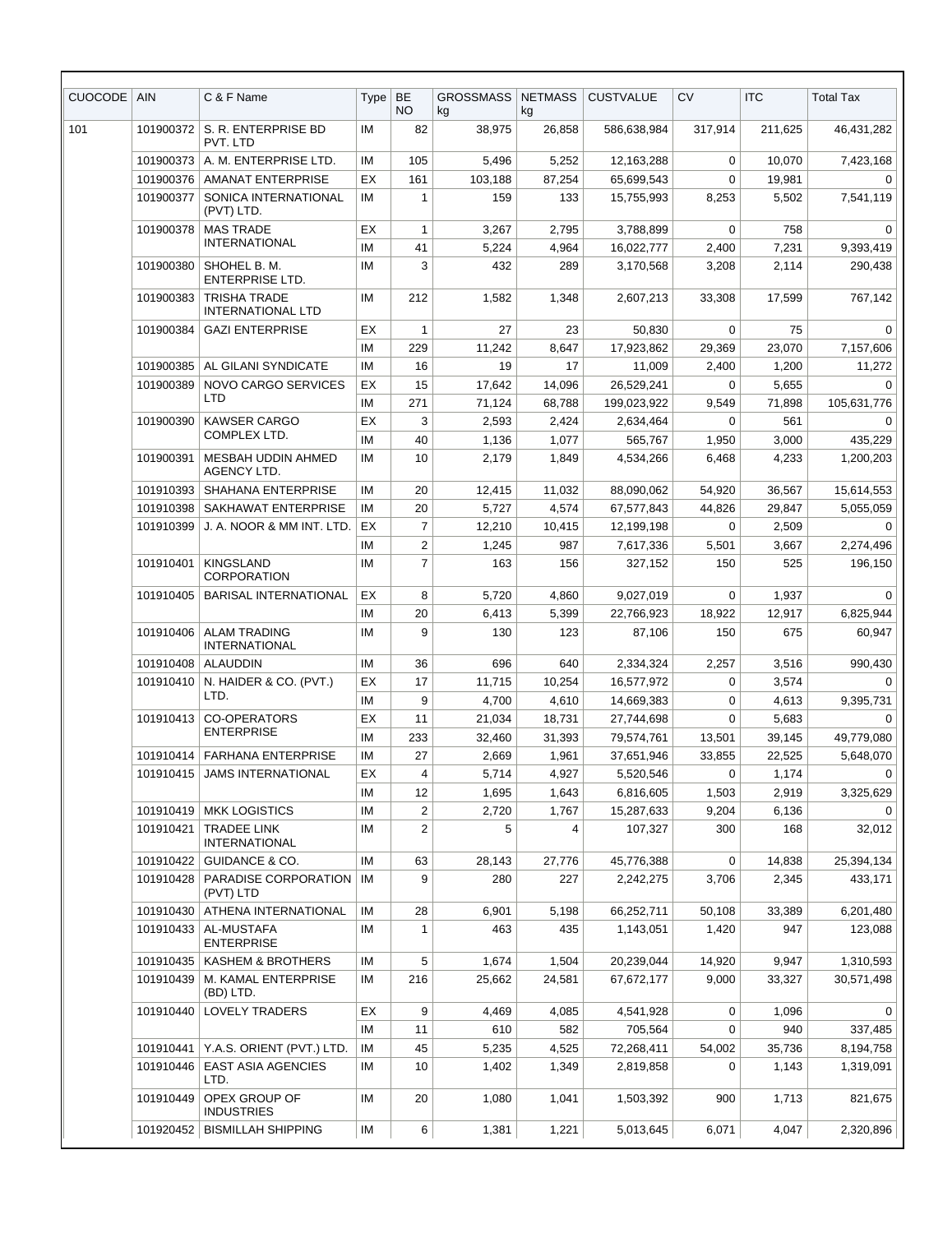| <b>CUOCODE</b> | <b>AIN</b>             | C & F Name                                          | <b>Type</b> | <b>BE</b><br>NO. | <b>GROSSMASS</b><br>kg | <b>NETMASS</b><br>kg | <b>CUSTVALUE</b>     | <b>CV</b> | <b>ITC</b>    | <b>Total Tax</b> |
|----------------|------------------------|-----------------------------------------------------|-------------|------------------|------------------------|----------------------|----------------------|-----------|---------------|------------------|
| 101            |                        | <b>LINES</b>                                        |             |                  |                        |                      |                      |           |               |                  |
|                | 101920453              | <b>CLASSIC CARGO LIMITED</b>                        | ΙM          | 5                | 5                      | 5                    | 5,111                | 600       | 375           | 2,562            |
|                | 101920454              | <b>BARLAW PACKERS &amp;</b><br>SHIPPERS LTD         | IМ          | 42               | 2,166                  | 2,100                | 20,542,421           | 25,621    | 16,806        | 9,000            |
|                | 101920456              | <b>HAP INTERNATIONAL</b>                            | ΙM          | 20               | 12,273                 | 7,821                | 522,536,653          | 252,024   | 167,891       | 236,854,853      |
|                | 101920458              | <b>M.RAHMAN ASSOCIATES</b>                          | EX          | 11               | 5,743                  | 5,026                | 11,675,522           | 0         | 2,340         | 0                |
|                |                        |                                                     | ΙM          | 46               | 627                    | 603                  | 593,636              | 4,650     | 3,491         | 401,875          |
|                | 101920459              | <b>BEST GLOBAL WAY LTD</b>                          | EX          | 87               | 84,656                 | 73,023               | 87,657,298           | 0         | 18,880        | 0                |
|                |                        |                                                     | ΙM          | 372              | 8,177                  | 7,739                | 9,102,519            | 21,754    | 29,400        | 6,540,035        |
|                | 101920460              | S F INTERNATIONAL                                   | EX          | 9                | 10,421                 | 9,290                | 16,664,998           | 0         | 3,333         | 0                |
|                |                        |                                                     | ΙM          | 28               | 3,928                  | 3,563                | 6,096,358            | 2,063     | 3,936         | 3,142,899        |
|                | 101920462              | LIAQUOT & CO.                                       | ΙM          | 8                | 11,682                 | 9,127                | 31,129,520           | 20,824    | 13,858        | 3,002,175        |
|                | 101920464              | <b>M/S. SILICONE SERVICES</b>                       | ΙM          | $\mathbf{1}$     | 18                     | 17                   | 3,545                | 150       | 75            | 5,091            |
|                | 101920465              | <b>BRILLIANT SYNDICATE</b><br>LTD.                  | ΙM          | 6                | 723                    | 682                  | 2,508,697            | 0         | 1,061         | 912,409          |
|                | 101920468              | <b>SAFFRON SHIPPING</b><br><b>INTERNATIONAL</b>     | EX          | 3                | 3,208                  | 2,711                | 2,453,802            | 0         | 494           | $\Omega$         |
|                |                        |                                                     | IМ          | 87               | 2,083                  | 1,458                | 2,817,325            | 13,822    | 7,281         | 1,016,888        |
|                | 101920470              | <b>INTERPRETER C&amp;F</b><br>LIMITED.              | ΙM          | 3                | 690                    | 482                  | 723,705              | 1,204     | 778           | 863,046          |
|                | 101920471              | <b>BRIMEN TRAING</b><br><b>CORPORATION</b>          | ΙM          | 1                | 150                    | 100                  | 26,829               | 150       | 75            | $\Omega$         |
|                | 101920472              | PACIFIC INT'I. TRADE<br>POINT LTD.                  | ΙM          | 16               | 860                    | 744                  | 3,222,121            | 5,596     | 3,481         | 725,199          |
|                | 101920474              | ALL TRANS CARGO<br><b>SERVICES LIMITED</b>          | ΙM          | 25               | 128                    | 128                  | 64,792               | 0         | 1,875         | 53,351           |
|                | 101920475              | INTERNATIONAL TRADING                               | EX          | 183              | 248,569                | 214,711              | 321,530,192          | 0         | 67,053        | $\Omega$         |
|                |                        | <b>SERVICES LTD</b>                                 | IМ          | 474              | 92,035                 | 89,520               | 85,696,270           | 24,939    | 57,174        | 55,642,629       |
|                | 101920479              | N. AHMED                                            | ΙM          | 7                | 291                    | 271                  | 395,904              | 0         | 525           | 203,740          |
|                | 101920481              | M/S. MAADHYAM                                       | EX          | 6                | 2,389                  | 2,196                | 1,635,450            | 0         | 485           | 0                |
|                |                        |                                                     | IM          | 20               | 1,117                  | 1,053                | 1,896,990            | 1,050     | 1,697         | 955,342          |
|                | 101920484              | <b>HUSSAIN &amp; HASSAN</b><br><b>ENTERPRISE</b>    | EX          | 3                | 2,871                  | 2,549                | 3,646,037            | 0         | 729           | 0                |
|                |                        |                                                     | ΙM          | 13               | 152                    | 146                  | 1,242,021            | 1,886     | 1,857         | 57,878           |
|                | 101920485              | <b>EXCELSIR CARGO</b><br><b>AGENCY LTD.</b>         | EX          | 411              | 896,754                | 838,554              | 310,926,314          | 0         | 62,981        | $\Omega$         |
|                | 101920487              | S.B.S.SHIPPING&TRADING<br><b>AGENCIES PL</b>        | IM          | 107              | 917                    | 890                  | 8,475,880            | $\Omega$  | 9,547         | 4,878,223        |
|                | 101920492              | <b>GREAT BEAM</b><br><b>ASSOCIATES</b>              | EX          | 6                | 7,533                  | 6,604                | 13,712,577           | 0         | 2,743         | 0                |
|                |                        |                                                     | IM          | 61               | 2,553                  | 2,430                | 11,166,864           | 3,320     | 7,266         | 5,823,955        |
|                | 101920494              | UTTARA TRADING                                      | IM          | 1                | 3,110                  | 1,612                | 2,855,210            | 2,447     | 1,632         | 0                |
|                | 101920502              | AMBE CLEARING LTD.                                  | EX          | 1                | 1,105                  | 921                  | 1,679,827            | 0         | 336           | 0                |
|                |                        |                                                     | IM          | 71               | 19,001                 | 16,399               | 231,002,946          | 158,674   | 105,758       | 57,755,224       |
|                | 101920503              | JIK CORPORATION LTD.                                | ΙM          | 4                | 13<br>5                | 11<br>4              | 8,447                | 600       | 300           | 7,003            |
|                | 101920505<br>101920507 | <b>SHINY SHIPING SERVICE</b><br><b>MONI TRADING</b> | IM<br>EX    | 3<br>70          | 101,765                | 86,823               | 9,254<br>101,212,620 | 450<br>0  | 225<br>20,714 | 12,871<br>0      |
|                |                        | CORPORATION                                         | IM          | 23               | 25,972                 | 24,993               | 11,765,053           | 1,200     | 4,893         | 8,803,683        |
|                | 101920508              | <b>LUBNA TRADING</b>                                | EX          | 8                | 5,926                  | 5,329                | 5,874,819            | 0         | 1,230         | 0                |
|                |                        | CORPORATION                                         | IM          | 12               | 359                    | 334                  | 2,962,614            | 900       | 1,497         | 1,481,218        |
|                | 101920510              | NATIONAL AGENCIES                                   | ΙM          | 61               | 52,290                 | 45,870               | 97,678,015           | 75,812    | 50,109        | 31,509,130       |
|                | 101920511              | <b>ARFAN TRADING (LTD)</b>                          | IМ          | 53               | 2,032                  | 1,991                | 4,584,500            | 3,150     | 4,795         | 1,726,697        |
|                | 101920512              | ATIQUE & SON                                        | ΙM          | 1                | 0                      | 0                    | 441                  | 150       | 75            | 522              |
|                | 101920514              | <b>SHAJHAN ENTERPRISE</b><br>CARGO (PVT) LTD.       | EX          | 11               | 3,409                  | 2,847                | 59,659,846           | 0         | 11,932        | $\mathbf 0$      |
|                | 101920515              | <b>CHANDPUR TRADING</b>                             | EX          | 1                | 702                    | 624                  | 520,306              | 0         | 104           | 0                |
|                |                        | <b>AGENCY</b>                                       | ΙM          | 15               | 1,165                  | 958                  | 22,808,076           | 19,695    | 13,094        | 5,581,506        |
|                | 101920517              | <b>TANU BAHAR</b>                                   | ΙM          | 3                | 4                      | 4                    | 3,512                | 450       | 225           | 1,771            |
|                | 101920523              | <b>FEDERAL FREIGHT</b><br>SYSTEM LTD.               | IM          | 111              | 9,634                  | 9,380                | 6,973,633            | 1,800     | 9,085         | 5,482,350        |
|                | 101920526              | SHUKTARA ENTERPRISE                                 | EX          | 55               | 268,739                | 244,126              | 255,102,939          | 0         | 51,021        | 0                |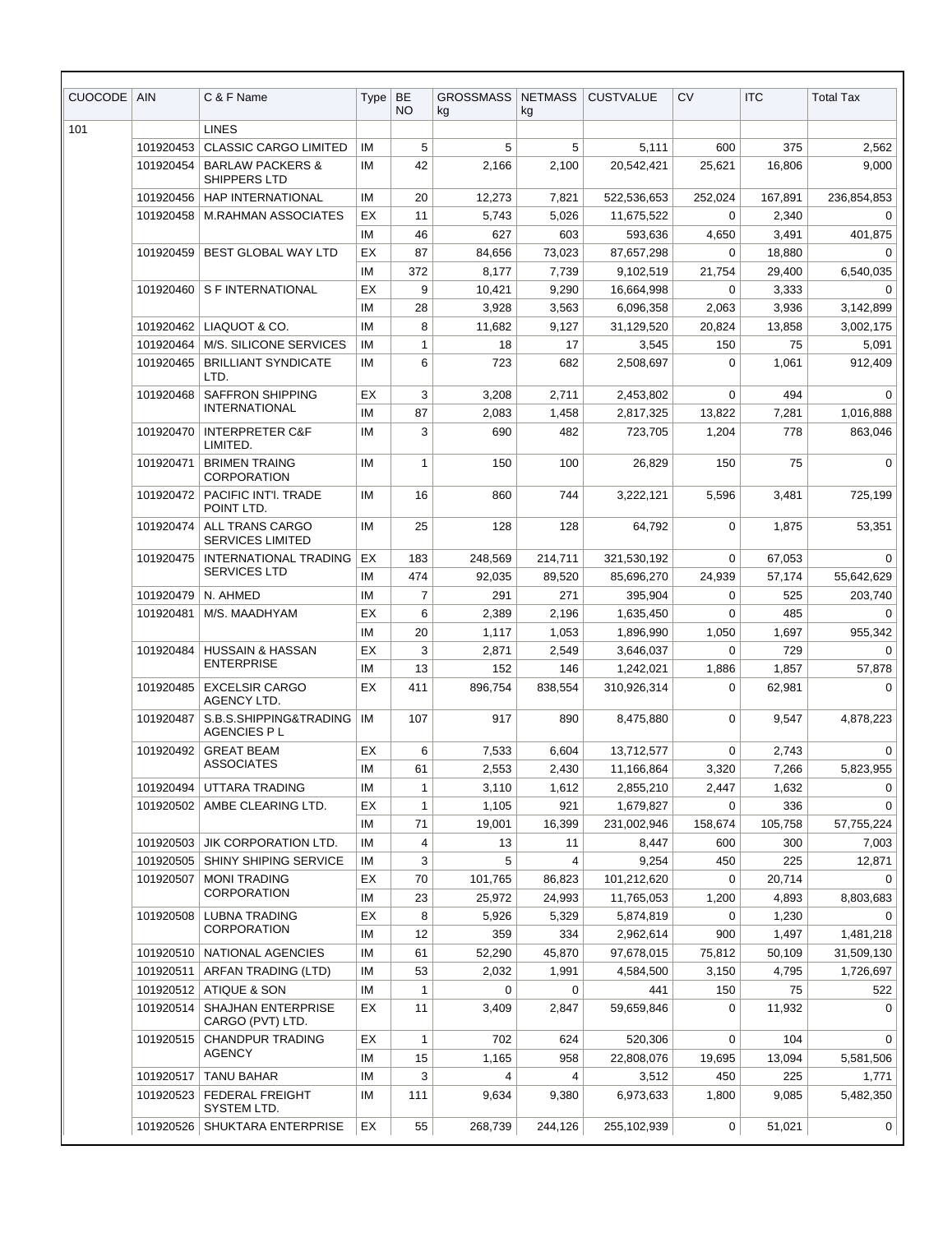| <b>CUOCODE</b> | <b>AIN</b> | C & F Name                                        | <b>Type</b> | <b>BE</b><br><b>NO</b> | <b>GROSSMASS</b><br>kg | <b>NETMASS</b><br>kg | <b>CUSTVALUE</b>         | CV         | <b>ITC</b>      | <b>Total Tax</b>   |
|----------------|------------|---------------------------------------------------|-------------|------------------------|------------------------|----------------------|--------------------------|------------|-----------------|--------------------|
| 101            | 101920526  | <b>SHUKTARA ENTERPRISE</b><br>$(C&F)$ LTD         | ΙM          | 14                     | 2,932                  | 2,657                | 29,586,951               | 25,581     | 17,029          | 11,336,327         |
|                | 101920527  | <b>NEW LIGHT SHIPPERS &amp;</b><br><b>TRADERS</b> | ΙM          | 12                     | 3,414                  | 2,796                | 42.874.244               | 15,508     | 16,741          | 8,161,107          |
|                | 101920529  | S. U. AHMED & SONS LTD.                           | EX          | 2                      | 303                    | 260                  | 290,092                  | 0          | 150             | 0                  |
|                |            |                                                   | IM          | 36                     | 136,610                | 108,822              | 89,244,931               | 74,838     | 49,892          | 48,084,899         |
|                | 101920530  | <b>SUNNUY TRADING</b>                             | EX          | 4                      | 694                    | 626                  | 1,172,360                | 0          | 351             | $\Omega$           |
|                |            | <b>COMPANY</b>                                    | IM          | 17                     | 4,422                  | 4,346                | 3,165,688                | 300        | 1,989           | 1,082,110          |
|                | 101930538  | DHAKA TRADING AGENCY                              | ΙM          | $\mathbf{1}$           | 29                     | 26                   | 317,407                  | 476        | 317             | 416,687            |
|                | 101930541  | <b>RUSANI ENTERPRISE</b>                          | EX          | 6                      | 11,878                 | 9,610                | 12,519,017               | 0          | 2,504           | 0                  |
|                |            |                                                   | IM          | $\overline{2}$         | 31                     | 30                   | 26,392                   | 0          | 150             | 16,626             |
|                | 101930544  | S.G.S COMPANY                                     | IM          | 214                    | 55,217                 | 47,260               | 662,707,219              | 432,527    | 287,902         | 134,207,189        |
|                | 101930545  | <b>CHANDPUR TRADING</b><br><b>CORPORATION</b>     | IM          | 8                      | 347                    | 332                  | 1,234,357                | 1,331      | 992             | 493,900            |
|                | 101930546  | <b>RANA ENTERPRISE</b>                            | IM          | 671                    | 1,721                  | 1,478                | 981,344                  | 96,600     | 50,325          | 717,740            |
|                | 101930549  | <b>JEBA &amp; BROTHERS</b>                        | IM          | 324                    | 2,236                  | 1,811                | 2,191,070                | 48,189     | 24,427          | 747,959            |
|                | 101930557  | ABUL BASHER TRADERS                               | IM          | 12                     | 42                     | 39                   | 295,050                  | 1,922      | 1,027           | 97,798             |
|                | 101930563  | <b>NAZ ENTERPRISE</b>                             | EX          | 53                     | 240,676                | 203,406              | 32,259,587               | 0          | 7,494           | 0                  |
|                |            |                                                   | IМ          | 90                     | 16,646                 | 15,434               | 36,375,448               | 14,422     | 19,361          | 20,424,128         |
|                | 101930564  | <b>GREEN WORLD</b><br><b>INTERNATIONAL</b>        | EX          | 24                     | 59,677                 | 53,290               | 47,043,517               | 0          | 9,409           | $\Omega$           |
|                |            |                                                   | IМ          | 4                      | 29                     | 27                   | 24,018                   | 0          | 300             | 19,608             |
|                | 101930567  | <b>CARGO CARE SERVICE</b><br>LTD.                 | IM          | 1                      | 606                    | 495                  | 4,106,193                | 3,010      | 2,007           | 246,372            |
|                | 101940571  | <b>M/S JAMES</b><br><b>INTERNATIONAL</b>          | IМ          | 3                      | 661                    | 580                  | 15,722,525               | 10,422     | 6,948           | 5,274,599          |
|                | 101940582  | M/S MUKUL AND<br><b>BROTHERS</b>                  | IM          | 11                     | 613                    | 581                  | 572,170                  | 300        | 886             | 180,556            |
|                | 101940601  | PRIANKA SYNDICATE                                 | IM          | 6                      | 433                    | 366                  | 72,301,758               | 38,676     | 25,784          | 7,290,641          |
|                | 101940602  | <b>MEGA CARGO LIMITED</b>                         | EX          | 1142                   | 228,114                | 228,095              | 758,405                  | 0          | 85,650          | 0                  |
|                |            |                                                   | IM          | 74                     | 816                    | 791                  | 522,666                  | 5,400      | 5,550           | 354,330            |
|                | 101940603  | PADMA CARGO<br><b>SERVICES</b>                    | EX          | 101                    | 135,442                | 125,535              | 59,308,505               | 0          | 11,862          | $\Omega$           |
|                | 101940604  | <b>FUAD TRADE</b><br><b>INTERNATIONAL</b>         | IM          | 13                     | 4,420                  | 1,947                | 11,268,466               | 12,122     | 8,081           | 1,762,070          |
|                | 101940605  | AL-MADINA<br><b>INTERNATIONAL</b>                 | IM          | 1                      | 53                     | 47                   | 2,199,353                | 2,152      | 1,435           | 29,057             |
|                | 101940607  | <b>COMA CREATION</b>                              | ΙM          | 3                      | 1,831                  | 1,582                | 1,871,086                | 2,589      | 1,726           | 905,214            |
|                | 101940608  | <b>CONCORD EXPRESS (BD)</b><br>LTD.               | EX          | 19                     | 51,727                 | 46,095               | 58,699,608               | 0          | 11,786          | 0                  |
|                |            |                                                   | IМ          | 19                     | 1,823                  | 1,775                | 4,325,069                | 150        | 2,257           | 2,254,636          |
|                | 101940610  | <b>PADAMDI</b>                                    | IM          | 9                      | 9                      | 8                    | 13,016                   | 1,350      | 675             | 7,872              |
|                | 101940618  | <b>J.S ENTERPRISE</b>                             | IМ          | $\mathbf{1}$           | 4                      | 4                    | 84,914                   | 150        | 85              | 44,325<br>$\Omega$ |
|                | 101940623  | YOUTH GARMENTS LTD.                               | EX<br>IM    | 6<br>36                | 20,706<br>6,890        | 17,550               | 27,391,671               | 0<br>9,505 | 5,551           | 12,571,446         |
|                | 101940625  | <b>HOLY CARGO EXPRESS</b>                         | IM          | 23                     | 6,196                  | 6,416<br>6,048       | 38,569,780<br>11,413,712 | 0          | 13,861<br>4,597 | 6,584,055          |
|                | 101940632  | M/S TEA HOLDING LTD.                              | IМ          | 55                     | 23,334                 | 20,505               | 61,932,780               | 55,065     | 36,224          | 13,961,128         |
|                | 101940638  | <b>BANGLADESH AIR FORCE</b>                       | IМ          | 62                     | 10,331                 | 10,331               | 210,996,325              | 138,795    | 92,236          | 0                  |
|                | 101940639  | <b>BANGLADESH NAVY</b>                            | ΙM          | 102                    | 6,166                  | 6,135                | 96,463,000               | 93,670     | 61,761          | 0                  |
|                | 101940644  | <b>BSC CARGO HANDLE CO.</b>                       | EX          | $\overline{2}$         | 3,211                  | 2,851                | 2,990,555                | 0          | 598             | $\Omega$           |
|                |            |                                                   | ΙM          | 74                     | 2,415                  | 2,284                | 5,963,734                | 4,520      | 7,260           | 3,493,480          |
|                | 101940646  | G. R. ENTERPRENIUER                               | EX          | 24                     | 46,690                 | 42,830               | 52,651,226               | 0          | 10,680          | 0                  |
|                |            |                                                   | ΙM          | 16                     | 286                    | 279                  | 252,752                  | 1,500      | 1,200           | 204,149            |
|                | 101940653  | <b>JAMES TRADE</b><br><b>SYNDICATE</b>            | ΙM          | 3                      | 169                    | 142                  | 683,453                  | 1,013      | 751             | 69,412             |
|                | 101940654  | SHUVO ENTERPRISE                                  | ЕX          | $\mathbf{1}$           | 300                    | 276                  | 162,635                  | 0          | 75              | 0                  |
|                |            |                                                   | ΙM          | 53                     | 776                    | 584                  | 2,744,908                | 10,526     | 5,742           | 986,915            |
|                | 101940656  | <b>INTER EXPRESS LTD</b>                          | ΙM          | 23                     | 651                    | 505                  | 4,154,450                | 7,348      | 4,474           | 1,645,618          |
|                | 101940657  | <b>MASUM MIZAN</b>                                | EX          | $\mathbf{1}$           | 40                     | 35                   | 1,548,900                | 0          | 310             | 0                  |
|                |            | <b>ENTERPRISE</b>                                 | IM          | $\mathbf{1}$           | 14                     | 13                   | 105,859                  | 159        | 106             | 22,389             |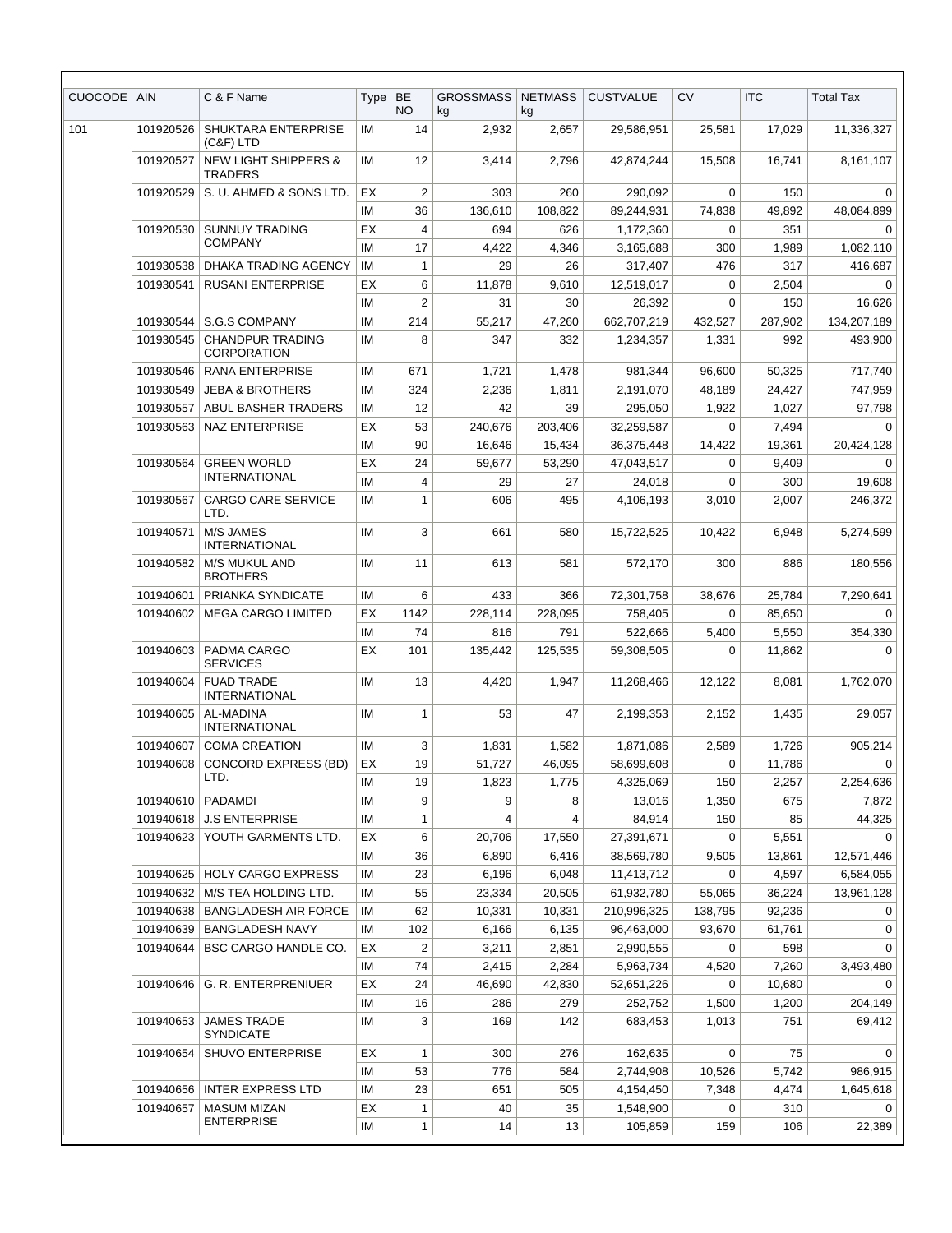| CUOCODE | <b>AIN</b> | C & F Name                                           | Type | <b>BE</b><br><b>NO</b> | <b>GROSSMASS</b><br>kg | <b>NETMASS</b><br>kg | <b>CUSTVALUE</b> | <b>CV</b>   | <b>ITC</b> | <b>Total Tax</b> |
|---------|------------|------------------------------------------------------|------|------------------------|------------------------|----------------------|------------------|-------------|------------|------------------|
| 101     | 101940659  | POPULAR AGENCY<br>(BANGLADESH)                       | IM   | 37                     | 1,789                  | 1,773                | 2,711,024        | 1,350       | 3,262      | 2,067,805        |
|         | 101950661  | <b>NOOR ENTERPRISE</b>                               | EX   | 28                     | 31,737                 | 28,138               | 35,458,999       | 0           | 7,490      | $\Omega$         |
|         |            |                                                      | ΙM   | 84                     | 1,299                  | 1,252                | 3,978,771        | 4,800       | 6,832      | 2,346,861        |
|         | 101950666  | M. K. INTERNATIONAL                                  | EX   | $\overline{2}$         | 1,021                  | 839                  | 2,263,818        | $\Omega$    | 503        | 0                |
|         | 101950668  | <b>SAFE EXPRESS</b>                                  | IM   | 6                      | 1,321                  | 1,186                | 3,456,535        | 2,161       | 1,941      | 587,544          |
|         | 101950669  | <b>RASA TRADE</b>                                    | EX   | 5                      | 4,470                  | 3,827                | 4,692,550        | 0           | 1,138      | 0                |
|         |            | <b>ENTERPRISES LTD.</b>                              | IМ   | 66                     | 4,884                  | 4,652                | 20,540,865       | 18,653      | 15,401     | 6,607,642        |
|         | 101950676  | <b>MAMNOON ENTERPRISE</b><br>LTD                     | IМ   | 13                     | 86                     | 78                   | 44,009           | 300         | 975        | 35,092           |
|         | 101950677  | <b>BENGAL FRIENDS &amp; CO.</b>                      | IM   | $\overline{2}$         | 356                    | 275                  | 3,373,500        | 3,295       | 2,197      | 986,780          |
|         | 101950678  | ROXI CARGO (PVT.) LTD.                               | IM   | 509                    | 5,095                  | 4,091                | 9,475,956        | 80,053      | 41,356     | 1,914,647        |
|         | 101950681  | <b>EXCEL FREIGHT SYSTEM</b><br>LTD.                  | EX   | 40                     | 24,476                 | 21,252               | 43,460,410       | 0           | 9,110      | 0                |
|         |            |                                                      | ΙM   | 220                    | 14,099                 | 13,622               | 27,944,007       | 9,600       | 22,346     | 21,185,791       |
|         | 101950683  | <b>CITY SHIPPING LINES</b>                           | EX   | $\mathbf{1}$           | 405                    | 377                  | 1.818.734        | 0           | 364        | $\Omega$         |
|         |            |                                                      | ΙM   | 8                      | 1,488                  | 1,440                | 1,628,449        | 600         | 847        | 897,237          |
|         | 101950684  | <b>TRADE WILL</b><br><b>INTERNATIONAL</b>            | EX   | $\overline{7}$         | 4,824                  | 4,359                | 8,664,072        | 0           | 1,733      | 0                |
|         |            |                                                      | IM   | 82                     | 7,830                  | 6,992                | 15,524,211       | 4,543       | 10,396     | 9,217,017        |
|         | 101950685  | SHATHI SHIPING<br><b>TRADERS</b>                     | IM   | 2                      | 40                     | 38                   | 588,028          | $\Omega$    | 246        | 312,237          |
|         | 101950689  | CROWN SPEED LTD.                                     | EX   | 2                      | 1,241                  | 1,126                | 1,602,381        | $\Omega$    | 322        | $\Omega$         |
|         | 101950690  | <b>RONI ENTERPRISE</b>                               | IM   | 157                    | 407                    | 348                  | 372,102          | 17,850      | 11,775     | 374,818          |
|         | 101950692  | <b>JOY TRADERS</b>                                   | ЕX   | 20                     | 19,625                 | 16,391               | 43,074,215       | $\Omega$    | 8,699      | 0                |
|         |            |                                                      | IM   | 81                     | 7,757                  | 7,377                | 13,166,841       | 2,400       | 8,258      | 8,236,491        |
|         | 101950698  | KADAR CARGO (PVT.)<br>LTD.                           | IМ   | 149                    | 2,131                  | 2,055                | 1,891,035        | 6,600       | 11,209     | 1,203,639        |
|         | 101950701  | <b>INTERMOVE, PACKERS &amp;</b><br>INT'L FRGT FORW   | EX   | 11                     | 3,064                  | 2,674                | 12,026,008       | $\mathbf 0$ | 2,516      | $\mathbf 0$      |
|         |            |                                                      | IM   | 9                      | 682                    | 640                  | 2,235,850        | 300         | 1,160      | 1,790,773        |
|         | 101950703  | D. N. TRADE<br>INTERNATIONAL.                        | IM   | 3                      | 268                    | 226                  | 1,487,240        | 1,936       | 1,290      | 364,484          |
|         | 101950706  | A. B. INTERNATIONAL                                  | IM   | $\mathbf{1}$           | 6                      | 6                    | 1,028,850        | 1,334       | 889        | 396,437          |
|         | 101950707  | NAZRUL ISLAM & CO.                                   | ЕX   | $\overline{2}$         | 2,084                  | 1,888                | 2,966,453        | $\Omega$    | 593        | 0                |
|         |            |                                                      | IM   | 26                     | 2,320                  | 2,127                | 36,763,263       | 1,159       | 12,247     | 16,179,257       |
|         | 101950708  | <b>SETU CENTRE</b>                                   | IM   | 84                     | 28,151                 | 26,295               | 58,070,956       | $\Omega$    | 19,676     | 39,831,397       |
|         | 101960715  | <b>CANDID ENTERPRISE</b><br>LTD.                     | IМ   | 9                      | 668                    | 500                  | 5,544,980        | 7,554       | 5,011      | 1,519,086        |
|         | 101960716  | <b>JAMUNA ENTERPRISE</b>                             | IM   | 15                     | 180                    | 176                  | 293,544          | 900         | 1,125      | 148,875          |
|         | 101960717  | R. T. ENTERPRISE                                     | IM   | 6                      | 593                    | 528                  | 1,286,562        | 2,321       | 1,447      | 225,042          |
|         | 101960719  | <b>SOUTH EAST ASIA</b><br><b>ENTERPRISE</b>          | ΙM   | $\overline{2}$         | 2,064                  | 1,698                | 4,250,334        | 3,277       | 2,184      | 2,120,376        |
|         | 101960721  | <b>MULTITICH TRADE</b><br><b>INTERNATIONAL</b>       | IM   | 172                    | 1,687                  | 1,680                | 2,490,120        | $\mathbf 0$ | 12,905     | 1,696,095        |
|         | 101960728  | M/S. DYNAMIC TRADERS                                 | ЕX   | 135                    | 256,388                | 227,499              | 538,535,780      | $\mathbf 0$ | 108.920    | $\mathbf 0$      |
|         |            |                                                      | IM   | 1596                   | 25,556                 | 24,542               | 34,254,219       | 232,787     | 127,950    | 17,519,763       |
|         | 101960729  | MRS.SHAH AMANAT<br><b>TRADERS</b>                    | IM   | 21                     | 606                    | 584                  | 548,567          | 750         | 1,579      | 431,666          |
|         | 101960734  | M/S. SUNNY                                           | ЕX   | 30                     | 6,000                  | 6,000                | 15,000           | $\mathbf 0$ | 2,250      | 0                |
|         |            | <b>INTERNATIONAL</b>                                 | ΙM   | 12                     | 163                    | 132                  | 59,898           | 1,800       | 900        | 47,483           |
|         | 101960736  | <b>INTERWAYS GLOBAL</b><br><b>SERVICE LIMITED</b>    | ΙM   | 42                     | 2,678                  | 2,193                | 22,366,092       | 22,778      | 14,436     | 3,795,430        |
|         | 101960737  | <b>FIRST CHOICE AIR</b><br><b>CARGO LIMITED</b>      | ΙM   | 3                      | 396                    | 316                  | 4,002,676        | 4,444       | 2,963      | 330,812          |
|         | 101960741  | M/S.GRADUATE<br><b>INTERNATIONAL</b>                 | IM   | 3                      | 568                    | 509                  | 17,148,117       | 10,151      | 6,768      | 1,926,797        |
|         | 101960744  | CITY CARGO LIMITED                                   | IM   | 17                     | 208                    | 171                  | 1,251,948        | 3,976       | 2,276      | 247,014          |
|         | 101960751  | <b>SEA LOTUS SHIPPING</b><br><b>AGENCY (PVT) LTD</b> | IM   | 119                    | 12,426                 | 8,867                | 59,569,402       | 51,315      | 38,652     | 18,900,199       |
|         | 101960752  | M/S. EASTERN                                         | EX   | 5                      | 8,054                  | 7,183                | 9,079,762        | 0           | 1,860      | 0                |
|         |            | CORPORATION.                                         | IM   | 83                     | 12,306                 | 11,563               | 48,925,598       | 6,844       | 20,172     | 24,616,319       |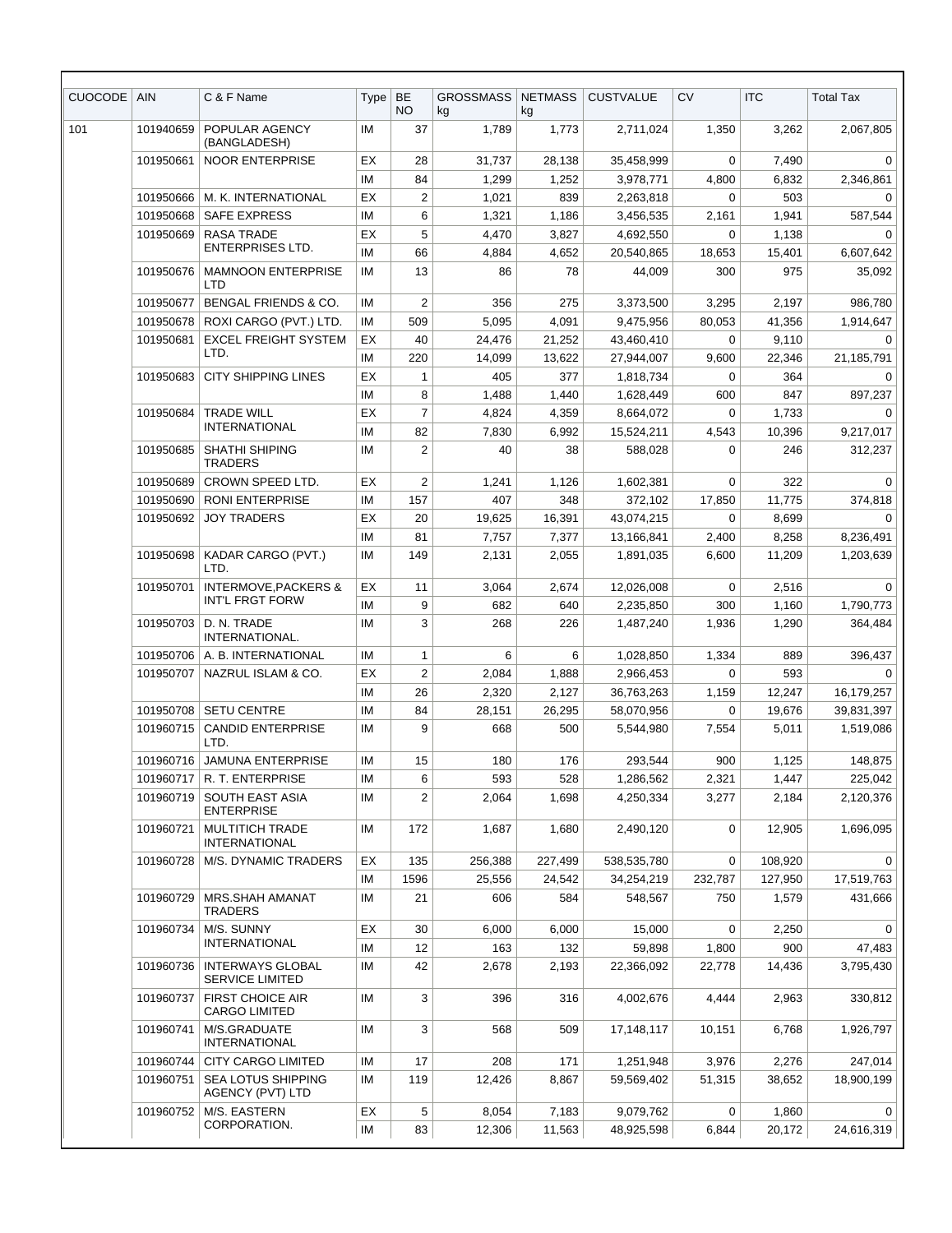| CUOCODE | <b>AIN</b>             | C & F Name                                            | Type     | <b>BE</b><br>NO. | <b>GROSSMASS</b><br>kg | <b>NETMASS</b><br>kg | <b>CUSTVALUE</b>         | CV                 | <b>ITC</b>      | <b>Total Tax</b>      |
|---------|------------------------|-------------------------------------------------------|----------|------------------|------------------------|----------------------|--------------------------|--------------------|-----------------|-----------------------|
| 101     | 101960753              | M/S. G.S.S. TRADE                                     | EХ       | 5                | 6,905                  | 5,883                | 8,783,977                | 0                  | 1,801           | 0                     |
|         |                        | <b>SYNDICATE</b>                                      | ΙM       | 66               | 12,180                 | 12,054               | 18,296,872               | 1,200              | 9,684           | 11,743,583            |
|         | 101960757              | M/S. M.Z.TRADING                                      | EХ       | 31               | 23,974                 | 20,751               | 29,561,868               | 0                  | 6,368           | 0                     |
|         |                        |                                                       | IM       | 6                | 30                     | 29                   | 1,738,476                | 2,927              | 1,851           | 499,056               |
|         | 101970758              | M/S.UNIQUE LOGISTICS                                  | EХ       | 14               | 30,878                 | 28,671               | 39,374,429               | 0                  | 7,994           | 0                     |
|         |                        | LTD.                                                  | ΙM       | 4                | 541                    | 443                  | 5,299,395                | 4,142              | 3,036           | 494,957               |
|         | 101970761              | M/S. RELIANCE                                         | EХ       | 22               | 48,252                 | 43,984               | 46,735,839               | 0                  | 9,477           | 0                     |
|         |                        | <b>INTERNATIONAL</b>                                  | IM       | 78               | 1,962                  | 1,869                | 3,933,406                | 5,250              | 6,543           | 2,386,614             |
|         | 101970762              | M/S. MULTI TRADE                                      | IM       | 4                | 392                    | 350                  | 139,183                  | 600                | 300             | 2,000                 |
|         | 101970763              | M/S. MULTI FREIGHT LTD.                               | EХ       | 19               | 15,612                 | 12,596               | 43,467,700               | 0                  | 8,776           | $\Omega$              |
|         |                        |                                                       | ΙM       | 139              | 20,298                 | 18,592               | 50,304,149               | 2,279              | 21,740          | 31,131,427            |
|         | 101970764              | M/S. BROTHERS<br><b>ENTERPRISE</b>                    | IM       | 25               | 3,365                  | 2,553                | 38,882,437               | 34,053             | 22,552          | 12,122,992            |
|         | 101970767              | M/S. A.K. KHAN & CO. LTD.                             | EX       | $\overline{2}$   | 53                     | 50                   | 116,925                  | 0                  | 150             | 0                     |
|         |                        |                                                       | ΙM       | $\mathbf{1}$     | 19                     | 13                   | 199,953                  | 300                | 200             | 8,000                 |
|         | 101970768              | M/S. BABUL ENTERPRISE                                 | ΙM       | 19               | 27                     | 25                   | 22,606                   | 2,850              | 1,425           | 12,962                |
|         | 101970769              | <b>RONY CARGO</b><br><b>ENTERPRISE LTD.</b>           | IM       | 56               | 201,732                | 154,786              | 54,657,945               | 62,998             | 41,964          | 41,542,638            |
|         | 101970770              | <b>BALAKA TRADERS</b>                                 | EX       | 13               | 10,970                 | 9,737                | 16,349,779               | $\mathbf 0$        | 3,405           | 0                     |
|         |                        |                                                       | IМ       | 93               | 5,438                  | 5,188                | 17,453,628               | 3,300              | 10,331          | 13,082,268            |
|         | 101970771              | <b>MADINA INTERNATIONAL</b><br><b>AGENCY</b>          | ΙM       | 8                | 2,109                  | 1,913                | 5,020,293                | 3,177              | 2,966           | 973,379               |
|         | 101970772              | <b>EASYLINE LIMITED</b>                               | ΙM       | $\overline{7}$   | 318                    | 251                  | 4,075,827                | 5,719              | 3,813           | 417,645               |
|         | 101970773              | <b>SEP ENTERPRISE</b>                                 | IМ       | 15               | 2,585                  | 1,971                | 17,661,292               | 19,337             | 12,866          | 3,261,656             |
|         | 101970774              | <b>NABILA ENTERPRISE</b>                              | ΙM       | $\mathbf{1}$     | 2                      | $\overline{2}$       | 1,050                    | 150                | 75              | 508                   |
|         | 101970775              | HOMELAND INTER.                                       | IM       | 21               | 885                    | 822                  | 15,481,867               | 8,662              | 8,114           | 4,933,858             |
|         | 101970776              | <b>AHMED &amp; FAISAL</b><br><b>INTERNATIONAL LTD</b> | IM       | 3                | 1,347                  | 1,026                | 6,064,139                | 5,442              | 3,628           | 599,703               |
|         | 101970777              | <b>AKATA ENTERPRISE</b>                               | EХ       | 54               | 61,530                 | 50,881               | 93,849,749               | 0                  | 18,888          | 0                     |
|         |                        |                                                       | ΙM       | 26               | 954                    | 888                  | 2,504,471                | 1,650              | 2,314           | 1,175,746             |
|         | 101970778              | <b>STARSHIP</b><br><b>INTERNATIONAL</b>               | IM       | 7                | 524                    | 486                  | 331,505                  | 511                | 591             | 192,611               |
|         | 101970780              | <b>SHAFTSS</b>                                        | ЕX       | 9                | 11,807                 | 10,398               | 17.639.932               | $\mathbf 0$        | 3,528           | 0                     |
|         |                        | <b>INTERNATIONAL LIMITED</b>                          | IM       | 222              | 13,027                 | 12,121               | 21,925,880               | 5,195              | 20,722          | 11,138,617            |
|         |                        | 101970781   BOGRA TRADING                             | EХ       | 3                | 1,517                  | 1,333                | 2,000,374                | 0                  | 400             | 0                     |
|         |                        |                                                       | IM       | 71               | 2,016                  | 1,900                | 5,769,432                | 5,219              | 7,091           | 2,503,787             |
|         | 101970783              | <b>SUCHANA ENTERPRISE</b>                             | ΙM       | 15               | 2,191                  | 1,896                | 16,986,239               | 11,653             | 7,469           | 1,068,532             |
|         | 101970784              | M. A. M. TRADERS                                      | EX       | $\mathbf{1}$     | 480                    | 296                  | 110,488                  | 0                  | 75              | 0                     |
|         |                        |                                                       | ΙM       | 3                | 401                    | 283                  | 4,920,665                | 3,676              | 2,401           | 1,867                 |
|         | 101970785              | <b>M/S MONNO TRADING</b><br><b>AGENCY</b>             | EХ       | 11               | 43,010                 | 35,508               | 43,381,670               | 0                  | 8,708           | $\Omega$              |
|         |                        |                                                       | ΙM       | 132              | 6,720                  | 6,451                | 12,497,150               | 4,950              | 12,129          | 5,181,213             |
|         | 101970786              | M/S PRISM TRADING<br>SAI & CO. LTD.                   | ΙM       | $\overline{2}$   | 226                    | 187                  | 663,421                  | 995                | 663             | 114,140               |
|         | 101970788<br>101970791 | <b>LAND SCAPE</b>                                     | EX<br>IM | 19<br>52         | 22,077<br>8,518        | 18,779<br>7,467      | 27,587,948               | $\Omega$<br>22,960 | 5,551<br>16,812 | $\Omega$<br>3,875,162 |
|         | 101970792              | <b>SARWAR &amp; BROTHERS</b>                          | ΙM       | 40               | 5,768                  | 4,912                | 25,450,974<br>44,442,536 | 40,863             | 27,105          | 12,520,293            |
|         | 101970793              | <b>BHUYIAN ENTERPRISE</b>                             | ΙM       | 1                | 592                    | 483                  | 10,180,367               | 5,744              | 3,829           | 1,018,037             |
|         | 101970795              | <b>MAJUMDER TRADERS</b>                               | ΙM       | 60               | 29,437                 | 23,211               | 54,586,959               | 50,242             | 32,594          | 15,432,547            |
|         | 101970796              | M.M. CORPORATION                                      | ΙM       | 4                | 2,107                  | 1,535                | 2,081,724                | 2,840              | 1,893           | 1,353,630             |
|         | 101970797              | <b>EBD LIMITED</b>                                    | EХ       | 1                | 0                      | 0                    | 862                      | 0                  | 75              | 0                     |
|         |                        |                                                       | ΙM       | 9                | 1,353                  | 1,210                | 9,303,534                | 9,428              | 6,235           | 3,286,546             |
|         | 101970803              | M.A.TRADING                                           | EX       | 3                | 1,805                  | 1,730                | 11,663,058               | 0                  | 2,333           | 0                     |
|         |                        | <b>CORPORATION AGENC.</b><br><b>LTD</b>               | ΙM       | 609              | 25,232                 | 24,031               | 35,389,780               | 40,487             | 55,849          | 10,774,064            |
|         | 101970806              | A. M. & SONS                                          | IM       | 17               | 2,353                  | 1,857                | 41,667,842               | 27,362             | 18,071          | 2,738,036             |
|         | 101970808              | GAFFAR ELAHI AGENCY                                   | EХ       | 105              | 64,070                 | 50,903               | 154,035,949              | $\mathbf 0$        | 31,860          | $\Omega$              |
|         |                        |                                                       | ΙM       | 16               | 894                    | 846                  | 3,904,611                | 4,679              | 3,717           | 1,621,036             |
|         |                        | 101970809   S. M. SAIFULLAH & CO.                     | IM       | 44               | 47,027                 | 39,243               | 27,311,460               | 33,038             | 21,841          | 15,272,058            |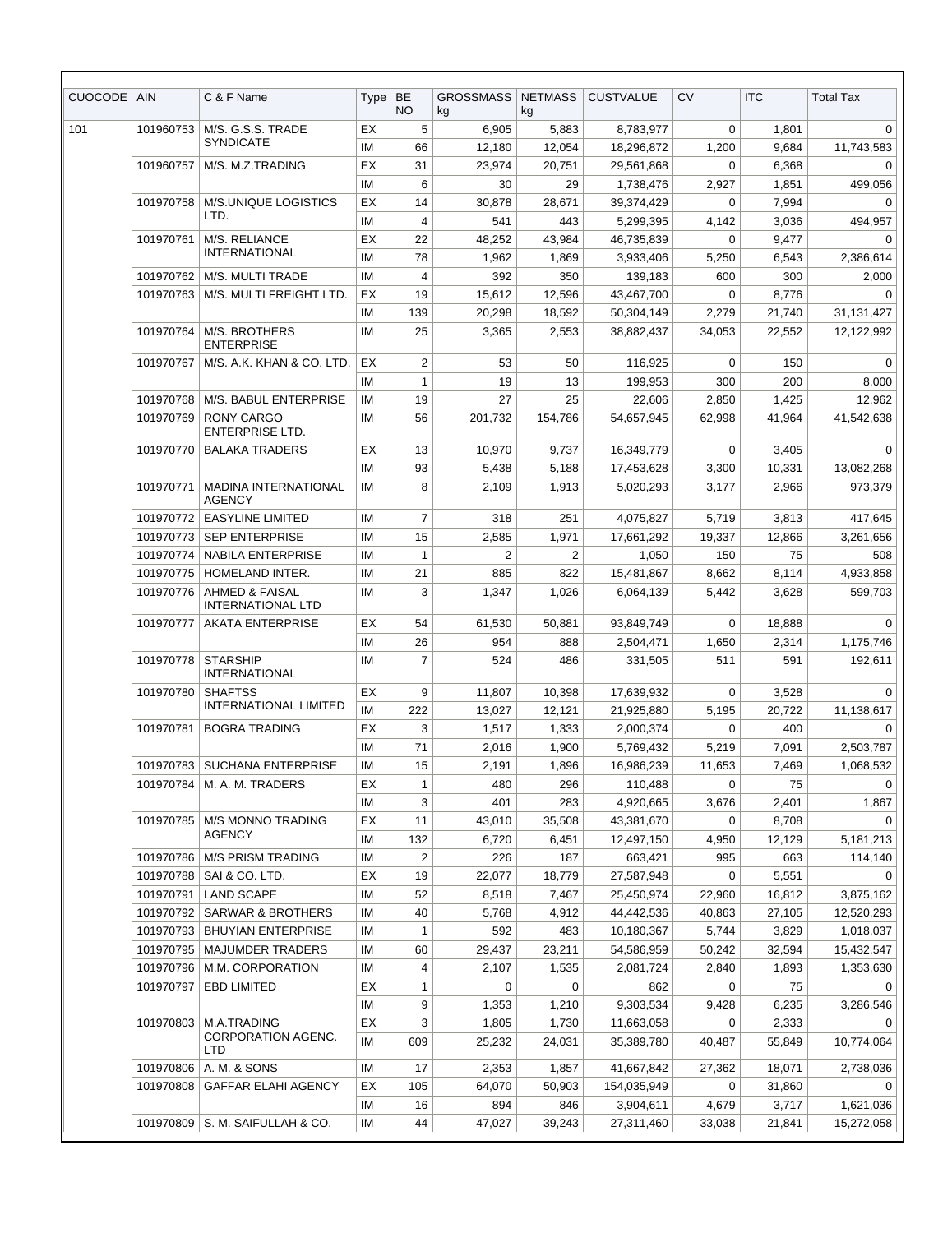| <b>CUOCODE</b> | <b>AIN</b> | C & F Name                                               | <b>Type</b> | BE<br>NO.               | GROSSMASS<br>kg | <b>NETMASS</b><br>kg | <b>CUSTVALUE</b> | <b>CV</b>   | <b>ITC</b>      | <b>Total Tax</b> |
|----------------|------------|----------------------------------------------------------|-------------|-------------------------|-----------------|----------------------|------------------|-------------|-----------------|------------------|
| 101            | 101970812  | M.R.S. SYNDICATE LTD.                                    | EX          | 46                      | 57,295          | 49,628               | 84,361,100       | 0           | 17,287          | 0                |
|                |            |                                                          | IM          | 38                      | 2,535           | 2,350                | 25,902,901       | 20,295      | 15,648          | 7,334,785        |
|                | 101970813  | HOT LINE CARGO                                           | EX          | 18                      | 19,365          | 17,702               | 28,097,595       | 0           | 5,713           | 0                |
|                |            | <b>INTERNATIONAL</b>                                     | IM          | 20                      | 22,485          | 22,464               | 3,045,708,394    | 1,374,752   | 917,187         | 164,888          |
|                | 101970814  | <b>MONIR AHAMMED</b>                                     | EX          | $\overline{\mathbf{c}}$ | 303             | 267                  | 614,775          | 0           | 155             | $\Omega$         |
|                |            |                                                          | IM          | 558                     | 2,808           | 2,294                | 1,727,355        | 83,061      | 41,949          | 746,503          |
|                | 101970817  | <b>SUNNYTRANS</b><br>INTERNATIONAL LTD.                  | IM          | $\overline{7}$          | 317             | 301                  | 1,261,074        | 450         | 667             | 691,085          |
|                | 101970818  | <b>M/S SEA QUEEN</b>                                     | EX          | 50                      | 80,807          | 70,499               | 71,622,219       | 0           | 14,606          | 0                |
|                |            | <b>TRANSPORT &amp; TRADING</b><br>A                      | IМ          | 63                      | 11,276          | 10,736               | 25,046,367       | 8,289       | 13,906          | 12,216,709       |
|                | 101970820  | M/S HASAN AND HARUN                                      | EX          | 4                       | 7,237           | 6,302                | 4,957,250        | $\Omega$    | 991             | $\Omega$         |
|                |            | <b>TRADING LTD</b>                                       | IM          | 153                     | 2,408           | 2,059                | 2,080,485        | 23,320      | 12,059          | 500,106          |
|                | 101970822  | <b>CITY AIR LINES</b>                                    | EX          | 9                       | 16,464          | 13,817               | 11,188,644       | 0           | 2,374           | 0                |
|                |            |                                                          | IM          | 112                     | 4,827           | 4,705                | 22,680,849       | 6,952       | 14,113          | 9,404,601        |
|                | 101970823  | YOUNGONE (CEPZ) LTD.                                     | IM          | 57                      | 552             | 535                  | 1,761,922        | $\mathbf 0$ | 4,415           | 1,164,666        |
|                | 101970828  | A B KAISER & CO LTD                                      | IМ          | 4                       | 1,093           | 926                  | 33,643,490       | 18,275      | 12,158          | 377,154          |
|                | 101970829  | PUBALI TRADING CO.                                       | EX          | 2                       | 681             | 592                  | 1,752,714        | 0           | 351             | $\Omega$         |
|                | 101970830  | JILANI AIR CARGO LTD.                                    | IM          | 42                      | 11,360          | 10,331               | 26,582,016       | 8,564       | 11,448          | 12,538,083       |
|                | 101970832  | <b>GLOBAL</b><br><b>TRANSPORTATION</b><br><b>SYSTEMS</b> | IM          | $\overline{2}$          | 468             | 374                  | 6,073,265        | 4,833       | 3,222           | $\Omega$         |
|                | 101970833  | M.B.M GARMENTS LTD.                                      | IM          | 151                     | 9,108           | 8,874                | 14,864,604       | 9,569       | 14,524          | 7,547,566        |
|                | 101970834  | <b>ISHTI AND COMPANY</b>                                 | EX          | 1                       | 1,585           | 1,439                | 1,701,639        | 0           | 340             | 0                |
|                |            | SHIPPING LTD                                             | IM          | 164                     | 1,331           | 1,247                | 1,118,774        | 16,200      | 12,300          | 774,020          |
|                | 101970835  | <b>ATLANTIC TRADERS</b>                                  | IM          | 21                      | 10,148          | 9,218                | 227, 175, 281    | 103,173     | 74,839          | 3,618,407        |
|                | 101970836  | THE NIZAMPUR AGENCY                                      | IM          | 21                      | 4,932           | 4,005                | 158,148,599      | 88,144      | 58,738          | 37,309,299       |
|                | 101970842  | ASIAN TRADING CO.                                        | IM          | 2                       | 767             | 707                  | 6,356,217        | 4,509       | 3,006           | 4,000            |
|                | 101980844  | <b>ASHRAF ENTERPRISE</b>                                 | IM          | 3                       | 66              | 59                   | 130,586          | 489         | 276             | 51,164           |
|                | 101980845  | SAM SYNDICATE (PVT)<br>LTD.                              | IМ          | $\mathbf{1}$            | 313             | 80                   | 649,260          | 918         | 612             | $\Omega$         |
|                | 101980846  | MUMU CARGO SERVICES                                      | IM          | 99                      | 812             | 809                  | 626,826          | 7,500       | 7,425           | 516,499          |
|                | 101980847  | NASA APPARELS LTD.                                       | EX          | 59                      | 218,073         | 202,924              | 236,084,933      | $\Omega$    | 47,495          | $\Omega$         |
|                |            |                                                          | IM          | 167                     | 8,180           | 8,077                | 12,506,949       | 4,340       | 14,972          | 7,138,884        |
|                |            | 101980849 RUHANI INTERNATIONAL<br><b>AGENCY LTD</b>      | IM          | 34                      | 4,221           | 3,875                | 12,144,563       | 3,652       | 6,498           | 3,637,355        |
|                | 101980851  | MARK DESIGNERS LTD.                                      | EX          | 4                       | 5,905           | 5,582                | 8,459,847        | 0           | 1,692           | $\Omega$         |
|                |            |                                                          | ΙM          | $\overline{7}$          | 437             | 427                  | 375,675          | 0           | 536             | 306,701          |
|                | 101980854  | UNIVERSAL CARGO<br><b>EXPRESS</b>                        | ΙM          | 550                     | 2,561           | 2,200                | 1,895,253        | 76,570      | 41,322          | 831,347          |
|                | 101980856  | AL-AMIN ENTERPRISE<br>LIMITED                            | ΙM          | 23                      | 13,458          | 9,458                | 59,347,775       | 42,022      | 27,930          | 13,396,950       |
|                | 101980858  | SHEU-RIP PACKERS AND<br><b>SHIPPERS</b>                  | ΙM          | $\overline{7}$          | 46              | 43                   | 39,212           | 1,050       | 525             | 24,966           |
|                | 101980859  | H. K. TRADE INT'L                                        | EX          | 5                       | 3,464           | 2,969                | 4,224,241        | 0           | 865             | $\mathbf 0$      |
|                |            |                                                          | IМ          | 3                       | 284             | 245                  | 3,480,447        | 3,802       | 2,510           | 559,581          |
|                | 101980860  | UNIQUE AGENCY                                            | IM          | 84                      | 983             | 851                  | 12,283,981       | 18,943      | 11,856          | 2,373,817        |
|                | 101980864  | TATULIA TRADING CO.<br>(CTG) LTD                         | EX          | 21                      | 20,723          | 19,139               | 28,853,281       | 0           | 5,892           | 0                |
|                |            |                                                          | IМ          | 142                     | 1,885           | 1,860                | 2,079,694        | 0           | 10,650          | 1,449,692        |
|                | 101980870  | M.R.T. FREIGHT SYSTEM                                    | ΙM          | 8                       | 888             | 827                  | 1,764,915        | 0           | 710             | 999,000          |
|                | 101980872  | PARABAR SHIPPING                                         | EX          | 4                       | 11,933          | 10,467               | 19,170,791       | 0           | 3,834           | $\Omega$         |
|                |            |                                                          | ΙM          | 10                      | 1,283           | 980                  | 10,535,568       | 6,333       | 4,425           | 354,053          |
|                | 101980873  | <b>TRADE ABROAD</b>                                      | EX          | 1                       | 722             | 629                  | 779,376          | $\Omega$    | 156             | $\Omega$         |
|                |            |                                                          | ΙM          | 36                      | 10,330          | 9,156                | 67,864,091       | 45,056      | 31,652          | 14,972,293       |
|                | 101980874  | AL-AMIN SYNDICATE                                        | EX          | 6                       | 3,213           | 3,011                | 4,929,953        | 0           | 1,077           | 0                |
|                | 101980879  | THE JAMALPUR TRADE                                       | ΙM<br>ΙM    | 30<br>16                | 8,076<br>1,162  | 7,747                | 34,956,423       | 450         | 11,233<br>4,254 | 18,710,844       |
|                |            | <b>SYNDICATE</b>                                         |             |                         |                 | 1,051                | 4,240,561        | 6,235       |                 | 838,168          |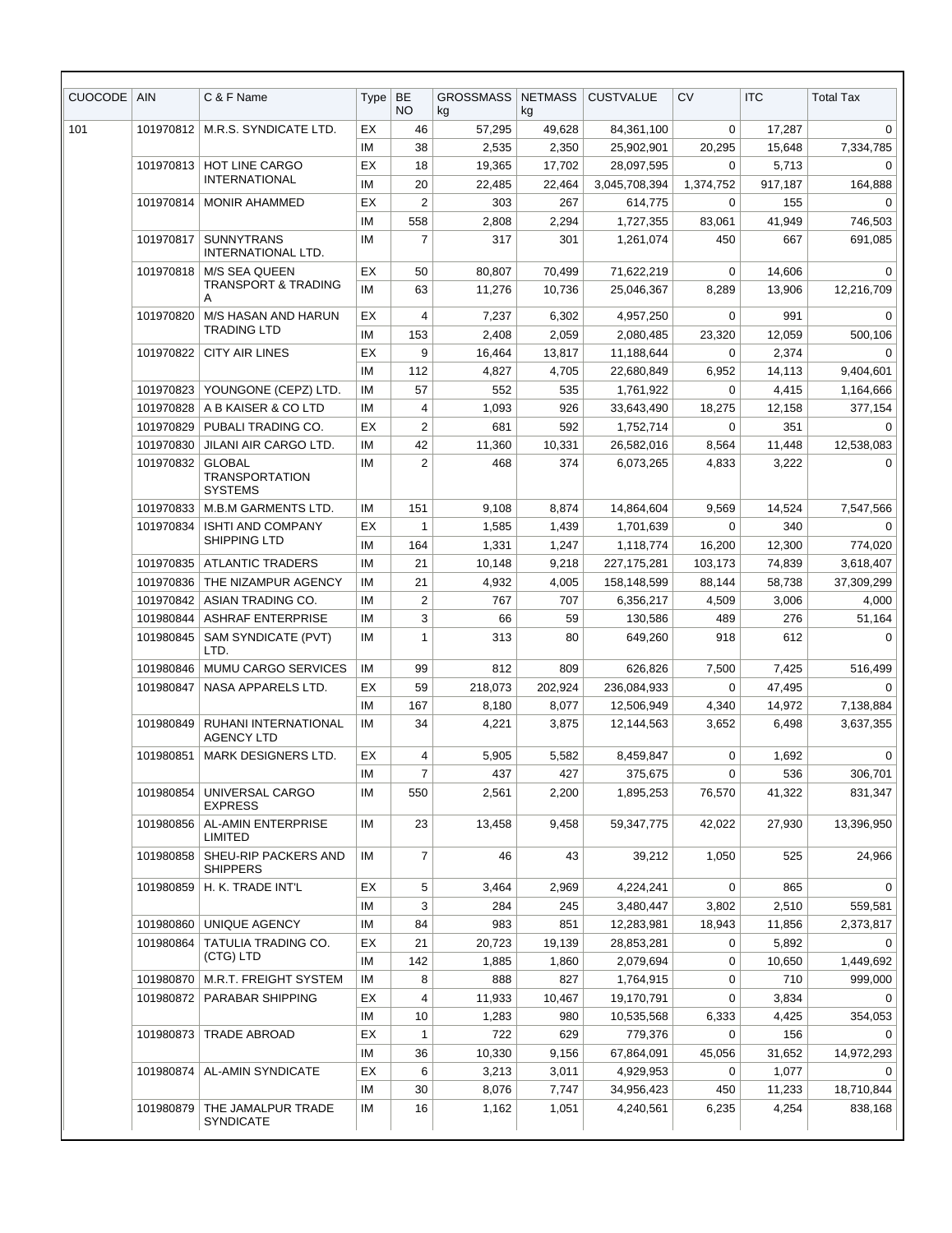| <b>CUOCODE</b> | <b>AIN</b> | C & F Name                                     | Type      | <b>BE</b><br><b>NO</b> | <b>GROSSMASS</b><br>kg | <b>NETMASS</b><br>kg | <b>CUSTVALUE</b> | <b>CV</b>   | <b>ITC</b> | <b>Total Tax</b> |
|----------------|------------|------------------------------------------------|-----------|------------------------|------------------------|----------------------|------------------|-------------|------------|------------------|
| 101            | 101980880  | N.H.ENTERPRISE                                 | <b>IM</b> | 2                      | 71                     | 59                   | 227,398          | 475         | 292        | 20,865           |
|                | 101980881  | <b>ALAHI BOTHERS</b>                           | EX        | 23                     | 85,484                 | 84,197               | 84,317,582       | 0           | 16,947     | $\mathbf 0$      |
|                |            |                                                | ΙM        | 9                      | 167                    | 117                  | 3,068,746        | 4,649       | 3,037      | 1,006,680        |
|                | 101980885  | AL HOSSAIN SHIPPING<br><b>LINES</b>            | IM        | 41                     | 819                    | 767                  | 1,721,319        | 5,550       | 3,309      | 891,204          |
|                | 101980886  | <b>AMENA ENTERPRISE</b>                        | IM        | 8                      | 3,267                  | 2,508                | 9,267,313        | 10,199      | 6,774      | 2,580,030        |
|                | 101980889  | RAKIB TRADE AGENCY                             | EX        | 162                    | 243,271                | 198,072              | 300,523,175      | $\mathbf 0$ | 60,795     | 0                |
|                | 101980891  | AMIN ASSOCIATES                                | ΙM        | 26                     | 8,115                  | 6,767                | 34,235,713       | 27,814      | 19,780     | 10,725,816       |
|                | 101980892  | <b>G.N.ISLAM ENTERPRISE</b>                    | ΙM        | 6                      | 2,342                  | 1,475                | 9,768,147        | 8,327       | 5,551      | 2,893,868        |
|                | 101980893  | <b>SURIA ENTERPRISE</b>                        | ЕX        | 141                    | 120,290                | 98,947               | 273,942,911      | 0           | 56,912     | 0                |
|                |            |                                                | IM        | 198                    | 32,210                 | 22,836               | 132,314,275      | 16,363      | 52,542     | 70,893,296       |
|                | 101990904  | M. O. S. INTERNATIONAL                         | EX        | 17                     | 8,080                  | 6,782                | 18,612,187       | $\Omega$    | 4,165      | $\Omega$         |
|                |            |                                                | IM        | 135                    | 11,760                 | 10,498               | 29,772,416       | 9,775       | 17,872     | 15,577,466       |
|                | 101990906  | <b>RASPUT TRADERS LTD.</b>                     | ЕX        | 30                     | 32,267                 | 26,847               | 49,222,752       | $\Omega$    | 10,274     | $\Omega$         |
|                |            |                                                | IM        | 149                    | 5,828                  | 5,480                | 61,520,714       | 14,395      | 28,543     | 30,007,305       |
|                | 101990907  | <b>SEA LINER AGENCIES</b><br>PVT. LTD.         | EX        | 16                     | 52,217                 | 47,591               | 74,146,078       | $\Omega$    | 14,855     | $\Omega$         |
|                |            |                                                | IM        | 4                      | 44                     | 39                   | 185,145          | 150         | 300        | 74,576           |
|                | 101990908  | <b>M/S.MITALI AGENCY</b>                       | ΙM        | 28                     | 4,257                  | 3,960                | 19,900,716       | 9,136       | 8,986      | 5,135,052        |
|                | 101990910  | <b>NILOY TRADERS</b>                           | IM        | 43                     | 5,348                  | 4,466                | 5,628,411        | 4,880       | 4,538      | 2,584,665        |
|                | 101990911  | <b>M M INTERNATIONAL</b>                       | IM        | 11                     | 544                    | 437                  | 17,094,298       | 14,795      | 9,780      | 1,802,861        |
|                | 101990913  | <b>M/S FAST CARGO</b><br>SERVICES LTD.         | EX        | $\mathbf{1}$           | 270                    | 228                  | 288,319          | 0           | 75         | 0                |
|                |            |                                                | IM        | 5                      | 51                     | 45                   | 645,462          | 150         | 473        | 403,910          |
|                | 101990914  | M/S. HAJARI ENTERPRICE                         | IM        | 68                     | 9,360                  | 8,876                | 24,246,014       | 300         | 10,078     | 11,030,437       |
|                | 101990916  | M/S. TOP LINE<br><b>INTERNATIONAL</b>          | ЕX        | 158                    | 195,513                | 155,774              | 63,998,116       | 0           | 16,297     | 0                |
|                | 101990917  | M/S. R.K. TRADING<br><b>AGENCIES</b>           | IM        | 4                      | 2,081                  | 1,557                | 5,749,741        | 5,458       | 3,614      | 728,201          |
|                | 101990918  | M/S. NIAMAT TRADING<br>CORPORATION             | ΙM        | 6                      | 402                    | 365                  | 3,371,740        | 3,765       | 2,614      | 654,459          |
|                | 101990919  | M/S. SUBARNO                                   | ЕX        | 26                     | 45,170                 | 36,995               | 55,163,201       | 0           | 11,671     | $\Omega$         |
|                |            | <b>ENTERPRISE</b>                              | IM        | 217                    | 22,634                 | 21,468               | 64,785,970       | 7,129       | 32,846     | 36,889,350       |
|                | 101990920  | G.K.SYNDICATE (PVT.)<br>LTD.                   | ΙM        | 11                     | 1,196                  | 1,044                | 5,248,884        | 6,813       | 4,817      | 1,574,112        |
|                | 101990921  | M/S. N.H. INTERNATIONAL<br>LTD                 | IM        | 65                     | 148                    | 127                  | 163,379          | 9,750       | 4,875      | 139,657          |
|                | 101990923  | <b>M/S.MONI ENTERPRISE</b>                     | EХ        | $\mathbf{1}$           | 1,001                  | 980                  | 2,055,401        | 0           | 411        | 0                |
|                |            |                                                | ΙM        | 293                    | 1,201                  | 988                  | 712,534          | 43,950      | 21,975     | 335,825          |
|                | 101990925  | <b>M/S.ALFA TEXTILES LTD</b>                   | ΙM        | 13                     | 71                     | 71                   | 1,214,765        | 450         | 1,248      | 646,207          |
|                | 101990927  | <b>FASCINATE SHIPPING</b><br>LINES LTD.        | ΙM        | 1                      | 6                      | 5                    | 2,200            | 150         | 75         | 2,206            |
|                | 101990928  | SONIA INTERNATIONAL                            | ЕX        | 12                     | 17,066                 | 14,480               | 22,546,370       | 0           | 4,565      | 0                |
|                |            |                                                | ΙM        | 37                     | 9,856                  | 9,635                | 23,704,643       | 4,499       | 9,422      | 14,555,132       |
|                | 101990929  | M/S.R.N.TRADE                                  | ЕX        | 6                      | 16,750                 | 15,476               | 18,000,304       | 0           | 3,648      | 0                |
|                |            | <b>INTERNATIONAL</b>                           | ΙM        | 35                     | 4,690                  | 4,579                | 18,765,330       | 382         | 6,944      | 8,229,245        |
|                | 101990932  | CHAITY APPARELS LTD.                           | ΙM        | 14                     | 1,112                  | 1,031                | 2,977,889        | 3,804       | 2,611      | 100,450          |
|                | 101990934  | <b>M/S FARHAD</b>                              | EХ        | 18                     | 23,974                 | 20,051               | 17,054,892       | 0           | 3,611      | 0                |
|                |            | <b>INTERNATIONAL</b>                           | ΙM        | 41                     | 2,528                  | 2,294                | 3,141,008        | 750         | 3,798      | 1,991,890        |
|                | 101990935  | M/S RUMI & CO.                                 | ΙM        | 6                      | 431                    | 402                  | 971,766          | 1,458       | 972        | 48,588           |
|                | 101990936  | M/S. S.ENTERPRISE                              | ЕX        | 4                      | 528                    | 438                  | 648,348          | 0           | 321        | $\Omega$         |
|                |            |                                                | IМ        | 34                     | 1,187                  | 1,043                | 6,188,099        | 6,410       | 6,130      | 1,240,721        |
|                | 101990939  | <b>M/S LUCKY TRADE</b><br><b>INTERNATIONAL</b> | ΙM        | 15                     | 1,354                  | 1,324                | 1,694,463        | 1,500       | 1,340      | 632,879          |
|                | 101990940  | M/S. A.R. ENTERPRISE                           | ЕX        | 21                     | 18,811                 | 16,071               | 21,938,384       | 0           | 4,614      | 0                |
|                |            |                                                | ΙM        | 179                    | 9,783                  | 9,369                | 20,610,157       | 5,100       | 17,198     | 11,501,944       |
|                | 101990941  | M/S JIME ENTERPRISE<br>LIMITED                 | ΙM        | 6                      | 523                    | 448                  | 9,252,308        | 6,310       | 4,137      | 3,214,211        |
|                | 101990943  | M/S MORNING-STAR<br>INTERNATIONAL              | IM        | 183                    | 2,942                  | 2,863                | 9,900,654        | 1,050       | 14,844     | 5,428,492        |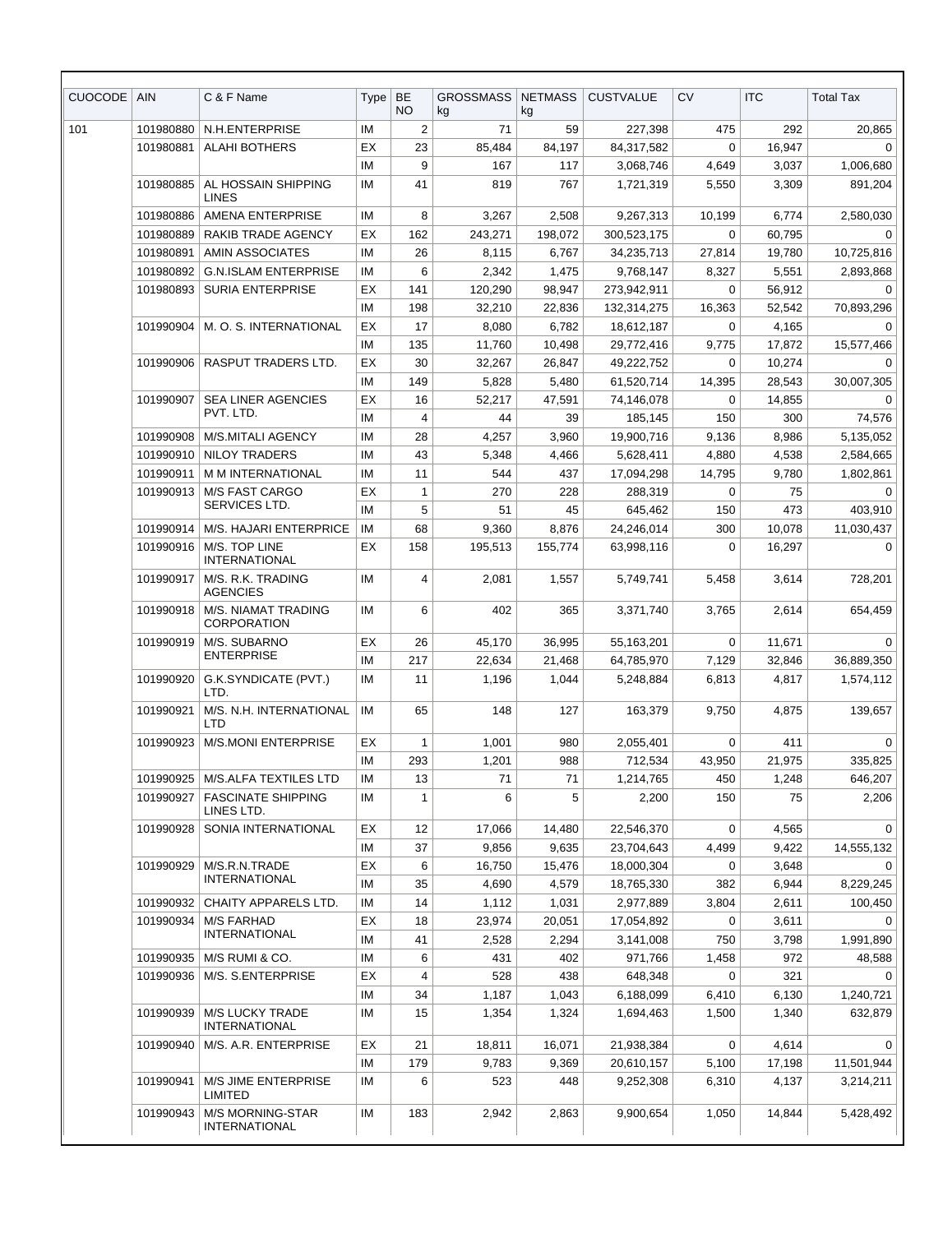| <b>CUOCODE</b> | <b>AIN</b> | C & F Name                                 | Type | <b>BE</b><br><b>NO</b> | <b>GROSSMASS</b><br>kg | <b>NETMASS</b><br>kg | <b>CUSTVALUE</b> | <b>CV</b>   | <b>ITC</b> | <b>Total Tax</b> |
|----------------|------------|--------------------------------------------|------|------------------------|------------------------|----------------------|------------------|-------------|------------|------------------|
| 101            | 101990946  | T.J. LOGISTIC (PVT) LTD                    | IM   | 84                     | 2,370                  | 2,237                | 4,601,217        | 6,918       | 8,095      | 2,480,201        |
|                | 101990947  | M/S GREEN LAND                             | EX   | 2                      | 524                    | 459                  | 236,173          | 0           | 150        | $\Omega$         |
|                |            | <b>TRADING CO.</b>                         | IM   | 6                      | 924                    | 820                  | 1,446,731        | 1,091       | 971        | 455,555          |
|                | 101990948  | <b>M/S ABIR TRADING</b>                    | IM   | 2                      | 263                    | 242                  | 1,650,828        | 1,903       | 1,244      | 63,073           |
|                | 101990950  | <b>M/S PROBAL BROTHERS</b>                 | EX   | 37                     | 222,536                | 209,852              | 273,900,349      | 0           | 54,780     | $\Omega$         |
|                |            | & CO.                                      | IM   | 56                     | 1,391                  | 1,320                | 5,881,351        | 1,800       | 4,919      | 3,330,208        |
|                | 101990952  | <b>M/S SHADHIN</b><br><b>ENTERPRISE</b>    | IM   | 3                      | 251                    | 147                  | 2,423,885        | 2,994       | 1,996      | 897,394          |
|                | 101990954  | M/S. J.B.INTERNATIONAL                     | ЕX   | 37                     | 92,109                 | 77,786               | 93,270,643       | 0           | 18,991     | $\Omega$         |
|                |            |                                            | IM   | 177                    | 13,360                 | 12,743               | 11,736,166       | 16,500      | 15,653     | 6,688,054        |
|                | 101990955  | <b>M/S TISTA CARGO</b>                     | EX   | 3                      | 145                    | 122                  | 296,760          | $\Omega$    | 225        | $\Omega$         |
|                |            | <b>SERVICES</b>                            | IM   | 104                    | 49,428                 | 47,328               | 73,718,510       | 10,698      | 28,954     | 34,843,657       |
|                | 101990962  | <b>M/S RUMA TRADE</b><br><b>SYNDICATE</b>  | IM   | 30                     | 1,161                  | 1,118                | 1,994,105        | 1,350       | 2,350      | 1,176,122        |
|                | 101990964  | M/S BLUE OCEAN<br><b>SYNDICATE</b>         | IM   | 1                      | 362                    | 264                  | 534,111          | 788         | 526        | 168,245          |
|                | 101990965  | <b>M/S DYNAMIC</b>                         | EX   | 2                      | 683                    | 593                  | 280,723          | 0           | 150        | 0                |
|                |            | <b>INTERNATIONAL</b>                       | IM   | 62                     | 1,008                  | 929                  | 3,640,114        | 755         | 5,285      | 1,826,795        |
|                | 101990967  | <b>NASEEM TRADERS</b>                      | IM   | 1                      | 3                      | 3                    | 1,848            | 0           | 75         | 1,509            |
|                | 101990970  | <b>BUSINESS LINE</b>                       | EX   | 5                      | 1,398                  | 1,252                | 1,894,203        | $\Omega$    | 578        | $\Omega$         |
|                |            |                                            | IM   | 173                    | 2,436                  | 2,224                | 1,739,525        | 21,060      | 13,517     | 1,221,062        |
|                | 101990973  | <b>NEW ZAKER</b><br><b>INTERNATIONAL</b>   | IM   | 19                     | 13,596                 | 7,801                | 99,079,622       | 60,561      | 40,348     | 5,134,695        |
|                | 101990976  | M/S JAMUNA TRADING                         | EX   | 5                      | 7,864                  | 6,762                | 7,412,563        | 0           | 1,513      | $\Omega$         |
|                |            | <b>CORPORATION</b>                         | IM   | 8                      | 1,437                  | 1,167                | 11,696,107       | 9,271       | 6,181      | 2,984,793        |
|                | 101990977  | M/S. ZAFAR AHMED                           | IM   | 51                     | 19,957                 | 19,316               | 32,388,881       | 2,706       | 12,535     | 20,709,668       |
|                | 101990978  | M/S.GAUSIA TRADING                         | IM   | 72                     | 230                    | 201                  | 143,522          | 10,500      | 5,400      | 116,070          |
| 102            | 102000739  | HAQUE & SONS(BD) LTD.                      | IM   | 22                     | 1,942,857              | 1,904,934            | 98,253,190       | 69,349      | 46,233     | 41,220,089       |
|                | 102000763  | <b>TRADE WILL</b><br><b>INTERNATIONAL</b>  | IM   | 1                      | 31,432                 | 27,840               | 3,535,688        | 2,754       | 1,836      | 1,113,742        |
|                | 102010780  | <b>M/S MUKUL &amp; BROTHERS</b>            | EX   | 13                     | 7,063                  | 6,606                | 12,995,651       | 0           | 3,406      | 0                |
|                | 102010781  | <b>MIL ENTERPRISE</b>                      | IM   | 9                      | 63,414                 | 56,520               | 15,743,763       | 15,918      | 10,612     | 13,968,001       |
|                | 102010795  | <b>CRYSTAL CARGO</b><br><b>COMPLEX</b>     | IM   | 6                      | 81,852                 | 74,916               | 17,730,765       | 14,254      | 9,503      | 9,241,527        |
|                |            | 102010809 AYSHA TRADING AGENCY             | EX   | 7                      | 103,229                | 78,036               | 45,709,885       | $\mathbf 0$ | 9,142      | $\mathbf{0}$     |
|                |            | 102010812 SHADHIN ENTERPRISE               | IM   | 4                      | 60,259                 | 54,675               | 8,111,460        | 7,530       | 5,020      | 5,470,731        |
|                | 102010817  | ELAN CORPORATION<br>LIMITED                | ΙM   | 8                      | 137,624                | 126,301              | 34,275,769       | 24,724      | 16,483     | 24,050,525       |
|                | 102020820  | Z.R.TRADE<br><b>INTERNATIONAL</b>          | IM   | 15                     | 219,348                | 205,601              | 52,067,365       | 39,733      | 26,488     | 50,661,512       |
|                | 102020821  | J.K. FABRICS LTD.                          | ЕX   | 3                      | 3,007                  | 2,611                | 3,250,781        | 0           | 826        | $\Omega$         |
|                | 102020825  | ARAG TRADING CO. LTD.                      | ΙM   | 2                      | 28,670                 | 25,667               | 4,355,705        | 4,099       | 2,733      | 2,273,678        |
|                | 102020832  | NAYEEM SHIPPING LINES                      | IM   | 1                      | 6,520                  | 5,834                | 1,697,675        | 1,836       | 1,224      | 821,792          |
|                | 102020840  | QUICK CLEAR<br><b>ENTERPRISE</b>           | ЕX   | 2                      | 38,670                 | 33,384               | 7,876,297        | 0           | 1,575      | 0                |
|                | 102030848  | <b>ROSE VALLEY</b><br><b>INTERNATIONAL</b> | IM   | 2                      | 31,114                 | 28,286               | 19,087,228       | 10,914      | 7,276      | 6,119,224        |
|                | 102030857  | SHEFAT TRADE<br><b>INTERNATIONAL</b>       | IM   | 4                      | 40,887                 | 37,633               | 11,909,692       | 9,542       | 6,362      | 8,903,303        |
|                | 102030859  | <b>SUGONDA</b><br><b>INTERNATIONAL</b>     | IM   | 1                      | 25,800                 | 25,339               | 4,458,682        | 3,169       | 2,113      | 1,660,859        |
|                | 102030860  | UNIQUE SERVICE                             | IM   | 56                     | 1,144,691              | 1,073,428            | 216,390,297      | 153,892     | 104,560    | 150,037,870      |
|                | 102030861  | <b>CHITRA IMPEX</b>                        | ЕX   | 3                      | 1,513                  | 1,334                | 2,653,721        | 0           | 531        | $\Omega$         |
|                | 102030867  | A.K.M. SHIPPING LINES<br>LTD               | IM   | 11                     | 38,649                 | 38,649               | 106,329,820      | 60,636      | 40,424     | 159,867,587      |
|                | 102030871  | RAHAT INTERNATIONAL                        | IM   | 13                     | 552,319                | 516,017              | 147,085,666      | 80,923      | 53,948     | 35,834,681       |
|                | 102030872  | <b>BETRABOTI TRADE</b><br><b>SYNDICATE</b> | IM   | 1                      | 26,000                 | 22,143               | 4,420,886        | 3,152       | 2,101      | 1,693,683        |
|                |            | 102030874   LOGISTICS BUSINESS             | IM   | 1                      | 11,317                 | 9,757                | 2,629,382        | 2,346       | 1,564      | 1,586,522        |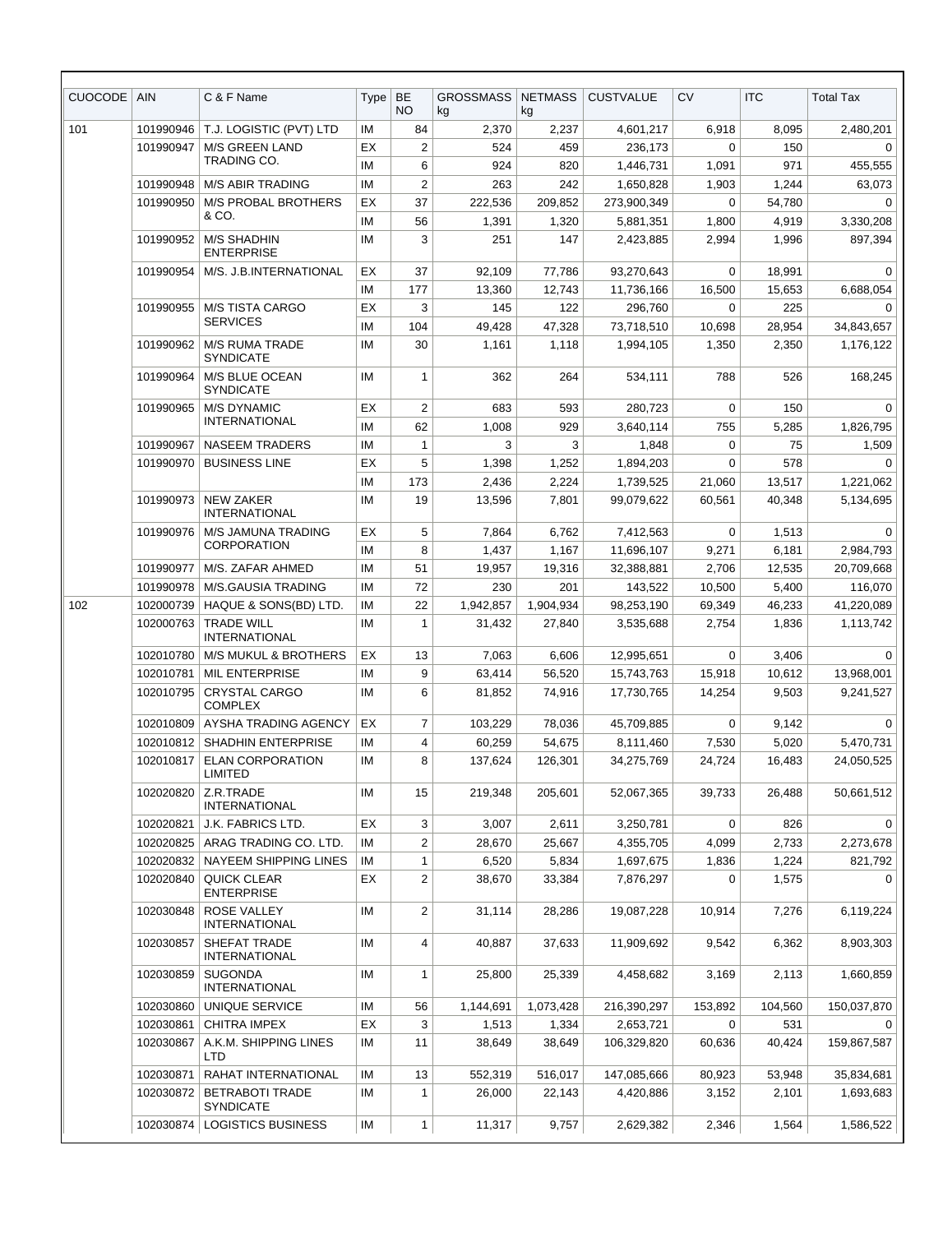| <b>CUOCODE</b> | <b>AIN</b> | C & F Name                                       | Type | <b>BE</b><br><b>NO</b> | <b>GROSSMASS</b><br>kg | <b>NETMASS</b><br>kg | <b>CUSTVALUE</b> | <b>CV</b> | <b>ITC</b> | <b>Total Tax</b> |
|----------------|------------|--------------------------------------------------|------|------------------------|------------------------|----------------------|------------------|-----------|------------|------------------|
| 102            |            | <b>INTERNATIONAL</b>                             |      |                        |                        |                      |                  |           |            |                  |
|                | 102040880  | AVA ENTERPRISE LTD.                              | ΙM   | 4                      | 36,839                 | 33,059               | 9,371,894        | 8,554     | 5,703      | 2,148,060        |
|                | 102040881  | <b>SWIFT LOGISTIC</b><br><b>SERVICES LIMITED</b> | ΙM   | 1                      | 10,557                 | 9,973                | 11,823,666       | 0         | 3,547      | 9,639,152        |
|                | 102040883  | <b>BLUEBIRD AGENCY</b>                           | ΙM   | 13                     | 249,509                | 215,210              | 35,037,955       | 29,615    | 19,743     | 26,330,839       |
|                | 102040890  | N. S. TRADE<br><b>INTERNATIONAL</b>              | ΙM   | 3                      | 184,066                | 170,045              | 83,079,057       | 40,873    | 27,249     | 32,070,108       |
|                | 102040895  | A.K.H KNITTING & DYEING<br>LTD.                  | EX   | 93                     | 337,297                | 315.046              | 310,263,606      | 0         | 62,205     | $\mathbf 0$      |
|                | 102050900  | <b>M/S KABIR ENTERPRISE</b>                      | ЕX   | 1                      | 1,200                  | 1,000                | 137,985          | 0         | 200        | 0                |
|                |            |                                                  | IM   | 2                      | 5,250                  | 4,286                | 158,478          | 600       | 309        | 59,329           |
|                | 102050908  | <b>ASHAMONI TRADERS</b>                          | ΙM   | 5                      | 67,913                 | 63,247               | 16,302,020       | 12,659    | 8,439      | 12,561,026       |
|                | 102050911  | M.N. TRADE KING                                  | ΙM   | 5                      | 96,469                 | 91,660               | 25,158,715       | 17,134    | 11,423     | 6,629,958        |
|                | 102050922  | M/S M. N. ENTERPRISE                             | ΙM   | 6                      | 123,894                | 118,354              | 25,773,722       | 18,573    | 12,382     | 19,650,833       |
|                | 102050947  | <b>J.A.TRADING</b><br><b>CORPORATION</b>         | EX   | 53                     | 182,168                | 160,766              | 368,446,860      | 0         | 74,704     | 0                |
|                | 102050948  | U. K & Doreen Trade (Pvt.)<br>Ltd.               | IM   | 4                      | 56,725                 | 52,096               | 10,229,822       | 8,898     | 5,932      | 4,282,996        |
|                | 102050952  | <b>BHANDARIA TRADE</b><br><b>AGENCY</b>          | IM   | 3                      | 44,286                 | 40,200               | 6,693,008        | 6,296     | 4,198      | 4,025,224        |
|                | 102060956  | <b>BROTHERS OVERSEAS</b>                         | IM   | 6                      | 234,259                | 228,671              | 17,379,611       | 14,541    | 9,694      | 6,329,526        |
|                | 102060957  | <b>MITALI AGENCY</b>                             | EX   | 80                     | 101,392                | 83,203               | 116,163,428      | 0         | 29,347     | 0                |
|                | 102060961  | FOUR STAR TRADING CO.                            | IM   | 1                      | 47,450                 | 43,250               | 8,418,273        | 4,951     | 3,300      | 5,414,339        |
|                | 102060967  | <b>JABUN CLEARING POINT</b>                      | ΙM   | 1                      | 3,945                  | 3,900                | 533,500          | 788       | 525        | 361,588          |
|                | 102060973  | KALLY (BANGLADESH)<br><b>LIMITED</b>             | IM   | $\overline{2}$         | 34,942                 | 31,399               | 5,100,570        | 4,336     | 2,891      | 2,897,567        |
|                | 102060982  | <b>COMMITMENT</b><br><b>INTERNATIONAL</b>        | IM   | 8                      | 31,690                 | 31,280               | 4,259,677        | 6,292     | 4,195      | 2,990,607        |
|                | 102070987  | <b>SHARMIN FREIGHT</b><br>SYSTEMS LTD.           | EX   | 31                     | 172,229                | 157,574              | 185,802,634      | 0         | 37,970     | $\Omega$         |
|                | 102090998  | C.S ENTERPRISE LTD.                              | ЕX   | 67                     | 1,291,027              | 1,250,686            | 266,879,946      | 0         | 53,376     | 0                |
|                | 102091003  | <b>BRIGHT SHIPPING</b><br>AGENCY LTD.            | IM   | 5                      | 123,679                | 111,935              | 25,342,648       | 17,217    | 11,478     | 13,991,701       |
|                | 102091010  | <b>LUPA ENTERPRISE</b>                           | IM   | 1                      | 7,844                  | 6,006                | 2,032,049        | 2,077     | 1,385      | 1,658,965        |
|                | 102091017  | <b>JOY &amp; JOTI ENTERPRISE</b>                 | ΙM   | 6                      | 81,218                 | 68,980               | 25,511,530       | 17,911    | 11,940     | 5,735,868        |
|                | 102091020  | <b>KAOSAR &amp; BROTHERS</b>                     | IM   | 14                     | 231,087                | 208,394              | 38,412,864       | 33,264    | 22,176     | 25,566,332       |
|                | 102101027  | <b>J.A INTERNATIONAL</b>                         | ЕX   | 74                     | 81,117                 | 69,026               | 92,821,121       | 0         | 22,825     | 0                |
|                | 102101028  | <b>FAITH INTERNATIONAL</b>                       | EX   | 33                     | 529,880                | 485,102              | 165,355,119      | 0         | 33,071     | 0                |
|                | 102101043  | M.R.L INTERNATIONAL                              | EX   | 23                     | 124,606                | 102,103              | 128,233,247      | 0         | 25,647     | $\Omega$         |
|                | 102111052  | M A HOSSAIN C&f LTD.                             | ΙM   | 1                      | 13,880                 | 13,346               | 4,696,412        | 3,276     | 2,184      | 3,834,151        |
|                | 102111053  | <b>FAR TRADE LINKERS</b>                         | EX   | 15                     | 189,967                | 171,336              | 107,618,747      | 0         | 21,524     | 0                |
|                | 102111057  | <b>J.F ENTERPRISE</b>                            | IM   | 1                      | 26,190                 | 23,058               | 4,623,938        | 3,243     | 2,162      | 1,488,409        |
|                | 102111060  | RINA C & F CENTRE<br>LIMITED                     | EX   | 4                      | 79,654                 | 68,841               | 20,045,588       | 0         | 4,009      | 0                |
|                | 102120001  | <b>MORIOM ENTERPRISE</b>                         | ΙM   | 2                      | 56,433                 | 51,882               | 8,953,245        | 5,808     | 3,872      | 4,427,316        |
|                | 102120009  | M/S Service Lines                                | ΙM   | 1                      | 49,950                 | 46,250               | 29,961,105       | 14,645    | 9,763      | 11,160,512       |
|                | 102120011  | <b>M/S MARUF SYNDICATE</b>                       | EX   | 28                     | 210,321                | 165,950              | 193,543,626      | 0         | 38,709     | 0                |
|                | 102130012  | S T TRADING BD LIMITED                           | EX   | 1                      | 5,336                  | 5,214                | 4,520,511        | 0         | 904        | $\Omega$         |
|                | 102130014  | ANANYO TRADING                                   | IM   | 8                      | 101,313                | 46,822               | 11,731,122       | 13,298    | 8,866      | 11,115,938       |
|                | 102130016  | S A S INTERNATIONAL                              | ΙM   | 107                    | 1,933,418              | 1,658,711            | 385,136,323      | 288,606   | 192,404    | 324,019,098      |
|                | 102130019  | M/S TAJ INTERNATIONAL                            | ΙM   | 2                      | 32,630                 | 30,000               | 3,219,853        | 3,506     | 2,338      | 1,014,254        |
|                | 102130020  | ANGEL FREIGHT<br><b>SYSTEMS</b>                  | ΙM   | 4                      | 36,406                 | 30,482               | 7,089,145        | 7,462     | 4,975      | 7,344,943        |
|                | 102130025  | N. N. ENTERPRISE                                 | IM   | 6                      | 120,181                | 106,730              | 38,236,705       | 24,046    | 16,031     | 7,008,736        |
|                | 102130027  | S. H. ENTERPRISE                                 | ΙM   | 7                      | 98,593                 | 89,150               | 15,089,931       | 14,177    | 9,452      | 9,014,319        |
|                | 102130032  | A.B. INTERNATIONAL LTD.                          | ΙM   | 12                     | 184,378                | 170,441              | 51,319,580       | 36,867    | 24,578     | 17,516,288       |
|                | 102130035  | MONDAL GLOBAL<br>LOGISTICS LTD.                  | ΙM   | 9                      | 150,333                | 129,455              | 24,398,717       | 21,016    | 14,011     | 19,800,901       |
|                | 102140037  | TAKE CARE CARGO                                  | ΙM   | 12                     | 362,250                | 335,764              | 66,127,502       | 43,585    | 29,057     | 27,386,318       |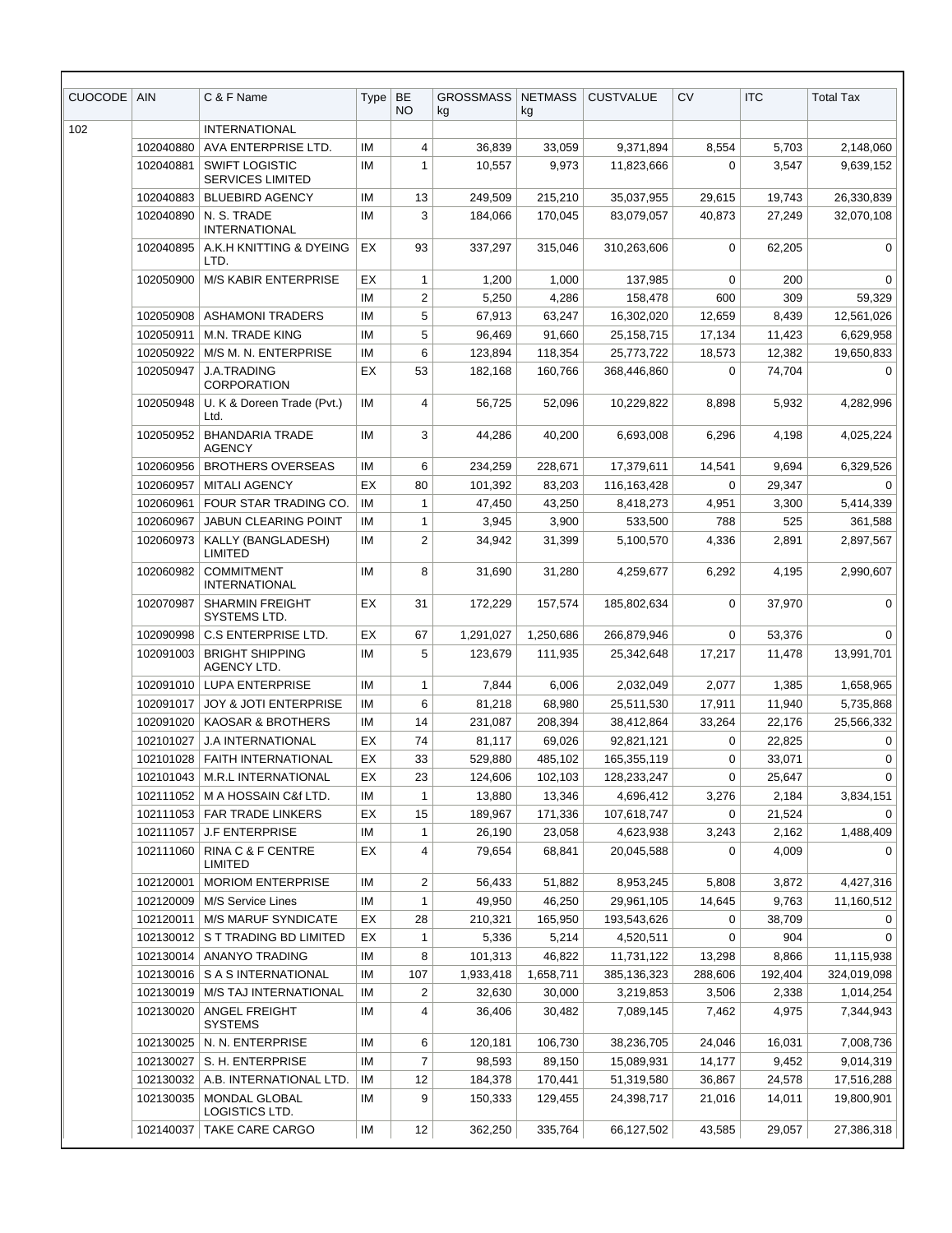| <b>CUOCODE</b> | <b>AIN</b>             | C & F Name                                    | Type     | BE<br><b>NO</b> | <b>GROSSMASS</b><br>kg | <b>NETMASS</b><br>kg | <b>CUSTVALUE</b>         | <b>CV</b>        | <b>ITC</b>       | <b>Total Tax</b>         |
|----------------|------------------------|-----------------------------------------------|----------|-----------------|------------------------|----------------------|--------------------------|------------------|------------------|--------------------------|
| 102            |                        | <b>SYSTEM</b>                                 |          |                 |                        |                      |                          |                  |                  |                          |
|                | 102140038              | H. T. M ENTERPRISE<br>(PVT.) LTD.             | IM       | 8               | 286,805                | 272,879              | 67,426,788               | 39,471           | 26,314           | 40,031,765               |
|                | 102140039              | <b>ACTIVE LOGISTICS LTD.</b>                  | ЕX       | 18              | 16,523                 | 14,411               | 18,443,607               | 0                | 5,078            | 0                        |
|                | 102140040              | AFRA TRADING AGENCY                           | IM       | 5               | 62,951                 | 56,305               | 15,428,735               | 12,739           | 8,493            | 8,698,331                |
|                | 102140041              | <b>ADVANCED TRADING</b><br><b>SYSTEM</b>      | IM       | 5               | 92,444                 | 92,444               | 5,694,818                | 7,044            | 4,696            | 2,477,197                |
|                | 102140045              | <b>SPEED LINK</b><br><b>CLEARANCES</b>        | IM       | 4               | 51,980                 | 30,194               | 10,735,792               | 9,392            | 6,261            | 11,971,127               |
|                | 102140049              | <b>ZARA ENTERPRISE</b>                        | IM       | 4               | 62,404                 | 31,079               | 7,546,853                | 7,665            | 5,110            | 6,807,429                |
|                | 102140051              | R N TRADE<br><b>INTERNATIONAL</b>             | IM       | $\overline{2}$  | 39,743                 | 13,090               | 5,987,031                | 5,019            | 3,346            | 4,260,036                |
|                | 102140052              | M/S R. A. INTERNATIONAL                       | IM       | 6               | 54,237                 | 48,491               | 9,892,788                | 10,795           | 7,196            | 11,903,966               |
|                | 102140054              | KASFIA INTERNATIONAL                          | IM       | $\overline{2}$  | 22,310                 | 19,642               | 5,934,276                | 4,995            | 3,330            | 2,987,551                |
|                | 102140056              | M/S N. M TRADERS                              | IM       | 3               | 28,892                 | 25,778               | 7,160,671                | 6,449            | 4,299            | 4,672,728                |
|                | 102140057              | TRANSMARINE<br><b>LOGISTICS LTD.</b>          | EX       | 183             | 706,765                | 609,395              | 610,481,863              | $\mathbf 0$      | 129,307          | $\mathbf 0$              |
|                | 102140061              | M. L. A. SYNDICATE                            | IM       | 5               | 42,932                 | 36,606               | 7,466,674                | 8,413            | 5,608            | 6,961,549                |
|                | 102140063              | <b>M/S ARFAN FREIGHT</b><br>SOLUTION LTD.     | IM       | $\mathbf{1}$    | 2,900                  | 2,850                | 1,806,521                | 1,917            | 1,278            | 1,357,243                |
|                | 102140066              | <b>PALASH TRADERS</b>                         | IM       | $\overline{2}$  | 80,090                 | 73,460               | 13,649,302               | 8,368            | 5,579            | 4,764,659                |
|                | 102140069              | <b>YEA NOOR</b><br><b>INTERNATIONAL</b>       | IM       | 6               | 116,596                | 113,314              | 29,903,733               | 20,432           | 13,621           | 24,413,408               |
|                | 102140072              | <b>ABEDA TRADING</b>                          | IM       | $\mathbf{1}$    | 9,597                  | 6,490                | 835,964                  | 1,128            | 752              | 423,262                  |
|                | 102140073              | <b>ONON TRADE</b><br><b>INTERNATIONAL</b>     | IM       | 5               | 51,004                 | 46,248               | 35,846,039               | 21,943           | 14,629           | 47,576,219               |
|                | 102150077              | <b>SHARA ENTERPRISE</b>                       | IM       | 8               | 185,251                | 172,014              | 35,621,254               | 25,330           | 16,886           | 28,701,512               |
|                | 102150078              | M/S L. T. SYNDICATE                           | IM       | 5               | 79,790                 | 76,845               | 13,674,705               | 11,564           | 7,709            | 6,305,127                |
|                | 102150079              | M/S J. S. ENTERPRISE                          | IM       | 30              | 532,439                | 489,367              | 127,184,169              | 91,857           | 61,238           | 61,648,397               |
|                | 102150081              | M/S AGAMEE<br><b>ENTERPRISE</b>               | IM       | $\overline{4}$  | 77,291                 | 74,751               | 7,525,854                | 7,741            | 5,161            | 6,927,002                |
|                | 102150083              | <b>RADIANT LINES</b>                          | IM       | 22              | 182,794                | 170.848              | 19,441,421               | 24,376           | 16,251           | 9.444.226                |
|                | 102150084              | <b>LABIB ENTERPRISE</b>                       | ЕX       | 44              | 72,200                 | 63,686               | 72,723,631               | $\mathbf 0$      | 17,248           | $\Omega$                 |
|                |                        |                                               | IM       | 3               | 32,561                 | 26,180               | 10,311,232               | 8,128            | 5,418            | 7,852,988                |
|                | 102150087              | <b>ASMA TRADE</b><br><b>INTERNATIONAL</b>     | IM       | $\overline{2}$  | 21,366                 | 19,461               | 3,761,028                | 3,946            | 2,631            | 2,260,306                |
|                | 102150091              | <b>MAK LOGISTICS</b>                          | IM       | 1               | 24,928                 | 24,040               | 8,200,708                | $\mathbf 0$      | 2,460            | 2,111,682                |
|                | 102150092              | K. S. M. ENTERPRISE                           | ΙM       | 1               | 25,792                 | 23,585               | 7,346,534                | 4,468            | 2,979            | 1,049,484                |
|                | 102160095              | <b>RASEL PALASH</b><br><b>SYNDICATE</b>       | IM       | 27              | 286,586                | 256,813              | 62,495,153               | 56,948           | 37,965           | 46,291,403               |
|                | 102180097              | <b>MEGA INTERNATIONAL</b>                     | ЕX       | 32              | 77,916                 | 67,751               | 80,978,768               | $\mathbf 0$      | 17,906           | 0                        |
|                | 102180102              | M/S. PROCHAYA                                 | ΙM       | $\overline{c}$  | 10,894                 | 10,492               | 1,977,295                | 2,579            | 1,719            | 822,837                  |
|                | 102180103              | <b>M-EXIM ENTERPRISE</b>                      | ЕX       | 2               | 23,428                 | 20,566               | 7,369,346                | 0                | 1,474            | 0                        |
|                | 102180106<br>102180110 | <b>EPTI AGENCY</b><br><b>INTERWAYS GLOBAL</b> | ΙM<br>ΙM | 4<br>37         | 40,966<br>1,499,392    | 39,151<br>1,348,726  | 7,476,236<br>203,967,029 | 7,660<br>132,932 | 5,107<br>88,621  | 5,714,248<br>73,549,922  |
|                | 102180114              | <b>SERVICE LIMITED</b>                        |          |                 |                        |                      |                          |                  |                  |                          |
|                |                        | M/S. LABIBA ENTERPRISE                        | ΙM       | 16              | 235,482                | 215,103              | 53,031,771               | 42,109           | 28,073           | 25,931,816               |
|                | 102190120<br>102190121 | A.R. CORPORATION<br><b>AMIN IMPORTS &amp;</b> | ΙM<br>ΙM | 10<br>6         | 138,107<br>143,834     | 123,951<br>135,263   | 26,437,465<br>26,453,087 | 21,804<br>18,879 | 14,536<br>12,586 | 24,415,601<br>21,319,799 |
|                |                        | <b>EXPORTS LTD.</b>                           |          |                 |                        |                      |                          |                  |                  |                          |
|                | 102190122              | CROSSROAD CLEARING                            | ΙM       | 1               | 14,295                 | 13,250               | 6,695,797                | 4,176            | 2,784            | 999,581                  |
|                | 102190123              | <b>OISHI TRADERS</b>                          | IM       | 4               | 36,635                 | 33,670               | 4,890,633                | 5,724            | 3,816            | 4,572,952                |
|                | 102190124              | M. M. CARGO COMPANY                           | ΙM       | $\overline{7}$  | 279,147                | 268,444              | 49,679,277               | 30,493           | 20,329           | 14,046,017               |
|                | 102190126              | M/S. JHINU ENTERPRISE<br>(PVT) LTD.           | ΙM       | $\overline{2}$  | 16,142                 | 14,469               | 4,327,524                | 4,272            | 2,848            | 1,363,170                |
|                | 102200129              | <b>SM TRADE</b><br><b>INTERNATIONAL</b>       | IM       | 17              | 338,962                | 338,962              | 21,651,255               | 25,327           | 16,885           | 8,965,894                |
|                | 102200130              | <b>MAYA MAHID BUSINESS</b><br>SOLUTION LTD    | ЕX       | 4               | 41,489                 | 37,688               | 3,354,763                | 0                | 998              | 0                        |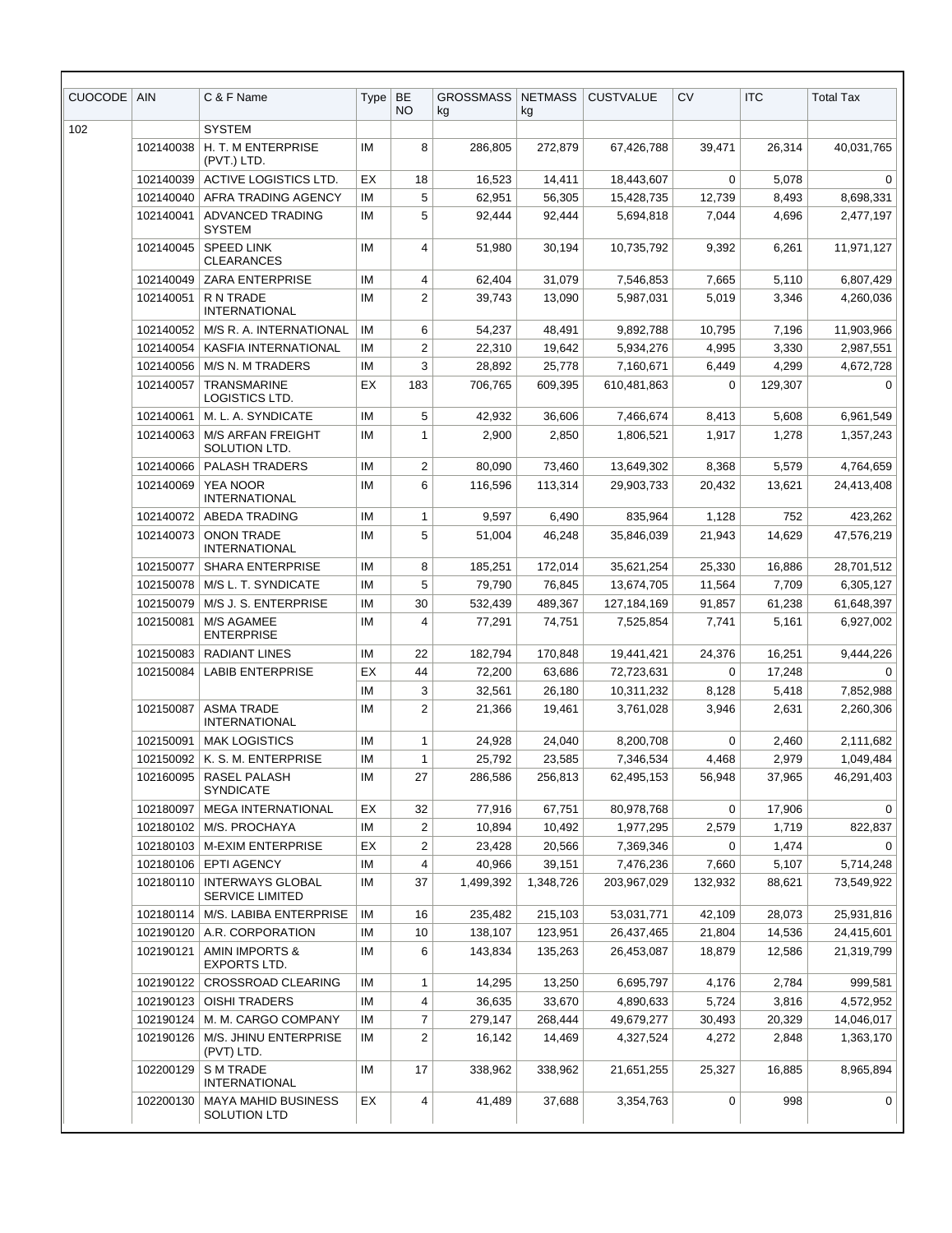| CUOCODE | <b>AIN</b> | C & F Name                                              | Type     | BE<br>NO       | <b>GROSSMASS</b><br>kg | <b>NETMASS</b><br>kg | <b>CUSTVALUE</b>         | <b>CV</b>            | <b>ITC</b>      | <b>Total Tax</b>      |
|---------|------------|---------------------------------------------------------|----------|----------------|------------------------|----------------------|--------------------------|----------------------|-----------------|-----------------------|
| 102     | 102200134  | <b>MAA ASSOCIATES</b>                                   | ΙM       | 210            | 15,280,546             | 15,109,377           | 836,062,741              | 617,413              | 411,608         | 376,490,755           |
|         | 102210136  | KAZI FARHAD AND CO.<br>LTD                              | ΙM       | 48             | 828,246                | 780,278              | 137,439,774              | 114,822              | 76,548          | 102,751,071           |
|         | 102210137  | <b>GARMENTS EXPORT</b><br>VILLAGE LIMITED               | EX       | 39             | 100,660                | 87,607               | 129,030,795              | $\mathbf 0$          | 27,570          | $\mathbf 0$           |
|         | 102880006  | DAWN INTERNATIONAL<br>CO. LTD.                          | IM       | $\mathbf{1}$   | 77,750                 | 70,425               | 7,624,735                | 4,594                | 3,062           | 1,990,685             |
|         | 102880010  | <b>FARCO SYNDICATE</b>                                  | EХ       | 6              | 131,113                | 123,702              | 24,321,552               | $\mathbf 0$          | 4,864           | $\mathbf 0$           |
|         |            |                                                         | ΙM       | 209            | 3,696,186              | 3,228,555            | 1,756,462,375            | 1,030,486            | 686,991         | 556,671,302           |
|         | 102880015  | M. A. LATIF                                             | IM       | 6              | 98,663                 | 88,041               | 18,003,884               | 14,281               | 9,520           | 14,682,070            |
|         | 102880018  | JAHIR & SONS CO.(PVT)<br>LTD.                           | ΙM       | 1              | 11,130                 | 9,933                | 2,078,068                | 2,098                | 1,398           | 1,066,413             |
|         | 102880019  | JAHAN & CO.                                             | IM       | $\overline{7}$ | 97,168                 | 87,115               | 12,885,025               | 11,868               | 7,912           | 8,854,513             |
|         | 102880021  | ALIF INTERNATIONAL<br>AGENCY                            | EX       | 5              | 54,431                 | 49,948               | 16,063,934               | $\Omega$             | 3,213           | $\Omega$              |
|         |            |                                                         | IM       | $\mathbf{1}$   | 25,400                 | 22,500               | 4,077,522                | 2,997                | 1,998           | 1,049,962             |
|         | 102880022  | HOME BOUND PACKERS<br>AND SHIPPERS                      | EХ       | 6              | 13,333                 | 11,333               | 1,852,265                | $\Omega$             | 1,061           | $\Omega$              |
|         |            |                                                         | ΙM       | 11             | 60,885                 | 51,150               | 50,577,162               | 31,352               | 20,897          | 22,041,873            |
|         | 102880029  | <b>AZAD TRADERS</b>                                     | IM       | 5              | 45,079                 | 42,381               | 19,948,075               | 14,778               | 9,852           | 9,123,821             |
|         | 102880032  | M/S BADAL AND<br><b>COMPANY</b>                         | ΙM       | 1              | 113,603                | 109,350              | 14,430,021               | 7,656                | 5,104           | 4,545,457             |
|         | 102880041  | SHAHID & LATIF (PVT)<br>LTD.                            | ΙM       | 8              | 80,133                 | 70,232               | 18,318,123               | 17,303               | 11,535          | 11,294,989            |
|         | 102880052  | M. RAFIQUL ISLAM AND<br>CO.                             | ΙM       | 3              | 82,693                 | 75,740               | 18,590,580               | 11,853               | 7,902           | 7,273,955             |
|         | 102880070  | PATWARY AND CO.                                         | IM       | 4              | 280,246                | 266,783              | 43,647,072               | 24,291               | 16,194          | 16,402,963            |
|         | 102890090  | <b>HELEN TRADE</b><br>INTERNATIONAL (PVT)<br><b>LTD</b> | ΙM       | 3              | 98,715                 | 90,742               | 14,415,473               | 9,974                | 6,650           | 4,540,874             |
|         | 102890093  | HIMANI INTERNATIONAL<br><b>AGENCY</b>                   | ΙM       | $\overline{2}$ | 18,144                 | 17,757               | 17,021,265               | 9,985                | 6,656           | 5,293,973             |
|         | 102890104  | <b>SUJAN ENTERPRISE</b>                                 | IM       | 3              | 106,550                | 100,059              | 28,125,368               | 15,384               | 10,256          | 7,336,297             |
|         | 102900120  | AL-FATTAH AGENCY                                        | ΙM       | 4              | 19,175                 | 17,782               | 24,011,131               | 15,057               | 10,038          | 5,657,960             |
|         | 102900129  | NOVO CARGO SERVICES<br>LTD.                             | EХ       | $\mathbf{1}$   | 4,220                  | 3,433                | 6,373,020                | $\mathbf 0$          | 1,275           | $\mathbf 0$           |
|         | 102910134  | <b>DREAM INTERNATIONAL</b>                              | ΙM       | 4              | 120,511                | 110,057              | 22,339,482               | 14,703               | 9,802           | 6,443,008             |
|         |            | 102910138   KHAIR BROTHERS                              | IM       | 8              | 163,724                | 151,251              | 31,337,636               | 23,293               | 15,528          | 15,912,723            |
|         | 102910140  | CHOWDHURY & CO.                                         | EХ       | 5              | 44,519                 | 34,152               | 18,789,494               | 0                    | 3,758           | 0                     |
|         | 102910142  | <b>ALAUDDIN</b>                                         | ΙM       | 6              | 77,257                 | 69,875               | 9,673,708                | 9,643                | 6,429           | 3,961,239             |
|         | 102910144  | <b>JONY INTERNATIONAL</b><br><b>AGENCY</b>              | ΙM       | 1              | 2,700                  | 2,650                | 528,967                  | 783                  | 522             | 386,683               |
|         | 102910152  | CO-OPERATORS<br><b>ENTERPRISE</b>                       | EX       | 24             | 21,902                 | 17,590               | 26,749,451               | 0                    | 6,804           | $\mathbf 0$           |
|         | 102910156  | <b>NEW LIGHT SHIPPERS &amp;</b><br><b>TRADERS</b>       | ΙM       | 18             | 274,685                | 227,025              | 111,190,988              | 70,868               | 47,246          | 53,389,157            |
|         | 102910167  | PARADISE CORPORATION<br>PVT. LTD.                       | ΙM       | 1              | 24,416                 | 22,400               | 2,950,651                | 2,490                | 1,660           | 929,455               |
|         | 102910180  | S I S WORLD EXPRESS<br>LTD.                             | ΙM       | $\mathbf{1}$   | 88,795                 | 88,000               | 5,118,208                | 3,466                | 2,310           | 1,612,236             |
|         | 102910183  | <b>SELECTED TRADERS</b>                                 | EХ<br>ΙM | 55<br>2        | 396,810<br>15,301      | 363,166<br>14,984    | 398,772,456<br>4,108,811 | $\mathbf 0$<br>4,174 | 80,660<br>2,783 | $\Omega$<br>3,354,433 |
|         | 102910191  | <b>AFTASIA AGENCY</b><br><b>INTERNATIONAL</b>           | ΙM       | $\overline{c}$ | 13,036                 | 9,641                | 3,237,038                | 3,143                | 2,095           | 2,897,529             |
|         | 102920228  | AKASH CORPORATION                                       | ΙM       | $\overline{2}$ | 41,720                 | 38,573               | 9,565,437                | 6,629                | 4,420           | 2,626,192             |
|         | 102920233  | <b>HUSSAIN &amp; HASAN</b>                              | EX       | 4              | 58,786                 | 56,019               | 16,638,505               | 0                    | 3,328           | 0                     |
|         |            | <b>ENTERPRISE</b>                                       | ΙM       | $\mathbf{1}$   | 23,272                 | 22,243               | 5,651,888                | 3,706                | 2,471           | 654,800               |
|         | 102920236  | MEGHNA TRADING CO.                                      | EХ       | 47             | 478,071                | 366,605              | 526,677,678              | 0                    | 105,336         | 0                     |
|         | 102920241  | HAP INTERNATIONAL                                       | ΙM       | 1              | 26,136                 | 22,800               | 5,059,382                | 2,277                | 1,518           | 2,640,998             |
|         | 102920255  | K.Z.INTERNATIONAL<br>LIMITED                            | EХ       | 132            | 157,483                | 138,198              | 171,026,727              | 0                    | 41,602          | 0                     |
|         | 102920274  | <b>MADONNA</b>                                          | EX       | 43             | 134,741                | 111,377              | 197,911,480              | 0                    | 41,743          | $\mathbf 0$           |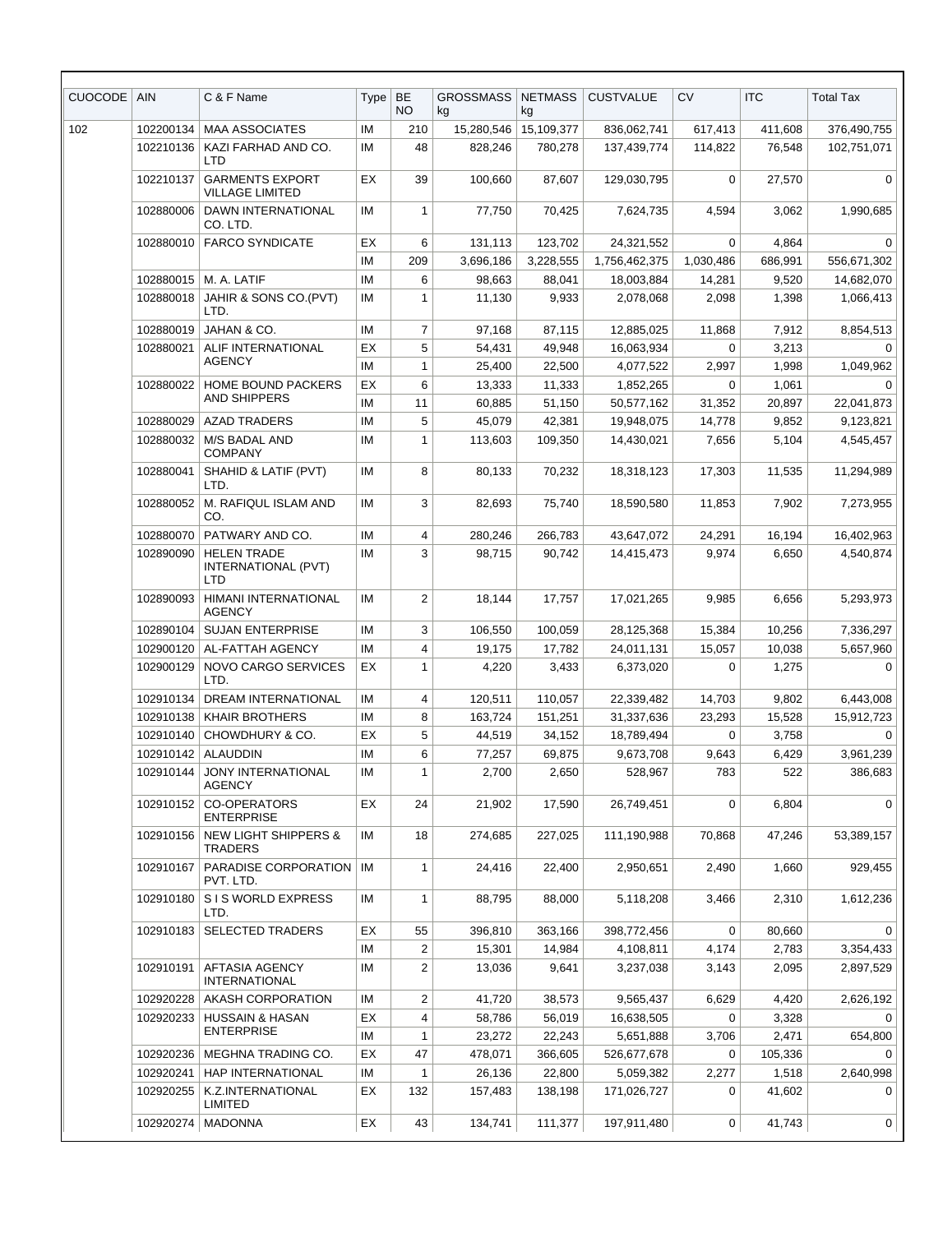| <b>CUOCODE</b> | <b>AIN</b> | C & F Name                                    | <b>Type</b> | BE<br><b>NO</b>         | <b>GROSSMASS</b><br>kg | <b>NETMASS</b><br>kg | <b>CUSTVALUE</b> | CV          | <b>ITC</b> | <b>Total Tax</b> |
|----------------|------------|-----------------------------------------------|-------------|-------------------------|------------------------|----------------------|------------------|-------------|------------|------------------|
| 102            |            | <b>INTERNATIONAL</b>                          |             |                         |                        |                      |                  |             |            |                  |
|                | 102920280  | <b>JOYI TRADE</b><br><b>INTERNATIONAL</b>     | EX          | 20                      | 275,126                | 252,376              | 100,641,260      | $\mathbf 0$ | 20,128     | $\mathbf{0}$     |
|                | 102920282  | <b>MONI TRADING</b><br><b>CORPORATION</b>     | EX          | 35                      | 76,620                 | 69,844               | 77,789,037       | $\Omega$    | 16,735     | $\mathbf 0$      |
|                | 102920284  | SARDER TRADE AGENCY                           | IM          | $\overline{c}$          | 34,875                 | 33,087               | 2,687,512        | 3,141       | 2,094      | 1,475,580        |
|                | 102920292  | <b>SHOAB ENTERPRISE</b>                       | IM          | $\mathbf{1}$            | 13,848                 | 11,782               | 3,394,345        | 2,690       | 1,793      | 1,196,309        |
|                | 102920299  | <b>CHANDPUR TRADING</b><br><b>AGENCIES</b>    | IM          | $\mathbf{1}$            | 8,510                  | 7,930                | 7,008,651        | 4,316       | 2,878      | 358,381          |
|                | 102920313  | AMI INTERNATIONAL                             | IM          | 39                      | 687,230                | 602,813              | 99,157,148       | 82,203      | 54,802     | 52,885,430       |
|                | 102920318  | S. U. AHMED & SONS LTD.                       | IM          | 12                      | 172,709                | 151,468              | 32,808,252       | 28,234      | 18,822     | 25,896,994       |
|                | 102930327  | <b>JALALABAD AGENCIES</b>                     | IM          | 10                      | 149,086                | 143,300              | 19,522,085       | 16,695      | 11,130     | 9,934,875        |
|                | 102930329  | PARTHA TRADE LTD                              | EX          | 245                     | 3,085,678              | 2,868,778            | 663,930,054      | 0           | 140,357    | 1                |
|                | 102930334  | <b>RUSANI ENTERPRISE</b>                      | EX          | 9                       | 7,775                  | 6,971                | 11,791,093       | $\mathbf 0$ | 2,987      | $\mathbf 0$      |
|                | 102930343  | <b>CHANDPUR TRADING</b><br><b>CORPORATION</b> | IM          | 6                       | 91,721                 | 84,612               | 20,127,479       | 16,032      | 10,688     | 12,790,693       |
|                | 102930348  | S. M. TRADERS                                 | IM          | 25                      | 281,848                | 256,027              | 369,443,626      | 193,149     | 128,766    | 57,941,605       |
|                | 102930376  | A. AZIZ & CO.                                 | IM          | 4                       | 67.855                 | 58,291               | 10,047,307       | 8,789       | 5,859      | 5,678,490        |
|                | 102930377  | <b>AGRADOOT TRADERS</b><br>LTD.               | IM          | 6                       | 315,164                | 309,700              | 133,915,594      | 67,237      | 44,825     | 34,763,108       |
|                | 102940425  | UTHALI ENTERPRISE                             | IM          | $\overline{2}$          | 25,116                 | 22,121               | 4,552,900        | 4,168       | 2,779      | 3,955,412        |
|                | 102940431  | S.H. INTERNATIONAL                            | IM          | 8                       | 158,750                | 137,385              | 28,675,189       | 21,450      | 14,300     | 21,520,194       |
|                | 102940439  | SARABOR TRADING CO.<br>LTD.                   | EX          | $\mathbf{1}$            | 2,573                  | 2,317                | 2,927,492        | 0           | 586        | 0                |
|                | 102940452  | <b>RASA TRADE</b><br><b>ENTERPRISES LTD.</b>  | IM          | 1                       | 12,415                 | 11,342               | 2,625,565        | 2,344       | 1,563      | 2,074,723        |
|                | 102940457  | SHOHEL & SENTU<br>TRADING LTD.                | IM          | 3                       | 46,758                 | 35,856               | 6,022,473        | 6,161       | 4,108      | 3,273,289        |
|                | 102950467  | <b>COMA CREATION</b>                          | IM          | 4                       | 48,086                 | 44,225               | 9,712,743        | 8,893       | 5,928      | 3,510,128        |
|                | 102950471  | <b>EXCEL FREIGHT</b><br>SYSTEMS LTD.          | EX          | 3                       | 16,289                 | 13,289               | 5,864,068        | $\Omega$    | 1,173      | $\Omega$         |
|                | 102950478  | M/S. MAMNOON<br><b>ENTERPRISE LTD.</b>        | IM          | $\mathbf{1}$            | 4,121                  | 3,670                | 968,665          | 1,277       | 852        | 505,643          |
|                | 102950482  | <b>EASTERN AGENCY</b>                         | ΙM          | 7                       | 94,197                 | 79,901               | 24,035,749       | 18,559      | 12,373     | 8,473,339        |
|                | 102950483  | A. M. ENTERPRISE<br>LIMITED                   | ЕX          | $\overline{2}$          | 1,007                  | 723                  | 2,070,289        | 0           | 559        | $\mathbf 0$      |
|                | 102950486  | <b>MANAS ENTERPRISE</b>                       | IM          | 33                      | 683,133                | 553,141              | 94,757,252       | 79,549      | 53,033     | 62,641,563       |
|                | 102950499  | <b>TONMOY ENTERPRISE</b>                      | ΙM          | 3                       | 32,126                 | 29,313               | 24,956,318       | 14,718      | 9,812      | 3,027,473        |
|                | 102960519  | <b>BABUL ENTERPRISE</b>                       | IM          | 12                      | 227,841                | 206,908              | 50,133,484       | 35,694      | 23,796     | 21,073,335       |
|                | 102960533  | <b>CITY CARGO LIMITED</b>                     | ΙM          | 22                      | 363,890                | 331,903              | 45,909,033       | 40,766      | 27,177     | 16,786,684       |
|                | 102960535  | ELITE SOLUTIONS LTD.                          | ΙM          | $\overline{7}$          | 120,763                | 117,202              | 25,243,122       | 19,465      | 12,977     | 14,715,310       |
|                | 102960540  | S.M.SUNNY CARGO<br>LIMITED                    | ΙM          | $\overline{2}$          | 38,616                 | 31,786               | 5,667,869        | 4,876       | 3,250      | 6,391,606        |
|                | 102970556  | MAIMUNAH TRADING LTD                          | IM          | 35                      | 673,555                | 641,537              | 57,189,688       | 56,739      | 37,826     | 23,880,736       |
|                | 102970566  | A. M. & SONS                                  | ΙM          | $\mathbf{1}$            | 33,519                 | 29,950               | 6,294,061        | 3,995       | 2,663      | 1,939,434        |
|                | 102970574  | M.R.S. SYNDICATE LTD.                         | EX          | 7                       | 27,920                 | 20,978               | 31,939,154       | $\mathbf 0$ | 6,388      | $\Omega$         |
|                | 102970579  | S. F. TRADERS                                 | ΙM          | 1                       | 7,035                  | 4,667                | 6,000,296        | 3,863       | 2,575      | 5,153,570        |
|                | 102970585  | <b>SUBARNA TRADE</b>                          | ЕX          | 18                      | 259,765                | 234,842              | 47,960,843       | 0           | 10,332     | 0                |
|                |            | <b>ASSOCIATES</b>                             | ΙM          | 5                       | 78,893                 | 67,499               | 12,492,462       | 10,993      | 7,329      | 10,713,390       |
|                | 102970601  | M.R.T. FREIGHT SYSTEM                         | EX          | 1                       | 1,738                  | 1,338                | 2,741,987        | 0           | 548        | 0                |
|                | 102970602  | <b>ATLANTIC TRADERS</b>                       | ΙM          | 1                       | 19,990                 | 18,522               | 5,127,097        | 2,307       | 1,538      | 4,185,762        |
|                | 102970607  | <b>MALLIKA TRADERS</b>                        | EX          | 23                      | 144,280                | 131,654              | 160,088,239      | 0           | 32,619     | $\Omega$         |
|                |            |                                               | ΙM          | $\mathbf{1}$            | 8,820                  | 7,980                | 2,586,402        | 2,326       | 1,551      | 814,717          |
|                | 102970608  | F.F.K ENTERPRISE LTD.                         | ΙM          | $\overline{c}$          | 22,934                 | 19,464               | 3,368,491        | 3,651       | 2,434      | 1,878,527        |
|                | 102970610  | SAGOR HASSAN (BD) LTD.                        | ΙM          | 12                      | 201,118                | 173,242              | 40,566,849       | 31,949      | 21,299     | 23,251,501       |
|                | 102980633  | <b>LITON TRADE</b><br><b>INTERNATIONAL</b>    | EX          | 15                      | 65,908                 | 54,940               | 65,510,614       | 0           | 13,568     | $\Omega$         |
|                | 102980639  | POLY LOGISTIC LTD.                            | IM          | $\overline{\mathbf{c}}$ | 56,087                 | 49,366               | 10,168,918       | 6,901       | 4,601      | 5,116,423        |
|                | 102980642  | RAFSAN & SHUHA                                | IM          | 4                       | 34,080                 | 29,943               | 5,122,657        | 5,484       | 3,656      | 3,297,527        |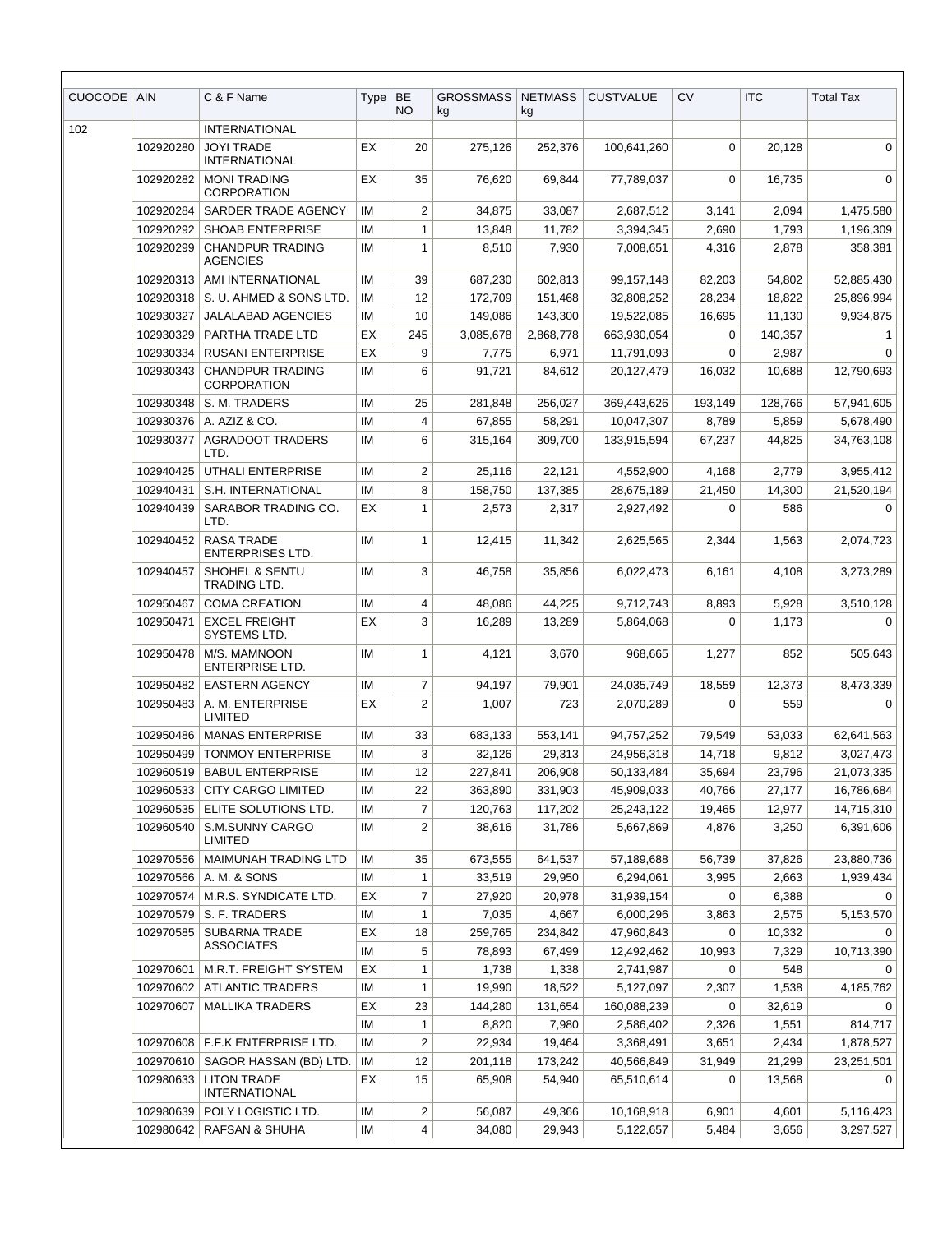| <b>CUOCODE</b> | <b>AIN</b> | C & F Name                                    | <b>Type</b> | BE<br><b>NO</b> | <b>GROSSMASS</b><br>kg | <b>NETMASS</b><br>kg | <b>CUSTVALUE</b> | <b>CV</b>   | <b>ITC</b> | <b>Total Tax</b> |
|----------------|------------|-----------------------------------------------|-------------|-----------------|------------------------|----------------------|------------------|-------------|------------|------------------|
| 102            |            | <b>TRADING LTD</b>                            |             |                 |                        |                      |                  |             |            |                  |
|                | 102980645  | <b>SHAFTSS</b><br><b>INTERNATIONAL LTD.</b>   | EX          | 62              | 800,970                | 744,692              | 82,207,371       | $\mathbf 0$ | 19,320     | $\mathbf 0$      |
|                | 102980652  | S.B.S SHIPING<br>&TRAD.AGENCI.(PVT)LTD        | <b>EX</b>   | 18              | 20,133                 | 13,730               | 70,212,617       | 0           | 14,043     | $\mathbf{0}$     |
|                | 102980671  | <b>DYNAMIC TRADERS</b>                        | ЕX          | 2               | 34,095                 | 31,208               | 2,919,182        | 0           | 584        | 0                |
|                | 102990678  | SPEED WAY<br><b>INTERNATIONAL</b>             | ΙM          | 1               | 13,812                 | 13,574               | 7,885,401        | 0           | 2,366      | 6,437,641        |
|                | 102990680  | <b>RASPUT TRADERS LTD.</b>                    | EX          | 49              | 123,950                | 109,394              | 138,708,861      | 0           | 29,955     | 0                |
|                | 102990684  | R.B.T INTRENATIONAL                           | EX          | $\mathbf{1}$    | 10,943                 | 9,792                | 18,228,797       | $\mathbf 0$ | 3,646      | 0                |
|                | 102990695  | <b>MAM TRADERS</b>                            | EX          | $\mathbf{1}$    | 13,064                 | 11,583               | 2,731,571        | 0           | 546        | $\Omega$         |
|                | 102990705  | J. M. INTERNATIONAL                           | IM          | 30              | 571,278                | 529,883              | 141,742,934      | 97,794      | 65,196     | 88,788,292       |
|                | 102990714  | <b>JIME ENTEPRISE</b>                         | IM          | $\mathbf{1}$    | 19,560                 | 19,033               | 5,452,450        | 3,616       | 2,411      | 2,067,395        |
| 752            | 752130001  | M/S. S. A. S.<br><b>INTERNATIONAL</b>         | IM          | $\mathbf{1}$    | 26,397                 | 25,847               | 722,251          | 1,000       | 667        | 855,434          |
|                | 752130025  | M/S S. S. Lord Shipping,                      | EX          | 17              | 60,975                 | 59,845               | 96,199,546       | $\Omega$    | 19,240     | $\Omega$         |
|                | 752130056  | M/S S. K. International                       | ΙM          | 1               | 25,330                 | 24,467               | 4,305,025        | 3,100       | 2,067      | 1,635,367        |
|                | 752130068  | M/S. MAHI & LAMIA<br><b>TRADERS</b>           | IM          | 14              | 295,215                | 272,930              | 73,343,031       | 48,088      | 32,059     | 26,054,107       |
|                | 752130071  | M/S. TAOSHIF<br><b>ENTERPRISE</b>             | IM          | 6               | 180,235                | 172,005              | 19,943,231       | 15,550      | 10,367     | 11,984,814       |
|                | 752130076  | M/S S.R.F International<br>Logi. Servi        | ΙM          | 3               | 29,645                 | 27,126               | 4,402,106        | 4,569       | 3,046      | 2,611,433        |
|                | 752130078  | MODERN C & F LIMITED                          | IM          | 1               | 53,072                 | 53,030               | 2,425,920        | 2,254       | 1,503      | 764,165          |
|                | 752130089  | M/S UNO Corporation,                          | IМ          | 10              | 356,083                | 344,168              | 36,753,643       | 27,933      | 18,622     | 16,982,791       |
|                | 752130092  | M/S Adiba International,                      | IM          | 10              | 235,807                | 218,686              | 45,066,476       | 31,669      | 21,113     | 18,119,176       |
|                | 752130141  | M/S Takin Trade Syndicate                     | IM          | 3               | 48,907                 | 42,881               | 9,682,540        | 7,845       | 5,230      | 3,796,061        |
|                | 752130145  | M/S Sarder Syndicate                          | IM          | $\mathbf{1}$    | 7,369                  | 6,205                | 1,809,669        | 1,920       | 1,280      | 1,477,414        |
|                | 752130147  | M/S. Taj International                        | IM          | $\mathbf{1}$    | 21,130                 | 20,870               | 3,671,662        | 2,815       | 1,877      | 1,916,607        |
|                | 752130149  | L'ORIENT SHIPPING<br><b>AGENCY</b>            | ΙM          | 2               | 66,188                 | 62,870               | 15,610,839       | 9,350       | 6,233      | 3,849,504        |
|                | 752130162  | S M SARAF ENTERPRISE<br>LTD.                  | ΙM          | 1               | 21,637                 | 20,092               | 2,651,280        | 2,356       | 1,570      | 2,164,505        |
|                | 752130168  | M/S World Trade Link                          | IM          | 12              | 186,687                | 162,655              | 33,407,162       | 28,474      | 18,982     | 20,326,292       |
|                | 752130181  | <b>M/S AMIN TRADE</b><br><b>INTERNATIONAL</b> | IM          | $\overline{2}$  | 56,930                 | 54,904               | 10,706,720       | 6,748       | 4,499      | 2,761,627        |
|                | 752130196  | M/S United Trade Agency                       | IM          | $\overline{7}$  | 112,246                | 96,860               | 39,136,039       | 25,002      | 16,668     | 18,971,367       |
|                | 752130201  | M/S S.A.T. Corporation                        | IM          | 14              | 285,745                | 273,687              | 51,307,760       | 39,030      | 26,020     | 30,745,839       |
|                | 752130221  | M/S S.A Enterprise                            | IM          | 3               | 39,985                 | 37,227               | 6,792,091        | 6,301       | 4,200      | 2,834,272        |
|                | 752130234  | <b>DHAKA TRADING</b><br><b>CORPORATION</b>    | IМ          | 9               | 413,286                | 406,784              | 27,922,187       | 22,766      | 15,177     | 13,052,134       |
|                | 752130244  | M/S S.H International                         | ΙM          | 2               | 34,115                 | 31,890               | 6,050,013        | 5,048       | 3,365      | 2,658,334        |
|                | 752130250  | KOALA SHIPPING LINES<br>LTD.                  | ΙM          | 6               | 222,170                | 212,740              | 56,363,641       | 32,339      | 21,559     | 16,196,462       |
|                | 752130268  | M/S Oshin Enterprise                          | IM          | 19              | 490,253                | 452,988              | 71,294,277       | 53,612      | 35,741     | 29,718,478       |
|                | 752130271  | M/S Shipon Enterprise                         | IM          | 2               | 29,861                 | 29,479               | 3,890,722        | 4,043       | 2,695      | 1,225,577        |
|                | 752130274  | M/S Nayeem Shipping Lines                     | IМ          | $\mathbf{1}$    | 7,818                  | 7,581                | 1,330,906        | 1,561       | 1,040      | 694,733          |
|                | 752130277  | M/S AI Fattah Agency                          | IM          | 2               | 13,630                 | 10,557               | 36,994,097       | 18,972      | 12,648     | 7,430,685        |
|                | 752130281  | UTOPIA INTERNATIONAL                          | IM          | 4               | 83,762                 | 66,581               | 11,206,634       | 9,693       | 6,462      | 6,044,513        |
|                | 752130284  | M/S Orchard Syndicate                         | IМ          | $\mathbf{1}$    | 4,620                  | 3,950                | 868,780          | 1,165       | 777        | 273,666          |
|                | 752130294  | Rahat International                           | IМ          | 11              | 206,133                | 176,574              | 32,574,359       | 26,981      | 17,987     | 18,238,149       |
|                | 752130308  | <b>MALLIKA TRADERS</b>                        | EX          | 54              | 81,949                 | 70,644               | 94,545,260       | 0           | 21,092     | 0                |
|                | 752140338  | M/S M. R. L International                     | EX          | 39              | 45,586                 | 35,401               | 52,902,797       | 0           | 12,398     | $\Omega$         |
|                | 752140348  | M/S Morning Star                              | IM          | 12              | 261,856                | 235,385              | 48,792,433       | 35,907      | 23,938     | 14,562,099       |
|                |            | International                                 |             |                 |                        |                      |                  |             |            |                  |
|                | 752140387  | M/S Suborna Trade<br>Associates               | ΙM          | 1               | 26,020                 | 22,487               | 4,253,170        | 3,076       | 2,051      | 1,095,191        |
|                | 752140405  | M/S Rolex Trading Agency                      | IM          | 1               | 4,442                  | 4,224                | 1,280,883        | 1,523       | 1,015      | 253,150          |
|                |            | 752140413   M/S Monir Ahmed                   | IM          | $\mathbf{1}$    | 8,860                  | 8,365                | 3,031,907        | 2,527       | 1,685      | 895,611          |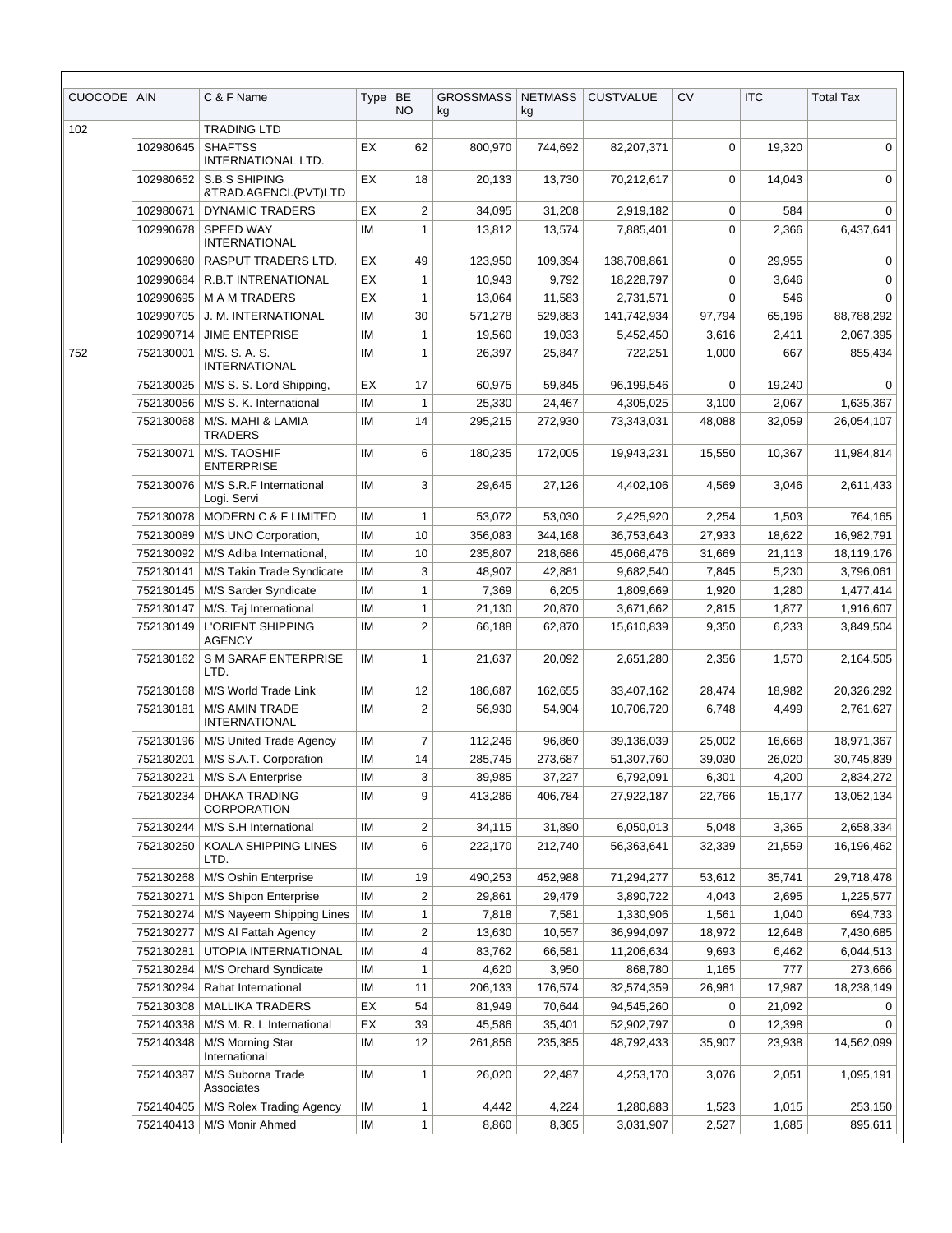| <b>CUOCODE</b> | <b>AIN</b> | C & F Name                                         | Type     | <b>BE</b><br><b>NO</b> | <b>GROSSMASS</b><br>kg | <b>NETMASS</b><br>kg | <b>CUSTVALUE</b>         | <b>CV</b>      | <b>ITC</b>      | <b>Total Tax</b>         |
|----------------|------------|----------------------------------------------------|----------|------------------------|------------------------|----------------------|--------------------------|----------------|-----------------|--------------------------|
| 752            | 752140418  | Kallol Shipping Lines Ltd.                         | IM       | 3                      | 62.743                 | 58,532               | 11,558,441               | 8,465          | 5,643           | 5,712,094                |
|                | 752160432  | M/S SERVICE LINE                                   | IM       | $\mathbf{1}$           | 22,793                 | 21,691               | 3,442,061                | 2,711          | 1,808           | 2,295,799                |
|                | 752170436  | H. K. TRADING                                      | IM       | 22                     | 466,529                | 414,449              | 55,365,745               | 46,840         | 31,227          | 30,925,859               |
|                | 752170449  | <b>BRILLIANT SYNDICATE</b><br>LTD                  | ΙM       | 5                      | 169,242                | 158,213              | 24,772,045               | 16,960         | 11,307          | 11,211,486               |
|                | 752170451  | S.S. PRINCE CARGO<br><b>SYSTEM</b>                 | ΙM       | 16                     | 272,454                | 252,049              | 70,437,064               | 50,181         | 33,454          | 32,815,454               |
|                | 752170453  | <b>MAHIBI ENTERPRISE</b><br>(PVT) LTD.             | IM       | 10                     | 168,407                | 130,601              | 25,015,336               | 22,149         | 14,766          | 15,032,811               |
|                | 752180456  | <b>COMA CREATION</b>                               | IM       | 2                      | 18,193                 | 15,730               | 4,120,565                | 4,040          | 2,694           | 1,440,929                |
|                | 752190465  | FILM FAIR LIMITED                                  | IM       | 28                     | 2,185,199              | 2,167,157            | 121,724,492              | 86,106         | 57,404          | 52,292,504               |
|                | 752190475  | FORMOSA LOGISTICS<br>LTD                           | EX       | $\overline{2}$         | 12,459                 | 8,774                | 17,328,705               | $\Omega$       | 3,466           | $\Omega$                 |
|                | 752190476  | <b>YEA NOOR</b><br><b>INTERNATIONAL</b>            | IM       | 1                      | 9,057                  | 7,838                | 2,110,083                | 2,112          | 1,408           | 1,450,597                |
|                | 752200477  | NAHAR CORPORATION<br>LTD                           | ΙM       | 5                      | 356,747                | 354,077              | 26,860,787               | 17,900         | 11,933          | 8,966,746                |
|                | 752210479  | Ajanta Enterprise                                  | IM       | 2                      | 38,480                 | 32,928               | 4,272,875                | 4,234          | 2,822           | 2,266,183                |
|                | 752210484  | <b>M/S HOMELAND</b>                                | IM       | 36                     | 1,073,843              | 993,459              | 185,292,291              | 124,680        | 83,120          | 80,482,325               |
|                | 752210485  | <b>LOGISTICS BUSINESS</b><br><b>INTERNATIONAL</b>  | IM       | $\mathbf{1}$           | 7,852                  | 6,601                | 1,312,565                | 1,547          | 1,031           | 670,178                  |
|                | 752210489  | SEVERAL CO. (PVT) LTD                              | IM       | $\boldsymbol{2}$       | 38.168                 | 35,493               | 6,715,302                | 5,347          | 3,565           | 4,381,260                |
| 803            | 803000265  | Fare Ventcher Ltd.                                 | IM       | 3                      | 5,064                  | 4,670                | 1,606,129                | 0              | 1,368           | 838,400                  |
|                | 803000267  | Setu Centre                                        | IM       | 3                      | 1,810                  | 1,771                | 1,345,578                | 0              | 1,230           | 965,978                  |
|                | 803000271  | <b>HAZARI ENTERPRISE</b>                           | IМ       | 3                      | 879                    | 848                  | 1,665,073                | 0              | 1,523           | 865,754                  |
|                | 803000273  | M. N. International                                | IM       | 5                      | 21,107                 | 20,898               | 9,976,403                | 0              | 5,173           | 3,506,411                |
|                | 803000276  | M/S. Alauddin                                      | IM       | 19                     | 5,436                  | 5,125                | 11,013,655               | 0              | 8,010           | 6,345,611                |
|                | 803000282  | Rasput Traders Ltd.                                | IM       | 12                     | 6,592                  | 5,574                | 3,834,280                | 0              | 3,797           | 2,225,871                |
|                | 803000284  | Chum Cargo International                           | ΙM       | 1                      | 425                    | 399                  | 574,340                  | 0              | 556             | 180,917                  |
|                | 803000285  | Rasa Trade Enterprise Ltd.                         | IM       | 8                      | 6,272                  | 5,903                | 4,894,633                | 0              | 4,242           | 1,817,106                |
|                | 803000292  | <b>SEA LOTUS SHIPPING</b><br><b>AGENCY PVT LTD</b> | IM       | 3                      | 3,858                  | 3,732                | 1,041,604                | $\mathbf 0$    | 1,032           | 357,072                  |
|                | 803010297  | Fast Cargo Services Ltd.                           | ΙM       | 1                      | 1,027                  | 889                  | 244,873                  | 0              | 245             | 127,824                  |
|                | 803010299  | Monno Trading Agency                               | IМ       | 1                      | 75                     | 70                   | 303,565                  | 0              | 304             | 158,461                  |
|                | 803010300  | S. A. Corporation                                  | IM       | 21                     | 6,489                  | 6,109                | 10,160,210               | 0              | 8,491           | 6,078,428                |
|                | 803010304  | Dynamic International                              | EX       | $\overline{2}$         | 163                    | 153                  | 238,590                  | 0              | 201             | 0                        |
|                |            |                                                    | IМ       | 5                      | 292                    | 258                  | 491,187                  | 0              | 637             | 184,864                  |
|                | 803010305  | Conveyor Logistics Ltd.                            | IM       | 5                      | 4,239                  | 3,827                | 1,725,272                | 0              | 1,746           | 1,084,138                |
|                | 803010306  | ROYAL TRADE<br>INTERNATIONAL                       | ΙM       | 4                      | 2,027                  | 1,918                | 1,945,124                | 0              | 1,635           | 651,473                  |
|                | 803010308  | Asif International                                 | EX<br>IM | 30                     | 10,176                 | 9,705                | 14,685,447               | 0              | 7,418           | 0                        |
|                | 803010309  | Elmi Cargo Services                                | IМ       | 62<br>6                | 16,161<br>21,882       | 15,276<br>21,741     | 22,151,685<br>13,414,231 | $\pmb{0}$<br>0 | 20,507<br>7,085 | 12,591,525<br>10,740,947 |
|                | 803020310  | Al-Amin Syndicate                                  | IМ       | 4                      | 3,304                  | 2,969                | 862,334                  | 0              | 918             | 747,968                  |
|                | 803020311  | Mona Lisa International                            | IM       | 33                     | 1,798                  | 1,597                | 2,740,399                | 0              | 3,881           | 1,583,830                |
|                | 803020316  | L. H. International                                | IM       | 4                      | 152,625                | 143,606              | 60,685,877               | 0              | 17,869          | 15,929,194               |
|                | 803020318  | Ruma International                                 | IМ       | 5                      | 1,725                  | 1,515                | 5,500,466                | 0              | 4,292           | 3,669,515                |
|                | 803020322  | Osman Interlineings Ltd.                           | EX       | 3                      | 9,508                  | 9,264                | 4,848,857                | 0              | 1,859           | 0                        |
|                | 803030327  | Young One (CEPZ) Ltd.                              | EX       | 8                      | 19,518                 | 18,518               | 28,604,364               | 0              | 8,204           | $\Omega$                 |
|                |            |                                                    | IМ       | 19                     | 22,440                 | 21,108               | 38,012,364               | 0              | 18,408          | 26,726,905               |
|                | 803030328  | <b>Balaka Traders</b>                              | ЕX       | 4                      | 355                    | 348                  | 301,212                  | 0              | 400             | 0                        |
|                |            |                                                    | IM       | 9                      | 3,143                  | 3,044                | 2,111,806                | 0              | 2,129           | 1,149,244                |
|                | 803030329  | R N Trade International                            | IM       | 18                     | 12,667                 | 12,343               | 9,823,477                | 0              | 7,945           | 5,355,271                |
|                | 803030331  | Express C&F Agent                                  | IM       | 30                     | 16,426                 | 15,818               | 15,703,751               | 0              | 10,906          | 9,383,002                |
|                | 803030337  | Morning Star International                         | EX       | 16                     | 25,743                 | 23,509               | 10,767,101               | 0              | 5,239           | $\Omega$                 |
|                |            |                                                    | IM       | 42                     | 33,873                 | 31,515               | 19,434,205               | 0              | 17,269          | 12,067,876               |
|                | 803040342  | Swift Logistics Services Ltd.                      | EX       | 1                      | 1,050                  | 1,000                | 396,707                  | 0              | 198             |                          |
|                |            |                                                    | IM       | 3                      | 2,891                  | 2,749                | 1,414,623                | 0              | 1,388           | 575,752                  |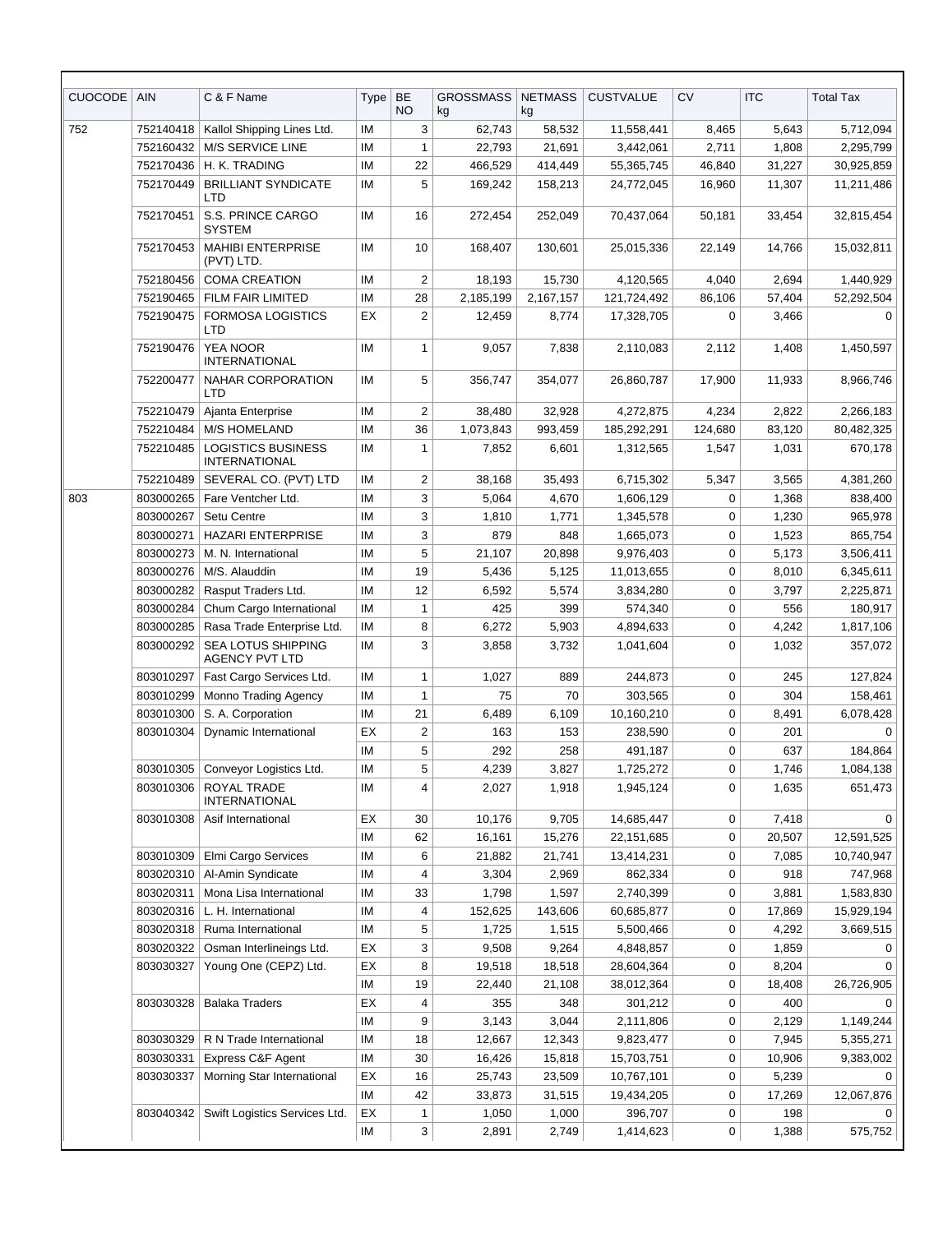| <b>CUOCODE</b> | <b>AIN</b> | C & F Name                                    | Type      | BE<br><b>NO</b>         | <b>GROSSMASS</b><br>kg | <b>NETMASS</b><br>kg | <b>CUSTVALUE</b>       | <b>CV</b>   | <b>ITC</b>     | <b>Total Tax</b>        |
|----------------|------------|-----------------------------------------------|-----------|-------------------------|------------------------|----------------------|------------------------|-------------|----------------|-------------------------|
| 803            | 803040343  | <b>Chowdhury Brothers</b>                     | <b>IM</b> | $\mathbf{1}$            | 200                    | 180                  | 117,695                | 0           | 118            | 61,437                  |
|                | 803050350  | FEDERAL FREIGHT<br>SYSTEM LTD.                | IM        | 3                       | 228                    | 208                  | 807,413                | $\mathbf 0$ | 807            | 556,392                 |
|                | 803050351  | PODAMDI                                       | <b>IM</b> | 3                       | 3,895                  | 3,741                | 1,088,623              | $\mathbf 0$ | 1,012          | 395,931                 |
|                | 803050364  | Akash Treade International                    | EX        | 6                       | 4,019                  | 3,615                | 6,379,463              | $\mathbf 0$ | 2,479          | 0                       |
|                |            |                                               | IM        | 18                      | 4,722                  | 4,226                | 7,909,846              | 0           | 5,943          | 2,923,681               |
|                | 803050365  | Chitra Impex                                  | <b>IM</b> | 15                      | 8,990                  | 7,805                | 13,709,006             | 0           | 8,976          | 5,711,545               |
|                | 803060369  | Far East International                        | EX        | $\overline{c}$          | 2,111                  | 1,965                | 2,441,353              | 0           | 953            | $\Omega$                |
|                |            |                                               | IM        | 3                       | 3,351                  | 3,080                | 5,289,708              | 0           | 3,209          | 2,245,722               |
|                | 803060374  | <b>BABYLON GARMENTS</b><br>LTD                | IM        | 8                       | 1,923                  | 1,767                | 858,511                | $\mathbf 0$ | 902            | 518,311                 |
|                | 803060375  | Birds Associates Ltd.                         | <b>IM</b> | 3                       | 327                    | 301                  | 668,273                | 0           | 728            | 242,762                 |
|                | 803060382  | Sharmin Freighte Systems                      | ЕX        | 2                       | 15,164                 | 14,835               | 2,108,824              | 0           | 993            | $\Omega$                |
|                |            | Ltd.                                          | IM        | 18                      | 12,927                 | 12,061               | 12,486,054             | $\mathbf 0$ | 9,464          | 11,948,559              |
|                | 803060383  | Y. A. S. ORIENT (PVT.)                        | EX        | $\overline{2}$          | 125                    | 117                  | 242,536                | 0           | 200            | $\Omega$                |
|                |            | LTD.                                          | <b>IM</b> | 52                      | 91,611                 | 89,385               | 37,544,604             | $\mathbf 0$ | 25,024         | 22,627,639              |
|                | 803070386  | Sonia International                           | <b>IM</b> | 1                       | 1,185                  | 1,058                | 1,886,777              | $\mathbf 0$ | 1,318          | 594,335                 |
|                | 803070389  | KINKEL INTERNATIONAL<br><b>CARGO SERVICES</b> | IM        | 16                      | 16,283                 | 16,036               | 9,857,203              | $\mathbf 0$ | 6,680          | 6,535,905               |
|                | 803070391  | Zafar Ahmed                                   | EX        | $\mathbf{1}$            | 84                     | 76                   | 140.467                | $\mathbf 0$ | 100            | $\Omega$                |
|                |            |                                               | IM        | 6                       | 1,553                  | 1,482                | 2,523,214              | 508         | 2,388          | 1,003,858               |
|                | 803070394  | Farhad International                          | IM        | $\overline{c}$          | 518                    | 470                  | 624,804                | 0           | 625            | 196,813                 |
|                | 803070397  | <b>MIM INTERNATIONAL</b>                      | ЕX        | $\mathbf{1}$            | 120,240                | 120,000              | 4,139,554              | 0           | 1,228          | $\Omega$                |
|                |            |                                               | <b>IM</b> | 16                      | 13,370                 | 12,360               | 10,578,215             | 0           | 8,086          | 3,882,114               |
|                | 803070399  | M. J. Trade Cyndicate                         | IM        | 17                      | 37,722                 | 34,571               | 22,523,941             | 0           | 15,038         | 8,404,702               |
|                | 803070400  | Kazi Razzaque International                   | ΙM        | 18                      | 7,161                  | 6,679                | 7,652,438              | $\mathbf 0$ | 6,796          | 4,157,816               |
|                | 803080409  | Mutual Trade International                    | IM        | 1                       | 304                    | 300                  | 241,928                | 0           | 242            | 126,287                 |
|                | 803080420  | <b>Clefo Trade Associates</b><br>(pvt.) Ltd.  | <b>IM</b> | 6                       | 2,401                  | 2,263                | 3,481,458              | $\mathbf 0$ | 3,021          | 1,096,659               |
|                | 803080424  | N. HAIDER & CO. (PVT.)<br>LTD.                | IM        | 4                       | 154                    | 135                  | 578,555                | $\mathbf 0$ | 691            | 454,084                 |
|                | 803080425  | Naz Enterprise                                | <b>IM</b> | 3                       | 406                    | 379                  | 624,152                | 0           | 624            | 217,853                 |
|                | 803100001  | Pioneer Apparels Ltd.                         | IM        | 21                      | 4,325                  | 3,849                | 6,146,485              | 0           | 4,974          | 2,129,315               |
|                | 803100003  | K. U. S. Trading Corporation                  | ЕX        | 1                       | 1,850                  | 1,808                | 649,946                | $\mathbf 0$ | 325            | 0                       |
|                |            |                                               | IМ        | 15                      | 13,257                 | 12,170               | 6,083,473              | 0           | 5,701          | 2,749,967               |
|                | 803100004  | S. Haque & Sons                               | IM        | $\overline{2}$          | 4,299                  | 4,090                | 5,951,327              | $\mathbf 0$ | 2,768          | 1,990,596               |
|                | 803100008  | DULAL BROTHERS LTD.                           | EX        | $\overline{c}$          | 1,677                  | 1,591                | 416,181                | 0           | 262            | $\Omega$                |
|                |            |                                               | ΙM        | 13                      | 13,051                 | 11,421               | 4,212,200              | 0           | 3,960          | 2,778,167               |
|                | 803100046  | Channel Freight & Logistics<br>Ltd.           | ЕX        | 19                      | 30,455                 | 27,045               | 6,543,226              | 0           | 3,808          | $\Omega$                |
|                |            |                                               | IM        | 28                      | 45,832                 | 41,506               | 20,066,378             | 0           | 16,877         | 9,508,418               |
|                | 803100048  | M. R. L. International                        | EX        | 1                       | 243                    | 215                  | 311,508                | 0           | 156            | $\Omega$                |
|                | 803100059  | Asma-Ul-Husna<br>International                | ΙM<br>ΙM  | 6<br>18                 | 520<br>11,385          | 468<br>10,657        | 1,349,896<br>5,072,856 | 0<br>0      | 1,375<br>4,848 | 757,212<br>2,043,979    |
|                | 803110004  |                                               |           |                         |                        |                      |                        |             |                |                         |
|                |            | A. R. Express                                 | ЕX        | $\overline{\mathbf{c}}$ | 2,896                  | 2,671                | 756,484                | 0           | 378            | $\mathbf 0$             |
|                | 803110006  | R. S. Trading International                   | ΙM<br>IM  | 16                      | 17,449                 | 17,222               | 13,334,427             | 0           | 8,519<br>876   | 9,049,695<br>403,505    |
|                | 803110013  | M S International                             | ΙM        | 4<br>3                  | 1,268<br>7,530         | 1,175<br>6,962       | 875,818<br>4,533,095   | 0<br>0      | 2,135          | 3,656,507               |
|                | 803110014  | TRS SYNDICATE                                 | ΙM        | $\overline{7}$          | 8,735                  | 8,383                | 5,789,256              | 0           | 3,710          |                         |
|                | 803110060  | Shuvo International Agency                    | ΙM        | 14                      | 78,889                 | 75,967               | 44,320,680             | 0           | 19,894         | 2,124,096<br>13,867,783 |
|                | 803120002  | <b>BANGLADESH EXPRESS</b>                     | ΙM        | 8                       | 2,029                  | 1,944                | 1,612,802              | 0           | 1,708          | 1,093,179               |
|                | 803120004  | & LOGISTICS LTD.<br><b>EPYLLION LIMITED</b>   | EX        | $\overline{c}$          | 12,176                 | 12,168               | 1,263,492              | 0           | 632            | 0                       |
|                |            |                                               | IM        | 16                      | 4,385                  | 4,238                | 6,136,653              | 0           | 5,711          | 3,203,024               |
|                | 803120007  | Active Logistics Ltd.                         | EX        | 4                       | 775                    | 715                  | 1,063,442              | 0           | 711            | $\Omega$                |
|                |            |                                               | ΙM        | 8                       | 8,272                  | 7,711                | 4,423,283              | 0           | 3,890          | 2,194,891               |
|                | 803120014  | Aman Knittings Ltd                            | IM        | 3                       | 71                     | 48                   | 268,951                | 0           | 362            | 318,545                 |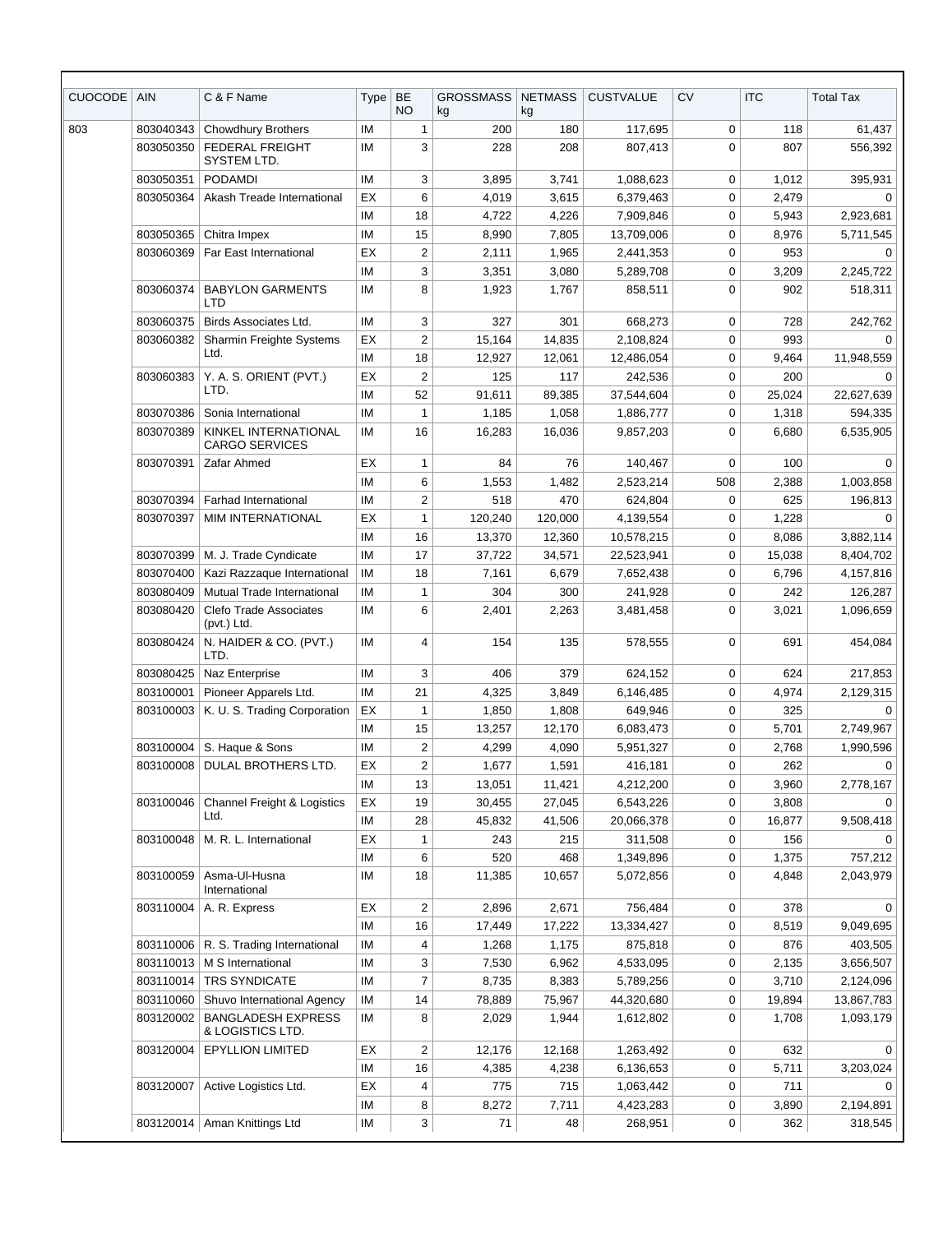| <b>CUOCODE</b> | <b>AIN</b> | C & F Name                            | Type      | BE<br><b>NO</b>         | <b>GROSSMASS</b><br>kg | <b>NETMASS</b><br>kg | <b>CUSTVALUE</b> | <b>CV</b>   | <b>ITC</b> | <b>Total Tax</b> |
|----------------|------------|---------------------------------------|-----------|-------------------------|------------------------|----------------------|------------------|-------------|------------|------------------|
| 803            | 803130030  | Al-Meghna Trading (Pvt.)<br>Ltd.      | ΙM        | $\overline{7}$          | 16,584                 | 15,587               | 5,696,172        | 0           | 3,630      | 2,844,232        |
|                | 803130032  | R. F. Trade Ltd.                      | IM        | 10                      | 4,576                  | 4,342                | 3,716,106        | 0           | 3,331      | 1,447,835        |
|                | 803130040  | <b>Arpon Corporation</b>              | <b>IM</b> | $\overline{2}$          | 2,404                  | 1,993                | 987,556          | 0           | 960        | 515,504          |
|                | 803140002  | Zaman & Sons                          | ΙM        | 23                      | 8,714                  | 7,986                | 9,311,127        | 0           | 8,264      | 4,557,924        |
|                | 803140008  | Samia Enterprise                      | ЕX        | 3                       | 678                    | 621                  | 1,289,953        | 0           | 686        | 0                |
|                |            |                                       | IM        | 3                       | 606                    | 549                  | 1,680,000        | 977         | 1,630      | 1,034,071        |
|                | 803140038  | M. M. Traders                         | IM        | $\mathbf{1}$            | 6                      | 5                    | 15,381           | 0           | 75         | 4,845            |
|                | 803140046  | J. M. International                   | EX        | 5                       | 1,984                  | 1,780                | 2,744,976        | 0           | 1,271      | $\Omega$         |
|                |            |                                       | IM        | 16                      | 8,610                  | 8,076                | 7,689,408        | $\mathbf 0$ | 6,434      | 3,215,023        |
|                | 803140053  | F A International Agency              | EX        | 13                      | 53,256                 | 52,394               | 40,274,564       | $\mathbf 0$ | 11,830     | $\Omega$         |
|                |            |                                       | IM        | 19                      | 74,676                 | 73,738               | 41,224,596       | 0           | 18,329     | 28,766,515       |
|                | 803140080  | S. R. F (Int.) Logistic Service       | IM        | 8                       | 5,071                  | 4,874                | 4,084,911        | 0           | 3,522      | 2,176,413        |
|                | 803140088  | National Freight Cargo                | IM        | $\overline{4}$          | 4,140                  | 3,938                | 4,808,051        | 0           | 2,939      | 1,514,536        |
|                | 803140089  | SHAHJALAL ENTERPRISE                  | EX        | 33                      | 1,768                  | 1,556                | 4,613,718        | 0           | 4,125      |                  |
|                |            |                                       | ΙM        | 5                       | 36,296                 | 35,378               | 10,404,188       | 0           | 5,606      | 5,428,877        |
|                | 803140091  | <b>Labid Enterprise</b>               | IM        | 23                      | 10,544                 | 10,143               | 8,807,233        | 0           | 7,940      | 4,500,895        |
|                | 803140094  | <b>Dhaka Logistics Network</b>        | EX        | $\mathbf{1}$            | 26                     | 23                   | 126,546          | 0           | 100        | $\Omega$         |
|                |            |                                       | IM        | 17                      | 122,439                | 118,191              | 42,541,228       | $\mathbf 0$ | 20,125     | 20,600,598       |
|                |            | 803140102   S H Enterprise            | IM        | $\mathbf{1}$            | 638                    | 629                  | 440,001          | 0           | 440        | 359,217          |
|                | 803140105  | Joy Enterprise                        | ΙM        | $\mathbf{1}$            | 791                    | 701                  | 191,208          | 0           | 191        | 226,467          |
|                | 803140106  | Z. S. H International                 | ΙM        | 3                       | 267                    | 232                  | 150,495          | 0           | 225        | 108,058          |
|                | 803140120  | M. K. INTERNATIONAL                   | IM        | 1                       | 311                    | 291                  | 478,355          | 0           | 478        | 150,682          |
|                | 803140129  | J. J. J. Shipping Line                | IM        | 5                       | 6,799                  | 6,311                | 3,306,669        | 0           | 2,920      | 1,726,081        |
|                | 803140136  | MONDAL TRADE<br><b>SYNDICATE</b>      | ΙM        | $\overline{c}$          | 331                    | 296                  | 393,307          | 0           | 430        | 123,892          |
|                | 803140137  | Nahar Trade                           | <b>IM</b> | 4                       | 1,036                  | 974                  | 1,716,007        | 0           | 1,477      | 560,176          |
|                | 803140141  | Sarathi International                 | IM        | 4                       | 3,488                  | 3,420                | 2,840,626        | 0           | 2,478      | 1,438,410        |
|                | 803140149  | <b>Shapnil Enterprise</b>             | IM        | $\overline{c}$          | 1,743                  | 1,685                | 1,874,978        | 0           | 1,614      | 736,901          |
|                |            | 803140152   Z & Z Trade Agency        | IM        | 18                      | 4,297                  | 3,948                | 17,064,328       | 0           | 11,600     | 9,583,031        |
|                | 803140165  | R. M. Enterprise                      | IM        | $\overline{4}$          | 1,621                  | 1,526                | 2,287,884        | 0           | 1,964      | 1,072,004        |
|                | 803140166  | Mahtab Enterprise                     | IM        | 13                      | 5,554                  | 5,175                | 5,252,875        | 0           | 4,872      | 3,131,142        |
|                |            | 803140169   Ahmed & Co.               | ΙM        | 4                       | 6,736                  | 6,197                | 10,335,471       | 0           | 5,508      | 4,798,132        |
|                |            | 803140172   H. M. S. Logistics        | EX        | 5                       | 79,620                 | 79,202               | 9,223,515        | $\pmb{0}$   | 3,647      | $\overline{0}$   |
|                | 803140176  | <b>Rihan Enterprise</b>               | ΙM        | 2                       | 19,989                 | 19,234               | 11,542,680       | 0           | 4,636      | 3,635,944        |
|                | 803140188  | Nuclear House                         | EX        | 3                       | 718                    | 635                  | 1,751,159        | 0           | 864        |                  |
|                |            |                                       | ΙM        | 5                       | 2,282                  | 2,093                | 2,280,045        | 0           | 1,867      | 820,328          |
|                | 803140202  | F. M. International                   | IM        | $\overline{c}$          | 6,143                  | 5,760                | 2,809,549        | 0           | 2,009      | 776,131          |
|                | 803140208  | H. K. Logistics                       | IM        | 1                       | 1,364                  | 1,229                | 1,585,322        | 0           | 1,168      | 499,377          |
|                | 803140209  | D.M Shipping And Logistics            | EX        | 3                       | 6,610                  | 6,475                | 5,573,053        | 0           | 2,163      |                  |
|                |            |                                       | ΙM        | 9                       | 11,702                 | 11,525               | 10,079,776       | 0           | 7,392      | 8,343,329        |
|                | 803140221  | Borhan And Co.                        | EX        | 4                       | 4,730                  | 3,843                | 3,164,399        | 0           | 1,403      |                  |
|                | 803140225  | <b>Rigan Traders</b>                  | ΙM        | $\overline{7}$          | 2,196                  | 2,063                | 5,348,259        | 0           | 4,092      | 2,240,142        |
|                | 803140235  | <b>FIRUZA ENTERPRISE</b>              | IM        | 6                       | 2,453                  | 2,199                | 3,347,741        | 0           | 2,927      | 1,086,696        |
|                | 803140270  | Riya International                    | IM        | $\overline{2}$          | 303                    | 283                  | 748,794          | 0           | 713        | 252,409          |
|                | 803140276  | M/S. K. M. International              | EX        | 2                       | 146                    | 135                  | 210,602          | 0           | 200        |                  |
|                |            |                                       | ΙM        | 8                       | 2,747                  | 2,518                | 4,268,637        | 0           | 3,685      | 1,376,088        |
|                | 803140278  | <b>MASHFI ENTERPRISE</b>              | EX        | $\overline{c}$          | 203                    | 178                  | 364,067          | 0           | 271        |                  |
|                |            |                                       | ΙM        | 6                       | 9,811                  | 9,724                | 10,319,382       | 0           | 4,866      | 8,130,479        |
|                |            | 803140285   SOUTHERN TRADERS          | IM        | 16                      | 3,777                  | 3,688                | 3,161,787        | 0           | 3,371      | 1,960,362        |
|                | 803140288  | S. P. S. Cargo                        | ΙM        | 9                       | 1,394                  | 1,301                | 1,130,515        | 0           | 1,213      | 648,799          |
|                | 803150299  | Protiti Trade Agency                  | IM        | 2                       | 190                    | 175                  | 619,673          | 0           | 620        | 635,296          |
|                |            | 803160302   A. K. Khan & Co. Ltd.     | IM        | $\mathbf{1}$            | 88                     | 84                   | 43,987           | 0           | 75         | 22,961           |
|                | 803170308  | NOOR TRADE INT'L LTD.                 | EX        | $\mathbf{1}$            | 25,201                 | 25,000               | 2,306,939        | 0           | 861        | $\Omega$         |
|                |            |                                       | ΙM        | 3                       | 25,275                 | 25,068               | 2,532,070        | 0           | 1,707      | 175,556          |
|                |            | 803170310   Sumi Apparels (Pvt.) Ltd. | IM        | $\overline{\mathbf{c}}$ | 894                    | 794                  | 1,407,569        | 0           | 1,286      | 443,384          |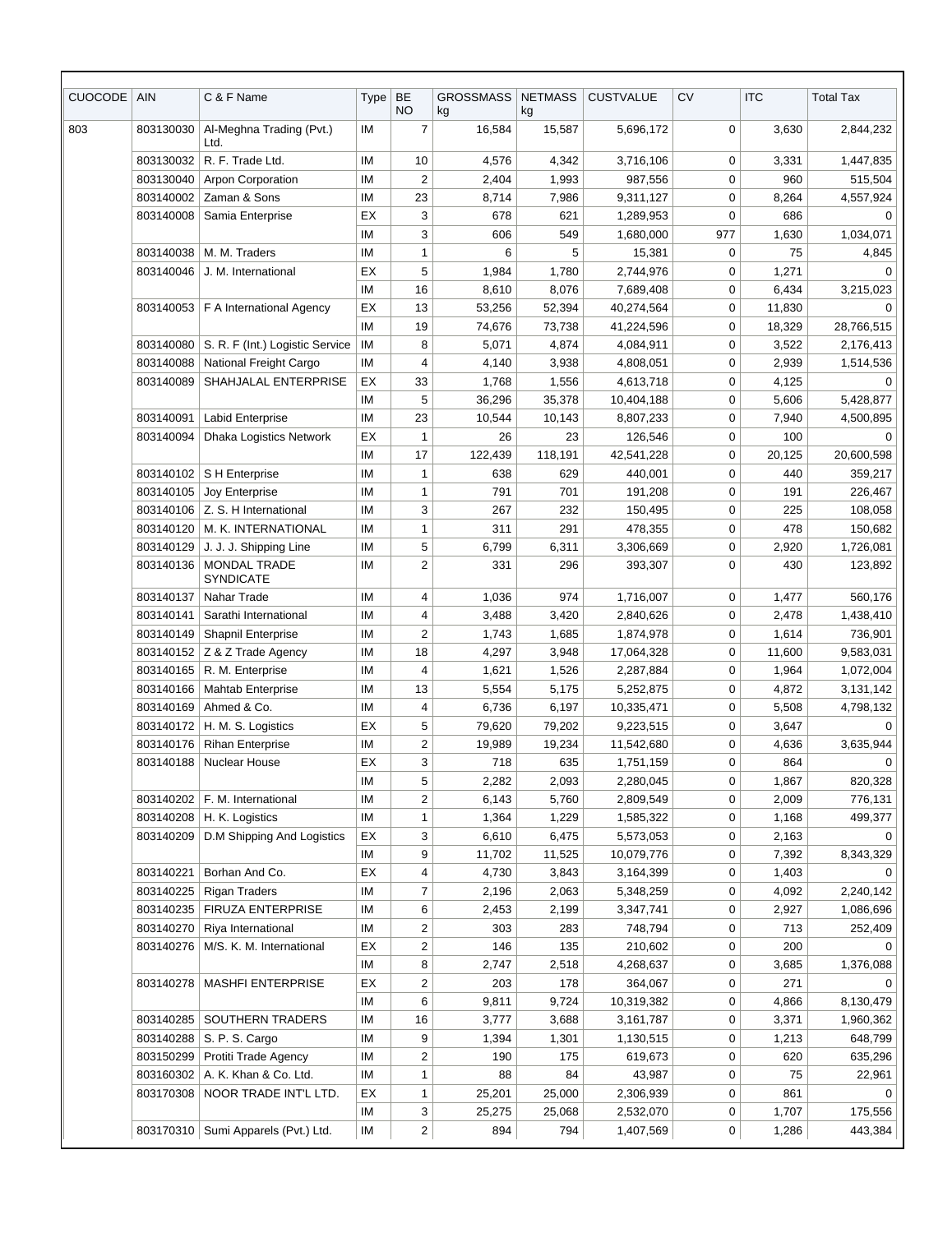| <b>CUOCODE</b> | AIN                    | C & F Name                                   | Type      | <b>BE</b><br><b>NO</b>  | <b>GROSSMASS</b><br>kg | <b>NETMASS</b><br>kg | <b>CUSTVALUE</b>        | <b>CV</b>   | <b>ITC</b>      | <b>Total Tax</b>       |
|----------------|------------------------|----------------------------------------------|-----------|-------------------------|------------------------|----------------------|-------------------------|-------------|-----------------|------------------------|
| 803            | 803190314              | <b>MTN Trade International</b>               | EX        | $\mathbf{1}$            | 624                    | 586                  | 763,753                 | 0           | 382             | 0                      |
|                |                        | Ltd.                                         | <b>IM</b> | 3                       | 713                    | 668                  | 991,337                 | 0           | 926             | 764,058                |
|                | 803190321              | <b>Fusion World</b>                          | EX        | $\overline{2}$          | 51                     | 46                   | 147,790                 | 0           | 200             | $\Omega$               |
|                |                        |                                              | IM        | $\overline{2}$          | 51                     | 46                   | 150,775                 | 0           | 151             | 47,494                 |
|                | 803190323              | Anbe Logistics Ltd.                          | IM        | 4                       | 677                    | 644                  | 2,774,741               | 0           | 2,280           | 932,921                |
|                | 803220332              | <b>M-EXIM ENTERPRISE</b>                     | IM        | 12                      | 14,416                 | 12,835               | 5,931,466               | 0           | 4,889           | 4,833,510              |
|                | 803950027              | <b>FARCO SYNDICATE</b>                       | EX        | 3                       | 63,252                 | 60,865               | 17,008,930              | $\mathbf 0$ | 4,602           | $\Omega$               |
|                |                        |                                              | ΙM        | 17                      | 67,594                 | 64,993               | 22,011,618              | 0           | 11,471          | 7,021,960              |
|                | 803950032              | <b>International Trading</b><br>Services Ltd | IM        | 28                      | 9,574                  | 9,047                | 15,718,942              | $\mathbf 0$ | 11,791          | 7,075,779              |
|                | 803950033              | Kalkini Commercial<br>Agencyes               | IM        | 5                       | 7,946                  | 7,696                | 2,068,239               | 0           | 1,726           | 1,150,273              |
|                | 803950042              | <b>Shah Amanat Traders</b>                   | IM        | $\overline{c}$          | 2,127                  | 2,072                | 1,584,672               | 0           | 1,242           | 796,369                |
|                | 803950049              | Omar & Sons                                  | IM        | $\mathbf{1}$            | 4,309                  | 3,885                | 1,020,535               | 0           | 885             | 532,719                |
|                | 803950050              | <b>Birds Cargo Linners</b>                   | IM        | 10                      | 10,240                 | 10,094               | 8,406,445               | 0           | 5,493           | 5,845,048              |
|                | 803950057              | <b>Joy Traders</b>                           | IM        | 15                      | 7,820                  | 7,515                | 8,835,621               | 0           | 7,243           | 3,256,256              |
|                | 803950060              | A. M. ENTERPRISE LTD.                        | ЕX        | 17                      | 2,703                  | 2,571                | 5,686,113               | 0           | 3,441           |                        |
|                |                        |                                              | IM        | 32                      | 4,627                  | 4,345                | 9,135,624               | 0           | 8,350           | 4,973,181              |
|                | 803960062              | Jane Trading Corporation<br>Ltd.             | ЕX        | 4                       | 1,362                  | 1,308                | 2,060,532               | 0           | 1,133           | $\Omega$               |
|                |                        |                                              | IM        | $\overline{7}$          | 1,528                  | 1,457                | 2,785,112               | $\mathbf 0$ | 2,623           | 1,186,459              |
|                | 803960065              | T. Z Trading & Co.                           | IM        | $\mathbf{1}$            | 3,244                  | 3,238                | 1,871,692               | 0           | 1,311           | 589,583                |
|                | 803960069              | Co Operators Enterprise                      | ΙM        | 8                       | 786                    | 748                  | 2,013,531               | $\mathbf 0$ | 1,969           | 1,203,807              |
|                | 803960070              | UNIQUE LOGISTICS LTD.                        | ΙM        | 1                       | 32                     | 30                   | 77,593                  | 0           | 78              | 24,442                 |
|                | 803960074              | A. Akbar Enterprise (Pte)<br>Ltd.            | <b>IM</b> | 12                      | 6,451                  | 5,802                | 4,602,232               | $\mathbf 0$ | 4,451           | 2,849,870              |
|                | 803960077              | MULTI FREIGHT LTD.                           | EX        | $\overline{2}$          | 687                    | 654                  | 1,557,206               | 0           | 779             | $\Omega$               |
|                |                        |                                              | IM        | 5                       | 10,934                 | 10,827               | 10,511,452              | 0           | 5,491           | 7,777,756              |
|                | 803960079              | <b>Memorial Enterprise</b>                   | IM        | $\overline{4}$          | 2,039                  | 1,981                | 1,646,846               | 0           | 1,647           | 1,501,759              |
|                | 803960084              | Moni Trading Corporation                     | IM        | 5                       | 1,267                  | 1,217                | 2,755,912               | 0           | 2,585           | 1,360,181              |
|                | 803960086              | Gaffar Elahi Agency                          | IM        | 40                      | 10,542                 | 9,995                | 10,395,968              | $\mathbf 0$ | 10,237          | 5,472,630              |
|                | 803960088              | Khaja Enterprise                             | EX        | $\mathbf{1}$            | 1,224                  | 1,221                | 340,311                 | 0           | 170             | 0                      |
|                |                        |                                              | IM        | $\mathbf{1}$            | 4,218                  | 3,881                | 1,338,394               | 0           | 1,044           | 698,642                |
|                | 803960089              | Good Luck C&F Agent (Pvt.)<br>Ltd.           | EX        | $\mathbf{1}$            | 713                    | 633                  | 730,041                 | $\mathbf 0$ | 365             | 0                      |
|                |                        |                                              | ΙM        | 41                      | 60,719                 | 59,549               | 31,707,205              | $\mathbf 0$ | 21,747          | 20,697,115             |
|                | 803960094              | M/S. Omar & Brothers                         | IM        | $\overline{c}$          | 1,178                  | 1,095                | 1,615,692               | 0           | 1,241           | 508,943                |
|                | 803960095              | N & Farm Ltd.                                | IM        | $\overline{c}$          | 90                     | 76                   | 532,578                 | 0           | 589             | 251,377                |
|                | 803960099              | Mumu Cargo Services                          | IM        | 4                       | 8,008                  | 7,284                | 2,829,973               | 0           | 2,476           | 1,514,927              |
|                | 803970117              | M. R. S. Syndicate Ltd.                      | EX        | $\mathbf{1}$            | 1,628                  | 1,619                | 647,581                 | 0           | 324             | $\Omega$<br>1,660,887  |
|                |                        |                                              | ΙM        | $\boldsymbol{7}$        | 15,221                 | 12,564               | 3,879,736               | 0           | 3,246           |                        |
|                | 803970119              | Hotline Cargo International                  | ΙM<br>IM  | 4                       | 4,288                  | 4,226                | 2,592,470               | 1,097       | 2,033           | 1,415,247              |
|                | 803970123<br>803970134 | Pubali Trading Co.<br><b>CITY AIR LINES</b>  | IM        | 1                       | 146<br>1,143           | 136                  | 273,087                 | 0<br>0      | 273             | 222,948                |
|                | 803970135              | J. A. TRADING                                | EX        | 6<br>4                  | 398                    | 1,039<br>361         | 3,285,647               | 0           | 2,974<br>463    | 1,260,772<br>0         |
|                |                        | <b>CORPORATION</b>                           | IM        | 10                      | 39,879                 | 39,057               | 515,160<br>24,567,178   | 0           | 13,302          | 13,523,010             |
|                | 803970150              | AHMED LOGISTICS LTD.                         | EX        | $\mathbf{1}$            | 509                    | 494                  | 401,019                 | 0           | 201             | $\Omega$               |
|                |                        |                                              | ΙM        | $\overline{\mathbf{4}}$ | 134                    | 117                  | 344,902                 | 0           | 469             | 281,578                |
|                | 803980155              | S. M. Saifullah & Co.                        | IM        | 8                       | 2,218                  | 2,101                | 7,550,754               | 0           | 5,847           | 4,285,814              |
|                | 803980156              | MAADHYAM                                     | ΙM        | 3                       | 7,726                  | 4,310                | 2,384,544               | 0           | 1,966           | 752,150                |
|                | 803980165              | SURIA ENTERPRISE                             | ΙM        | 6                       | 1,181                  | 1,072                | 1,505,350               | 0           | 1,534           | 1,036,612              |
|                | 803980169              | <b>CORONA ASSOCIATES</b>                     | IM        | 6                       | 1,484                  | 1,411                | 2,203,766               | 0           | 1,932           | 796,843                |
|                | 803980170              | Suborno Enterprise                           | IM        | 25                      |                        |                      |                         | 150         |                 |                        |
|                | 803980180              | S.M International                            | IM        | 21                      | 16,286<br>8,567        | 15,252<br>8,193      | 15,147,284<br>8,018,276 | 0           | 12,297<br>7,147 | 6,902,560<br>3,858,903 |
|                | 803980181              | Suripe Packers And                           | ΙM        | $\overline{2}$          | 637                    | 626                  | 602,512                 | 0           | 603             | 244,572                |
|                | 803980185              | <b>Shippers</b><br>S.S.P Enterprise          | EX        |                         | 1,452                  |                      |                         | 0           | 1,173           | 0                      |
|                |                        |                                              | IM        | 6<br>$\overline{7}$     | 2,247                  | 1,393<br>2,161       | 1,814,143<br>2,424,595  | $\mathbf 0$ | 2,349           | 2,541,856              |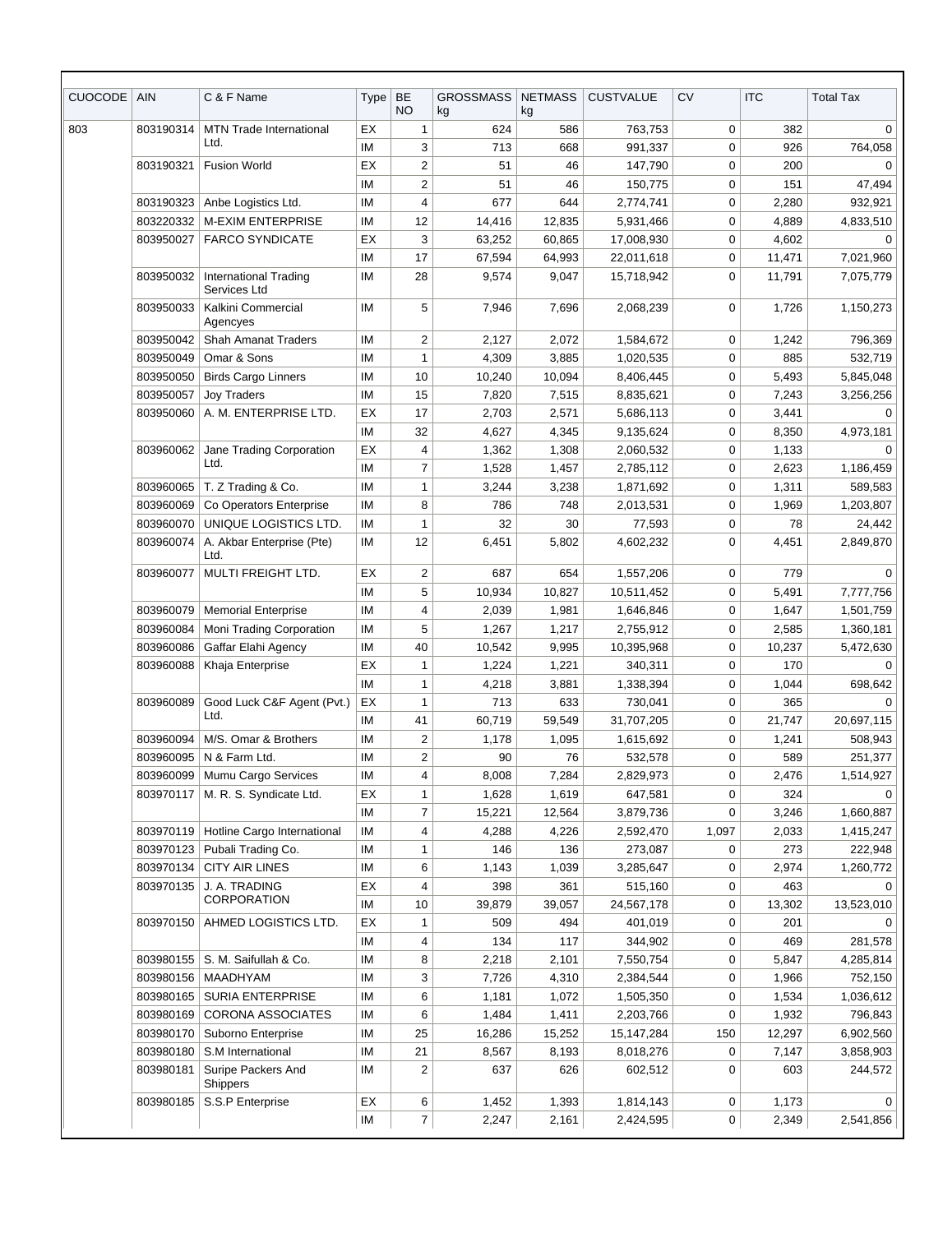| <b>CUOCODE</b> | <b>AIN</b> | C & F Name                                   | <b>Type</b> | BE<br><b>NO</b> | <b>GROSSMASS</b><br>kg | <b>NETMASS</b><br>kg | <b>CUSTVALUE</b> | <b>CV</b>   | <b>ITC</b> | <b>Total Tax</b> |
|----------------|------------|----------------------------------------------|-------------|-----------------|------------------------|----------------------|------------------|-------------|------------|------------------|
| 803            | 803980186  | <b>SHAFTSS</b>                               | EX          | 6               | 21,669                 | 21,156               | 6,429,104        | 0           | 2,696      | $\Omega$         |
|                |            | INTERNATIONAL LTD.                           | IM          | 10              | 34,482                 | 33,969               | 8,784,040        | 0           | 6,712      | 6,119,770        |
|                | 803980188  | S. B. S. Shipping & Trading                  | EX          | 5               | 673                    | 607                  | 2,521,120        | 0           | 1,269      | 0                |
|                | 803980191  | Jeba And Brothers (Pvt.)                     | EX          | 8               | 2,004                  | 1,829                | 2,851,664        | 0           | 1,670      | 0                |
|                |            | Ltd.                                         | IM          | 6               | 1,140                  | 1,025                | 2,485,535        | $\mathbf 0$ | 2,246      | 782,944          |
|                | 803990208  | Unique Packers & Shippers                    | IM          | 1               | 45,450                 | 45,359               | 16,361,672       | $\mathbf 0$ | 4,965      | 5,153,927        |
|                | 803990222  | Quick Clear Enterprise                       | EX          | 3               | 272                    | 258                  | 623,276          | $\mathbf 0$ | 407        | $\Omega$         |
|                |            |                                              | IM          | 4               | 2,609                  | 2,557                | 1,080,859        | 0           | 1,146      | 314,881          |
|                | 803990241  | Popular Agencys (BD)                         | IM          | 14              | 85,521                 | 83,591               | 51,519,313       | 0           | 21,996     | 38,942,892       |
|                | 803990258  | M/S. Liaquat & Co.                           | IM          | 5               | 1,135                  | 1,041                | 2,239,369        | 0           | 2,180      | 1,244,837        |
| 804            | 804090001  | Swift Logistic Services Ltd.                 | IM          | 59              | 9,618                  | 9,124                | 12,591,094       | 0           | 12,036     | 8,801,604        |
|                | 804100005  | S.HAQUE & SONS                               | EX          | $\overline{c}$  | 8,245                  | 7,435                | 2,664,018        | 0           | 1,182      |                  |
|                |            |                                              | IM          | 12              | 4,905                  | 4,589                | 7,549,776        | $\mathbf 0$ | 4,921      | 8,035,145        |
|                | 804100006  | <b>Joy Traders</b>                           | EX          | 10              | 8,242                  | 8,004                | 3,934,497        | $\mathbf 0$ | 2,009      | $\Omega$         |
|                |            |                                              | IM          | 26              | 9,116                  | 8,646                | 14, 155, 777     | $\mathbf 0$ | 11,354     | 6,983,041        |
|                | 804100007  | K. B. ENTERPRISE                             | IM          | 4               | 603                    | 565                  | 970,632          | 0           | 1,013      | 766,217          |
|                | 804100013  | Kally Bangladesh Limited                     | IM          | 9               | 1,195                  | 1,117                | 2,369,823        | 0           | 2,349      | 2,306,274        |
|                | 804100015  | <b>CO-OPERATORS</b>                          | EX          | 2               | 1,354                  | 1,284                | 338,516          | 0           | 258        | 0                |
|                |            | <b>ENTERPRISES</b>                           | IM          | 30              | 15,127                 | 14,878               | 19,262,087       | 0           | 11,382     | 11,398,147       |
|                | 804100016  | NOVO CARGO SERVICES                          | EX          | 21              | 260,283                | 258,138              | 37,010,677       | 0           | 13,501     | $\Omega$         |
|                |            | LTD.                                         | IM          | 11              | 18,902                 | 18,017               | 11,339,532       | $\mathbf 0$ | 8,606      | 8,373,729        |
|                | 804100022  | NEHAD ENTERPRISE                             | IM          | 60              | 12,816                 | 11,888               | 16,085,371       | 0           | 15,672     | 15,202,693       |
|                | 804100023  | M/S. Balaka Traders                          | EX          | $\mathbf{1}$    | 2,990                  | 2,877                | 1,760,345        | $\mathbf 0$ | 728        | $\Omega$         |
|                |            |                                              | IM          | 18              | 3,486                  | 3,245                | 5,710,229        | 0           | 5,396      | 4,471,266        |
|                | 804100024  | MULTI FREIGHT LTD.                           | IM          | 6               | 656                    | 526                  | 719,938          | 0           | 846        | 585,726          |
|                | 804100025  | M/S GAFFAR ELAHI<br><b>AGENCY</b>            | IM          | 44              | 9,093                  | 8,387                | 13,673,768       | $\mathbf 0$ | 12,840     | 12,150,215       |
|                | 804100028  | M/S. K.U.S Trading Corp.                     | EX          | 12              | 77,410                 | 76,499               | 23,503,830       | $\mathbf 0$ | 7,564      | $\Omega$         |
|                |            |                                              | IM          | 90              | 163,527                | 152,632              | 51,706,719       | 2,704       | 38,558     | 37,052,339       |
|                | 804100030  | Express C & F agent                          | IM          | 18              | 2,445                  | 2,278                | 4,758,885        | 0           | 4,718      | 4,904,155        |
|                | 804100037  | A. M. ENTERPRISE LTD.                        | IM          | 34              | 6,981                  | 6,372                | 17,914,818       | 0           | 11,931     | 17,605,253       |
|                | 804100038  | <b>EXCEL FREIGHT</b><br>SYSTEMS LTD.         | IM          | 2               | 27                     | 25                   | 72,198           | 0           | 150        | 37,687           |
|                |            | 804100039 Good Luck C & F agent (pvt)        | EX          | 2               | 7,131                  | 6,781                | 2,369,676        | 0           | 935        | 0                |
|                |            | Ltd.                                         | IM          | 21              | 4,937                  | 4,528                | 6,209,750        | 0           | 6,031      | 5,562,602        |
|                | 804100042  | <b>ACTION LOGISTICS</b>                      | IM          | 7               | 2,620                  | 2,510                | 4,242,426        | 0           | 3,370      | 1,907,148        |
|                | 804100043  | M/S N AND FAM LTD                            | IM          | 6               | 818                    | 723                  | 1,173,275        | 0           | 1,222      | 961,543          |
|                | 804100047  | <b>CHANNEL FREIGHT &amp;</b>                 | EX          | 3               | 6,251                  | 4,343                | 2,254,688        | 0           | 1,103      | $\Omega$         |
|                |            | LOGISTICS LTD.                               | IM          | 45              | 37,519                 | 34,621               | 29,113,971       | 0           | 21,932     | 25,760,375       |
|                | 804100049  | M R L International                          | IM          | 9               | 2,459                  | 2,272                | 11,740,835       | 0           | 6,568      | 9,878,426        |
|                | 804100050  | Lima Enterprise                              | EX          | 30              | 132,325                | 130,950              | 101,289,832      | 0           | 29,617     | 0                |
|                |            |                                              | IM          | 7               | 7,366                  | 6,612                | 2,817,789        | 0           | 2,350      | 2,624,633        |
|                | 804100054  | <b>TANIA ENTERPRISE</b><br>(PVT)LTD          | ΙM          | 11              | 23,250                 | 21,986               | 18,172,356       | 0           | 9,984      | 13,309,449       |
|                | 804100056  | PIONEER APPARELS LTD.                        | IM          | 6               | 674                    | 643                  | 1,270,792        | 0           | 1,290      | 1,105,951        |
|                | 804100058  | M/S. HUSNAIN & CO.                           | IM          | $\mathbf{1}$    | 35                     | 32                   | 148,719          | 0           | 149        | 77,631           |
|                | 804100060  | Moni Trading Corporation                     | IM          | 30              | 26,165                 | 24,683               | 19,400,704       | 0           | 15,424     | 13,014,765       |
|                | 804100062  | <b>RASA TRADE</b><br><b>ENTERPRISES LTD.</b> | IM          | 15              | 12,097                 | 11,553               | 11,962,787       | 0           | 9,145      | 11,838,981       |
|                | 804100063  | ASIF INTERNATIONAL                           | EX          | 12              | 3,178                  | 3,066                | 4,780,209        | 0           | 2,603      | $\mathbf 0$      |
|                |            |                                              | ΙM          | 49              | 16,302                 | 15,388               | 37,088,381       | 0           | 25,332     | 37,762,296       |
|                | 804110003  | <b>MEMORIAL ENTERPRISE</b>                   | EX          | 1               | 831                    | 769                  | 72,882           | 0           | 100        |                  |
|                |            |                                              | IM          | 63              | 17,370                 | 16,550               | 29,579,451       | 0           | 25,361     | 19,167,712       |
|                | 804110005  | <b>FAST CARGO SERVICES</b><br><b>LTD</b>     | ΙM          | 6               | 4,037                  | 3,745                | 4,641,245        | 0           | 3,681      | 4,589,239        |
|                |            | 804110006   M/S.M.Z.TRADING                  | IM          | 45              | 10,423                 | 9,857                | 21,962,724       | 0           | 18,340     | 19,313,540       |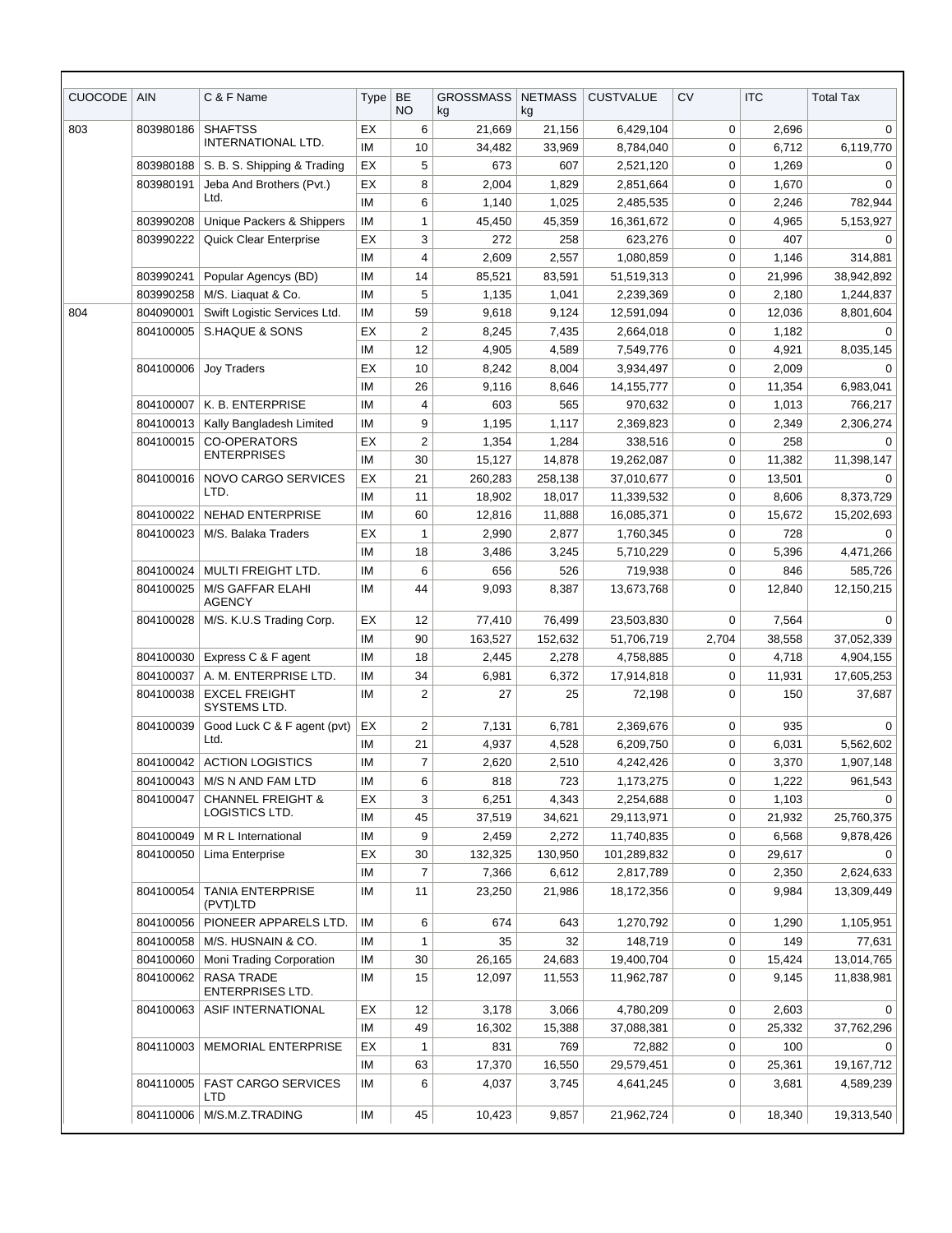| <b>CUOCODE</b> | <b>AIN</b>              | C & F Name                                    | Type      | BE<br><b>NO</b> | <b>GROSSMASS</b><br>kg | <b>NETMASS</b><br>kg | <b>CUSTVALUE</b> | <b>CV</b>   | <b>ITC</b> | <b>Total Tax</b> |
|----------------|-------------------------|-----------------------------------------------|-----------|-----------------|------------------------|----------------------|------------------|-------------|------------|------------------|
| 804            | 804110008               | A. Akbar Enterprise (Pvt.)<br>Ltd.            | ΙM        | 49              | 11,811                 | 11,128               | 17,681,556       | 0           | 16,412     | 11,551,766       |
|                | 804110009               | N. HAIDER & CO.(PVT)<br>LTD.                  | IM        | 6               | 1,237                  | 1,157                | 4.997.958        | $\mathbf 0$ | 3,947      | 4,882,453        |
|                | 804110010               | M/S. MONNO TRADING<br><b>AGENCY</b>           | ΙM        | 5               | 485                    | 455                  | 1,040,841        | 0           | 1,104      | 1,210,787        |
|                | 804110015               | S F International                             | ЕX        | $\overline{7}$  | 18,281                 | 17,851               | 3,172,357        | 0           | 1,627      | 0                |
|                |                         |                                               | IM        | $\overline{2}$  | 129                    | 118                  | 615,703          | $\mathbf 0$ | 651        | 498,566          |
|                | 804110016               | Shakil & Suzon Enterprise                     | ЕX        | 28              | 60,749                 | 60,743               | 46,551,307       | 0           | 16,093     |                  |
|                | 804110021               | Joy Cargo Services                            | <b>IM</b> | $\mathbf{1}$    | 84                     | 80                   | 139,090          | 0           | 139        | 164,738          |
|                | 804110022               | ROYAL TRADE<br><b>INTERNATIONAL</b>           | ΙM        | 71              | 19,543                 | 18,502               | 33,469,642       | 0           | 29,047     | 30,248,851       |
|                | 804110024               | M/S. Mim International                        | EX        | $\overline{2}$  | 720                    | 672                  | 1,058,649        | 0           | 547        | 0                |
|                |                         |                                               | IM        | 50              | 10,687                 | 10,021               | 19,671,354       | 0           | 17,818     | 18,059,515       |
|                | 804110025               | M/S. Pubali Trading Co.                       | <b>IM</b> | 5               | 1,070                  | 980                  | 2,376,392        | 0           | 2,262      | 1,240,477        |
|                | AL-MOSTAFA<br>804110026 | ЕX                                            | 52        | 97,098          | 87,935                 | 74,036,378           | 0                | 25,271      | $\Omega$   |                  |
|                |                         | <b>ENTERPRISE</b>                             | <b>IM</b> | 28              | 11,914                 | 8,204                | 11,660,336       | 468         | 10,939     | 5,502,662        |
|                | 804110027               | M/S. BOGRA TRADING                            | IM        | 24              | 6,131                  | 5,775                | 10,424,821       | $\mathbf 0$ | 9,531      | 9,776,820        |
|                | 804110029               | M/S. Shah Amanat Traders                      | <b>IM</b> | 3               | 210                    | 197                  | 473,698          | 0           | 505        | 316,412          |
|                | 804110030               | R. N Trade International                      | ΙM        | 5               | 3,051                  | 2,997                | 3,598,938        | 0           | 2,510      | 2,382,399        |
|                | 804110031               | M/S. Dulal Brothers Ltd.                      | EX        | 3               | 404                    | 343                  | 403,199          | $\mathbf 0$ | 300        | 0                |
|                |                         |                                               | IM        | 29              | 35,288                 | 32,571               | 13,611,703       | 0           | 12,089     | 12,565,772       |
|                | 804110035               | <b>INTERNATIONAL TRADING</b><br>SERVICES LTD. | IM        | 24              | 4,844                  | 4,461                | 10,455,316       | $\Omega$    | 9,044      | 5,639,197        |
|                | 804110038               | <b>CLASSIC CARGO</b>                          | EX        | $\mathbf{1}$    | 11,279                 | 10,523               | 3,127,716        | 0           | 1,026      | 0                |
|                |                         | INTERNATIONAL                                 | <b>IM</b> | 13              | 2,896                  | 2,743                | 4,119,275        | $\mathbf 0$ | 3,955      | 2,645,900        |
|                | 804110042               | M/S. Chitra Impex                             | ΙM        | 10              | 43,071                 | 42,466               | 5,832,519        | 0           | 4,511      | 4,895,764        |
|                | 804110045               | <b>SUBARNO ENTERPRISE</b>                     | ΙM        | 35              | 9,737                  | 9,097                | 19,427,774       | $\mathbf 0$ | 14,201     | 13,529,034       |
|                | 804110046               | CONTINENTAL CARGO<br>SERVICES LTD.            | IM        | 20              | 9,296                  | 8,812                | 11,089,109       | 0           | 9,189      | 11,634,425       |
|                | 804110049               | U. K & Doreen Trade (Pvt.)<br>Ltd.            | ΙM        | 45              | 37,148                 | 35,628               | 33,910,343       | 0           | 22,841     | 23,349,014       |
|                | 804110050               | <b>GEO TRANS</b>                              | <b>IM</b> | $\mathbf{1}$    | 39                     | 36                   | 100,880          | 0           | 101        | 119,482          |
|                | 804110052               | Setu Centre                                   | ΙM        | 32              | 7,745                  | 7,282                | 13,386,978       | 0           | 12,393     | 11,959,847       |
|                |                         | 804110055   M/S IDS GROUP                     | IM        | $\overline{7}$  | 1,056                  | 997                  | 1,545,560        | $\Omega$    | 1,544      | 1,339,734        |
|                | 804110058               | J. F Enterprise                               | ΙM        | 41              | 8,576                  | 7,992                | 22,689,536       | 0           | 14,725     | 18,099,847       |
|                | 804110061               | Vision Apparels (pvt) ltd.                    | ΙM        | 15              | 2,208                  | 1,997                | 3,764,677        | 0           | 3,853      | 2,785,147        |
|                | 804110063               | M/S. Alam Trading<br>International            | IM        | 5               | 2,656                  | 2,517                | 3,577,658        | 0           | 2,952      | 4,218,818        |
|                | 804110065               | M/S B. S. KHAN                                | EX        | 4               | 14,311                 | 13,645               | 3,461,940        | 0           | 1,540      | 0                |
|                |                         |                                               | ΙM        | $\overline{c}$  | 360                    | 330                  | 851,663          | 0           | 840        | 444,568          |
|                | 804120005               | M/S. SAYED ENTERPRISE                         | ΙM        | 25              | 3,565                  | 3,291                | 6,567,902        | 0           | 6,207      | 5,786,150        |
|                | 804120019               | <b>SHARMIN FREIGHT</b>                        | ЕX        | 4               | 3,740                  | 3,370                | 2,475,601        | 0           | 1,155      | $\Omega$         |
|                |                         | SYSTEMS LTD.                                  | ΙM        | 83              | 33,201                 | 31,015               | 42,506,996       | 1,533       | 35,806     | 36,561,318       |
|                | 804120021               | Ehsan & Co.                                   | ЕX        | 8               | 165,082                | 155,006              | 79,481,678       | 0           | 18,759     | 0                |
|                | 804130020               | <b>M.N INTERNATIONAL</b>                      | ЕX        | 1               | 450                    | 420                  | 167,728          | 0           | 100        | 0                |
|                |                         |                                               | ΙM        | 6               | 1,155                  | 1,080                | 1,645,226        | 0           | 1,621      | 1,100,749        |
|                | 804130028               | KAZI RAZZAQUE<br>INTERNATIONAL                | ΙM        | 19              | 4,738                  | 4,532                | 7,384,826        | 0           | 6,834      | 7,898,123        |
|                | 804130034               | <b>DYNAMIC</b><br><b>INTERNATIONAL</b>        | IM        | 9               | 4,973                  | 4,746                | 4,987,913        | 0           | 4,274      | 2,254,641        |
|                | 804130043               | <b>TOTAL FREIGHT LTD</b>                      | ΙM        | 8               | 4,302                  | 4,086                | 5,567,182        | 0           | 4,358      | 5,662,136        |
|                | 804140054               | <b>Dhaka Logistics Network</b>                | ΙM        | 15              | 4,206                  | 3,927                | 6,533,228        | 0           | 5,357      | 6,951,745        |
|                | 804140058               | Standard Freight Ltd.                         | ΙM        | 25              | 4,902                  | 4,396                | 14,777,827       | 0           | 11,374     | 12,064,800       |
|                | 804140062               | Monjur Enterprise Ltd.                        | ЕX        | 66              | 21,762                 | 19,349               | 54,106,621       | 0           | 21,057     | 0                |
|                |                         |                                               | ΙM        | 37              | 21,845                 | 20,678               | 47,763,864       | 0           | 29,381     | 49,468,580       |
|                | 804140065               | <b>M.L.A SYNDICATE</b>                        | EX        | 5               | 31,044                 | 29,118               | 4,026,276        | 0           | 1,878      | 0                |
|                |                         |                                               | IM        | 2               | 179                    | 165                  | 340,693          | 0           | 341        | 242,961          |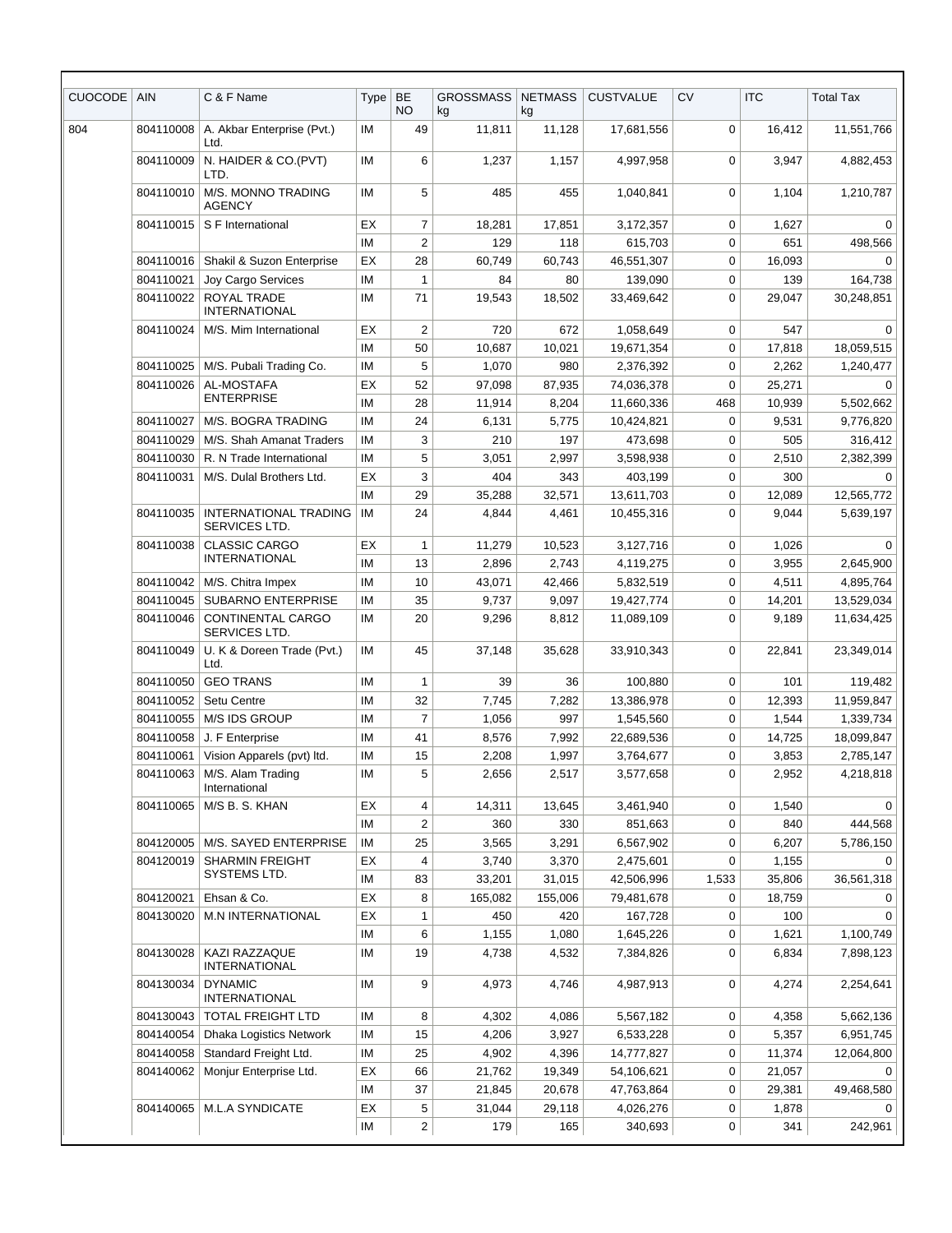| <b>CUOCODE</b> | AIN                                   | C & F Name                                | Type     | <b>BE</b><br><b>NO</b> | <b>GROSSMASS</b><br>kg | <b>NETMASS</b><br>kg | <b>CUSTVALUE</b>      | <b>CV</b>   | <b>ITC</b>    | <b>Total Tax</b> |
|----------------|---------------------------------------|-------------------------------------------|----------|------------------------|------------------------|----------------------|-----------------------|-------------|---------------|------------------|
| 804            | 804140068                             | MITRA TRADE AGENCY                        | EX       | 31                     | 9,785                  | 9,369                | 8,631,626             | 0           | 5,111         | 0                |
|                |                                       |                                           | IM       | 23                     | 7,225                  | 6,823                | 7,831,468             | 0           | 6,889         | 5,886,456        |
|                | 804140069                             | M/S. Zara Enterprise                      | EX       | 9                      | 26,240                 | 25,739               | 6,148,996             | 0           | 2,910         | 0                |
|                |                                       |                                           | IM       | 15                     | 2,815                  | 2,585                | 5,746,715             | 0           | 5,390         | 4,381,375        |
|                | 804140072                             | M/S. K. R. TRADERS                        | IM       | 68                     | 14,312                 | 13,431               | 23,866,659            | 0           | 22,056        | 16,013,803       |
|                | 804140073                             | M/S. Shahjalal Enterprise                 | EX       | 118                    | 15,819                 | 15,059               | 35,269,254            | 0           | 20,852        | 0                |
|                |                                       |                                           | IМ       | 23                     | 2,409                  | 2,253                | 3,445,362             | 0           | 3,600         | 2,292,479        |
|                | 804140075                             | SANAULLAH TRADING<br><b>HOUSE</b>         | IM       | 3                      | 4,584                  | 4,499                | 4,517,316             | 0           | 2,311         | 5,109,090        |
|                | 804140078                             | EPYLLION LTD.                             | EX       | 12                     | 107,955                | 107,874              | 10,674,334            | 0           | 4,946         | $\Omega$         |
|                |                                       |                                           | IM       | 24                     | 6,604                  | 6,110                | 12,519,952            | 0           | 9,803         | 9,071,153        |
|                | 804140079                             | S.R.F Int. Logistic                       | EX       | $\mathbf{1}$           | 9,271                  | 9,061                | 1,386,750             | $\mathbf 0$ | 616           | $\Omega$         |
|                |                                       |                                           | IM       | 85                     | 34,695                 | 33,187               | 39,998,384            | 0           | 34,392        | 31,696,124       |
|                | 804140082                             | R. S. F CARGO SERVICES<br>LTD.            | ΙM       | 4                      | 597                    | 551                  | 1,035,846             | 0           | 1,071         | 719,449          |
|                | 804140084                             | A. Razzaque Trading                       | EX       | 121                    | 124,840                | 119,560              | 69,519,795            | 0           | 32,310        | $\Omega$         |
|                |                                       |                                           | IM       | 19                     | 102,382                | 101,769              | 19,772,474            | 0           | 11,907        | 8,243,985        |
|                | 804140085                             | M/S. Bangladesh Express                   | IM       | 24                     | 2,742                  | 2,529                | 7,589,575             | 0           | 7,398         | 5,052,926        |
|                | 804140087                             | NATIONAL FREIGHT<br>CARGO                 | IM       | 19                     | 3,521                  | 3,304                | 6,364,453             | 0           | 5,854         | 6,572,337        |
|                | 804140090                             | AL-MEGHNA TRADING<br>(PVT.) LTD.          | IM       | 19                     | 3,027                  | 2,839                | 7,837,728             | 0           | 6,724         | 5,532,982        |
|                | 804140092                             | <b>Labid Enterprise</b>                   | IM       | 26                     | 13,311                 | 12,919               | 14,205,826            | 0           | 10,253        | 7,734,998        |
|                | 804140098                             | J. S. L CARGO SERVICES                    | IМ       | 36                     | 12,021                 | 11,469               | 25,389,706            | 0           | 17,496        | 18,594,429       |
|                | <b>TARASIMA APPARELS</b><br>804140101 | EX                                        | 9        | 32,034                 | 30,241                 | 13,612,996           | 0                     | 4,649       | $\Omega$      |                  |
|                |                                       | LTD                                       | IM       | 28                     | 9,911                  | 9,000                | 14,308,634            | 0           | 12,620        | 11,627,276       |
|                | 804140103                             | S. H Enterprise                           | IM       | 21                     | 1,789                  | 1,658                | 5,710,703             | 0           | 5,626         | 4,115,438        |
|                | 804140104                             | <b>JOY ENTERPRISE</b>                     | IM       | $\boldsymbol{2}$       | 503                    | 425                  | 4,042,198             | 0           | 2,251         | 4,787,579        |
|                | 804140107                             | Z. S. H International                     | IM       | 24                     | 3,166                  | 2,933                | 7,774,840             | $\mathbf 0$ | 7,139         | 4,815,278        |
|                | 804140117                             | M/S. Emon Enterprise                      | IM       | 28                     | 7,955                  | 7,520                | 10,558,187            | 3,763       | 8,576         | 10,137,802       |
|                | 804140148                             | M/S. AHANAF<br><b>ENTERPRISE</b>          | IМ       | 20                     | 4,889                  | 4,230                | 10,612,248            | 0           | 8,390         | 6,570,244        |
|                | 804140167                             | S.F Trading And Clearing                  | IM       | 33                     | 16,949                 | 16,364               | 19,957,212            | 0           | 15,200        | 17,118,022       |
|                | 804140180                             | M/S. HAWLADER AGENCY                      | EX       | 70                     | 243,679                | 242,144              | 53,162,322            | 0           | 22,953        | 0                |
|                | 804140191   Y. ALI INTERNATIONAL      |                                           | EХ       | 8                      | 18,496                 | 18,138               | 10,584,794            | 0           | 4,231         | 0                |
|                |                                       |                                           | ΙM       | 76                     | 23,808                 | 22,050               | 51,020,580            | 755         | 36,999        | 36,309,837       |
|                | 804140195                             | TBA CARGO SERVICES                        | EX       | 1                      | 250,000                | 250,000              | 20,482,166            | 0           | 4,496         | 0                |
|                | 804140204                             | A K M CARGO SERVICES<br>LTD.              | EX       | 8                      | 29,945                 | 28,129               | 5,178,370             | $\mathbf 0$ | 2,440         | $\Omega$         |
|                |                                       |                                           | ΙM       | 180                    | 42,147                 | 39,230               | 73,005,420            | 574         | 61,973        | 57,339,729       |
|                | 804140226<br>804140279                | M/S. Janoni Traders<br><b>Trade Bound</b> | IM<br>IМ | 46<br>3                | 15,281<br>251          | 14,516<br>230        | 37,862,957<br>455,376 | 0<br>0      | 26,293<br>518 | 27,527,967       |
|                | 804140293                             | Ruma Trade Syndicate                      | EX       | 70                     | 154,535                | 148,934              | 47,415,571            | 0           | 21,631        | 371,769          |
|                |                                       |                                           | ΙM       | 155                    | 133,768                | 130,582              | 55,894,245            | 0           | 47,891        | 37,339,363       |
|                | 804150296                             | Babylon Garments Itd.                     | EX       | 5                      | 16,111                 | 16,111               | 3,432,524             | 0           | 1,717         |                  |
|                |                                       |                                           | ΙM       | 22                     | 4,675                  | 4,446                | 10,025,201            | 0           | 8,323         | 6,064,159        |
|                | 804160303                             | M/S NAHAR TRADE                           | EX       | 14                     | 18,049                 | 17,270               | 9,009,418             | 0           | 4,398         | $\Omega$         |
|                |                                       |                                           | IМ       | 84                     | 30,392                 | 28,811               | 40,595,127            | 0           | 32,318        | 36,814,122       |
|                | 804160305                             | H M S Logistics                           | IM       | $\mathbf{1}$           | 120                    | 110                  | 176,288               | 0           | 176           | 143,922          |
|                | 804170307                             | M/S. Noor Trade                           | EX       | 6                      | 22,093                 | 21,976               | 8,330,943             | 0           | 3,080         | 0                |
|                |                                       | International Ltd.                        | IМ       | 13                     | 1,986                  | 1,857                | 6,439,684             | 0           | 5,466         | 5,248,152        |
|                | 804170337                             | M/S. RISING APPARELS<br>LTD.              | IM       | 9                      | 794                    | 718                  | 2,698,742             | 0           | 2,649         | 2,146,908        |
|                |                                       | 804180313   M/S. S. S. P. ENTERPRISE      | EX       | 5                      | 1,941                  | 1,151                | 1,274,711             | 0           | 733           | 0                |
|                | 804190315                             | M. T. N Trade International               | EX       | 51                     | 357,795                | 353,738              | 92,893,210            | 0           | 27,298        | 0                |
|                |                                       | Ltd.                                      | IM       | 97                     | 193,458                | 188,565              | 77,488,459            | 0           | 47,393        | 74,572,625       |
|                |                                       | 804190318   M/S. Protitee Trade Agency    | EX       | 41                     | 50,140                 | 49,065               | 27,150,252            | 0           | 11,869        | 0                |
|                |                                       |                                           | IM       | 89                     | 292,855                | 291,216              | 65,851,878            | 0           | 45,974        | 50,134,622       |